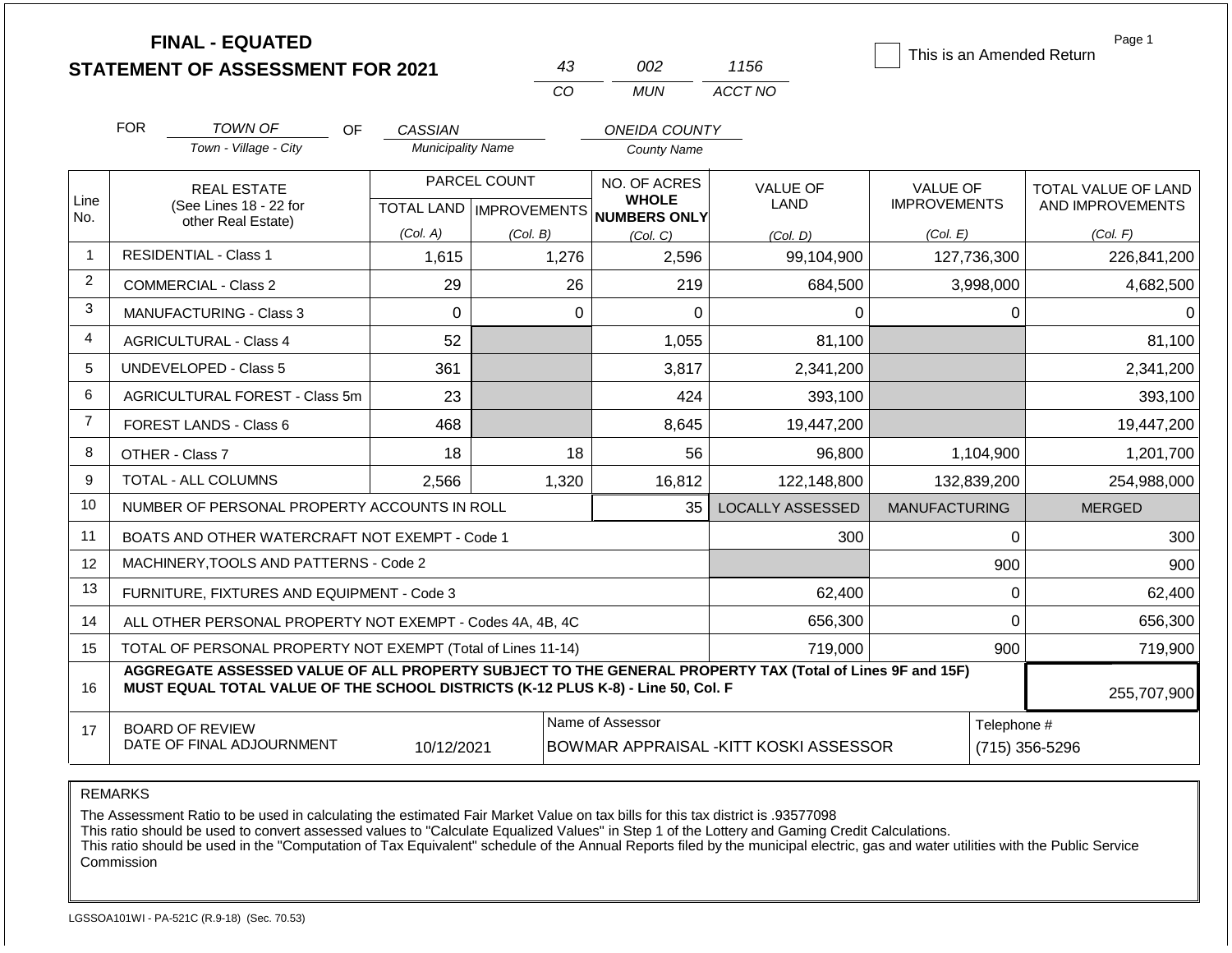FOREST LANDS (Line 7) and FOREST CROPS (in this section) - are NOT the same

|    | Private Forest Crop - Reg Class @ 10¢ per acre                                 |                 |  |                                                                  |  | Private Forest Crop - Reg Class @ \$2.52 per acre |                                                                              |                 |                    |  |
|----|--------------------------------------------------------------------------------|-----------------|--|------------------------------------------------------------------|--|---------------------------------------------------|------------------------------------------------------------------------------|-----------------|--------------------|--|
|    | (a) PARCELS                                                                    | (b) ACRES       |  | (c) ASSESSED VALUE                                               |  | (d) PARCELS                                       | (e) ACRES                                                                    |                 | (f) ASSESSED VALUE |  |
| 18 |                                                                                |                 |  |                                                                  |  | 9                                                 | 330.34                                                                       |                 | 515,600            |  |
|    | Private Forest Crop - Special Class @ 20¢ per acre                             |                 |  |                                                                  |  |                                                   | Entered Before 2005 Managed Forest - Ferrous Mining CLOSED @ \$7.87 per acre |                 |                    |  |
| 19 | (a) PARCELS<br>(b) ACRES                                                       |                 |  | (c) ASSESSED VALUE                                               |  | (d) PARCELS                                       | (e) ACRES                                                                    |                 | (f) ASSESSED VALUE |  |
|    |                                                                                |                 |  |                                                                  |  |                                                   |                                                                              |                 |                    |  |
|    |                                                                                |                 |  | Entered Before 2005 Managed Forest - OPEN @ 74 ¢ per acre        |  |                                                   | Entered Before 2005 Managed Forest - CLOSED @                                |                 | \$1.75 per acre    |  |
| 20 | (a) PARCELS                                                                    | (b) ACRES       |  | (c) ASSESSED VALUE                                               |  | (d) PARCELS                                       | (e) ACRES                                                                    |                 | (f) ASSESSED VALUE |  |
|    |                                                                                |                 |  |                                                                  |  |                                                   |                                                                              |                 |                    |  |
|    | 47                                                                             | 1,721.89        |  | 3,012,100                                                        |  | 107                                               | 3,663                                                                        | 8,129,800       |                    |  |
|    | Entered After 2004 Managed Forest - OPEN @ \$2.04 per acre                     |                 |  |                                                                  |  |                                                   | Entered After 2004 Managed Forest - CLOSED @ \$10.20 per acre                |                 |                    |  |
| 21 | (a) PARCELS                                                                    | (b) ACRES       |  | (c) ASSESSED VALUE                                               |  | (d) PARCELS                                       | (e) ACRES                                                                    |                 | (f) ASSESSED VALUE |  |
|    |                                                                                |                 |  |                                                                  |  |                                                   |                                                                              |                 |                    |  |
|    | 122                                                                            | 4,188.19        |  | 6,291,100                                                        |  | 165                                               | 5,395.5                                                                      |                 | 11,159,500         |  |
| 22 | (a) County Forest Cropland Acres                                               |                 |  | (b) Federal Acres                                                |  | (c) State Acres                                   | (d) County (NOT FOREST CROP) Acres                                           | (e) Other Acres |                    |  |
|    | 4,268.43                                                                       |                 |  | 507.76                                                           |  | 2,781.25<br>30.21                                 |                                                                              |                 | 167.74             |  |
|    |                                                                                |                 |  | Assessed Value of Omitted Property From Prior Years (Sec. 70.44) |  |                                                   | Assessed Value of Sec. 70.43 Corrections of Errors by Assessors              |                 |                    |  |
|    |                                                                                | (a) REAL ESTATE |  | (b) PERSONAL                                                     |  |                                                   | (c1) REAL ESTATE                                                             |                 | (c2) PERSONAL      |  |
| 23 |                                                                                |                 |  |                                                                  |  |                                                   |                                                                              |                 |                    |  |
|    |                                                                                | 10,837          |  |                                                                  |  |                                                   |                                                                              |                 |                    |  |
|    | Manufacturing Equated Value of Omitted Property From Prior Years (Sec. 70.995) |                 |  |                                                                  |  |                                                   | Mfg. Equated Value of Sec.70.43 Corrections of Errors by Assessors           |                 |                    |  |
|    |                                                                                | (d) REAL ESTATE |  | (e) PERSONAL                                                     |  |                                                   | (f1) REAL ESTATE                                                             |                 | (f2) PERSONAL      |  |
|    |                                                                                |                 |  |                                                                  |  |                                                   |                                                                              |                 |                    |  |
|    |                                                                                |                 |  |                                                                  |  |                                                   |                                                                              |                 |                    |  |

# **SPECIAL DISTRICTS**

| <b>Line</b><br>No. | Enter 6-digit<br><b>Special District</b> | <b>Account</b><br><b>Number</b> | <b>Special District Name</b> | <b>Locally Assessed Value</b><br>of Real Estate and | Mfg Value of Real Estate<br>and Personal Property | <b>Merged Value of</b><br><b>Real Estate and</b> |
|--------------------|------------------------------------------|---------------------------------|------------------------------|-----------------------------------------------------|---------------------------------------------------|--------------------------------------------------|
|                    | Code (Col. A)                            | (Col. B)                        | (Col. C)                     | Personal Property (Col. D)                          | (Col. E)                                          | Personal Property (Col. F)                       |
| 24                 |                                          |                                 |                              |                                                     |                                                   |                                                  |
| 25                 |                                          |                                 |                              |                                                     |                                                   |                                                  |
| 26                 |                                          |                                 |                              |                                                     |                                                   |                                                  |
| 27                 |                                          |                                 |                              |                                                     |                                                   |                                                  |
| 28                 |                                          |                                 |                              |                                                     |                                                   |                                                  |
| 29                 |                                          |                                 |                              |                                                     |                                                   |                                                  |
| 30                 |                                          |                                 |                              |                                                     |                                                   |                                                  |
| 31                 |                                          |                                 |                              |                                                     |                                                   |                                                  |
| 32                 |                                          |                                 |                              |                                                     |                                                   |                                                  |
| 33                 |                                          |                                 |                              |                                                     |                                                   |                                                  |
| 34                 |                                          |                                 |                              |                                                     |                                                   |                                                  |
| 35                 |                                          |                                 |                              |                                                     |                                                   |                                                  |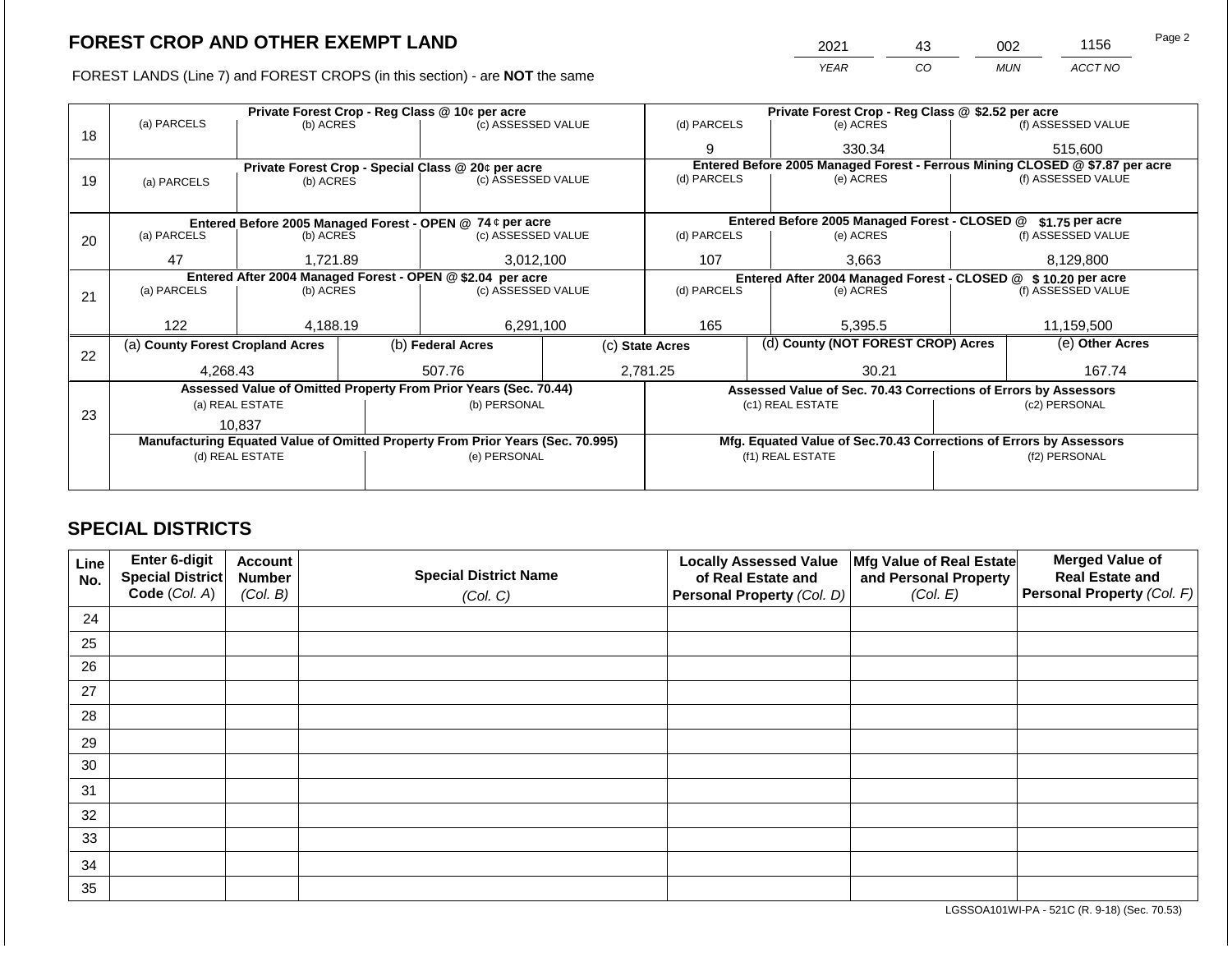|                       | <b>SCHOOL DISTRICTS</b>                                                                                 |      |                                                         | 2021                                                                              | 002<br>43                                                     | 1156                                                                           |  |
|-----------------------|---------------------------------------------------------------------------------------------------------|------|---------------------------------------------------------|-----------------------------------------------------------------------------------|---------------------------------------------------------------|--------------------------------------------------------------------------------|--|
|                       |                                                                                                         |      |                                                         | <b>YEAR</b>                                                                       | CO<br><b>MUN</b>                                              | ACCT NO                                                                        |  |
| Line<br>No.           | Enter 6-digit<br><b>Account</b><br><b>Number</b><br><b>School District</b><br>(Col. B)<br>Code (Col. A) |      | <b>School District Name</b><br>(Col. C)                 | <b>Locally Assessed Value</b><br>of Real Estate and<br>Personal Property (Col. D) | Mfg Value of Real Estate<br>and Personal Property<br>(Col. E) | <b>Merged Value of</b><br><b>Real Estate and</b><br>Personal Property (Col. F) |  |
|                       | A. SCHOOL DISTRICTS (K-8 and K-12)                                                                      |      |                                                         |                                                                                   |                                                               |                                                                                |  |
| 36                    | 433640                                                                                                  | 0260 | SCH D OF MINOCQUA J 1                                   | 11,971,800                                                                        |                                                               | 11,971,800                                                                     |  |
| 37                    | 434781                                                                                                  | 0262 | SCH D OF RHINELANDER                                    | 243,735,200                                                                       | 900                                                           | 243,736,100                                                                    |  |
| 38                    |                                                                                                         |      |                                                         |                                                                                   |                                                               |                                                                                |  |
| 39                    |                                                                                                         |      |                                                         |                                                                                   |                                                               |                                                                                |  |
| 40                    |                                                                                                         |      |                                                         |                                                                                   |                                                               |                                                                                |  |
| 41                    |                                                                                                         |      |                                                         |                                                                                   |                                                               |                                                                                |  |
| 42                    |                                                                                                         |      |                                                         |                                                                                   |                                                               |                                                                                |  |
| 43                    |                                                                                                         |      |                                                         |                                                                                   |                                                               |                                                                                |  |
| 44                    |                                                                                                         |      |                                                         |                                                                                   |                                                               |                                                                                |  |
| 45<br>$\overline{46}$ |                                                                                                         |      |                                                         |                                                                                   |                                                               |                                                                                |  |
|                       |                                                                                                         |      |                                                         |                                                                                   |                                                               |                                                                                |  |
| 47<br>48              |                                                                                                         |      |                                                         |                                                                                   |                                                               |                                                                                |  |
| 49                    |                                                                                                         |      |                                                         |                                                                                   |                                                               |                                                                                |  |
| 50                    |                                                                                                         |      | TOTAL ASSESSED VALUE OF SCHOOL DISTRICTS (K-8 and K-12) | 255,707,000                                                                       | 900                                                           | 255,707,900                                                                    |  |
|                       | <b>B.</b><br><b>UNION HIGH SCHOOL DISTRICTS</b>                                                         |      |                                                         |                                                                                   |                                                               |                                                                                |  |
| 51                    | 433647                                                                                                  | 0261 | UHS D OF LAKELAND UNION HIGH                            | 11,971,800                                                                        |                                                               | 11,971,800                                                                     |  |
| 52                    |                                                                                                         |      |                                                         |                                                                                   |                                                               |                                                                                |  |
| 53                    |                                                                                                         |      |                                                         |                                                                                   |                                                               |                                                                                |  |
| 54                    |                                                                                                         |      |                                                         |                                                                                   |                                                               |                                                                                |  |
| 55                    |                                                                                                         |      | TOTAL ASSESSED VALUE OF UNION HIGH SCHOOLS              | 11,971,800                                                                        |                                                               | 11,971,800                                                                     |  |
|                       | C.<br><b>TECHNICAL COLLEGE DISTRICTS</b>                                                                |      |                                                         |                                                                                   |                                                               |                                                                                |  |
| 56                    | 001600                                                                                                  | 0015 | NICOLET TECHNICAL COLLEGE<br><b>RHIN</b>                | 255,707,000                                                                       | 900                                                           | 255,707,900                                                                    |  |
| 57                    |                                                                                                         |      |                                                         |                                                                                   |                                                               |                                                                                |  |
| 58                    |                                                                                                         |      |                                                         |                                                                                   |                                                               |                                                                                |  |
| 59                    |                                                                                                         |      | TOTAL ASSESSED VALUE OF TECHNICAL COLLEGES              | 255,707,000                                                                       | 900                                                           | 255,707,900                                                                    |  |

 *I hereby certify, to the best of my knowledge and belief, this form is complete and correct.*

**SCHOOL DISTRICTS**

| Name               |                         | Title | Submission date                    |
|--------------------|-------------------------|-------|------------------------------------|
| SARA JEWELL        |                         |       | 2021<br>13<br>1 <sub>0</sub><br>טו |
| Phone              | Email address           |       |                                    |
| 715<br>6254<br>369 | SJEWELL@CO.ONEIDA.WI.US |       |                                    |

Page 3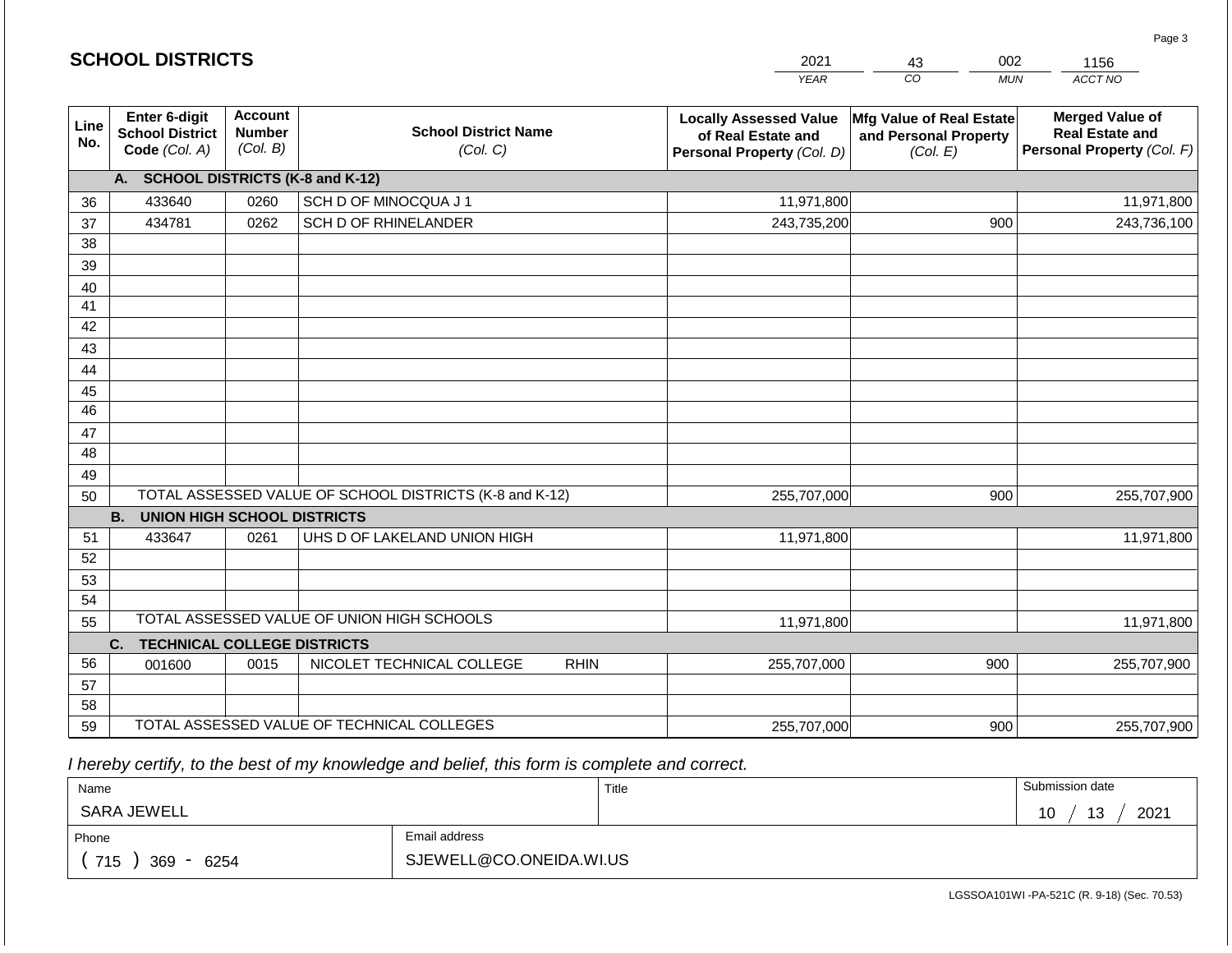- Each municipality's SOA is completed after the Board of Review and includes any changes made to the locally assessed values, under state law (sec. 70.53, Wis. Stats.)
- The Wisconsin Department of Revenue (DOR) merges the locally assessed values with the state assessed manufacturing values
- DOR provides the information regarding district names and codes. If a district is not listed, contact DOR.

Note: If you submit an amended SOA to DOR after your municipality's SOA is equated and posted to our website, we will process the SOA. However, DOR will not recalculate the *aggregate ratio or update the final SOA posted on our website. You should use the corrected values to calculate your tax rates.*

#### **Page 1: Real Estate and Personal Property**

- Lines 1-9 assessed real estate values, parcel counts and acres by classification
- Lines 10-15 assessed personal property values and number of accounts by class
- Line 16 aggregate assessed value of all property subject to general property; use to calculate tax rates. Note: This line equals the total assessed value of K-8 and K-12 school districts (Line 50) and total assessed value of technical colleges (Line 59).
- Remarks assessment ratio used to calculate estimated fair market value on property tax bills

#### **Page 2: Forest Crop, Other Exempt Land and Special Districts**

- Lines 18-21 private forest crop and managed forest lands assessed values
- Line  $22 -$  tax exempt land acres
- Line 23 prior years assessed value of omitted property under sec. 70.44 and correction of errors under sec. 70.43 shown by locally assessed or manufacturing real estate and personal property. Note: If there is an amount on this line, report the corresponding tax in the Statement of Taxes, Sections J or K.
- Lines 24-35 special district assessed values. These values are used to calculate tax rates for the special districts.

#### **Page 3: School Districts**

- Lines 36-50 school districts (K-8 and K-12) assessed values. These values are used to calculate tax rates for school districts.
- Lines 51-55 union high school district assessed values. These values are used to calculate tax rates for union high school districts.
- Lines 56-59 technical college assessed values. These values are used to calculate tax rates for technical colleges.

If you have questions: Email: lgs@wisconsin.gov

 Phone: (608) 266-2569 or (608) 264-6892 Fax: (608) 264-6887

STACEY PLAMANN<br>TOWN OF CASSIAN<br>PO BOX 4 HARSHAW, WI54529 HARSHAW, WI 54529ZVISSVOLO ZNOL STACEY PLAMANN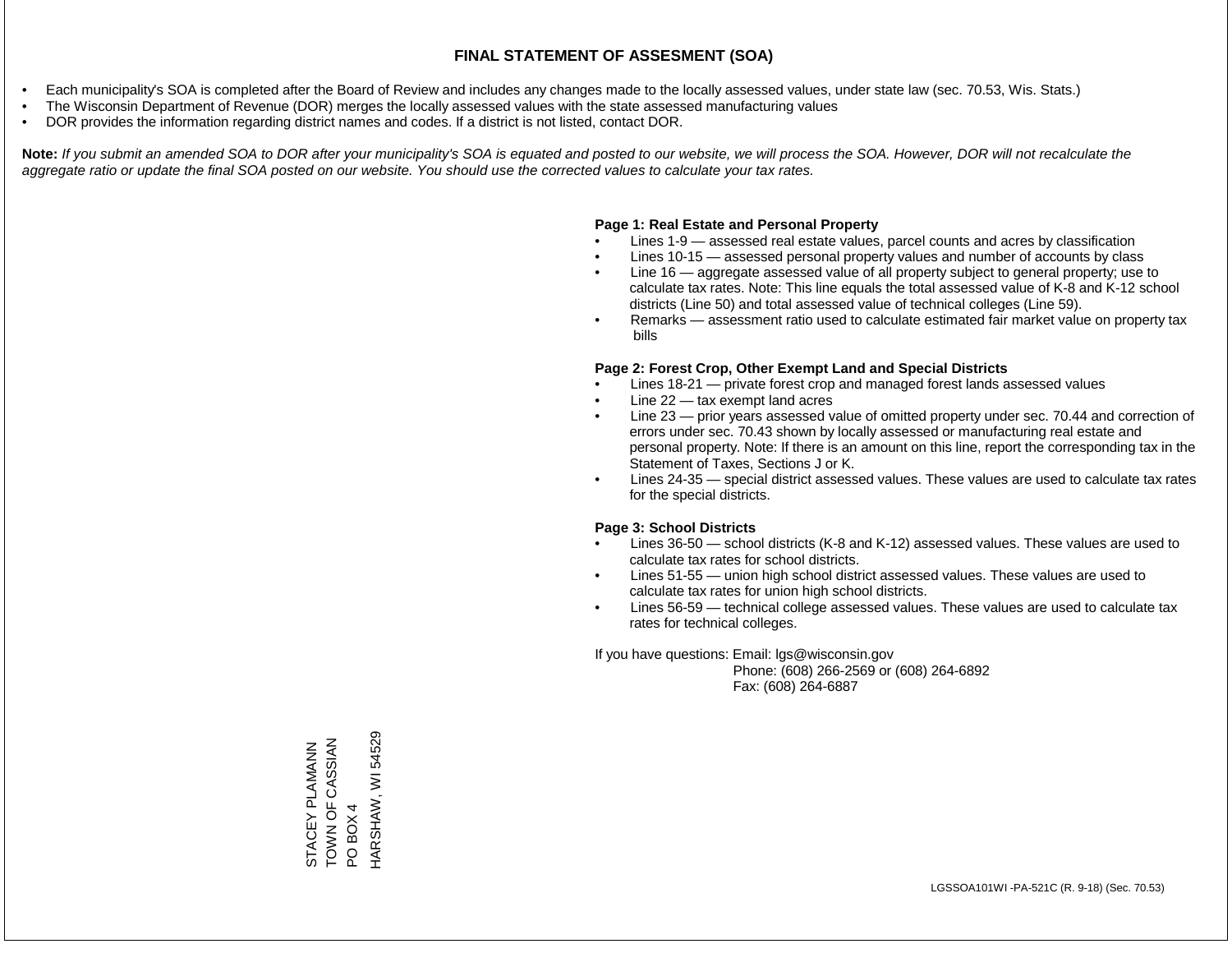**STATEMENT OF ASSESSMENT FOR 2021**

| 43  | በበ4   | 1157    |
|-----|-------|---------|
| CO. | MI IN | ACCT NO |

**FINAL - EQUATED**<br>  $\overline{X}$  This is an Amended Return

Page 1

|                | <b>FOR</b>                                                                                                                                                                                                  | TOWN OF<br>OF                                                | <b>CRESCENT</b>          |                                  | <b>ONEIDA COUNTY</b>         |                  |                      |             |                     |  |
|----------------|-------------------------------------------------------------------------------------------------------------------------------------------------------------------------------------------------------------|--------------------------------------------------------------|--------------------------|----------------------------------|------------------------------|------------------|----------------------|-------------|---------------------|--|
|                |                                                                                                                                                                                                             | Town - Village - City                                        | <b>Municipality Name</b> |                                  | <b>County Name</b>           |                  |                      |             |                     |  |
|                |                                                                                                                                                                                                             | <b>REAL ESTATE</b>                                           |                          | PARCEL COUNT                     | NO. OF ACRES<br><b>WHOLE</b> | <b>VALUE OF</b>  | <b>VALUE OF</b>      |             | TOTAL VALUE OF LAND |  |
| Line<br>No.    |                                                                                                                                                                                                             | (See Lines 18 - 22 for<br>other Real Estate)                 |                          | <b>TOTAL LAND   IMPROVEMENTS</b> | <b>NUMBERS ONLY</b>          | <b>LAND</b>      | <b>IMPROVEMENTS</b>  |             | AND IMPROVEMENTS    |  |
|                |                                                                                                                                                                                                             |                                                              | (Col. A)                 | (Col. B)                         | (Col, C)                     | (Col. D)         | (Col. E)             |             | (Col. F)            |  |
| 1              |                                                                                                                                                                                                             | <b>RESIDENTIAL - Class 1</b>                                 | 1,539                    | 1,230                            | 2,499                        | 95,357,300       |                      | 142,707,800 | 238,065,100         |  |
| $\overline{2}$ |                                                                                                                                                                                                             | <b>COMMERCIAL - Class 2</b>                                  | 59                       | 48                               | 221                          | 2,361,000        |                      | 9,450,600   | 11,811,600          |  |
| 3              |                                                                                                                                                                                                             | <b>MANUFACTURING - Class 3</b>                               | 0                        | $\Omega$                         | $\mathbf{0}$                 | $\Omega$         |                      | 0           |                     |  |
| $\overline{4}$ |                                                                                                                                                                                                             | <b>AGRICULTURAL - Class 4</b>                                | 95                       |                                  | 1,623                        | 263,000          |                      |             | 263,000             |  |
| 5              |                                                                                                                                                                                                             | <b>UNDEVELOPED - Class 5</b>                                 | 375                      |                                  | 3,191                        | 1,005,200        |                      |             | 1,005,200           |  |
| 6              |                                                                                                                                                                                                             | AGRICULTURAL FOREST - Class 5m                               | 60                       |                                  | 625                          | 638,800          |                      |             | 638,800             |  |
| $\overline{7}$ |                                                                                                                                                                                                             | FOREST LANDS - Class 6                                       | 357                      |                                  | 4,622                        | 9,932,100        |                      |             | 9,932,100           |  |
| 8              |                                                                                                                                                                                                             | OTHER - Class 7                                              | 15                       | 15                               | 34                           | 274,700          |                      | 1,232,800   | 1,507,500           |  |
| 9              |                                                                                                                                                                                                             | TOTAL - ALL COLUMNS                                          | 2,500                    | 1,293                            | 12,815                       | 109,832,100      |                      | 153,391,200 | 263,223,300         |  |
| 10             |                                                                                                                                                                                                             | NUMBER OF PERSONAL PROPERTY ACCOUNTS IN ROLL                 |                          |                                  | 48                           | LOCALLY ASSESSED | <b>MANUFACTURING</b> |             | <b>MERGED</b>       |  |
| 11             |                                                                                                                                                                                                             | BOATS AND OTHER WATERCRAFT NOT EXEMPT - Code 1               |                          |                                  |                              | 0                |                      | 0           |                     |  |
| 12             |                                                                                                                                                                                                             | MACHINERY, TOOLS AND PATTERNS - Code 2                       |                          |                                  |                              |                  |                      | 6,900       | 6,900               |  |
| 13             |                                                                                                                                                                                                             | FURNITURE, FIXTURES AND EQUIPMENT - Code 3                   |                          |                                  |                              | 367,000          |                      | 0           | 367,000             |  |
| 14             |                                                                                                                                                                                                             | ALL OTHER PERSONAL PROPERTY NOT EXEMPT - Codes 4A, 4B, 4C    |                          |                                  |                              | 164,100          |                      | 100         | 164,200             |  |
| 15             |                                                                                                                                                                                                             | TOTAL OF PERSONAL PROPERTY NOT EXEMPT (Total of Lines 11-14) |                          |                                  |                              | 531,100          |                      | 7,000       | 538,100             |  |
| 16             | AGGREGATE ASSESSED VALUE OF ALL PROPERTY SUBJECT TO THE GENERAL PROPERTY TAX (Total of Lines 9F and 15F)<br>MUST EQUAL TOTAL VALUE OF THE SCHOOL DISTRICTS (K-12 PLUS K-8) - Line 50, Col. F<br>263,761,400 |                                                              |                          |                                  |                              |                  |                      |             |                     |  |
| 17             |                                                                                                                                                                                                             | <b>BOARD OF REVIEW</b>                                       |                          |                                  | Name of Assessor             |                  |                      | Telephone # |                     |  |
|                | DATE OF FINAL ADJOURNMENT<br>06/08/2021<br>MICHAEL SCHNAUTZ ASSESSMENTS                                                                                                                                     |                                                              |                          |                                  |                              |                  |                      |             | (715) 266-2409      |  |

REMARKS

The Assessment Ratio to be used in calculating the estimated Fair Market Value on tax bills for this tax district is .926287043

This ratio should be used to convert assessed values to "Calculate Equalized Values" in Step 1 of the Lottery and Gaming Credit Calculations.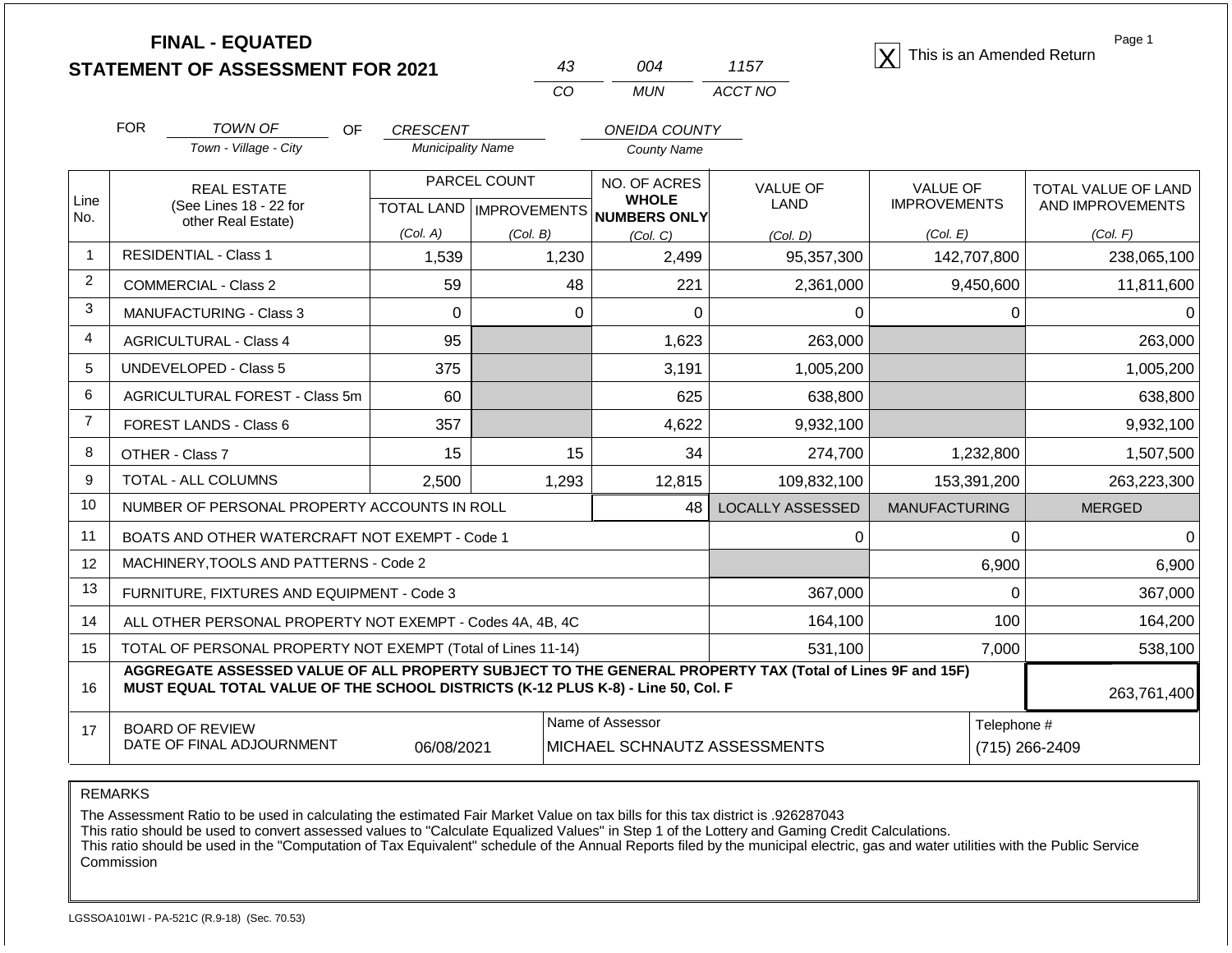FOREST LANDS (Line 7) and FOREST CROPS (in this section) - are **NOT** the same

| 2021 | 43 | 004 | 1157    | Page 2 |
|------|----|-----|---------|--------|
| YFAR | CO | MUN | ACCT NO |        |

|                                                            |                                                    |                 | Private Forest Crop - Reg Class @ \$2.52 per acre |                                                                                |  |                 |          |                                                                    |                                                                              |                    |
|------------------------------------------------------------|----------------------------------------------------|-----------------|---------------------------------------------------|--------------------------------------------------------------------------------|--|-----------------|----------|--------------------------------------------------------------------|------------------------------------------------------------------------------|--------------------|
| 18                                                         | (a) PARCELS                                        | (b) ACRES       |                                                   | (c) ASSESSED VALUE                                                             |  | (d) PARCELS     |          | (e) ACRES                                                          |                                                                              | (f) ASSESSED VALUE |
|                                                            |                                                    |                 |                                                   |                                                                                |  | 5               |          | 197.3                                                              |                                                                              | 311,500            |
|                                                            | Private Forest Crop - Special Class @ 20¢ per acre |                 |                                                   |                                                                                |  |                 |          |                                                                    | Entered Before 2005 Managed Forest - Ferrous Mining CLOSED @ \$7.87 per acre |                    |
| 19                                                         | (a) PARCELS                                        | (b) ACRES       |                                                   | (c) ASSESSED VALUE                                                             |  | (d) PARCELS     |          | (e) ACRES                                                          |                                                                              | (f) ASSESSED VALUE |
|                                                            |                                                    |                 |                                                   |                                                                                |  |                 |          |                                                                    |                                                                              |                    |
|                                                            |                                                    |                 |                                                   | Entered Before 2005 Managed Forest - OPEN @ 74 ¢ per acre                      |  |                 |          | Entered Before 2005 Managed Forest - CLOSED @                      |                                                                              | $$1.75$ per acre   |
| 20                                                         | (a) PARCELS                                        | (b) ACRES       |                                                   | (c) ASSESSED VALUE                                                             |  | (d) PARCELS     |          | (e) ACRES                                                          |                                                                              | (f) ASSESSED VALUE |
|                                                            |                                                    |                 |                                                   |                                                                                |  |                 |          |                                                                    |                                                                              |                    |
|                                                            |                                                    | 40              |                                                   | 45,000                                                                         |  | 52              |          | 1,704.08                                                           |                                                                              | 4,335,400          |
| Entered After 2004 Managed Forest - OPEN @ \$2.04 per acre |                                                    |                 |                                                   |                                                                                |  |                 |          | Entered After 2004 Managed Forest - CLOSED @ \$10.20 per acre      |                                                                              |                    |
| 21                                                         | (a) PARCELS                                        | (b) ACRES       |                                                   | (c) ASSESSED VALUE                                                             |  | (d) PARCELS     |          | (e) ACRES                                                          |                                                                              | (f) ASSESSED VALUE |
|                                                            |                                                    |                 |                                                   |                                                                                |  |                 |          |                                                                    |                                                                              |                    |
|                                                            | 12                                                 | 421.99          |                                                   | 565,300                                                                        |  | 44              | 1,352.79 |                                                                    | 2,193,800                                                                    |                    |
|                                                            | (a) County Forest Cropland Acres                   |                 |                                                   | (b) Federal Acres                                                              |  | (c) State Acres |          | (d) County (NOT FOREST CROP) Acres                                 |                                                                              | (e) Other Acres    |
| 22                                                         |                                                    |                 |                                                   |                                                                                |  |                 |          |                                                                    |                                                                              |                    |
|                                                            | 22.7                                               |                 |                                                   | 316.24                                                                         |  | 97.74           |          | 59.84                                                              |                                                                              | 406.71             |
|                                                            |                                                    |                 |                                                   | Assessed Value of Omitted Property From Prior Years (Sec. 70.44)               |  |                 |          | Assessed Value of Sec. 70.43 Corrections of Errors by Assessors    |                                                                              |                    |
|                                                            |                                                    | (a) REAL ESTATE |                                                   | (b) PERSONAL                                                                   |  |                 |          | (c1) REAL ESTATE                                                   |                                                                              | (c2) PERSONAL      |
| 23                                                         |                                                    |                 |                                                   |                                                                                |  |                 |          |                                                                    |                                                                              |                    |
|                                                            |                                                    |                 |                                                   | Manufacturing Equated Value of Omitted Property From Prior Years (Sec. 70.995) |  |                 |          | Mfg. Equated Value of Sec.70.43 Corrections of Errors by Assessors |                                                                              |                    |
|                                                            |                                                    | (d) REAL ESTATE |                                                   | (e) PERSONAL                                                                   |  |                 |          | (f1) REAL ESTATE                                                   |                                                                              | (f2) PERSONAL      |
|                                                            |                                                    |                 |                                                   |                                                                                |  |                 |          |                                                                    |                                                                              |                    |
|                                                            |                                                    |                 |                                                   |                                                                                |  |                 |          |                                                                    |                                                                              |                    |
|                                                            |                                                    |                 |                                                   |                                                                                |  |                 |          |                                                                    |                                                                              |                    |

# **SPECIAL DISTRICTS**

| Line<br>No. | <b>Enter 6-digit</b><br>Special District<br>Code (Col. A) | <b>Account</b><br><b>Number</b><br>(Col. B) | <b>Special District Name</b><br>(Col. C) | <b>Locally Assessed Value</b><br>of Real Estate and<br>Personal Property (Col. D) | Mfg Value of Real Estate<br>and Personal Property<br>(Col. E) | <b>Merged Value of</b><br><b>Real Estate and</b><br>Personal Property (Col. F) |
|-------------|-----------------------------------------------------------|---------------------------------------------|------------------------------------------|-----------------------------------------------------------------------------------|---------------------------------------------------------------|--------------------------------------------------------------------------------|
| 24          | 438070                                                    | 0615                                        | THE SQUASH LAKE PRO & REHAB DISTRICT     | 32,334,600                                                                        |                                                               | 32,334,600                                                                     |
| 25          | 438080                                                    | 0625                                        | <b>CRESCENT LAKE DISTRICT</b>            | 76,213,900                                                                        |                                                               | 76,213,900                                                                     |
| 26          |                                                           |                                             |                                          |                                                                                   |                                                               |                                                                                |
| 27          |                                                           |                                             |                                          |                                                                                   |                                                               |                                                                                |
| 28          |                                                           |                                             |                                          |                                                                                   |                                                               |                                                                                |
| 29          |                                                           |                                             |                                          |                                                                                   |                                                               |                                                                                |
| 30          |                                                           |                                             |                                          |                                                                                   |                                                               |                                                                                |
| 31          |                                                           |                                             |                                          |                                                                                   |                                                               |                                                                                |
| 32          |                                                           |                                             |                                          |                                                                                   |                                                               |                                                                                |
| 33          |                                                           |                                             |                                          |                                                                                   |                                                               |                                                                                |
| 34          |                                                           |                                             |                                          |                                                                                   |                                                               |                                                                                |
| 35          |                                                           |                                             |                                          |                                                                                   |                                                               |                                                                                |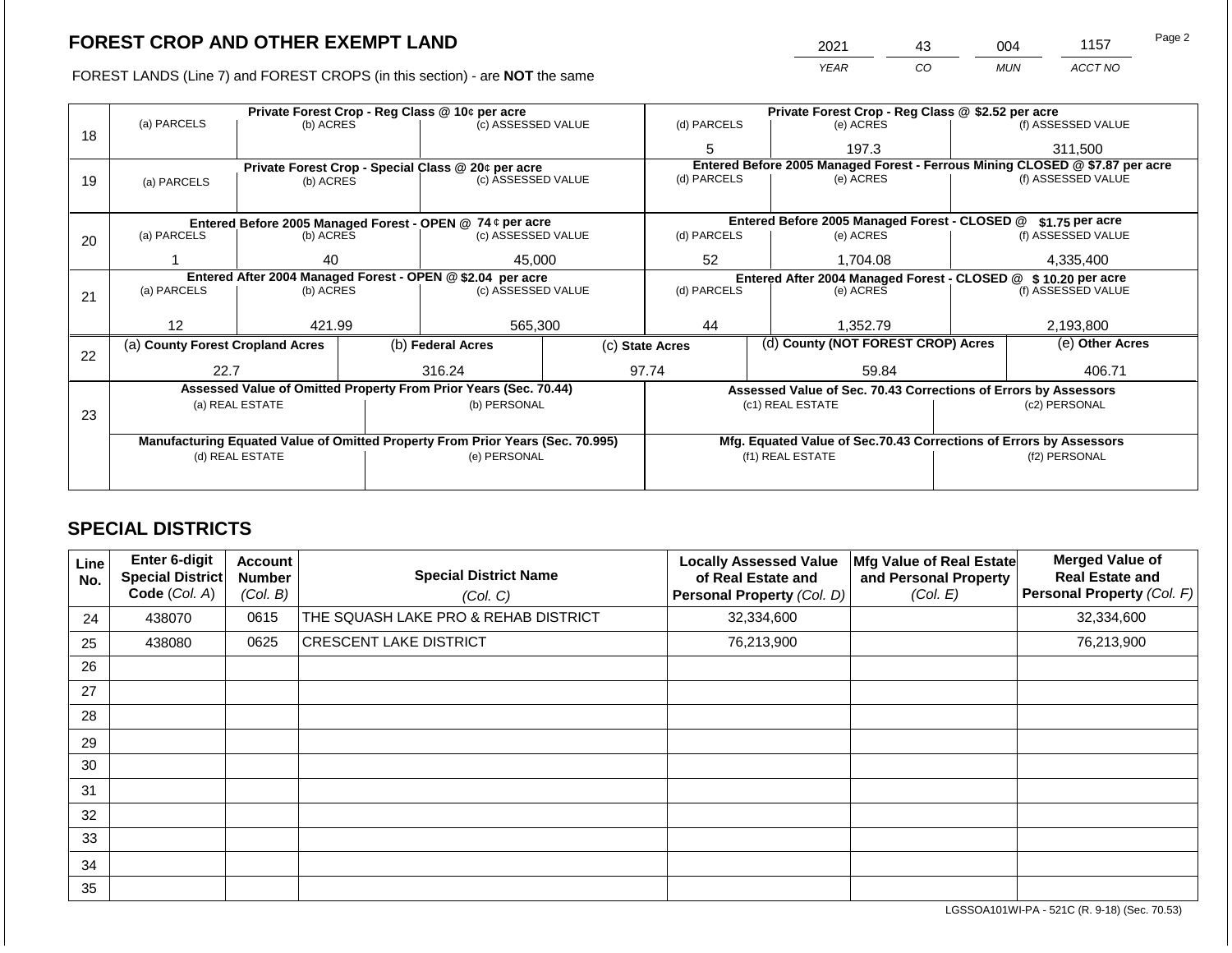|             | <b>SCHOOL DISTRICTS</b>                                         |                                             |                                                         |             | 2021                                                                              | 004<br>43                                                     | 1157                                                                           |
|-------------|-----------------------------------------------------------------|---------------------------------------------|---------------------------------------------------------|-------------|-----------------------------------------------------------------------------------|---------------------------------------------------------------|--------------------------------------------------------------------------------|
|             |                                                                 |                                             |                                                         |             | <b>YEAR</b>                                                                       | CO<br><b>MUN</b>                                              | ACCT NO                                                                        |
| Line<br>No. | <b>Enter 6-digit</b><br><b>School District</b><br>Code (Col. A) | <b>Account</b><br><b>Number</b><br>(Col. B) | <b>School District Name</b><br>(Col. C)                 |             | <b>Locally Assessed Value</b><br>of Real Estate and<br>Personal Property (Col. D) | Mfg Value of Real Estate<br>and Personal Property<br>(Col. E) | <b>Merged Value of</b><br><b>Real Estate and</b><br>Personal Property (Col. F) |
|             | A.                                                              |                                             | <b>SCHOOL DISTRICTS (K-8 and K-12)</b>                  |             |                                                                                   |                                                               |                                                                                |
| 36          | 434781                                                          | 0262                                        | SCH D OF RHINELANDER                                    |             | 263,754,400                                                                       | 7,000                                                         | 263,761,400                                                                    |
| 37          |                                                                 |                                             |                                                         |             |                                                                                   |                                                               |                                                                                |
| 38          |                                                                 |                                             |                                                         |             |                                                                                   |                                                               |                                                                                |
| 39          |                                                                 |                                             |                                                         |             |                                                                                   |                                                               |                                                                                |
| 40          |                                                                 |                                             |                                                         |             |                                                                                   |                                                               |                                                                                |
| 41<br>42    |                                                                 |                                             |                                                         |             |                                                                                   |                                                               |                                                                                |
| 43          |                                                                 |                                             |                                                         |             |                                                                                   |                                                               |                                                                                |
| 44          |                                                                 |                                             |                                                         |             |                                                                                   |                                                               |                                                                                |
| 45          |                                                                 |                                             |                                                         |             |                                                                                   |                                                               |                                                                                |
| 46          |                                                                 |                                             |                                                         |             |                                                                                   |                                                               |                                                                                |
| 47          |                                                                 |                                             |                                                         |             |                                                                                   |                                                               |                                                                                |
| 48          |                                                                 |                                             |                                                         |             |                                                                                   |                                                               |                                                                                |
| 49          |                                                                 |                                             |                                                         |             |                                                                                   |                                                               |                                                                                |
| 50          |                                                                 |                                             | TOTAL ASSESSED VALUE OF SCHOOL DISTRICTS (K-8 and K-12) |             | 263,754,400                                                                       | 7,000                                                         | 263,761,400                                                                    |
|             | <b>B.</b><br><b>UNION HIGH SCHOOL DISTRICTS</b>                 |                                             |                                                         |             |                                                                                   |                                                               |                                                                                |
| 51          |                                                                 |                                             |                                                         |             |                                                                                   |                                                               |                                                                                |
| 52          |                                                                 |                                             |                                                         |             |                                                                                   |                                                               |                                                                                |
| 53          |                                                                 |                                             |                                                         |             |                                                                                   |                                                               |                                                                                |
| 54          |                                                                 |                                             | TOTAL ASSESSED VALUE OF UNION HIGH SCHOOLS              |             |                                                                                   |                                                               |                                                                                |
| 55          |                                                                 |                                             |                                                         |             |                                                                                   |                                                               |                                                                                |
| 56          | <b>TECHNICAL COLLEGE DISTRICTS</b><br>C.<br>001600              | 0015                                        | NICOLET TECHNICAL COLLEGE                               | <b>RHIN</b> | 263,754,400                                                                       | 7,000                                                         | 263,761,400                                                                    |
| 57          |                                                                 |                                             |                                                         |             |                                                                                   |                                                               |                                                                                |
| 58          |                                                                 |                                             |                                                         |             |                                                                                   |                                                               |                                                                                |
| 59          |                                                                 |                                             | TOTAL ASSESSED VALUE OF TECHNICAL COLLEGES              |             | 263,754,400                                                                       | 7,000                                                         | 263,761,400                                                                    |

 *I hereby certify, to the best of my knowledge and belief, this form is complete and correct.*

| Name                         |                         | Title | Submission date  |  |  |
|------------------------------|-------------------------|-------|------------------|--|--|
| SARA JEWELL                  |                         |       | 2021<br>09<br>09 |  |  |
| Phone                        | Email address           |       |                  |  |  |
| 715<br>369<br>6254<br>$\sim$ | SJEWELL@CO.ONEIDA.WI.US |       |                  |  |  |

Page 3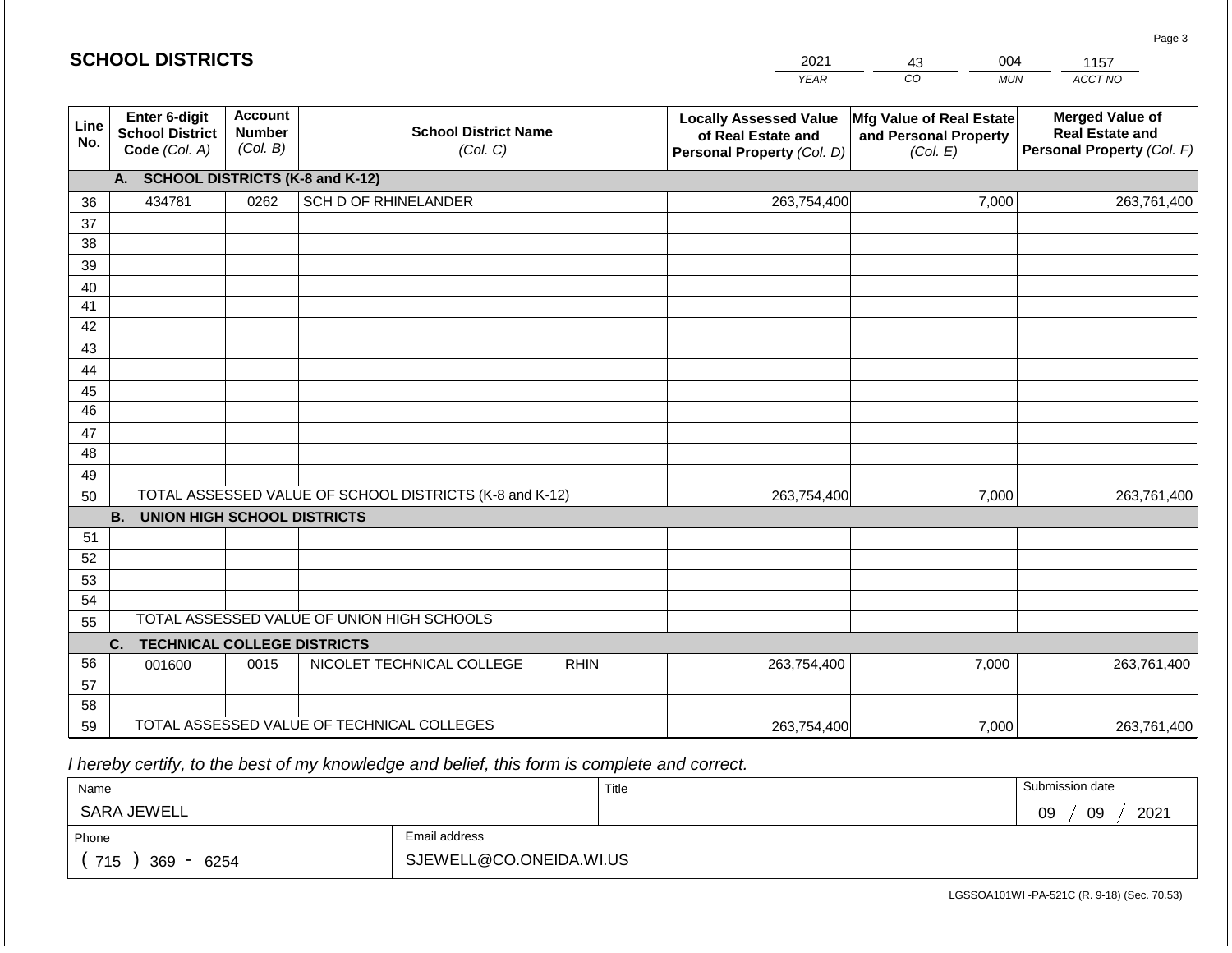- Each municipality's SOA is completed after the Board of Review and includes any changes made to the locally assessed values, under state law (sec. 70.53, Wis. Stats.)
- The Wisconsin Department of Revenue (DOR) merges the locally assessed values with the state assessed manufacturing values
- DOR provides the information regarding district names and codes. If a district is not listed, contact DOR.

Note: If you submit an amended SOA to DOR after your municipality's SOA is equated and posted to our website, we will process the SOA. However, DOR will not recalculate the *aggregate ratio or update the final SOA posted on our website. You should use the corrected values to calculate your tax rates.*

### **Page 1: Real Estate and Personal Property**

- Lines 1-9 assessed real estate values, parcel counts and acres by classification
- Lines 10-15 assessed personal property values and number of accounts by class
- Line 16 aggregate assessed value of all property subject to general property; use to calculate tax rates. Note: This line equals the total assessed value of K-8 and K-12 school districts (Line 50) and total assessed value of technical colleges (Line 59).
- Remarks assessment ratio used to calculate estimated fair market value on property tax bills

### **Page 2: Forest Crop, Other Exempt Land and Special Districts**

- Lines 18-21 private forest crop and managed forest lands assessed values
- Line  $22 -$  tax exempt land acres
- Line 23 prior years assessed value of omitted property under sec. 70.44 and correction of errors under sec. 70.43 shown by locally assessed or manufacturing real estate and personal property. Note: If there is an amount on this line, report the corresponding tax in the Statement of Taxes, Sections J or K.
- Lines 24-35 special district assessed values. These values are used to calculate tax rates for the special districts.

### **Page 3: School Districts**

- Lines 36-50 school districts (K-8 and K-12) assessed values. These values are used to calculate tax rates for school districts.
- Lines 51-55 union high school district assessed values. These values are used to calculate tax rates for union high school districts.
- Lines 56-59 technical college assessed values. These values are used to calculate tax rates for technical colleges.

If you have questions: Email: lgs@wisconsin.gov

 Phone: (608) 266-2569 or (608) 264-6892 Fax: (608) 264-6887

RHINELANDER, WI 54501 RHINELANDER, WI 54501TRACY HARTMAN<br>TOWN OF CRESCENT<br>6902 FIRE TOWER RD TOWN OF CRESCENT 6902 FIRE TOWER RD TRACY HARTMAN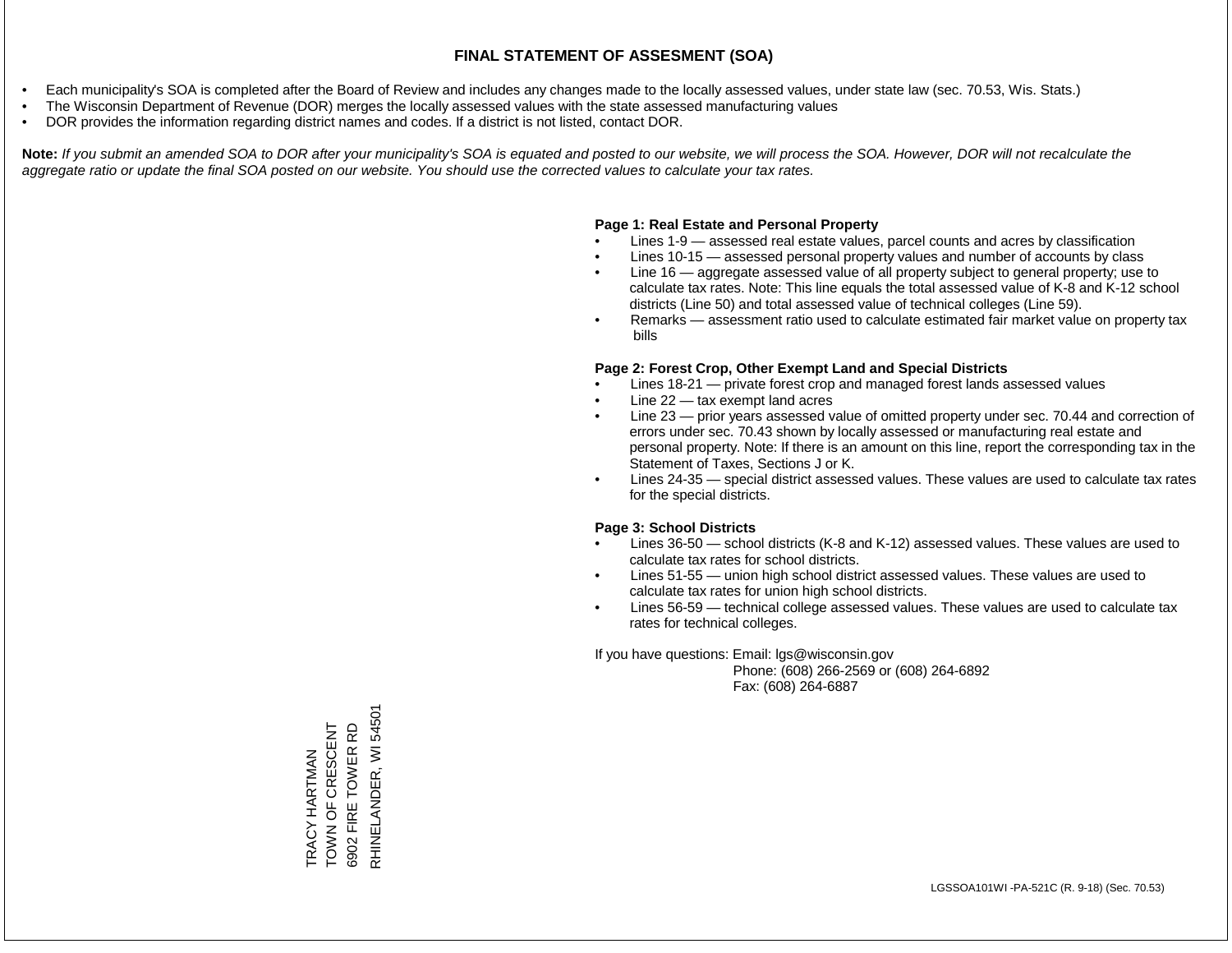|                |                                                                                                                                                                                              | <b>FINAL - EQUATED</b><br><b>STATEMENT OF ASSESSMENT FOR 2021</b> |                          |              | 43       | 006                                                      | 1158                    | This is an Amended Return | Page 1              |
|----------------|----------------------------------------------------------------------------------------------------------------------------------------------------------------------------------------------|-------------------------------------------------------------------|--------------------------|--------------|----------|----------------------------------------------------------|-------------------------|---------------------------|---------------------|
|                |                                                                                                                                                                                              |                                                                   |                          | CO           |          | <b>MUN</b>                                               | ACCT NO                 |                           |                     |
|                | <b>FOR</b>                                                                                                                                                                                   | <b>TOWN OF</b><br>OF.                                             | <b>ENTERPRISE</b>        |              |          | <b>ONEIDA COUNTY</b>                                     |                         |                           |                     |
|                |                                                                                                                                                                                              | Town - Village - City                                             | <b>Municipality Name</b> |              |          | County Name                                              |                         |                           |                     |
|                | <b>REAL ESTATE</b>                                                                                                                                                                           |                                                                   |                          | PARCEL COUNT |          | NO. OF ACRES                                             | <b>VALUE OF</b>         | VALUE OF                  | TOTAL VALUE OF LAND |
| Line<br>No.    |                                                                                                                                                                                              | (See Lines 18 - 22 for<br>other Real Estate)                      |                          |              |          | <b>WHOLE</b><br>TOTAL LAND   IMPROVEMENTS   NUMBERS ONLY | <b>LAND</b>             | <b>IMPROVEMENTS</b>       | AND IMPROVEMENTS    |
|                |                                                                                                                                                                                              |                                                                   | (Col. A)                 | (Col. B)     |          | (Col, C)                                                 | (Col. D)                | (Col. E)                  | (Col. F)            |
| $\mathbf{1}$   |                                                                                                                                                                                              | <b>RESIDENTIAL - Class 1</b>                                      | 534                      |              | 415      | 1,219                                                    | 39,902,300              | 42,087,300                | 81,989,600          |
| $\overline{2}$ |                                                                                                                                                                                              | <b>COMMERCIAL - Class 2</b>                                       | 8                        |              | 6        | 21                                                       | 424,400                 | 916,000                   | 1,340,400           |
| 3              |                                                                                                                                                                                              | MANUFACTURING - Class 3                                           | 1                        |              | 1        | 19                                                       | 14,800                  | 194,400                   | 209,200             |
| 4              |                                                                                                                                                                                              | <b>AGRICULTURAL - Class 4</b>                                     | 1                        |              |          | 20                                                       | 3,500                   |                           | 3,500               |
| 5              |                                                                                                                                                                                              | UNDEVELOPED - Class 5                                             | 114                      |              |          | 1,177                                                    | 506,800                 |                           | 506,800             |
| 6              |                                                                                                                                                                                              | <b>AGRICULTURAL FOREST - Class 5m</b>                             | $\mathbf 0$              |              |          | 0                                                        | 0                       |                           | $\Omega$            |
| $\overline{7}$ |                                                                                                                                                                                              | FOREST LANDS - Class 6                                            | 268                      |              |          | 6,872                                                    | 12,559,800              |                           | 12,559,800          |
| 8              |                                                                                                                                                                                              | OTHER - Class 7                                                   | $\Omega$                 |              | $\Omega$ | 0                                                        | 0                       | $\Omega$                  | $\Omega$            |
| 9              |                                                                                                                                                                                              | <b>TOTAL - ALL COLUMNS</b>                                        | 926                      |              | 422      | 9,328                                                    | 53.411.600              | 43,197,700                | 96,609,300          |
| 10             |                                                                                                                                                                                              | NUMBER OF PERSONAL PROPERTY ACCOUNTS IN ROLL                      |                          |              |          | 38                                                       | <b>LOCALLY ASSESSED</b> | <b>MANUFACTURING</b>      | <b>MERGED</b>       |
| 11             |                                                                                                                                                                                              | BOATS AND OTHER WATERCRAFT NOT EXEMPT - Code 1                    |                          |              |          |                                                          | 0                       | 0                         | $\Omega$            |
| 12             |                                                                                                                                                                                              | MACHINERY, TOOLS AND PATTERNS - Code 2                            |                          |              |          |                                                          |                         | 5,600                     | 5,600               |
| 13             |                                                                                                                                                                                              | FURNITURE, FIXTURES AND EQUIPMENT - Code 3                        |                          |              |          |                                                          | 26,900                  | 700                       | 27,600              |
| 14             |                                                                                                                                                                                              | ALL OTHER PERSONAL PROPERTY NOT EXEMPT - Codes 4A, 4B, 4C         |                          |              |          |                                                          | 1,225,800               | 2,200                     | 1,228,000           |
| 15             | TOTAL OF PERSONAL PROPERTY NOT EXEMPT (Total of Lines 11-14)                                                                                                                                 |                                                                   |                          |              |          |                                                          | 1,252,700               | 8,500                     | 1,261,200           |
| 16             | AGGREGATE ASSESSED VALUE OF ALL PROPERTY SUBJECT TO THE GENERAL PROPERTY TAX (Total of Lines 9F and 15F)<br>MUST EQUAL TOTAL VALUE OF THE SCHOOL DISTRICTS (K-12 PLUS K-8) - Line 50, Col. F |                                                                   |                          |              |          |                                                          |                         | 97,870,500                |                     |
| 17             | Name of Assessor<br>Telephone #<br><b>BOARD OF REVIEW</b><br>DATE OF FINAL ADJOURNMENT<br>06/05/2021<br>ASSOCIATED APPRAISAL                                                                 |                                                                   |                          |              |          |                                                          |                         |                           | (906) 749-1995      |

REMARKS

The Assessment Ratio to be used in calculating the estimated Fair Market Value on tax bills for this tax district is .986051283

This ratio should be used to convert assessed values to "Calculate Equalized Values" in Step 1 of the Lottery and Gaming Credit Calculations.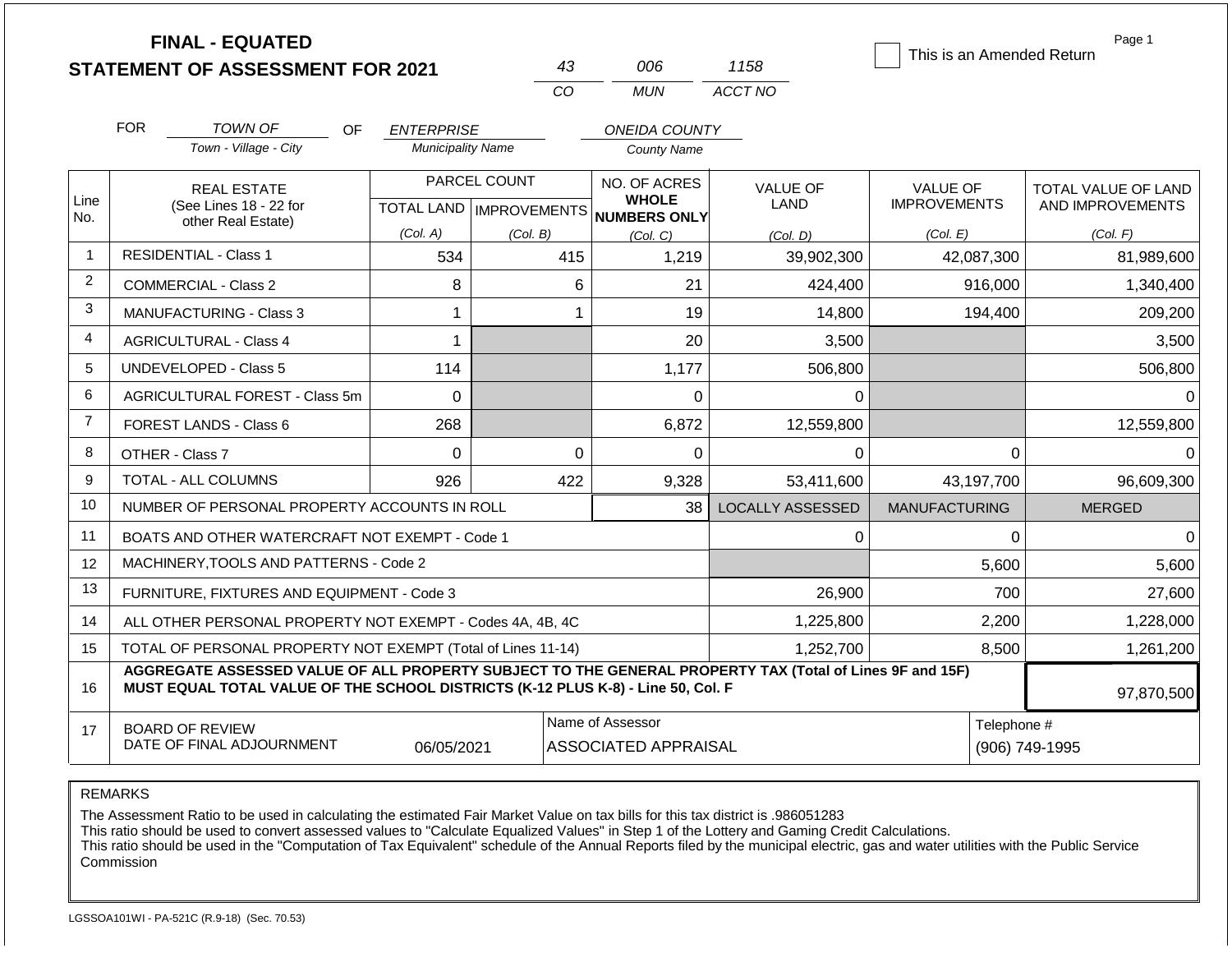2021 43 006 1158

FOREST LANDS (Line 7) and FOREST CROPS (in this section) - are **NOT** the same *YEAR CO MUN ACCT NO*

|    | Private Forest Crop - Reg Class @ 10¢ per acre |                 |                                                            |                                                                                |                    | Private Forest Crop - Reg Class @ \$2.52 per acre |                                                               |                                                                 |                                                                              |                    |  |
|----|------------------------------------------------|-----------------|------------------------------------------------------------|--------------------------------------------------------------------------------|--------------------|---------------------------------------------------|---------------------------------------------------------------|-----------------------------------------------------------------|------------------------------------------------------------------------------|--------------------|--|
|    | (a) PARCELS                                    | (b) ACRES       |                                                            | (c) ASSESSED VALUE                                                             |                    | (d) PARCELS                                       |                                                               | (e) ACRES                                                       |                                                                              | (f) ASSESSED VALUE |  |
| 18 |                                                |                 |                                                            |                                                                                |                    |                                                   |                                                               |                                                                 |                                                                              |                    |  |
|    |                                                |                 |                                                            |                                                                                |                    |                                                   |                                                               |                                                                 |                                                                              |                    |  |
|    |                                                |                 |                                                            | Private Forest Crop - Special Class @ 20¢ per acre                             |                    | (d) PARCELS                                       |                                                               |                                                                 | Entered Before 2005 Managed Forest - Ferrous Mining CLOSED @ \$7.87 per acre |                    |  |
| 19 | (a) PARCELS                                    | (b) ACRES       |                                                            |                                                                                | (c) ASSESSED VALUE |                                                   |                                                               | (e) ACRES                                                       |                                                                              | (f) ASSESSED VALUE |  |
|    |                                                |                 |                                                            |                                                                                |                    |                                                   |                                                               |                                                                 |                                                                              |                    |  |
|    |                                                |                 |                                                            | Entered Before 2005 Managed Forest - OPEN @ 74 ¢ per acre                      |                    |                                                   |                                                               | Entered Before 2005 Managed Forest - CLOSED @                   |                                                                              | $$1.75$ per acre   |  |
| 20 | (a) PARCELS                                    | (b) ACRES       |                                                            | (c) ASSESSED VALUE                                                             |                    | (d) PARCELS                                       |                                                               | (e) ACRES                                                       |                                                                              | (f) ASSESSED VALUE |  |
|    |                                                |                 |                                                            |                                                                                |                    |                                                   |                                                               |                                                                 |                                                                              |                    |  |
|    | 39                                             | 1,530.76        |                                                            | 2,495,700                                                                      | 30<br>1,091.57     |                                                   |                                                               | 1,833,200                                                       |                                                                              |                    |  |
|    |                                                |                 | Entered After 2004 Managed Forest - OPEN @ \$2.04 per acre |                                                                                |                    |                                                   | Entered After 2004 Managed Forest - CLOSED @ \$10.20 per acre |                                                                 |                                                                              |                    |  |
| 21 | (a) PARCELS                                    | (b) ACRES       |                                                            | (c) ASSESSED VALUE                                                             |                    | (d) PARCELS                                       |                                                               | (e) ACRES                                                       |                                                                              | (f) ASSESSED VALUE |  |
|    |                                                |                 |                                                            |                                                                                |                    |                                                   |                                                               |                                                                 |                                                                              |                    |  |
|    | 24                                             | 843.91          |                                                            | 1,268,600                                                                      |                    | 44<br>1,655.17                                    |                                                               | 2,722,100                                                       |                                                                              |                    |  |
|    | (a) County Forest Cropland Acres               |                 |                                                            | (b) Federal Acres                                                              |                    | (c) State Acres                                   |                                                               | (d) County (NOT FOREST CROP) Acres                              |                                                                              | (e) Other Acres    |  |
| 22 |                                                |                 |                                                            |                                                                                |                    |                                                   |                                                               |                                                                 |                                                                              |                    |  |
|    | 20.294.37                                      |                 |                                                            |                                                                                |                    | 1,077.15                                          |                                                               | 89.81                                                           |                                                                              | 94.54              |  |
|    |                                                |                 |                                                            | Assessed Value of Omitted Property From Prior Years (Sec. 70.44)               |                    |                                                   |                                                               | Assessed Value of Sec. 70.43 Corrections of Errors by Assessors |                                                                              |                    |  |
|    |                                                | (a) REAL ESTATE |                                                            | (b) PERSONAL                                                                   |                    |                                                   |                                                               | (c1) REAL ESTATE                                                |                                                                              | (c2) PERSONAL      |  |
| 23 |                                                |                 |                                                            |                                                                                |                    |                                                   |                                                               |                                                                 |                                                                              |                    |  |
|    |                                                |                 |                                                            | Manufacturing Equated Value of Omitted Property From Prior Years (Sec. 70.995) |                    |                                                   |                                                               |                                                                 | Mfg. Equated Value of Sec.70.43 Corrections of Errors by Assessors           |                    |  |
|    |                                                | (d) REAL ESTATE |                                                            | (e) PERSONAL                                                                   |                    |                                                   | (f1) REAL ESTATE                                              |                                                                 |                                                                              | (f2) PERSONAL      |  |
|    |                                                |                 |                                                            |                                                                                |                    |                                                   |                                                               |                                                                 |                                                                              |                    |  |
|    |                                                |                 |                                                            |                                                                                |                    |                                                   |                                                               |                                                                 |                                                                              |                    |  |

# **SPECIAL DISTRICTS**

| Line<br>No. | <b>Enter 6-digit</b><br>Special District | <b>Account</b><br><b>Number</b> | <b>Special District Name</b> | <b>Locally Assessed Value</b><br>of Real Estate and | Mfg Value of Real Estate<br>and Personal Property | <b>Merged Value of</b><br><b>Real Estate and</b> |
|-------------|------------------------------------------|---------------------------------|------------------------------|-----------------------------------------------------|---------------------------------------------------|--------------------------------------------------|
|             | Code (Col. A)                            | (Col. B)                        | (Col. C)                     | Personal Property (Col. D)                          | (Col. E)                                          | Personal Property (Col. F)                       |
| 24          |                                          |                                 |                              |                                                     |                                                   |                                                  |
| 25          |                                          |                                 |                              |                                                     |                                                   |                                                  |
| 26          |                                          |                                 |                              |                                                     |                                                   |                                                  |
| 27          |                                          |                                 |                              |                                                     |                                                   |                                                  |
| 28          |                                          |                                 |                              |                                                     |                                                   |                                                  |
| 29          |                                          |                                 |                              |                                                     |                                                   |                                                  |
| 30          |                                          |                                 |                              |                                                     |                                                   |                                                  |
| 31          |                                          |                                 |                              |                                                     |                                                   |                                                  |
| 32          |                                          |                                 |                              |                                                     |                                                   |                                                  |
| 33          |                                          |                                 |                              |                                                     |                                                   |                                                  |
| 34          |                                          |                                 |                              |                                                     |                                                   |                                                  |
| 35          |                                          |                                 |                              |                                                     |                                                   |                                                  |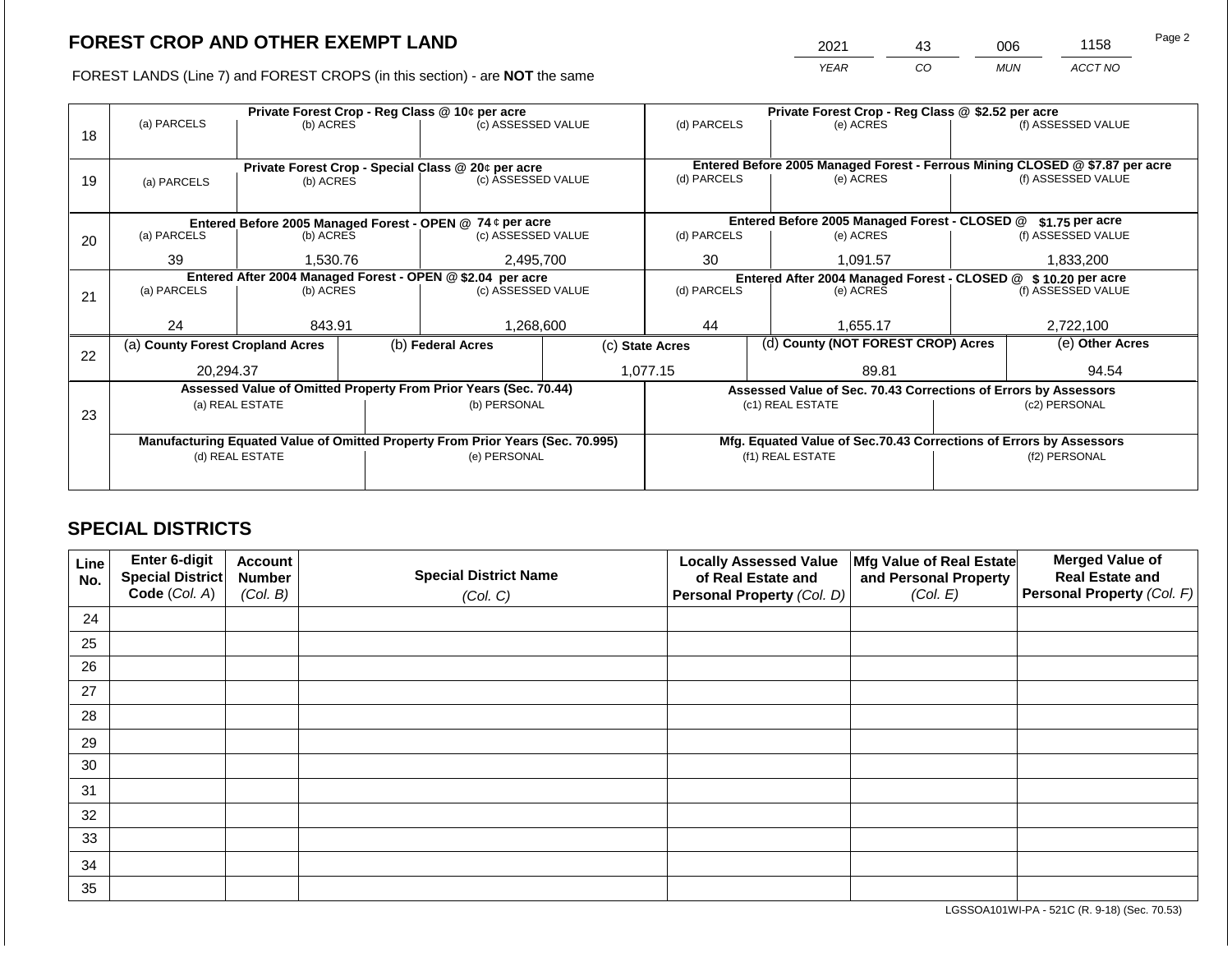|             | <b>SCHOOL DISTRICTS</b>                                  |                                             |                                                         |             | 2021                                                                              | 006<br>43                                                     | 1158                                                                           |
|-------------|----------------------------------------------------------|---------------------------------------------|---------------------------------------------------------|-------------|-----------------------------------------------------------------------------------|---------------------------------------------------------------|--------------------------------------------------------------------------------|
|             |                                                          |                                             |                                                         |             | <b>YEAR</b>                                                                       | CO<br><b>MUN</b>                                              | ACCT NO                                                                        |
| Line<br>No. | Enter 6-digit<br><b>School District</b><br>Code (Col. A) | <b>Account</b><br><b>Number</b><br>(Col. B) | <b>School District Name</b><br>(Col. C)                 |             | <b>Locally Assessed Value</b><br>of Real Estate and<br>Personal Property (Col. D) | Mfg Value of Real Estate<br>and Personal Property<br>(Col. E) | <b>Merged Value of</b><br><b>Real Estate and</b><br>Personal Property (Col. F) |
|             | А.                                                       |                                             | <b>SCHOOL DISTRICTS (K-8 and K-12)</b>                  |             |                                                                                   |                                                               |                                                                                |
| 36          | 341582                                                   | 0205                                        | SCH D OF ELCHO                                          |             | 97,652,800                                                                        | 217,700                                                       | 97,870,500                                                                     |
| 37          |                                                          |                                             |                                                         |             |                                                                                   |                                                               |                                                                                |
| 38          |                                                          |                                             |                                                         |             |                                                                                   |                                                               |                                                                                |
| 39          |                                                          |                                             |                                                         |             |                                                                                   |                                                               |                                                                                |
| 40          |                                                          |                                             |                                                         |             |                                                                                   |                                                               |                                                                                |
| 41<br>42    |                                                          |                                             |                                                         |             |                                                                                   |                                                               |                                                                                |
| 43          |                                                          |                                             |                                                         |             |                                                                                   |                                                               |                                                                                |
| 44          |                                                          |                                             |                                                         |             |                                                                                   |                                                               |                                                                                |
| 45          |                                                          |                                             |                                                         |             |                                                                                   |                                                               |                                                                                |
| 46          |                                                          |                                             |                                                         |             |                                                                                   |                                                               |                                                                                |
| 47          |                                                          |                                             |                                                         |             |                                                                                   |                                                               |                                                                                |
| 48          |                                                          |                                             |                                                         |             |                                                                                   |                                                               |                                                                                |
| 49          |                                                          |                                             |                                                         |             |                                                                                   |                                                               |                                                                                |
| 50          |                                                          |                                             | TOTAL ASSESSED VALUE OF SCHOOL DISTRICTS (K-8 and K-12) |             | 97,652,800                                                                        | 217,700                                                       | 97,870,500                                                                     |
|             | <b>B.</b><br><b>UNION HIGH SCHOOL DISTRICTS</b>          |                                             |                                                         |             |                                                                                   |                                                               |                                                                                |
| 51          |                                                          |                                             |                                                         |             |                                                                                   |                                                               |                                                                                |
| 52          |                                                          |                                             |                                                         |             |                                                                                   |                                                               |                                                                                |
| 53          |                                                          |                                             |                                                         |             |                                                                                   |                                                               |                                                                                |
| 54          |                                                          |                                             | TOTAL ASSESSED VALUE OF UNION HIGH SCHOOLS              |             |                                                                                   |                                                               |                                                                                |
| 55          | <b>TECHNICAL COLLEGE DISTRICTS</b><br>C.                 |                                             |                                                         |             |                                                                                   |                                                               |                                                                                |
| 56          | 001600                                                   | 0015                                        | NICOLET TECHNICAL COLLEGE                               | <b>RHIN</b> | 97,652,800                                                                        | 217,700                                                       | 97,870,500                                                                     |
| 57          |                                                          |                                             |                                                         |             |                                                                                   |                                                               |                                                                                |
| 58          |                                                          |                                             |                                                         |             |                                                                                   |                                                               |                                                                                |
| 59          |                                                          |                                             | TOTAL ASSESSED VALUE OF TECHNICAL COLLEGES              |             | 97,652,800                                                                        | 217,700                                                       | 97,870,500                                                                     |

 *I hereby certify, to the best of my knowledge and belief, this form is complete and correct.*

| Name               |                         | Title | Submission date  |  |  |
|--------------------|-------------------------|-------|------------------|--|--|
| SARA JEWELL        |                         |       | 2021<br>08<br>06 |  |  |
| Phone              | Email address           |       |                  |  |  |
| 715<br>369<br>6254 | SJEWELL@CO.ONEIDA.WI.US |       |                  |  |  |

Page 3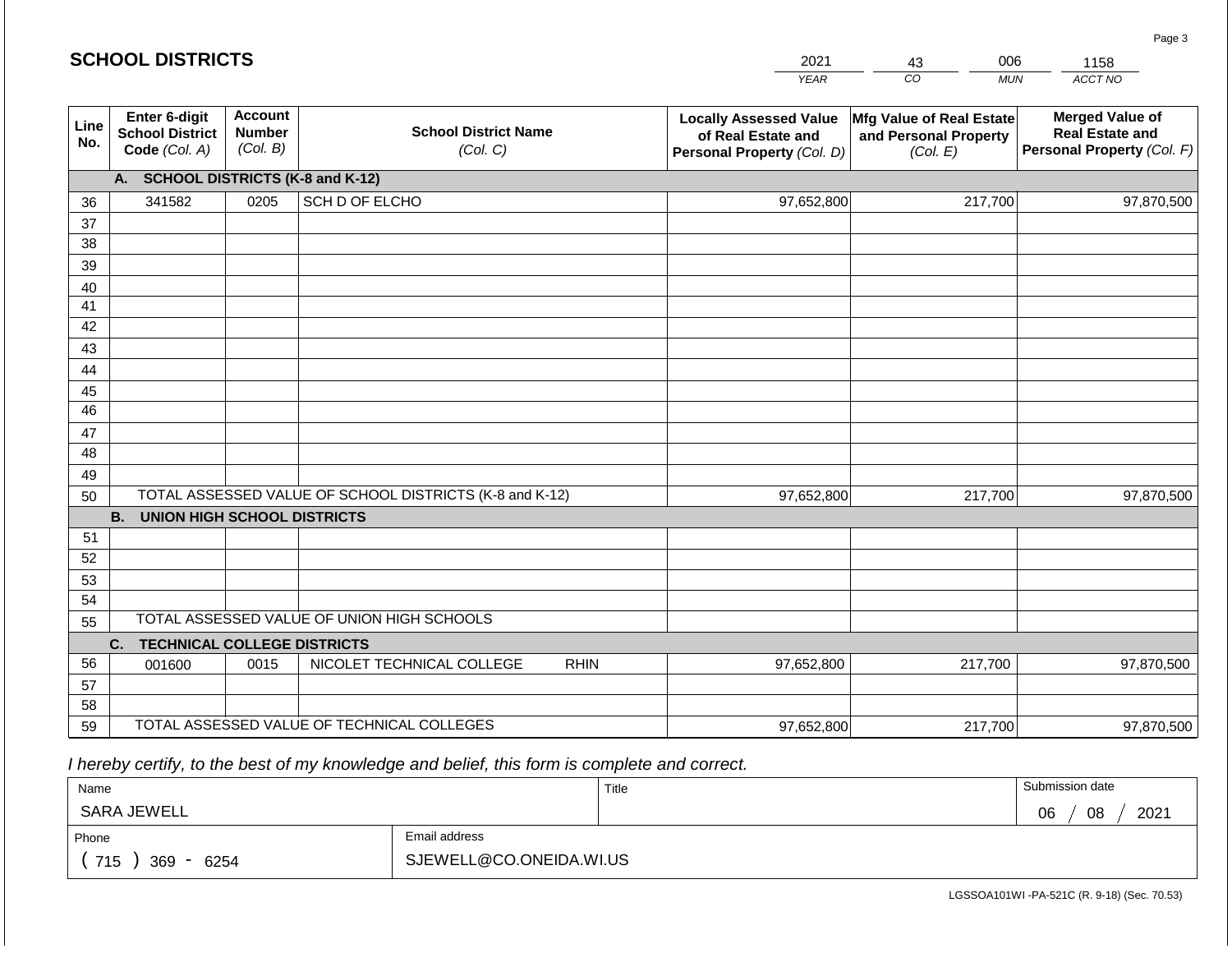- Each municipality's SOA is completed after the Board of Review and includes any changes made to the locally assessed values, under state law (sec. 70.53, Wis. Stats.)
- The Wisconsin Department of Revenue (DOR) merges the locally assessed values with the state assessed manufacturing values
- DOR provides the information regarding district names and codes. If a district is not listed, contact DOR.

Note: If you submit an amended SOA to DOR after your municipality's SOA is equated and posted to our website, we will process the SOA. However, DOR will not recalculate the *aggregate ratio or update the final SOA posted on our website. You should use the corrected values to calculate your tax rates.*

### **Page 1: Real Estate and Personal Property**

- Lines 1-9 assessed real estate values, parcel counts and acres by classification
- Lines 10-15 assessed personal property values and number of accounts by class
- Line 16 aggregate assessed value of all property subject to general property; use to calculate tax rates. Note: This line equals the total assessed value of K-8 and K-12 school districts (Line 50) and total assessed value of technical colleges (Line 59).
- Remarks assessment ratio used to calculate estimated fair market value on property tax bills

### **Page 2: Forest Crop, Other Exempt Land and Special Districts**

- Lines 18-21 private forest crop and managed forest lands assessed values
- Line  $22 -$  tax exempt land acres
- Line 23 prior years assessed value of omitted property under sec. 70.44 and correction of errors under sec. 70.43 shown by locally assessed or manufacturing real estate and personal property. Note: If there is an amount on this line, report the corresponding tax in the Statement of Taxes, Sections J or K.
- Lines 24-35 special district assessed values. These values are used to calculate tax rates for the special districts.

### **Page 3: School Districts**

- Lines 36-50 school districts (K-8 and K-12) assessed values. These values are used to calculate tax rates for school districts.
- Lines 51-55 union high school district assessed values. These values are used to calculate tax rates for union high school districts.
- Lines 56-59 technical college assessed values. These values are used to calculate tax rates for technical colleges.

If you have questions: Email: lgs@wisconsin.gov

 Phone: (608) 266-2569 or (608) 264-6892 Fax: (608) 264-6887

JONATHAN SOMMER<br>TOWN OF ENTERPRISE<br>2977 PLANTATION RD PELICAN LAKE, WI 54463 PELICAN LAKE, WI 54463TOWN OF ENTERPRISE 2977 PLANTATION RD JONATHAN SOMMER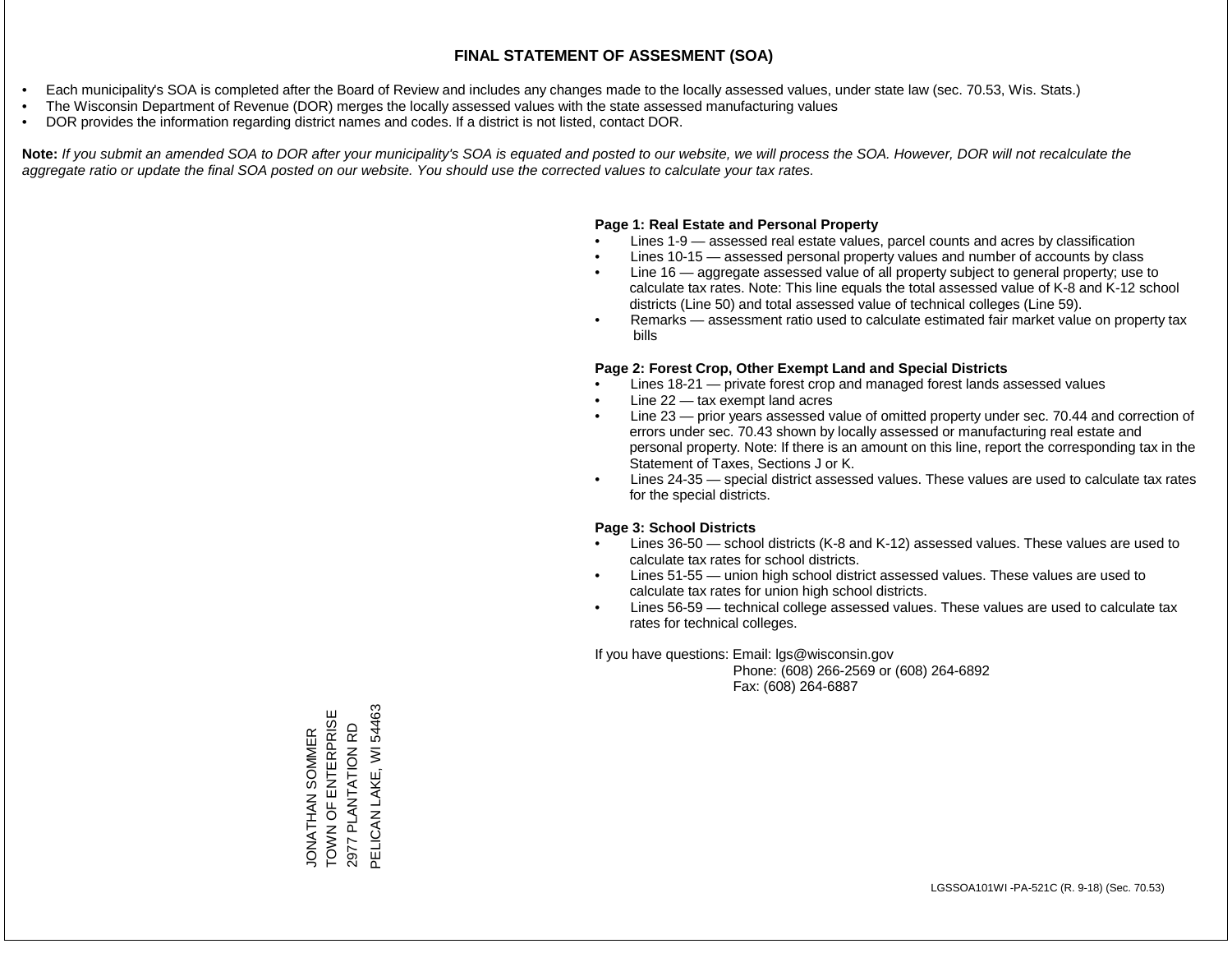|                |                                                              | <b>FINAL - EQUATED</b><br><b>STATEMENT OF ASSESSMENT FOR 2021</b>                                                                                                                            |                          |                                           | 43             | 008                                              | 1159                    | This is an Amended Return              |             | Page 1                                         |
|----------------|--------------------------------------------------------------|----------------------------------------------------------------------------------------------------------------------------------------------------------------------------------------------|--------------------------|-------------------------------------------|----------------|--------------------------------------------------|-------------------------|----------------------------------------|-------------|------------------------------------------------|
|                |                                                              |                                                                                                                                                                                              |                          | CO                                        |                | <b>MUN</b>                                       | ACCT NO                 |                                        |             |                                                |
|                | <b>FOR</b>                                                   | <b>TOWN OF</b><br>OF.                                                                                                                                                                        | <b>HAZELHURST</b>        |                                           |                | <b>ONEIDA COUNTY</b>                             |                         |                                        |             |                                                |
|                |                                                              | Town - Village - City                                                                                                                                                                        | <b>Municipality Name</b> |                                           |                | <b>County Name</b>                               |                         |                                        |             |                                                |
| Line           |                                                              | <b>REAL ESTATE</b><br>(See Lines 18 - 22 for                                                                                                                                                 |                          | PARCEL COUNT<br>TOTAL LAND   IMPROVEMENTS |                | NO. OF ACRES<br><b>WHOLE</b>                     | <b>VALUE OF</b><br>LAND | <b>VALUE OF</b><br><b>IMPROVEMENTS</b> |             | <b>TOTAL VALUE OF LAND</b><br>AND IMPROVEMENTS |
| No.            |                                                              | other Real Estate)                                                                                                                                                                           | (Col. A)                 | (Col. B)                                  |                | <b>NUMBERS ONLY</b><br>(Col, C)                  | (Col. D)                | (Col. E)                               |             | (Col. F)                                       |
| $\mathbf{1}$   |                                                              | <b>RESIDENTIAL - Class 1</b>                                                                                                                                                                 | 1,648                    | 1,196                                     |                | 3,574                                            | 168,133,300             | 195,123,400                            |             | 363,256,700                                    |
| $\overline{2}$ |                                                              | COMMERCIAL - Class 2                                                                                                                                                                         | 111                      |                                           | 70             | 191                                              | 3,926,500               | 6,530,500                              |             | 10,457,000                                     |
| 3              |                                                              | <b>MANUFACTURING - Class 3</b>                                                                                                                                                               | $\overline{2}$           |                                           | $\overline{2}$ | 27                                               | 172,300                 | 1,418,800                              |             | 1,591,100                                      |
| $\overline{4}$ | <b>AGRICULTURAL - Class 4</b>                                |                                                                                                                                                                                              | 12                       |                                           |                | 372                                              | 40,200                  |                                        |             | 40,200                                         |
| 5              |                                                              | <b>UNDEVELOPED - Class 5</b>                                                                                                                                                                 | 142                      |                                           |                | 1,498                                            | 475,200                 |                                        |             | 475,200                                        |
| 6              |                                                              | AGRICULTURAL FOREST - Class 5m                                                                                                                                                               | 1                        |                                           |                | 12                                               | 14,100                  |                                        |             | 14,100                                         |
| $\overline{7}$ |                                                              | FOREST LANDS - Class 6                                                                                                                                                                       | 287                      |                                           |                | 5,566                                            | 12,229,000              |                                        |             | 12,229,000                                     |
| 8              |                                                              | OTHER - Class 7                                                                                                                                                                              | 1                        |                                           | 1              | $\overline{2}$                                   | 18,500                  |                                        | 322,900     | 341,400                                        |
| 9              |                                                              | <b>TOTAL - ALL COLUMNS</b>                                                                                                                                                                   | 2,204                    | 1,269                                     |                | 11,242                                           | 185,009,100             | 203,395,600                            |             | 388,404,700                                    |
| 10             |                                                              | NUMBER OF PERSONAL PROPERTY ACCOUNTS IN ROLL                                                                                                                                                 |                          |                                           |                | 58                                               | <b>LOCALLY ASSESSED</b> | <b>MANUFACTURING</b>                   |             | <b>MERGED</b>                                  |
| 11             |                                                              | BOATS AND OTHER WATERCRAFT NOT EXEMPT - Code 1                                                                                                                                               |                          |                                           |                |                                                  | 113,700                 |                                        | $\mathbf 0$ | 113,700                                        |
| 12             |                                                              | MACHINERY, TOOLS AND PATTERNS - Code 2                                                                                                                                                       |                          |                                           |                |                                                  |                         |                                        | 98,400      | 98,400                                         |
| 13             |                                                              | FURNITURE, FIXTURES AND EQUIPMENT - Code 3                                                                                                                                                   |                          |                                           |                |                                                  | 136,800                 |                                        | 15,300      | 152,100                                        |
| 14             |                                                              | ALL OTHER PERSONAL PROPERTY NOT EXEMPT - Codes 4A, 4B, 4C                                                                                                                                    |                          |                                           |                |                                                  | 512,700                 | 1,034,700                              |             | 1,547,400                                      |
| 15             | TOTAL OF PERSONAL PROPERTY NOT EXEMPT (Total of Lines 11-14) |                                                                                                                                                                                              |                          |                                           |                |                                                  | 763,200                 | 1,148,400                              |             | 1,911,600                                      |
| 16             |                                                              | AGGREGATE ASSESSED VALUE OF ALL PROPERTY SUBJECT TO THE GENERAL PROPERTY TAX (Total of Lines 9F and 15F)<br>MUST EQUAL TOTAL VALUE OF THE SCHOOL DISTRICTS (K-12 PLUS K-8) - Line 50, Col. F |                          |                                           |                |                                                  |                         |                                        |             | 390,316,300                                    |
| 17             |                                                              | <b>BOARD OF REVIEW</b><br>DATE OF FINAL ADJOURNMENT                                                                                                                                          | 07/20/2021               |                                           |                | Name of Assessor<br><b>BOWMAR APPRAISALS INC</b> |                         |                                        | Telephone # | (920) 733-5369                                 |

REMARKS

The Assessment Ratio to be used in calculating the estimated Fair Market Value on tax bills for this tax district is .963094571

This ratio should be used to convert assessed values to "Calculate Equalized Values" in Step 1 of the Lottery and Gaming Credit Calculations.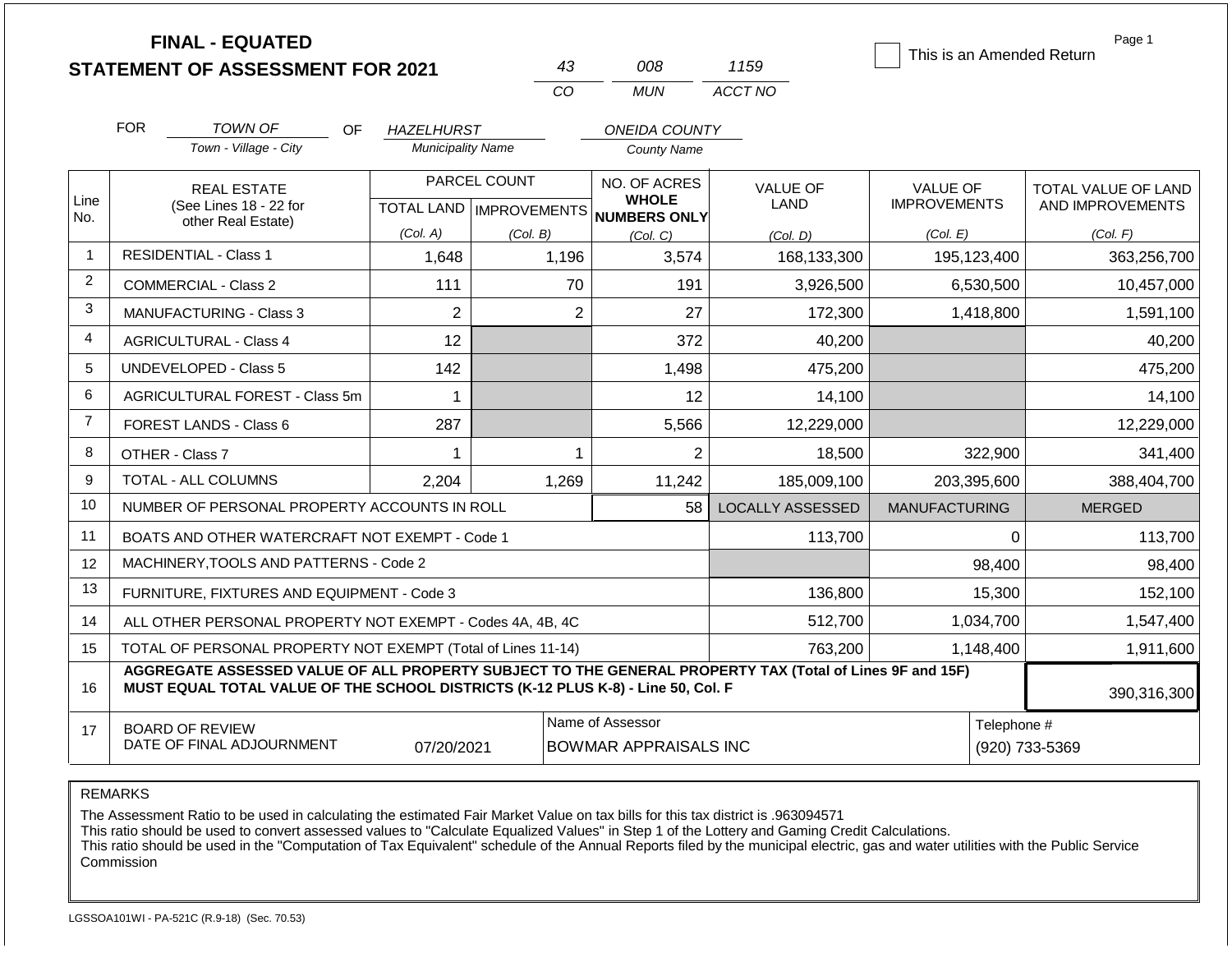FOREST LANDS (Line 7) and FOREST CROPS (in this section) - are NOT the same

| 2021 | 43 | 800        | 1159    | Page 2 |
|------|----|------------|---------|--------|
| YEAR | CО | <b>MUN</b> | ACCT NO |        |

|    |                                                            |                                 | Private Forest Crop - Reg Class @ 10¢ per acre |                                                                                | Private Forest Crop - Reg Class @ \$2.52 per acre |                                                       |                                              |                                                                    |                   |                                                                              |  |
|----|------------------------------------------------------------|---------------------------------|------------------------------------------------|--------------------------------------------------------------------------------|---------------------------------------------------|-------------------------------------------------------|----------------------------------------------|--------------------------------------------------------------------|-------------------|------------------------------------------------------------------------------|--|
| 18 | (a) PARCELS                                                | (b) ACRES                       |                                                | (c) ASSESSED VALUE                                                             |                                                   | (d) PARCELS                                           |                                              | (e) ACRES                                                          |                   | (f) ASSESSED VALUE                                                           |  |
|    |                                                            |                                 |                                                |                                                                                |                                                   |                                                       |                                              | 280                                                                |                   | 532,000                                                                      |  |
|    |                                                            |                                 |                                                | Private Forest Crop - Special Class @ 20¢ per acre                             |                                                   |                                                       |                                              |                                                                    |                   | Entered Before 2005 Managed Forest - Ferrous Mining CLOSED @ \$7.87 per acre |  |
| 19 | (a) PARCELS                                                | (b) ACRES                       |                                                | (c) ASSESSED VALUE                                                             |                                                   | (d) PARCELS                                           |                                              | (e) ACRES                                                          |                   | (f) ASSESSED VALUE                                                           |  |
|    |                                                            |                                 |                                                |                                                                                |                                                   |                                                       |                                              |                                                                    |                   |                                                                              |  |
|    | Entered Before 2005 Managed Forest - OPEN @ 74 ¢ per acre  |                                 |                                                |                                                                                |                                                   |                                                       |                                              | Entered Before 2005 Managed Forest - CLOSED @                      |                   | \$1.75 per acre                                                              |  |
| 20 | (a) PARCELS                                                | (b) ACRES<br>(c) ASSESSED VALUE |                                                | (d) PARCELS                                                                    |                                                   | (e) ACRES                                             |                                              | (f) ASSESSED VALUE                                                 |                   |                                                                              |  |
|    |                                                            |                                 |                                                |                                                                                |                                                   |                                                       |                                              |                                                                    |                   |                                                                              |  |
|    | 58                                                         | 2,067.35                        |                                                | 3,594,900                                                                      |                                                   | 71<br>2,292.06                                        |                                              | 5,206,100                                                          |                   |                                                                              |  |
|    | Entered After 2004 Managed Forest - OPEN @ \$2.04 per acre |                                 |                                                |                                                                                |                                                   |                                                       | Entered After 2004 Managed Forest - CLOSED @ |                                                                    | $$10.20$ per acre |                                                                              |  |
| 21 | (a) PARCELS                                                | (b) ACRES                       |                                                | (c) ASSESSED VALUE                                                             |                                                   | (d) PARCELS                                           | (e) ACRES                                    |                                                                    |                   | (f) ASSESSED VALUE                                                           |  |
|    |                                                            |                                 |                                                |                                                                                |                                                   |                                                       |                                              |                                                                    |                   |                                                                              |  |
|    | 26                                                         | 720.03                          |                                                | 9,150,100                                                                      |                                                   | 54                                                    |                                              | 1.293.46                                                           |                   | 4,724,400                                                                    |  |
| 22 | (a) County Forest Cropland Acres                           |                                 |                                                | (b) Federal Acres                                                              |                                                   | (d) County (NOT FOREST CROP) Acres<br>(c) State Acres |                                              |                                                                    |                   | (e) Other Acres                                                              |  |
|    |                                                            |                                 |                                                |                                                                                |                                                   | 750.92                                                |                                              | 19.82                                                              |                   | 108.24                                                                       |  |
|    |                                                            |                                 |                                                | Assessed Value of Omitted Property From Prior Years (Sec. 70.44)               |                                                   |                                                       |                                              | Assessed Value of Sec. 70.43 Corrections of Errors by Assessors    |                   |                                                                              |  |
|    |                                                            | (a) REAL ESTATE                 |                                                | (b) PERSONAL                                                                   |                                                   |                                                       | (c1) REAL ESTATE                             |                                                                    |                   | (c2) PERSONAL                                                                |  |
| 23 |                                                            |                                 |                                                |                                                                                |                                                   |                                                       |                                              |                                                                    |                   |                                                                              |  |
|    |                                                            |                                 |                                                | Manufacturing Equated Value of Omitted Property From Prior Years (Sec. 70.995) |                                                   |                                                       |                                              | Mfg. Equated Value of Sec.70.43 Corrections of Errors by Assessors |                   |                                                                              |  |
|    |                                                            | (d) REAL ESTATE                 |                                                | (e) PERSONAL                                                                   | (f1) REAL ESTATE                                  |                                                       |                                              | (f2) PERSONAL                                                      |                   |                                                                              |  |
|    |                                                            |                                 |                                                |                                                                                |                                                   |                                                       |                                              |                                                                    |                   |                                                                              |  |
|    |                                                            |                                 |                                                |                                                                                |                                                   |                                                       |                                              |                                                                    |                   |                                                                              |  |

# **SPECIAL DISTRICTS**

| Line<br>No. | <b>Enter 6-digit</b><br>Special District<br>Code (Col. A) | <b>Account</b><br><b>Number</b><br>(Col. B) | <b>Special District Name</b><br>(Col. C)  | <b>Locally Assessed Value</b><br>of Real Estate and<br>Personal Property (Col. D) | Mfg Value of Real Estate<br>and Personal Property<br>(Col. E) | <b>Merged Value of</b><br><b>Real Estate and</b><br>Personal Property (Col. F) |
|-------------|-----------------------------------------------------------|---------------------------------------------|-------------------------------------------|-----------------------------------------------------------------------------------|---------------------------------------------------------------|--------------------------------------------------------------------------------|
| 24          | 438030                                                    | 0266                                        | <b>BEAR LAKE PRO &amp; REHAB DISTRICT</b> | 7,682,800                                                                         |                                                               | 7,682,800                                                                      |
| 25          |                                                           |                                             |                                           |                                                                                   |                                                               |                                                                                |
| 26          |                                                           |                                             |                                           |                                                                                   |                                                               |                                                                                |
| 27          |                                                           |                                             |                                           |                                                                                   |                                                               |                                                                                |
| 28          |                                                           |                                             |                                           |                                                                                   |                                                               |                                                                                |
| 29          |                                                           |                                             |                                           |                                                                                   |                                                               |                                                                                |
| 30          |                                                           |                                             |                                           |                                                                                   |                                                               |                                                                                |
| 31          |                                                           |                                             |                                           |                                                                                   |                                                               |                                                                                |
| 32          |                                                           |                                             |                                           |                                                                                   |                                                               |                                                                                |
| 33          |                                                           |                                             |                                           |                                                                                   |                                                               |                                                                                |
| 34          |                                                           |                                             |                                           |                                                                                   |                                                               |                                                                                |
| 35          |                                                           |                                             |                                           |                                                                                   |                                                               |                                                                                |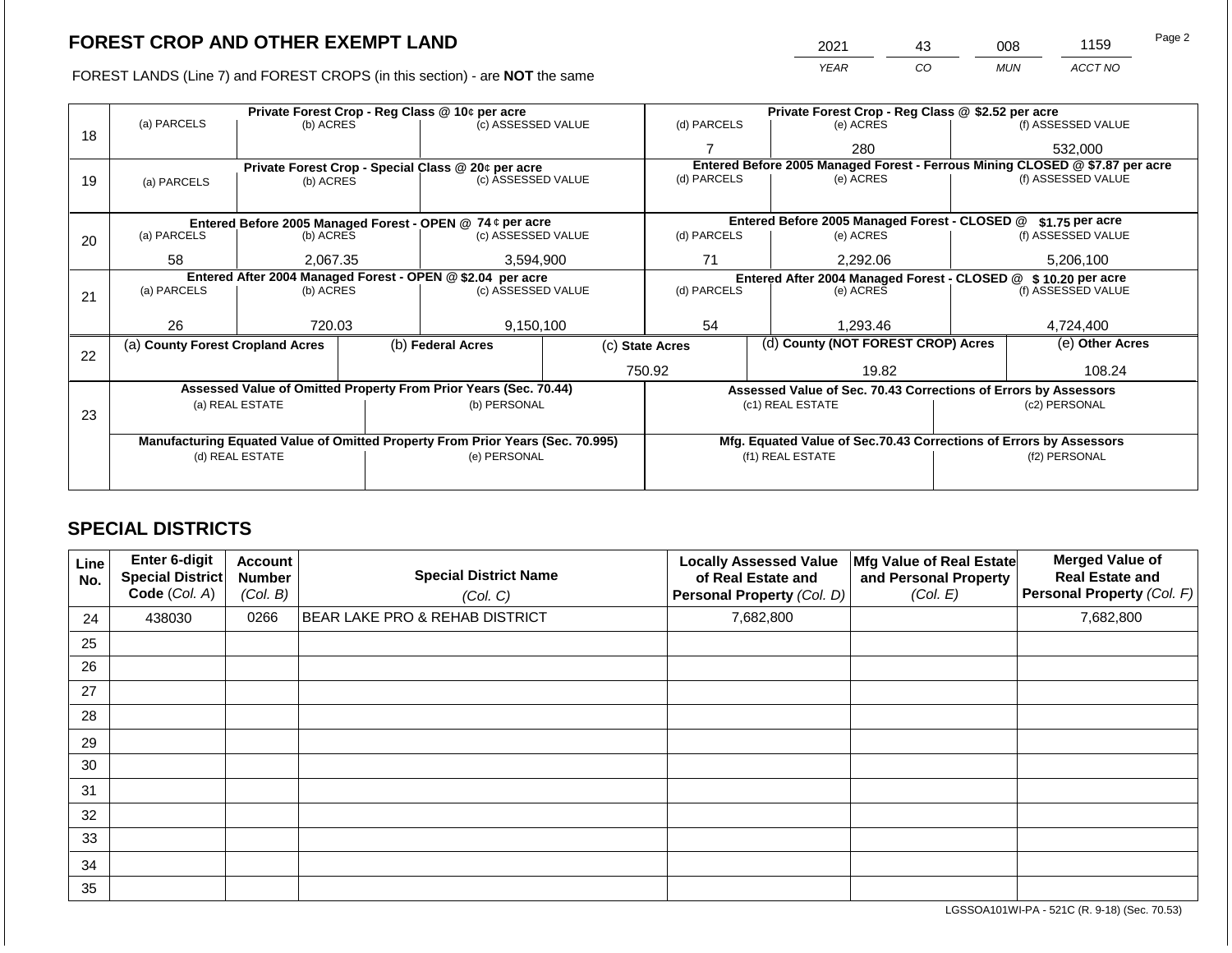#### *YEAR*   $\overline{co}$ *MUN ACCT NO*  1159 **Line No. Enter 6-digit School District Code** *(Col. A)* **Account Number** *(Col. B)* **School District Name** *(Col. C)* **Locally Assessed Value of Real Estate and Personal Property** *(Col. D)* **Mfg Value of Real Estate and Personal Property** *(Col. E)* **Merged Value of Real Estate and Personal Property** *(Col. F)* **A. SCHOOL DISTRICTS (K-8 and K-12)** 36 37 38 39 40 41 42 43 44 45 46 47 48 49 50 TOTAL ASSESSED VALUE OF SCHOOL DISTRICTS (K-8 and K-12) **B. UNION HIGH SCHOOL DISTRICTS** 51 52 53 54 55 **C. TECHNICAL COLLEGE DISTRICTS** 56 57 58 59 TOTAL ASSESSED VALUE OF TECHNICAL COLLEGES TOTAL ASSESSED VALUE OF UNION HIGH SCHOOLS 433640 0260 SCH D OF MINOCQUA J 1 387,576,800 387,576,800 433647 0261 UHS D OF LAKELAND UNION HIGH 387,576,800 001600 | 0015 | NICOLET TECHNICAL COLLEGE RHIN 387,576,800 387,576,800 2,739,500 390,316,300 2,739,500 390,316,300 2,739,500 390,316,300 2,739,500 390,316,300 2,739,500 390,316,300 387,576,800 2,739,500 390,316,300

 *I hereby certify, to the best of my knowledge and belief, this form is complete and correct.*

| Name               |                         | Title | Submission date        |  |  |
|--------------------|-------------------------|-------|------------------------|--|--|
| SARA JEWELL        |                         |       | 2021<br>$\Omega$<br>07 |  |  |
| Phone              | Email address           |       |                        |  |  |
| 715<br>369<br>6254 | SJEWELL@CO.ONEIDA.WI.US |       |                        |  |  |

LGSSOA101WI -PA-521C (R. 9-18) (Sec. 70.53)

Page 3

2021

43 008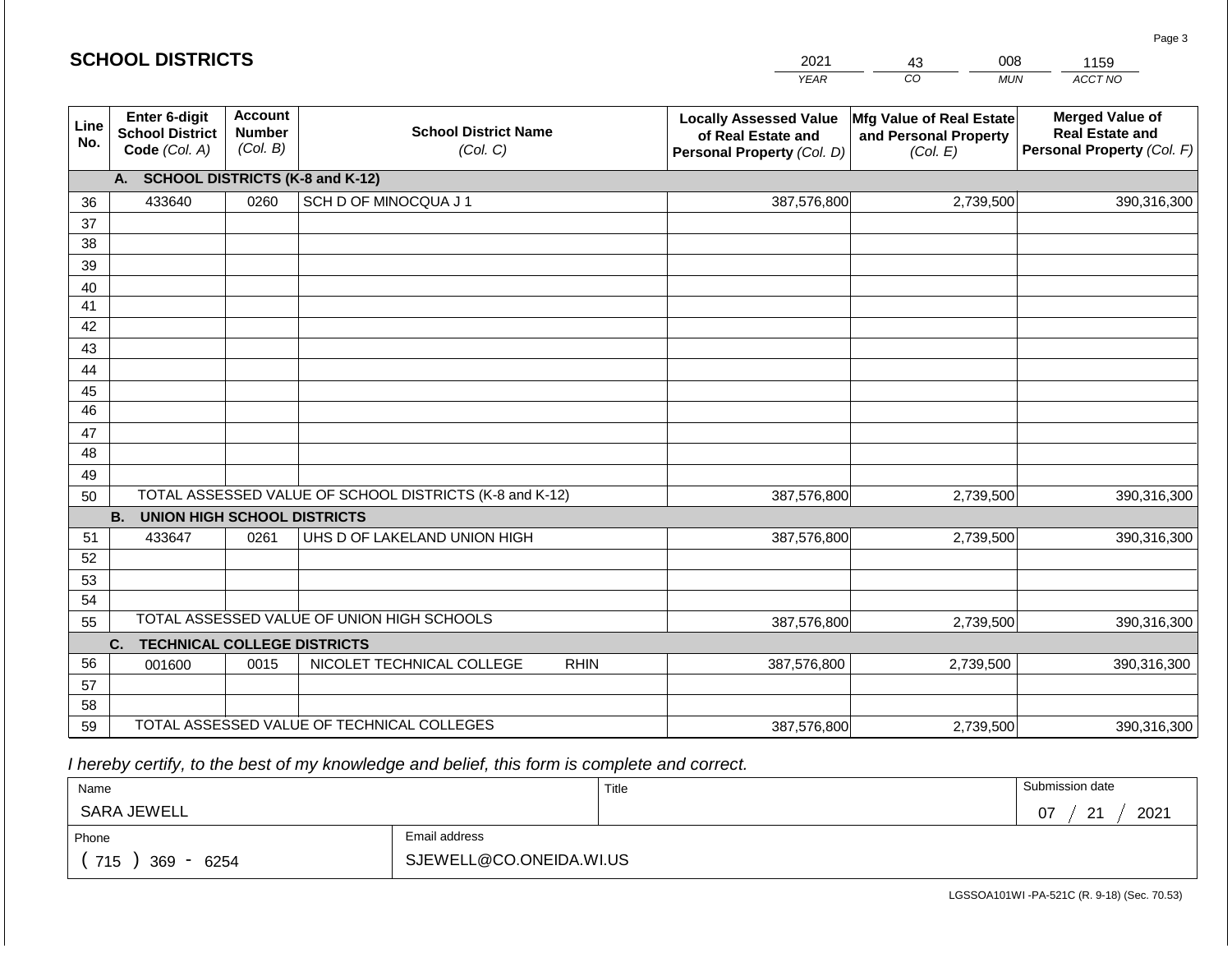- Each municipality's SOA is completed after the Board of Review and includes any changes made to the locally assessed values, under state law (sec. 70.53, Wis. Stats.)
- The Wisconsin Department of Revenue (DOR) merges the locally assessed values with the state assessed manufacturing values
- DOR provides the information regarding district names and codes. If a district is not listed, contact DOR.

Note: If you submit an amended SOA to DOR after your municipality's SOA is equated and posted to our website, we will process the SOA. However, DOR will not recalculate the *aggregate ratio or update the final SOA posted on our website. You should use the corrected values to calculate your tax rates.*

#### **Page 1: Real Estate and Personal Property**

- Lines 1-9 assessed real estate values, parcel counts and acres by classification
- Lines 10-15 assessed personal property values and number of accounts by class
- Line 16 aggregate assessed value of all property subject to general property; use to calculate tax rates. Note: This line equals the total assessed value of K-8 and K-12 school districts (Line 50) and total assessed value of technical colleges (Line 59).
- Remarks assessment ratio used to calculate estimated fair market value on property tax bills

#### **Page 2: Forest Crop, Other Exempt Land and Special Districts**

- Lines 18-21 private forest crop and managed forest lands assessed values
- Line  $22 -$  tax exempt land acres
- Line 23 prior years assessed value of omitted property under sec. 70.44 and correction of errors under sec. 70.43 shown by locally assessed or manufacturing real estate and personal property. Note: If there is an amount on this line, report the corresponding tax in the Statement of Taxes, Sections J or K.
- Lines 24-35 special district assessed values. These values are used to calculate tax rates for the special districts.

#### **Page 3: School Districts**

- Lines 36-50 school districts (K-8 and K-12) assessed values. These values are used to calculate tax rates for school districts.
- Lines 51-55 union high school district assessed values. These values are used to calculate tax rates for union high school districts.
- Lines 56-59 technical college assessed values. These values are used to calculate tax rates for technical colleges.

If you have questions: Email: lgs@wisconsin.gov

 Phone: (608) 266-2569 or (608) 264-6892 Fax: (608) 264-6887

BETTY CUSHING TOWN OF HAZELHURST BETTY CUSHING<br>TOWN OF HAZELHURST<br>PO BOX 67<br>HAZELHURST, WI 54531 - 0067 HAZELHURST, WI 54531 - 0067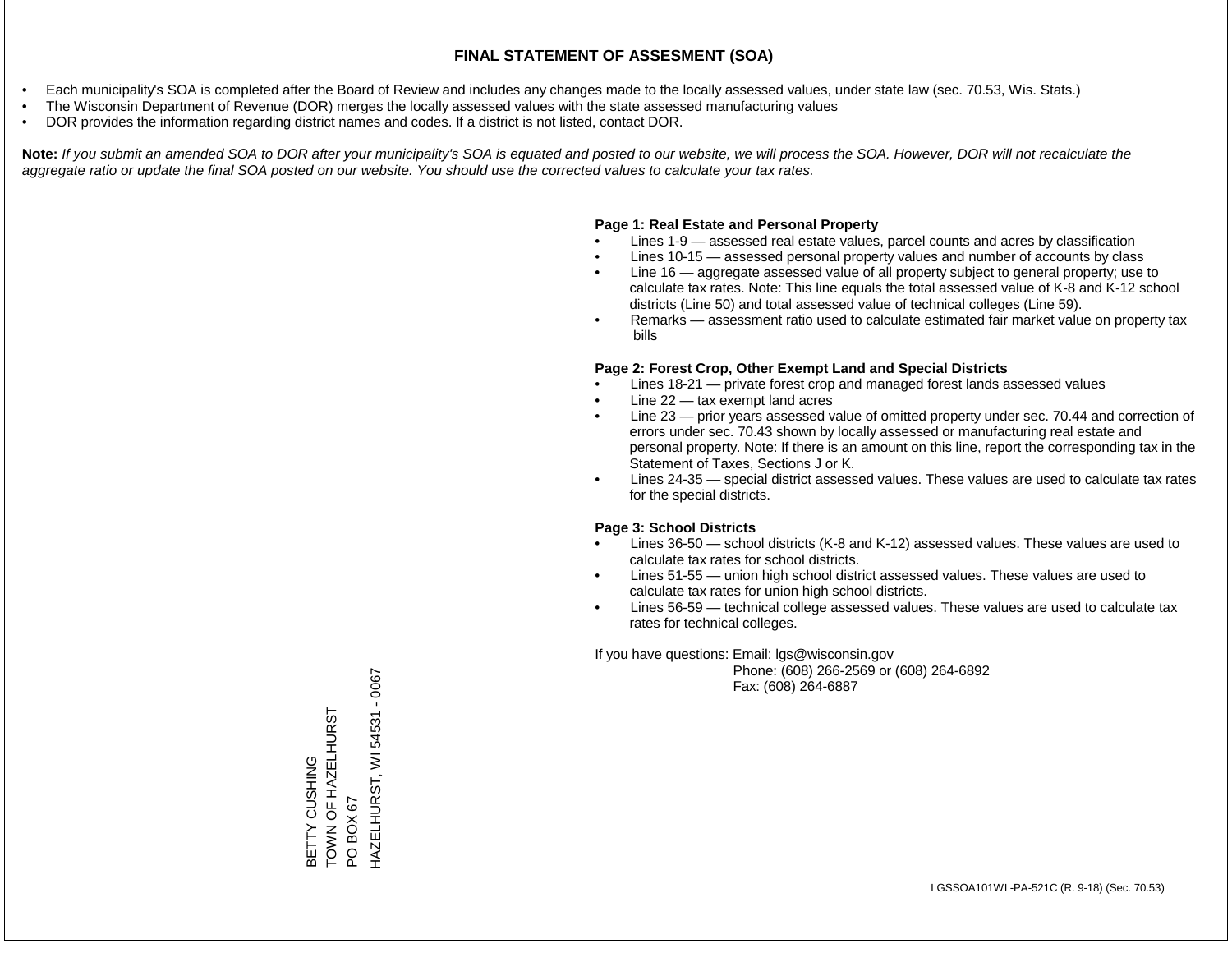|                |                                                                                                                                                                                              | <b>FINAL - EQUATED</b><br><b>STATEMENT OF ASSESSMENT FOR 2021</b> |                                                     |          | 43       | 010                                           | 1160                    |                                 |             | Page 1<br>This is an Amended Return     |  |
|----------------|----------------------------------------------------------------------------------------------------------------------------------------------------------------------------------------------|-------------------------------------------------------------------|-----------------------------------------------------|----------|----------|-----------------------------------------------|-------------------------|---------------------------------|-------------|-----------------------------------------|--|
|                |                                                                                                                                                                                              |                                                                   |                                                     | CO       |          | <b>MUN</b>                                    | ACCT NO                 |                                 |             |                                         |  |
|                | <b>FOR</b>                                                                                                                                                                                   | <b>TOWN OF</b><br>OF.                                             | LAKE TOMAHAWK                                       |          |          | <b>ONEIDA COUNTY</b>                          |                         |                                 |             |                                         |  |
|                |                                                                                                                                                                                              | Town - Village - City                                             | <b>Municipality Name</b>                            |          |          | <b>County Name</b>                            |                         |                                 |             |                                         |  |
| Line           | <b>REAL ESTATE</b><br>(See Lines 18 - 22 for                                                                                                                                                 |                                                                   | PARCEL COUNT<br>TOTAL LAND MPROVEMENTS NUMBERS ONLY |          |          | NO. OF ACRES<br><b>WHOLE</b>                  | <b>VALUE OF</b><br>LAND | VALUE OF<br><b>IMPROVEMENTS</b> |             | TOTAL VALUE OF LAND<br>AND IMPROVEMENTS |  |
| No.            |                                                                                                                                                                                              | other Real Estate)                                                | (Col. A)                                            | (Col. B) |          | (Col, C)                                      | (Col. D)                | (Col. E)                        |             | (Col. F)                                |  |
| -1             |                                                                                                                                                                                              | <b>RESIDENTIAL - Class 1</b>                                      | 1,545                                               |          | 1,116    | 1,954                                         | 87,523,200              |                                 | 124,701,500 | 212,224,700                             |  |
| $\overline{2}$ |                                                                                                                                                                                              | <b>COMMERCIAL - Class 2</b>                                       | 49                                                  |          | 42       | 56                                            | 961,000                 |                                 | 4,236,400   | 5,197,400                               |  |
| 3              |                                                                                                                                                                                              | <b>MANUFACTURING - Class 3</b>                                    | $\Omega$                                            |          | $\Omega$ | 0                                             | 0                       |                                 | 0           | $\Omega$                                |  |
| 4              |                                                                                                                                                                                              | <b>AGRICULTURAL - Class 4</b>                                     | $\overline{2}$                                      |          |          | 12                                            | 1,900                   |                                 |             | 1,900                                   |  |
| 5              |                                                                                                                                                                                              | UNDEVELOPED - Class 5                                             | 39                                                  |          |          | 526                                           | 243,900                 |                                 |             | 243,900                                 |  |
| 6              |                                                                                                                                                                                              | AGRICULTURAL FOREST - Class 5m                                    | $\overline{2}$                                      |          |          | 59                                            | 74,300                  |                                 |             | 74,300                                  |  |
| $\overline{7}$ |                                                                                                                                                                                              | <b>FOREST LANDS - Class 6</b>                                     | 107                                                 |          |          | 1,852                                         | 4,654,800               |                                 |             | 4,654,800                               |  |
| 8              |                                                                                                                                                                                              | OTHER - Class 7                                                   | $\mathbf 0$                                         |          | $\Omega$ | 0                                             | 0                       |                                 | $\mathbf 0$ | $\Omega$                                |  |
| 9              |                                                                                                                                                                                              | <b>TOTAL - ALL COLUMNS</b>                                        | 1.744                                               | 1,158    |          | 4,459                                         | 93,459,100              |                                 | 128,937,900 | 222,397,000                             |  |
| 10             |                                                                                                                                                                                              | NUMBER OF PERSONAL PROPERTY ACCOUNTS IN ROLL                      |                                                     |          |          | 56                                            | <b>LOCALLY ASSESSED</b> | <b>MANUFACTURING</b>            |             | <b>MERGED</b>                           |  |
| 11             |                                                                                                                                                                                              | BOATS AND OTHER WATERCRAFT NOT EXEMPT - Code 1                    |                                                     |          |          |                                               | 34,700                  |                                 | $\mathbf 0$ | 34,700                                  |  |
| 12             |                                                                                                                                                                                              | MACHINERY, TOOLS AND PATTERNS - Code 2                            |                                                     |          |          |                                               |                         |                                 | 0           | $\Omega$                                |  |
| 13             |                                                                                                                                                                                              | FURNITURE, FIXTURES AND EQUIPMENT - Code 3                        |                                                     |          |          |                                               | 64,100                  |                                 | $\mathbf 0$ | 64,100                                  |  |
| 14             |                                                                                                                                                                                              | ALL OTHER PERSONAL PROPERTY NOT EXEMPT - Codes 4A, 4B, 4C         |                                                     |          |          |                                               | 485,300                 |                                 | $\mathbf 0$ | 485,300                                 |  |
| 15             |                                                                                                                                                                                              | TOTAL OF PERSONAL PROPERTY NOT EXEMPT (Total of Lines 11-14)      |                                                     |          |          |                                               | 584,100                 |                                 | $\mathbf 0$ | 584,100                                 |  |
| 16             | AGGREGATE ASSESSED VALUE OF ALL PROPERTY SUBJECT TO THE GENERAL PROPERTY TAX (Total of Lines 9F and 15F)<br>MUST EQUAL TOTAL VALUE OF THE SCHOOL DISTRICTS (K-12 PLUS K-8) - Line 50, Col. F |                                                                   |                                                     |          |          |                                               |                         |                                 | 222,981,100 |                                         |  |
| 17             | <b>BOARD OF REVIEW</b><br>DATE OF FINAL ADJOURNMENT<br>05/05/2021                                                                                                                            |                                                                   |                                                     |          |          | Name of Assessor<br><b>SUMMIT ASSESSMENTS</b> |                         |                                 |             | Telephone #<br>(715) 275-4001           |  |

REMARKS

The Assessment Ratio to be used in calculating the estimated Fair Market Value on tax bills for this tax district is .860577686

This ratio should be used to convert assessed values to "Calculate Equalized Values" in Step 1 of the Lottery and Gaming Credit Calculations.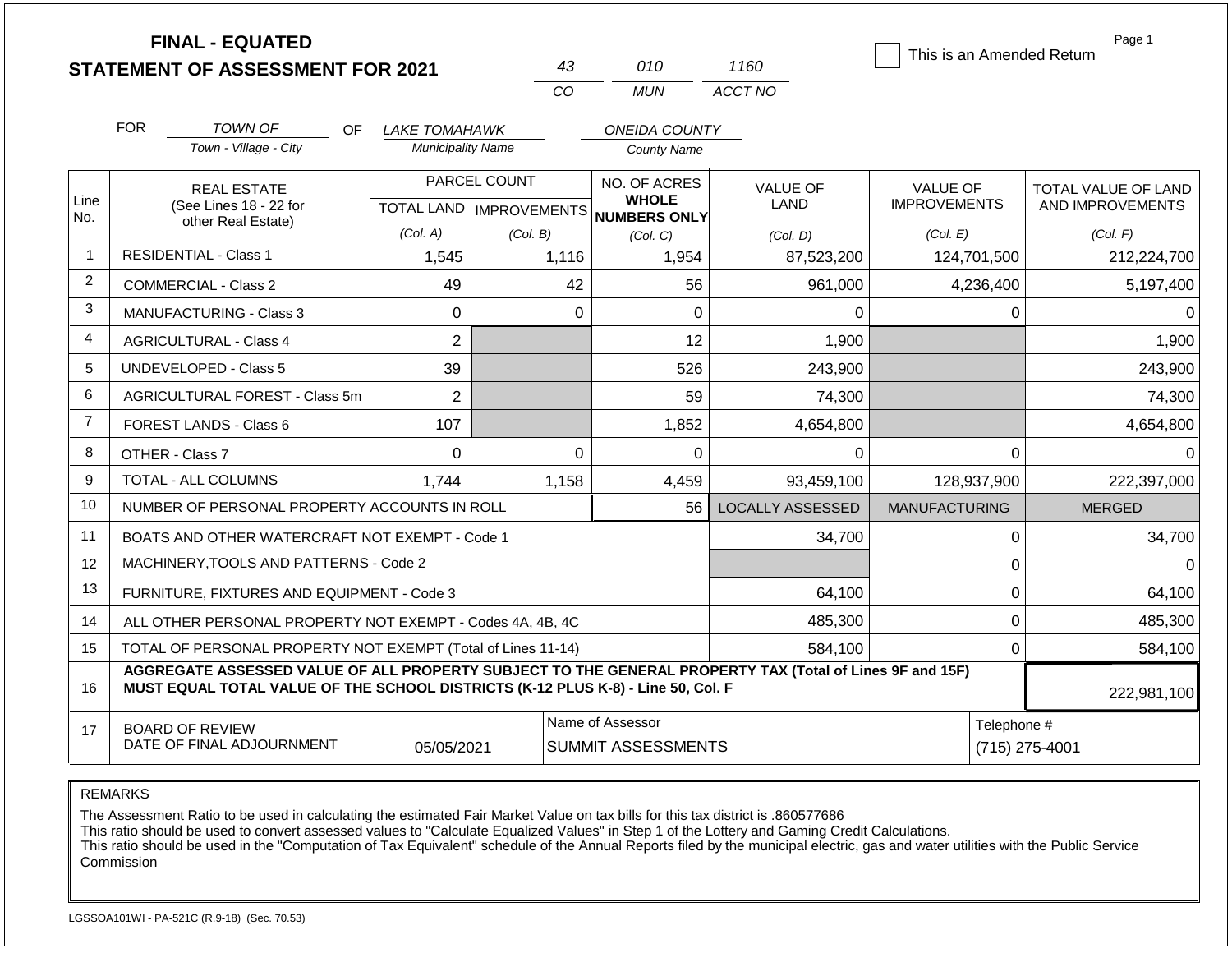2021 43 010 1160

FOREST LANDS (Line 7) and FOREST CROPS (in this section) - are **NOT** the same *YEAR CO MUN ACCT NO*

|                                                            |                                                                                | Private Forest Crop - Reg Class @ 10¢ per acre |                                                                                |                                                                  |                 |                                                                              |                                    | Private Forest Crop - Reg Class @ \$2.52 per acre                  |               |                    |  |  |
|------------------------------------------------------------|--------------------------------------------------------------------------------|------------------------------------------------|--------------------------------------------------------------------------------|------------------------------------------------------------------|-----------------|------------------------------------------------------------------------------|------------------------------------|--------------------------------------------------------------------|---------------|--------------------|--|--|
| 18                                                         | (a) PARCELS                                                                    | (b) ACRES                                      |                                                                                | (c) ASSESSED VALUE                                               |                 | (d) PARCELS                                                                  |                                    | (e) ACRES                                                          |               | (f) ASSESSED VALUE |  |  |
|                                                            |                                                                                |                                                |                                                                                |                                                                  |                 |                                                                              |                                    |                                                                    |               |                    |  |  |
|                                                            |                                                                                |                                                |                                                                                |                                                                  |                 | Entered Before 2005 Managed Forest - Ferrous Mining CLOSED @ \$7.87 per acre |                                    |                                                                    |               |                    |  |  |
| 19                                                         | Private Forest Crop - Special Class @ 20¢ per acre<br>(b) ACRES<br>(a) PARCELS |                                                |                                                                                | (c) ASSESSED VALUE                                               |                 | (d) PARCELS                                                                  |                                    | (e) ACRES                                                          |               | (f) ASSESSED VALUE |  |  |
|                                                            |                                                                                |                                                |                                                                                |                                                                  |                 |                                                                              |                                    |                                                                    |               |                    |  |  |
|                                                            |                                                                                |                                                |                                                                                |                                                                  |                 |                                                                              |                                    |                                                                    |               |                    |  |  |
|                                                            |                                                                                |                                                |                                                                                | Entered Before 2005 Managed Forest - OPEN @ 74 ¢ per acre        |                 |                                                                              |                                    | Entered Before 2005 Managed Forest - CLOSED @                      |               | $$1.75$ per acre   |  |  |
| 20                                                         | (a) PARCELS                                                                    | (b) ACRES                                      |                                                                                | (c) ASSESSED VALUE                                               |                 | (d) PARCELS                                                                  |                                    | (e) ACRES                                                          |               | (f) ASSESSED VALUE |  |  |
|                                                            |                                                                                | 34.5                                           |                                                                                | 86,300                                                           |                 | 2                                                                            |                                    | 33                                                                 |               | 126,900            |  |  |
| Entered After 2004 Managed Forest - OPEN @ \$2.04 per acre |                                                                                |                                                |                                                                                |                                                                  |                 |                                                                              |                                    | Entered After 2004 Managed Forest - CLOSED @ \$ 10.20 per acre     |               |                    |  |  |
| 21                                                         | (a) PARCELS<br>(b) ACRES                                                       |                                                |                                                                                | (c) ASSESSED VALUE                                               |                 | (d) PARCELS                                                                  |                                    | (e) ACRES                                                          |               | (f) ASSESSED VALUE |  |  |
|                                                            |                                                                                |                                                |                                                                                |                                                                  |                 |                                                                              |                                    |                                                                    |               |                    |  |  |
|                                                            |                                                                                | 103.05                                         |                                                                                | 241,800                                                          |                 | 14                                                                           |                                    | 465.38                                                             |               | 1,165,900          |  |  |
|                                                            | (a) County Forest Cropland Acres                                               |                                                |                                                                                | (b) Federal Acres                                                | (c) State Acres |                                                                              | (d) County (NOT FOREST CROP) Acres |                                                                    |               | (e) Other Acres    |  |  |
| 22                                                         |                                                                                |                                                |                                                                                |                                                                  |                 |                                                                              |                                    |                                                                    |               |                    |  |  |
|                                                            | 1,810.98                                                                       |                                                |                                                                                |                                                                  |                 | 14.19<br>13,006.52                                                           |                                    |                                                                    | 176.27        |                    |  |  |
|                                                            |                                                                                |                                                |                                                                                | Assessed Value of Omitted Property From Prior Years (Sec. 70.44) |                 |                                                                              |                                    | Assessed Value of Sec. 70.43 Corrections of Errors by Assessors    |               |                    |  |  |
| 23                                                         |                                                                                | (a) REAL ESTATE                                |                                                                                | (b) PERSONAL                                                     |                 |                                                                              |                                    | (c1) REAL ESTATE                                                   |               | (c2) PERSONAL      |  |  |
|                                                            |                                                                                | 845.400                                        |                                                                                |                                                                  |                 |                                                                              |                                    |                                                                    |               |                    |  |  |
|                                                            |                                                                                |                                                | Manufacturing Equated Value of Omitted Property From Prior Years (Sec. 70.995) |                                                                  |                 |                                                                              |                                    | Mfg. Equated Value of Sec.70.43 Corrections of Errors by Assessors |               |                    |  |  |
|                                                            | (d) REAL ESTATE                                                                |                                                |                                                                                | (e) PERSONAL                                                     |                 | (f1) REAL ESTATE                                                             |                                    |                                                                    | (f2) PERSONAL |                    |  |  |
|                                                            |                                                                                |                                                |                                                                                |                                                                  |                 |                                                                              |                                    |                                                                    |               |                    |  |  |
|                                                            |                                                                                |                                                |                                                                                |                                                                  |                 |                                                                              |                                    |                                                                    |               |                    |  |  |

# **SPECIAL DISTRICTS**

| Line<br>No. | Enter 6-digit<br>Special District<br>Code (Col. A) | <b>Account</b><br><b>Number</b><br>(Col. B) | <b>Special District Name</b><br>(Col. C) | <b>Locally Assessed Value</b><br>of Real Estate and<br>Personal Property (Col. D) | Mfg Value of Real Estate<br>and Personal Property<br>(Col. E) | <b>Merged Value of</b><br><b>Real Estate and</b><br>Personal Property (Col. F) |
|-------------|----------------------------------------------------|---------------------------------------------|------------------------------------------|-----------------------------------------------------------------------------------|---------------------------------------------------------------|--------------------------------------------------------------------------------|
| 24          | 437030                                             | 0262                                        | LAKE TOMAHAWK SANITARY DISTRICT #1       | 15,875,600                                                                        |                                                               | 15,875,600                                                                     |
| 25          | 438020                                             | 0265                                        | HORSEHEAD LAKE PRO & REHAB DISTRICT #1   | 20,022,200                                                                        |                                                               | 20,022,200                                                                     |
| 26          |                                                    |                                             |                                          |                                                                                   |                                                               |                                                                                |
| 27          |                                                    |                                             |                                          |                                                                                   |                                                               |                                                                                |
| 28          |                                                    |                                             |                                          |                                                                                   |                                                               |                                                                                |
| 29          |                                                    |                                             |                                          |                                                                                   |                                                               |                                                                                |
| 30          |                                                    |                                             |                                          |                                                                                   |                                                               |                                                                                |
| 31          |                                                    |                                             |                                          |                                                                                   |                                                               |                                                                                |
| 32          |                                                    |                                             |                                          |                                                                                   |                                                               |                                                                                |
| 33          |                                                    |                                             |                                          |                                                                                   |                                                               |                                                                                |
| 34          |                                                    |                                             |                                          |                                                                                   |                                                               |                                                                                |
| 35          |                                                    |                                             |                                          |                                                                                   |                                                               |                                                                                |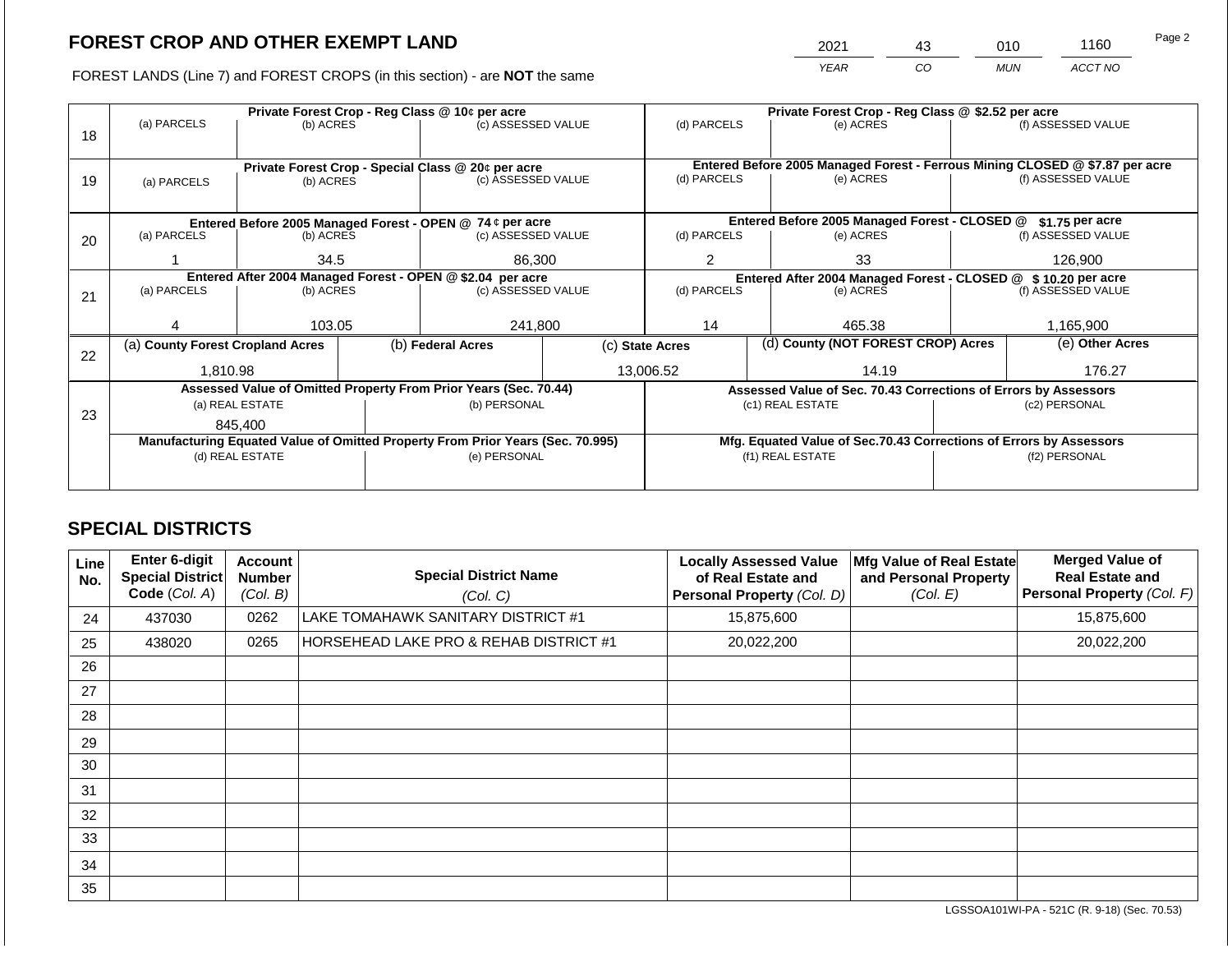#### *YEAR*  2021  $\overline{co}$ 43 *MUN*  010 *ACCT NO*  1160 **SCHOOL DISTRICTS Line No. Enter 6-digit School District Code** *(Col. A)* **Account Number** *(Col. B)* **School District Name** *(Col. C)* **Locally Assessed Value of Real Estate and Personal Property** *(Col. D)* **Mfg Value of Real Estate and Personal Property** *(Col. E)* **Merged Value of Real Estate and Personal Property** *(Col. F)* **A. SCHOOL DISTRICTS (K-8 and K-12)** 36 37 38 39 40 41 42 43 44 45 46 47 48 49 50 TOTAL ASSESSED VALUE OF SCHOOL DISTRICTS (K-8 and K-12) **B. UNION HIGH SCHOOL DISTRICTS** 51 52 53 54 55 **C. TECHNICAL COLLEGE DISTRICTS** 56 57 58 59 TOTAL ASSESSED VALUE OF TECHNICAL COLLEGES TOTAL ASSESSED VALUE OF UNION HIGH SCHOOLS 433640 0260 SCH D OF MINOCQUA J 1 222,981,100 222,981,100 433647 0261 UHS D OF LAKELAND UNION HIGH **1222,981,100** 001600 | 0015 | NICOLET TECHNICAL COLLEGE RHIN 222,981,100 222,981,100 222,981,100 222,981,100 222,981,100 222,981,100 222,981,100 222,981,100 222,981,100

 *I hereby certify, to the best of my knowledge and belief, this form is complete and correct.*

| Name               |                         | Title | Submission date  |
|--------------------|-------------------------|-------|------------------|
| SARA JEWELL        |                         |       | 06<br>2021<br>05 |
| Phone              | Email address           |       |                  |
| 715<br>369<br>6254 | SJEWELL@CO.ONEIDA.WI.US |       |                  |

LGSSOA101WI -PA-521C (R. 9-18) (Sec. 70.53)

Page 3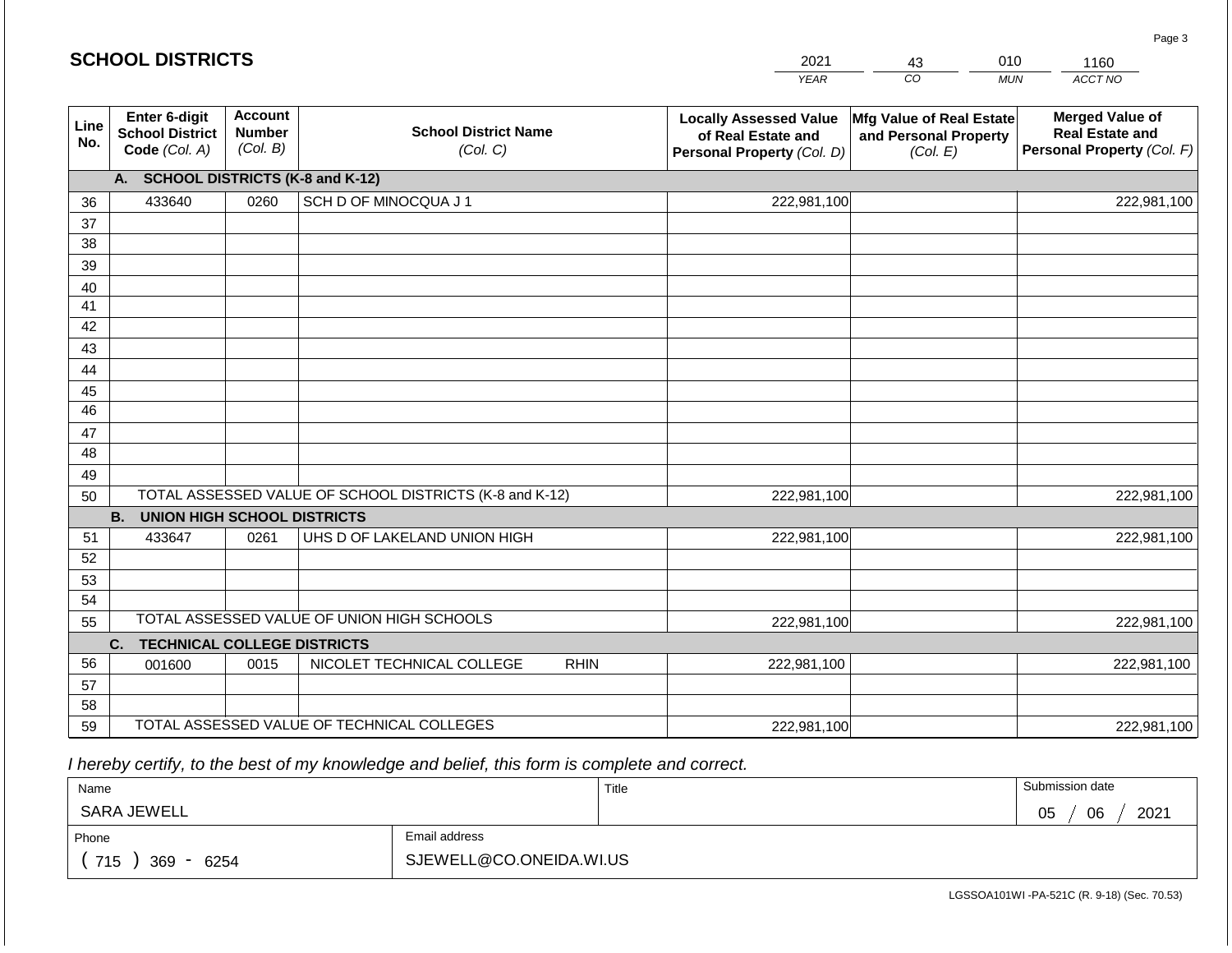- Each municipality's SOA is completed after the Board of Review and includes any changes made to the locally assessed values, under state law (sec. 70.53, Wis. Stats.)
- The Wisconsin Department of Revenue (DOR) merges the locally assessed values with the state assessed manufacturing values
- DOR provides the information regarding district names and codes. If a district is not listed, contact DOR.

Note: If you submit an amended SOA to DOR after your municipality's SOA is equated and posted to our website, we will process the SOA. However, DOR will not recalculate the *aggregate ratio or update the final SOA posted on our website. You should use the corrected values to calculate your tax rates.*

### **Page 1: Real Estate and Personal Property**

- Lines 1-9 assessed real estate values, parcel counts and acres by classification
- Lines 10-15 assessed personal property values and number of accounts by class
- Line 16 aggregate assessed value of all property subject to general property; use to calculate tax rates. Note: This line equals the total assessed value of K-8 and K-12 school districts (Line 50) and total assessed value of technical colleges (Line 59).
- Remarks assessment ratio used to calculate estimated fair market value on property tax bills

### **Page 2: Forest Crop, Other Exempt Land and Special Districts**

- Lines 18-21 private forest crop and managed forest lands assessed values
- Line  $22 -$  tax exempt land acres
- Line 23 prior years assessed value of omitted property under sec. 70.44 and correction of errors under sec. 70.43 shown by locally assessed or manufacturing real estate and personal property. Note: If there is an amount on this line, report the corresponding tax in the Statement of Taxes, Sections J or K.
- Lines 24-35 special district assessed values. These values are used to calculate tax rates for the special districts.

### **Page 3: School Districts**

- Lines 36-50 school districts (K-8 and K-12) assessed values. These values are used to calculate tax rates for school districts.
- Lines 51-55 union high school district assessed values. These values are used to calculate tax rates for union high school districts.
- Lines 56-59 technical college assessed values. These values are used to calculate tax rates for technical colleges.

If you have questions: Email: lgs@wisconsin.gov

 Phone: (608) 266-2569 or (608) 264-6892 Fax: (608) 264-6887

SHARON TRIMBERGER LINTEREUR<br>TOWN OF LAKE TOMAHAWK<br>PO BOX 396, 7246 MAIN ST SHARON TRIMBERGER LINTEREUR LAKE TOMAHAWK, WI 54539 - 0396 LAKE TOMAHAWK, WI 54539 - 0396TOWN OF LAKE TOMAHAWK PO BOX 396, 7246 MAIN ST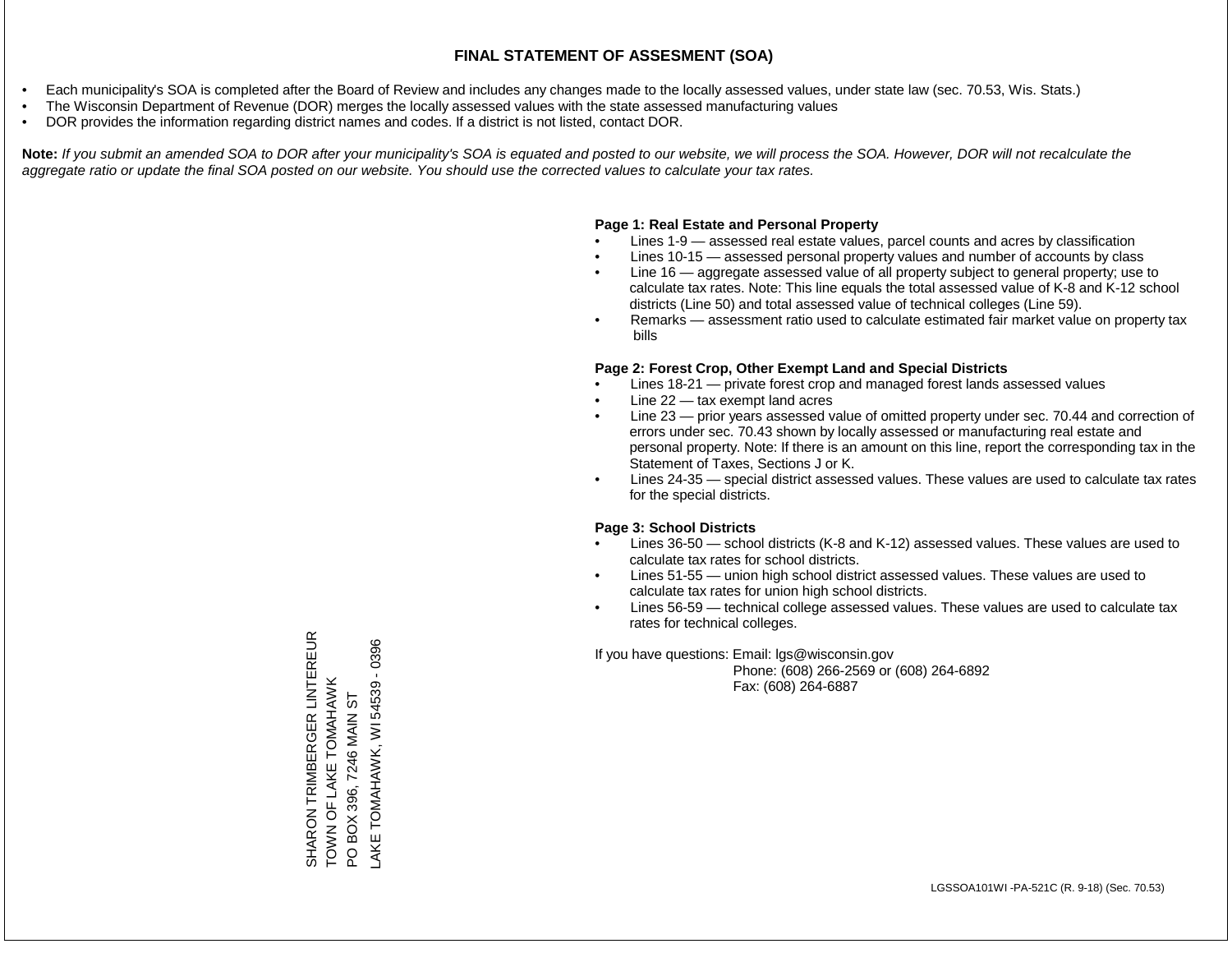| <b>STATEMENT OF ASSESSMENT FOR 2021</b> |  |
|-----------------------------------------|--|
|                                         |  |

| 43. | 012 | 1161    |
|-----|-----|---------|
| CO. | MUN | ACCT NO |

**FINAL - EQUATED**<br>  $\overline{X}$  This is an Amended Return

Page 1

|                | <b>FOR</b><br><b>TOWN OF</b>                                                                                                                                                                               | <b>OF</b><br><b>LITTLE RICE</b> |                                          | <b>ONEIDA COUNTY</b> |                  |                      |                     |  |  |
|----------------|------------------------------------------------------------------------------------------------------------------------------------------------------------------------------------------------------------|---------------------------------|------------------------------------------|----------------------|------------------|----------------------|---------------------|--|--|
|                | Town - Village - City                                                                                                                                                                                      | <b>Municipality Name</b>        |                                          | <b>County Name</b>   |                  |                      |                     |  |  |
|                | <b>REAL ESTATE</b>                                                                                                                                                                                         |                                 | PARCEL COUNT                             | NO. OF ACRES         | <b>VALUE OF</b>  | <b>VALUE OF</b>      | TOTAL VALUE OF LAND |  |  |
| Line<br>No.    | (See Lines 18 - 22 for<br>other Real Estate)                                                                                                                                                               |                                 | TOTAL LAND   IMPROVEMENTS   NUMBERS ONLY | <b>WHOLE</b>         | LAND             | <b>IMPROVEMENTS</b>  | AND IMPROVEMENTS    |  |  |
|                |                                                                                                                                                                                                            | (Col. A)                        | (Col. B)                                 | (Col. C)             | (Col. D)         | (Col. E)             | (Col. F)            |  |  |
| $\mathbf{1}$   | <b>RESIDENTIAL - Class 1</b>                                                                                                                                                                               | 598                             | 463                                      | 1,210                | 23,993,600       | 40,055,400           | 64,049,000          |  |  |
| 2              | <b>COMMERCIAL - Class 2</b>                                                                                                                                                                                | 6                               | 6                                        | 68                   | 748,200          | 1,109,800            | 1,858,000           |  |  |
| 3              | <b>MANUFACTURING - Class 3</b>                                                                                                                                                                             | 0                               | 0                                        | 0                    | 0                | Ω                    |                     |  |  |
| $\overline{4}$ | <b>AGRICULTURAL - Class 4</b>                                                                                                                                                                              | 0                               |                                          | 0                    | 0                |                      |                     |  |  |
| 5              | <b>UNDEVELOPED - Class 5</b>                                                                                                                                                                               | 76                              |                                          | 920                  | 666,200          |                      | 666,200             |  |  |
| 6              | AGRICULTURAL FOREST - Class 5m                                                                                                                                                                             | $\Omega$                        |                                          | 0                    | 0                |                      | $\Omega$            |  |  |
| $\overline{7}$ | FOREST LANDS - Class 6                                                                                                                                                                                     | 165                             |                                          | 3,287<br>5,992,200   |                  |                      | 5,992,200           |  |  |
| 8              | OTHER - Class 7                                                                                                                                                                                            | $\Omega$                        | $\Omega$                                 | 0                    | $\Omega$         | 0                    |                     |  |  |
| 9              | TOTAL - ALL COLUMNS                                                                                                                                                                                        | 845                             | 469                                      | 5,485                | 31,400,200       | 41,165,200           | 72,565,400          |  |  |
| 10             | NUMBER OF PERSONAL PROPERTY ACCOUNTS IN ROLL                                                                                                                                                               |                                 |                                          | 97                   | LOCALLY ASSESSED | <b>MANUFACTURING</b> | <b>MERGED</b>       |  |  |
| 11             | BOATS AND OTHER WATERCRAFT NOT EXEMPT - Code 1                                                                                                                                                             |                                 |                                          |                      | 0                | 0                    |                     |  |  |
| 12             | MACHINERY, TOOLS AND PATTERNS - Code 2                                                                                                                                                                     |                                 |                                          |                      |                  | 0                    |                     |  |  |
| 13             | FURNITURE, FIXTURES AND EQUIPMENT - Code 3                                                                                                                                                                 |                                 |                                          |                      | 58,644           | 0                    | 58,644              |  |  |
| 14             | ALL OTHER PERSONAL PROPERTY NOT EXEMPT - Codes 4A, 4B, 4C                                                                                                                                                  |                                 |                                          |                      | 1,604,735        | 0                    | 1,604,735           |  |  |
| 15             | TOTAL OF PERSONAL PROPERTY NOT EXEMPT (Total of Lines 11-14)                                                                                                                                               |                                 |                                          |                      | 1,663,379        | 0                    | 1,663,379           |  |  |
| 16             | AGGREGATE ASSESSED VALUE OF ALL PROPERTY SUBJECT TO THE GENERAL PROPERTY TAX (Total of Lines 9F and 15F)<br>MUST EQUAL TOTAL VALUE OF THE SCHOOL DISTRICTS (K-12 PLUS K-8) - Line 50, Col. F<br>74,228,779 |                                 |                                          |                      |                  |                      |                     |  |  |
| 17             | <b>BOARD OF REVIEW</b>                                                                                                                                                                                     |                                 |                                          | Name of Assessor     |                  | Telephone #          |                     |  |  |
|                | DATE OF FINAL ADJOURNMENT<br>05/11/2021<br>TODD ANDERSON, UP NORTH ASSESSMENT LLC                                                                                                                          |                                 |                                          |                      |                  |                      | (715) 845-2022      |  |  |

REMARKS

The Assessment Ratio to be used in calculating the estimated Fair Market Value on tax bills for this tax district is .850185708

This ratio should be used to convert assessed values to "Calculate Equalized Values" in Step 1 of the Lottery and Gaming Credit Calculations.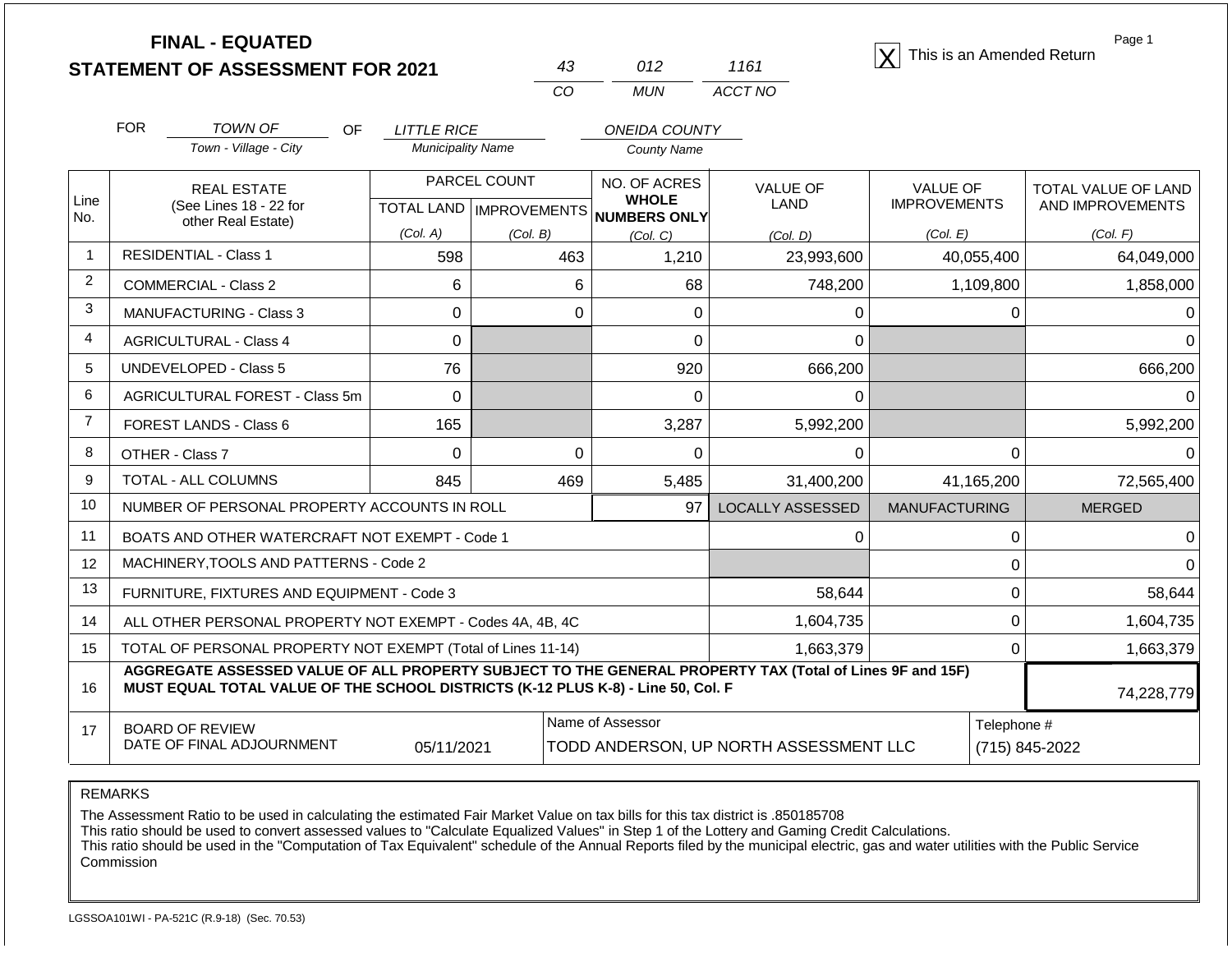|    | FOREST LANDS (Line 7) and FOREST CROPS (in this section) - are NOT the same |                 |  |                                                                                |           |                                   |       | <b>YEAR</b><br>CO.                                                           |           | <b>MUN</b> | ACCT NO            |  |
|----|-----------------------------------------------------------------------------|-----------------|--|--------------------------------------------------------------------------------|-----------|-----------------------------------|-------|------------------------------------------------------------------------------|-----------|------------|--------------------|--|
|    |                                                                             |                 |  | Private Forest Crop - Reg Class @ 10¢ per acre                                 |           |                                   |       | Private Forest Crop - Reg Class @ \$2.52 per acre                            |           |            |                    |  |
|    | (a) PARCELS                                                                 | (b) ACRES       |  | (c) ASSESSED VALUE                                                             |           | (d) PARCELS                       |       | (e) ACRES                                                                    |           |            | (f) ASSESSED VALUE |  |
| 18 |                                                                             |                 |  |                                                                                |           | 45                                | 1.800 |                                                                              | 2,755,000 |            |                    |  |
|    | Private Forest Crop - Special Class @ 20¢ per acre                          |                 |  |                                                                                |           | (d) PARCELS                       |       | Entered Before 2005 Managed Forest - Ferrous Mining CLOSED @ \$7.87 per acre |           |            |                    |  |
| 19 | (a) PARCELS                                                                 | (b) ACRES       |  | (c) ASSESSED VALUE                                                             |           |                                   |       | (e) ACRES                                                                    |           |            | (f) ASSESSED VALUE |  |
|    |                                                                             |                 |  |                                                                                |           |                                   |       |                                                                              |           |            |                    |  |
|    | Entered Before 2005 Managed Forest - OPEN @ 74 ¢ per acre                   |                 |  |                                                                                |           |                                   |       | Entered Before 2005 Managed Forest - CLOSED @                                |           |            | $$1.75$ per acre   |  |
| 20 | (a) PARCELS<br>(b) ACRES                                                    |                 |  | (c) ASSESSED VALUE                                                             |           | (d) PARCELS                       |       | (e) ACRES                                                                    |           |            | (f) ASSESSED VALUE |  |
|    |                                                                             |                 |  |                                                                                |           |                                   |       |                                                                              |           |            |                    |  |
|    | 73                                                                          | 2,898.81        |  | 4,274,900                                                                      |           | 47                                |       | 1,649.93                                                                     |           |            | 2,971,800          |  |
|    | Entered After 2004 Managed Forest - OPEN @ \$2.04 per acre                  |                 |  |                                                                                |           |                                   |       | Entered After 2004 Managed Forest - CLOSED @ \$ 10.20 per acre               |           |            |                    |  |
| 21 | (a) PARCELS                                                                 | (b) ACRES       |  | (c) ASSESSED VALUE                                                             |           | (d) PARCELS                       |       | (e) ACRES                                                                    |           |            | (f) ASSESSED VALUE |  |
|    |                                                                             |                 |  |                                                                                |           |                                   |       |                                                                              |           |            |                    |  |
|    | 40                                                                          | 1,436.99        |  | 2,263,500                                                                      |           | 31                                |       | 1,040.52                                                                     |           |            | 2,415,800          |  |
| 22 | (a) County Forest Cropland Acres                                            |                 |  | (b) Federal Acres                                                              |           | (c) State Acres                   |       | (d) County (NOT FOREST CROP) Acres                                           |           |            | (e) Other Acres    |  |
|    | 12.686.48                                                                   |                 |  |                                                                                | 14,433.39 |                                   |       | 22.84                                                                        |           |            | 126.68             |  |
|    |                                                                             |                 |  | Assessed Value of Omitted Property From Prior Years (Sec. 70.44)               |           |                                   |       | Assessed Value of Sec. 70.43 Corrections of Errors by Assessors              |           |            |                    |  |
|    | (a) REAL ESTATE<br>(b) PERSONAL                                             |                 |  |                                                                                |           |                                   |       | (c1) REAL ESTATE                                                             |           |            | (c2) PERSONAL      |  |
| 23 |                                                                             |                 |  |                                                                                |           |                                   |       |                                                                              |           |            |                    |  |
|    |                                                                             |                 |  | Manufacturing Equated Value of Omitted Property From Prior Years (Sec. 70.995) |           |                                   |       | Mfg. Equated Value of Sec.70.43 Corrections of Errors by Assessors           |           |            |                    |  |
|    |                                                                             | (d) REAL ESTATE |  | (e) PERSONAL                                                                   |           | (f1) REAL ESTATE<br>(f2) PERSONAL |       |                                                                              |           |            |                    |  |
|    |                                                                             |                 |  |                                                                                |           |                                   |       |                                                                              |           |            |                    |  |

# **SPECIAL DISTRICTS**

| <b>Line</b><br>No. | Enter 6-digit<br>Special District<br>Code (Col. A) | <b>Account</b><br><b>Number</b><br>(Col. B) | <b>Special District Name</b><br>(Col. C) | <b>Locally Assessed Value</b><br>of Real Estate and<br>Personal Property (Col. D) | Mfg Value of Real Estate<br>and Personal Property<br>(Col. E) | <b>Merged Value of</b><br><b>Real Estate and</b><br>Personal Property (Col. F) |
|--------------------|----------------------------------------------------|---------------------------------------------|------------------------------------------|-----------------------------------------------------------------------------------|---------------------------------------------------------------|--------------------------------------------------------------------------------|
| 24                 | 438060                                             | 0599                                        | <b>LAKE NOKOMIS LAKE DISTRICT</b>        | 7,555,567                                                                         |                                                               | 7,555,567                                                                      |
| 25                 |                                                    |                                             |                                          |                                                                                   |                                                               |                                                                                |
| 26                 |                                                    |                                             |                                          |                                                                                   |                                                               |                                                                                |
| 27                 |                                                    |                                             |                                          |                                                                                   |                                                               |                                                                                |
| 28                 |                                                    |                                             |                                          |                                                                                   |                                                               |                                                                                |
| 29                 |                                                    |                                             |                                          |                                                                                   |                                                               |                                                                                |
| 30                 |                                                    |                                             |                                          |                                                                                   |                                                               |                                                                                |
| 31                 |                                                    |                                             |                                          |                                                                                   |                                                               |                                                                                |
| 32                 |                                                    |                                             |                                          |                                                                                   |                                                               |                                                                                |
| 33                 |                                                    |                                             |                                          |                                                                                   |                                                               |                                                                                |
| 34                 |                                                    |                                             |                                          |                                                                                   |                                                               |                                                                                |
| 35                 |                                                    |                                             |                                          |                                                                                   |                                                               |                                                                                |

Page 2

2021 43 012 1161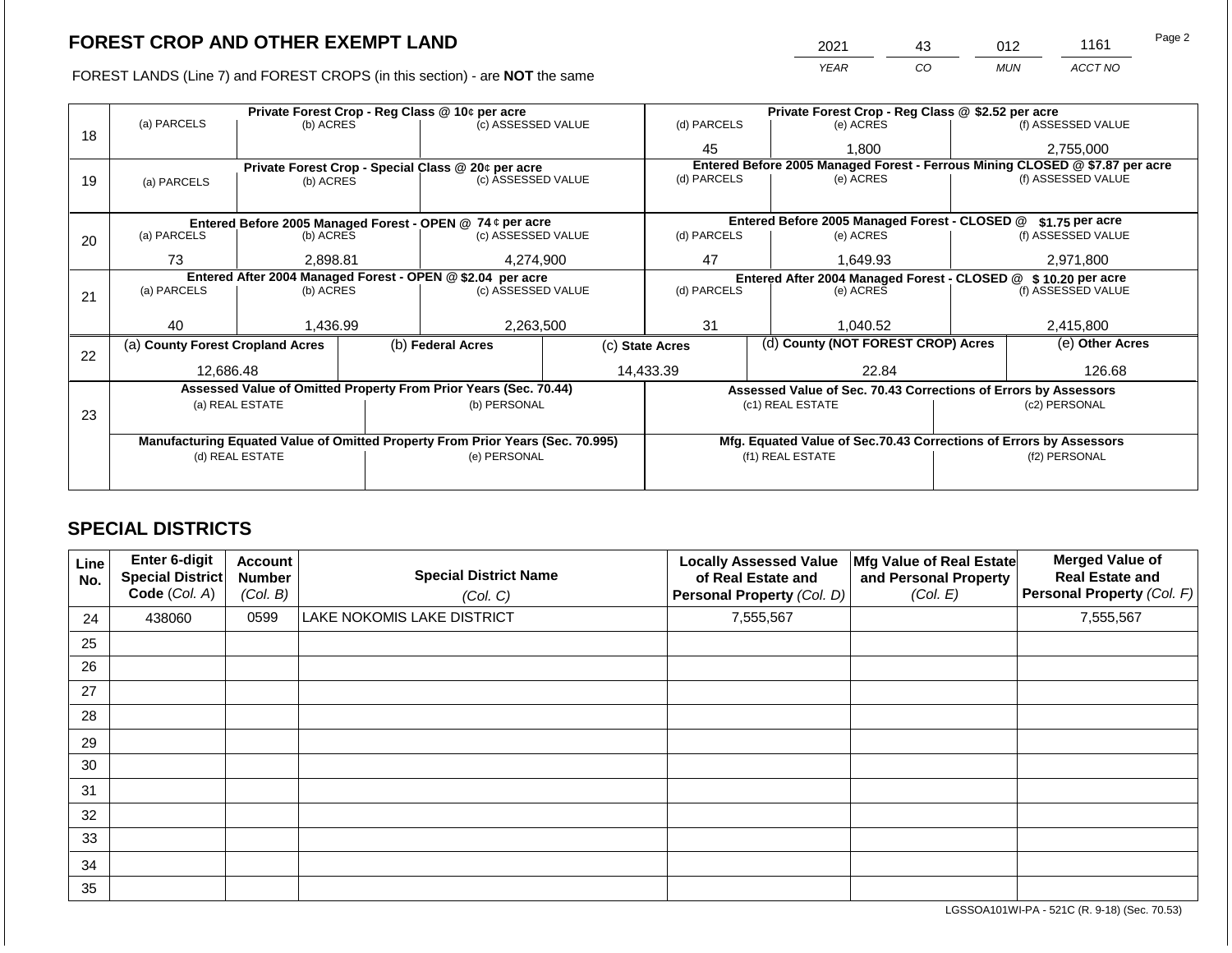|             | <b>SCHOOL DISTRICTS</b>                                         |                                             |                                                         |             | 2021                                                                              | 43                                                            | 012        | 1161                                                                           |
|-------------|-----------------------------------------------------------------|---------------------------------------------|---------------------------------------------------------|-------------|-----------------------------------------------------------------------------------|---------------------------------------------------------------|------------|--------------------------------------------------------------------------------|
|             |                                                                 |                                             |                                                         |             | <b>YEAR</b>                                                                       | CO                                                            | <b>MUN</b> | ACCT NO                                                                        |
| Line<br>No. | <b>Enter 6-digit</b><br><b>School District</b><br>Code (Col. A) | <b>Account</b><br><b>Number</b><br>(Col. B) | <b>School District Name</b><br>(Col. C)                 |             | <b>Locally Assessed Value</b><br>of Real Estate and<br>Personal Property (Col. D) | Mfg Value of Real Estate<br>and Personal Property<br>(Col. E) |            | <b>Merged Value of</b><br><b>Real Estate and</b><br>Personal Property (Col. F) |
|             | A. SCHOOL DISTRICTS (K-8 and K-12)                              |                                             |                                                         |             |                                                                                   |                                                               |            |                                                                                |
| 36          | 355754                                                          | 0208                                        | <b>SCH D OF TOMAHAWK</b>                                |             | 74,228,779                                                                        |                                                               |            | 74,228,779                                                                     |
| 37          |                                                                 |                                             |                                                         |             |                                                                                   |                                                               |            |                                                                                |
| 38          |                                                                 |                                             |                                                         |             |                                                                                   |                                                               |            |                                                                                |
| 39          |                                                                 |                                             |                                                         |             |                                                                                   |                                                               |            |                                                                                |
| 40          |                                                                 |                                             |                                                         |             |                                                                                   |                                                               |            |                                                                                |
| 41<br>42    |                                                                 |                                             |                                                         |             |                                                                                   |                                                               |            |                                                                                |
| 43          |                                                                 |                                             |                                                         |             |                                                                                   |                                                               |            |                                                                                |
| 44          |                                                                 |                                             |                                                         |             |                                                                                   |                                                               |            |                                                                                |
| 45          |                                                                 |                                             |                                                         |             |                                                                                   |                                                               |            |                                                                                |
| 46          |                                                                 |                                             |                                                         |             |                                                                                   |                                                               |            |                                                                                |
| 47          |                                                                 |                                             |                                                         |             |                                                                                   |                                                               |            |                                                                                |
| 48          |                                                                 |                                             |                                                         |             |                                                                                   |                                                               |            |                                                                                |
| 49          |                                                                 |                                             |                                                         |             |                                                                                   |                                                               |            |                                                                                |
| 50          |                                                                 |                                             | TOTAL ASSESSED VALUE OF SCHOOL DISTRICTS (K-8 and K-12) |             | 74,228,779                                                                        |                                                               |            | 74,228,779                                                                     |
| 51          | <b>B. UNION HIGH SCHOOL DISTRICTS</b>                           |                                             |                                                         |             |                                                                                   |                                                               |            |                                                                                |
| 52          |                                                                 |                                             |                                                         |             |                                                                                   |                                                               |            |                                                                                |
| 53          |                                                                 |                                             |                                                         |             |                                                                                   |                                                               |            |                                                                                |
| 54          |                                                                 |                                             |                                                         |             |                                                                                   |                                                               |            |                                                                                |
| 55          |                                                                 |                                             | TOTAL ASSESSED VALUE OF UNION HIGH SCHOOLS              |             |                                                                                   |                                                               |            |                                                                                |
|             | <b>TECHNICAL COLLEGE DISTRICTS</b><br>C.                        |                                             |                                                         |             |                                                                                   |                                                               |            |                                                                                |
| 56          | 001600                                                          | 0015                                        | NICOLET TECHNICAL COLLEGE                               | <b>RHIN</b> | 74,228,779                                                                        |                                                               |            | 74,228,779                                                                     |
| 57          |                                                                 |                                             |                                                         |             |                                                                                   |                                                               |            |                                                                                |
| 58          |                                                                 |                                             |                                                         |             |                                                                                   |                                                               |            |                                                                                |
| 59          |                                                                 |                                             | TOTAL ASSESSED VALUE OF TECHNICAL COLLEGES              |             | 74,228,779                                                                        |                                                               |            | 74,228,779                                                                     |

 *I hereby certify, to the best of my knowledge and belief, this form is complete and correct.*

| Name               |                         | Title | Submission date  |
|--------------------|-------------------------|-------|------------------|
| <b>SARA JEWELL</b> |                         |       | 26<br>2021<br>05 |
| Phone              | Email address           |       |                  |
| 715<br>369<br>6254 | SJEWELL@CO.ONEIDA.WI.US |       |                  |

LGSSOA101WI -PA-521C (R. 9-18) (Sec. 70.53)

Page 3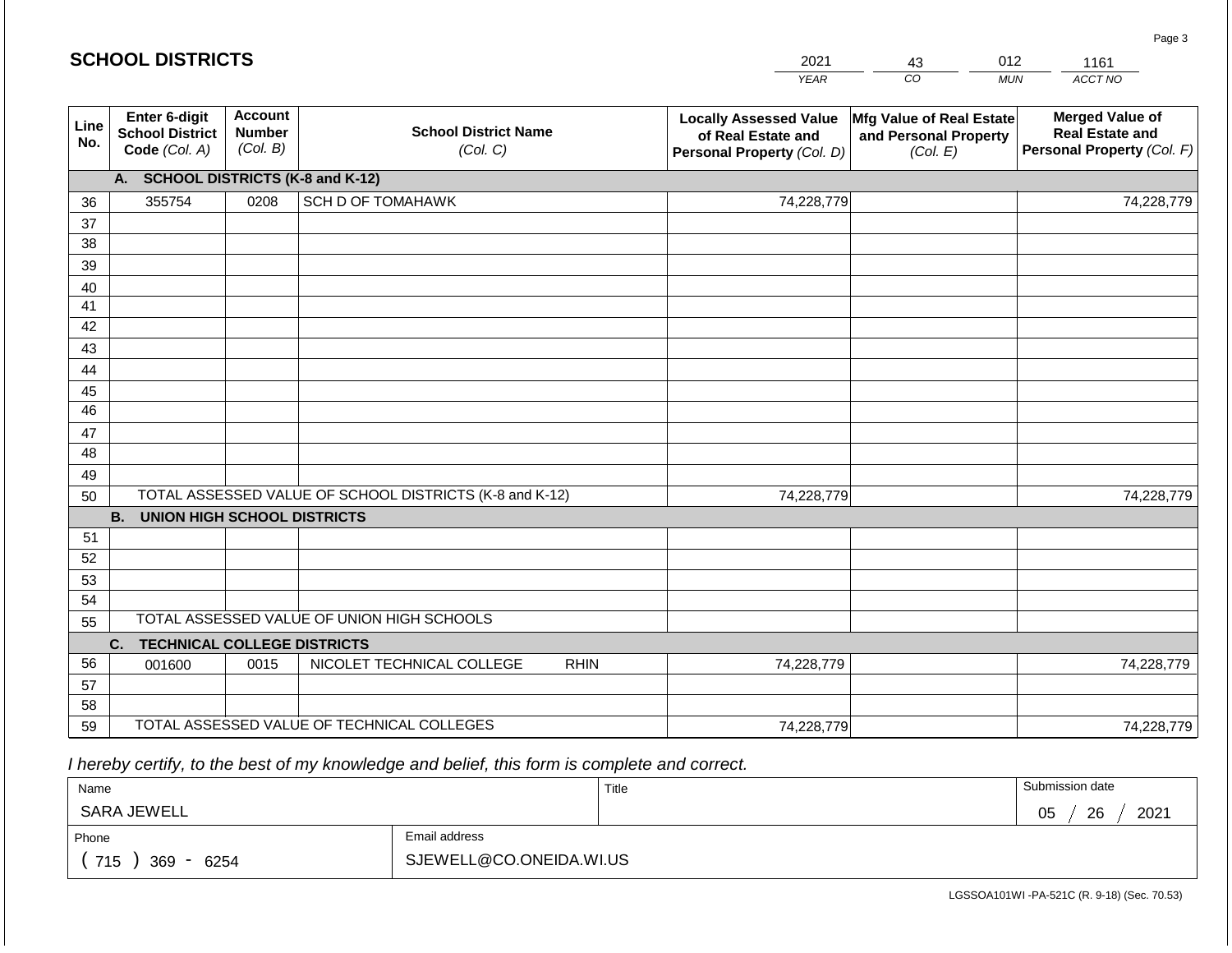- Each municipality's SOA is completed after the Board of Review and includes any changes made to the locally assessed values, under state law (sec. 70.53, Wis. Stats.)
- The Wisconsin Department of Revenue (DOR) merges the locally assessed values with the state assessed manufacturing values
- DOR provides the information regarding district names and codes. If a district is not listed, contact DOR.

Note: If you submit an amended SOA to DOR after your municipality's SOA is equated and posted to our website, we will process the SOA. However, DOR will not recalculate the *aggregate ratio or update the final SOA posted on our website. You should use the corrected values to calculate your tax rates.*

### **Page 1: Real Estate and Personal Property**

- Lines 1-9 assessed real estate values, parcel counts and acres by classification
- Lines 10-15 assessed personal property values and number of accounts by class
- Line 16 aggregate assessed value of all property subject to general property; use to calculate tax rates. Note: This line equals the total assessed value of K-8 and K-12 school districts (Line 50) and total assessed value of technical colleges (Line 59).
- Remarks assessment ratio used to calculate estimated fair market value on property tax bills

### **Page 2: Forest Crop, Other Exempt Land and Special Districts**

- Lines 18-21 private forest crop and managed forest lands assessed values
- Line  $22 -$  tax exempt land acres
- Line 23 prior years assessed value of omitted property under sec. 70.44 and correction of errors under sec. 70.43 shown by locally assessed or manufacturing real estate and personal property. Note: If there is an amount on this line, report the corresponding tax in the Statement of Taxes, Sections J or K.
- Lines 24-35 special district assessed values. These values are used to calculate tax rates for the special districts.

### **Page 3: School Districts**

- Lines 36-50 school districts (K-8 and K-12) assessed values. These values are used to calculate tax rates for school districts.
- Lines 51-55 union high school district assessed values. These values are used to calculate tax rates for union high school districts.
- Lines 56-59 technical college assessed values. These values are used to calculate tax rates for technical colleges.

If you have questions: Email: lgs@wisconsin.gov

 Phone: (608) 266-2569 or (608) 264-6892 Fax: (608) 264-6887

TOWN OF LITTLE RICE TOWN OF LITTLE RICE  $\succ$ 3737 COUNTY ROAD Y TOMAHAWK, WI 54487 TOMAHAWK, WI 54487COUNTY ROAD CHRISTINE SULLY CHRISTINE SULLY 3737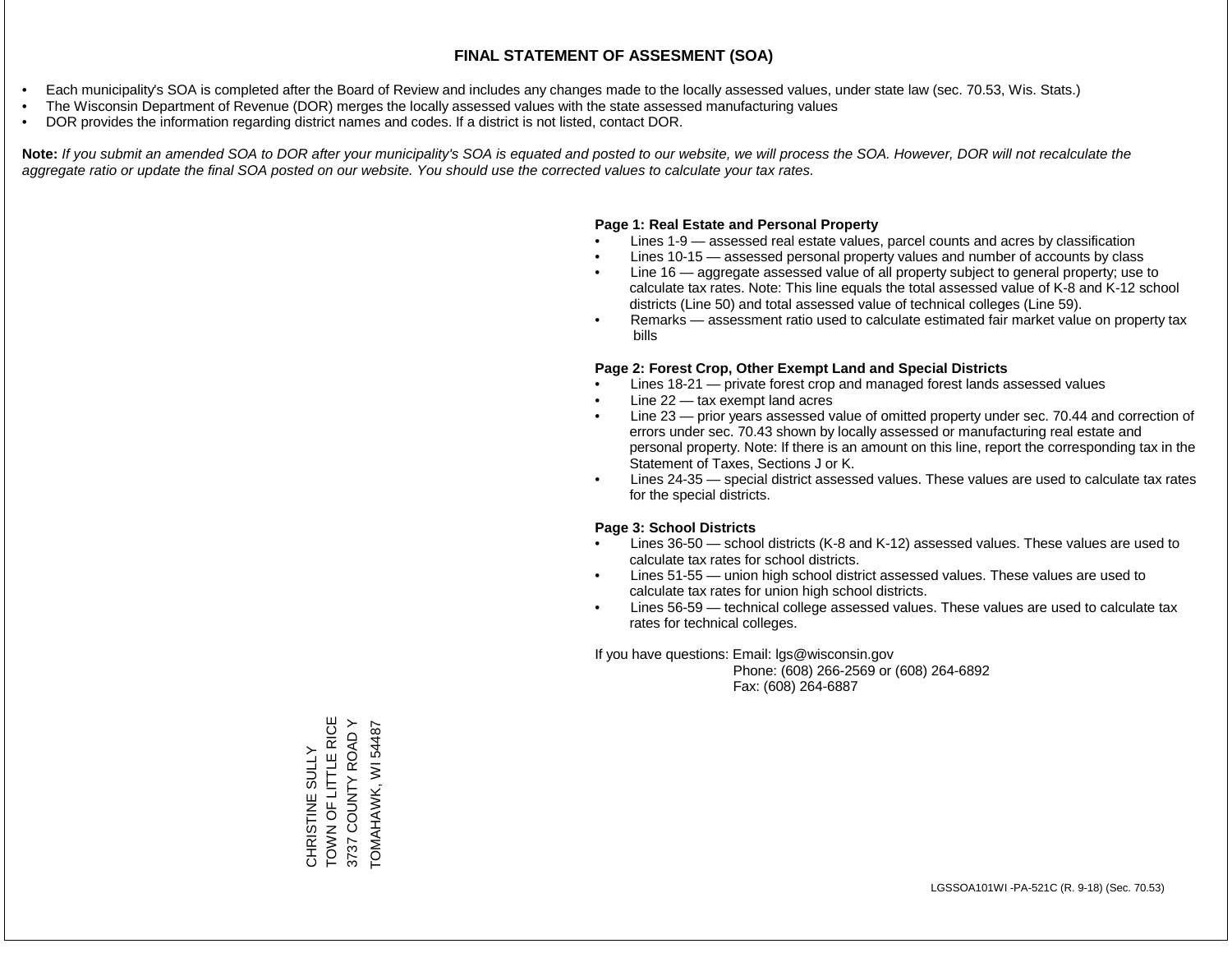|                | <b>FINAL - EQUATED</b>                                                                                   |                          |                           |                                     |                         | This is an Amended Return | Page 1                     |
|----------------|----------------------------------------------------------------------------------------------------------|--------------------------|---------------------------|-------------------------------------|-------------------------|---------------------------|----------------------------|
|                | <b>STATEMENT OF ASSESSMENT FOR 2021</b>                                                                  |                          | 43                        | 014                                 | 1162                    |                           |                            |
|                |                                                                                                          |                          | CO                        | <b>MUN</b>                          | ACCT NO                 |                           |                            |
|                | <b>FOR</b><br><b>TOWN OF</b><br>OF                                                                       | <b>LYNNE</b>             |                           | <b>ONEIDA COUNTY</b>                |                         |                           |                            |
|                | Town - Village - City                                                                                    | <b>Municipality Name</b> |                           | <b>County Name</b>                  |                         |                           |                            |
|                | <b>REAL ESTATE</b>                                                                                       |                          | PARCEL COUNT              | NO. OF ACRES                        | <b>VALUE OF</b>         | VALUE OF                  | <b>TOTAL VALUE OF LAND</b> |
| Line<br>No.    | (See Lines 18 - 22 for                                                                                   |                          | TOTAL LAND   IMPROVEMENTS | <b>WHOLE</b><br><b>NUMBERS ONLY</b> | LAND                    | <b>IMPROVEMENTS</b>       | AND IMPROVEMENTS           |
|                | other Real Estate)                                                                                       | (Col. A)                 | (Col. B)                  | (Col, C)                            | (Col. D)                | (Col. E)                  | (Col. F)                   |
| 1              | <b>RESIDENTIAL - Class 1</b>                                                                             | 362                      | 300                       | 363                                 | 12,069,700              | 15,597,800                | 27,667,500                 |
| 2              | <b>COMMERCIAL - Class 2</b>                                                                              | 6                        | 6                         | 23                                  | 430,700                 | 664,100                   | 1,094,800                  |
| 3              | <b>MANUFACTURING - Class 3</b>                                                                           | 0                        | $\mathbf 0$               | 0                                   | 0                       | 0                         | 0                          |
| $\overline{4}$ | <b>AGRICULTURAL - Class 4</b>                                                                            | 6                        |                           | 83                                  | 14,800                  |                           | 14,800                     |
| 5              | <b>UNDEVELOPED - Class 5</b>                                                                             | 100                      |                           | 1,200                               | 680,500                 |                           | 680,500                    |
| 6              | AGRICULTURAL FOREST - Class 5m                                                                           | 3                        |                           | 56                                  | 47,900                  |                           | 47,900                     |
| $\overline{7}$ | FOREST LANDS - Class 6                                                                                   | 158                      |                           | 2,930                               | 5,365,100               |                           | 5,365,100                  |
| 8              | OTHER - Class 7                                                                                          | $\mathbf 0$              | $\Omega$                  | $\Omega$                            | 0                       | 0                         | $\Omega$                   |
| 9              | TOTAL - ALL COLUMNS                                                                                      | 635                      | 306                       | 4,655                               | 18,608,700              | 16,261,900                | 34,870,600                 |
| 10             | NUMBER OF PERSONAL PROPERTY ACCOUNTS IN ROLL                                                             |                          |                           | 19                                  | <b>LOCALLY ASSESSED</b> | <b>MANUFACTURING</b>      | <b>MERGED</b>              |
| 11             | BOATS AND OTHER WATERCRAFT NOT EXEMPT - Code 1                                                           |                          |                           |                                     | 2,400                   | 0                         | 2,400                      |
| 12             | MACHINERY, TOOLS AND PATTERNS - Code 2                                                                   |                          |                           |                                     |                         | 0                         |                            |
| 13             | FURNITURE, FIXTURES AND EQUIPMENT - Code 3                                                               |                          |                           |                                     | 20,800                  | 0                         | 20,800                     |
| 14             | ALL OTHER PERSONAL PROPERTY NOT EXEMPT - Codes 4A, 4B, 4C                                                |                          |                           |                                     | 396,400                 | 0                         | 396,400                    |
| 15             | TOTAL OF PERSONAL PROPERTY NOT EXEMPT (Total of Lines 11-14)                                             |                          |                           |                                     | 419,600                 | 0                         | 419,600                    |
|                | AGGREGATE ASSESSED VALUE OF ALL PROPERTY SUBJECT TO THE GENERAL PROPERTY TAX (Total of Lines 9F and 15F) |                          |                           |                                     |                         |                           |                            |
| 16             | MUST EQUAL TOTAL VALUE OF THE SCHOOL DISTRICTS (K-12 PLUS K-8) - Line 50, Col. F                         |                          |                           |                                     |                         |                           | 35,290,200                 |
| 17             | <b>BOARD OF REVIEW</b>                                                                                   |                          |                           | Name of Assessor                    |                         | Telephone #               |                            |
|                | DATE OF FINAL ADJOURNMENT                                                                                | 06/03/2021               |                           | <b>HOFFMAN APPRAISAL</b>            |                         | (715) 536-6236            |                            |

REMARKS

The Assessment Ratio to be used in calculating the estimated Fair Market Value on tax bills for this tax district is .923452526

This ratio should be used to convert assessed values to "Calculate Equalized Values" in Step 1 of the Lottery and Gaming Credit Calculations.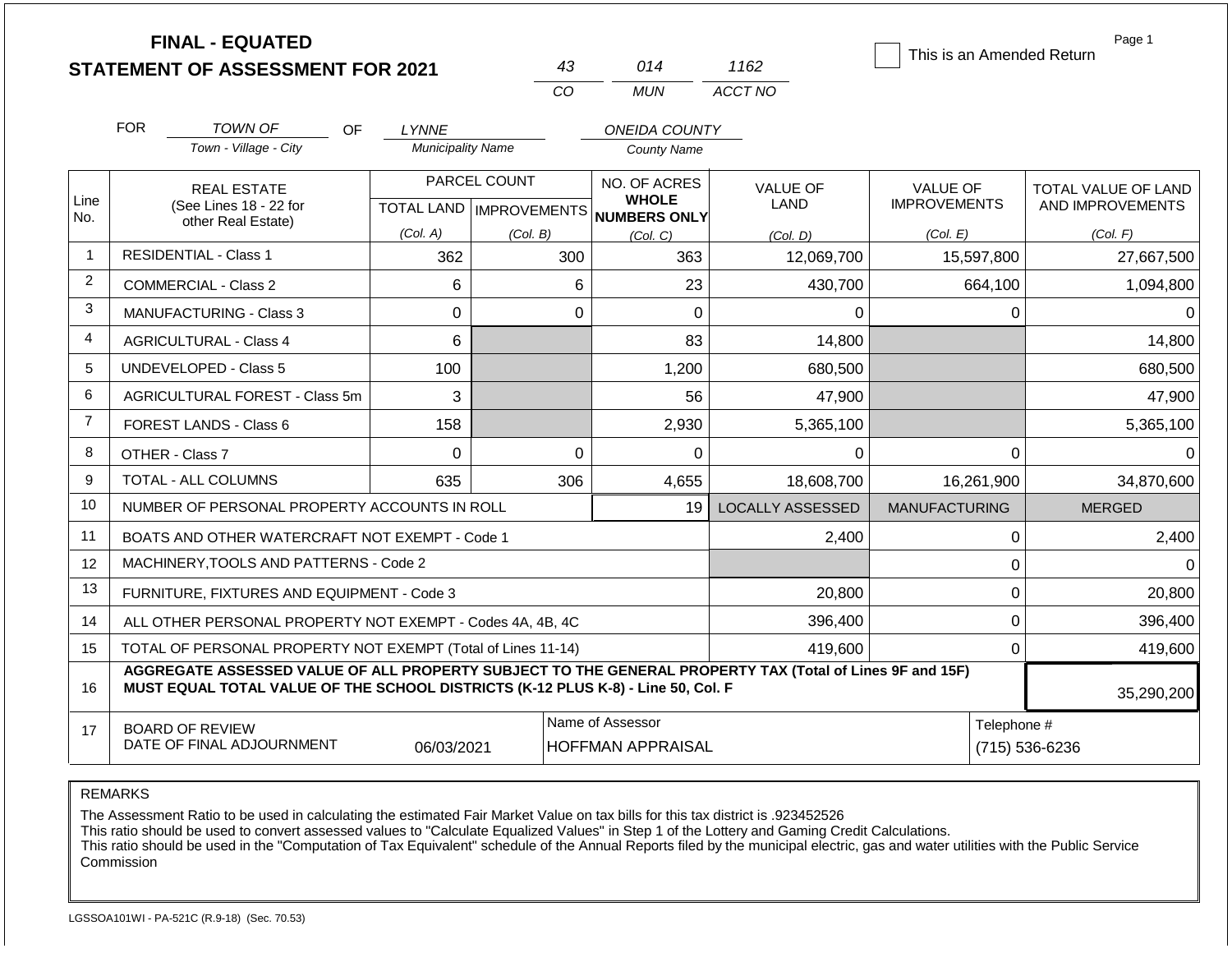FOREST LANDS (Line 7) and FOREST CROPS (in this section) - are **NOT** the same

| 2021 | 43 | 014        | 1162    | Page 2 |
|------|----|------------|---------|--------|
| YEAR | CO | <b>MUN</b> | ACCT NO |        |

|    | Private Forest Crop - Reg Class @ 10¢ per acre             |                                 |  |                                                                                |                                                               | Private Forest Crop - Reg Class @ \$2.52 per acre |                                                                              |                    |                    |  |
|----|------------------------------------------------------------|---------------------------------|--|--------------------------------------------------------------------------------|---------------------------------------------------------------|---------------------------------------------------|------------------------------------------------------------------------------|--------------------|--------------------|--|
|    | (a) PARCELS                                                | (b) ACRES                       |  | (c) ASSESSED VALUE                                                             |                                                               | (d) PARCELS                                       | (e) ACRES                                                                    |                    | (f) ASSESSED VALUE |  |
| 18 |                                                            |                                 |  |                                                                                |                                                               | 6                                                 | 245.28                                                                       |                    | 474,800            |  |
|    |                                                            |                                 |  | Private Forest Crop - Special Class @ 20¢ per acre                             |                                                               |                                                   | Entered Before 2005 Managed Forest - Ferrous Mining CLOSED @ \$7.87 per acre |                    |                    |  |
| 19 | (a) PARCELS                                                | (b) ACRES                       |  | (c) ASSESSED VALUE                                                             |                                                               | (d) PARCELS                                       | (e) ACRES                                                                    |                    | (f) ASSESSED VALUE |  |
|    |                                                            |                                 |  |                                                                                |                                                               |                                                   |                                                                              |                    |                    |  |
|    |                                                            |                                 |  | Entered Before 2005 Managed Forest - OPEN @ 74 ¢ per acre                      |                                                               |                                                   | Entered Before 2005 Managed Forest - CLOSED @                                |                    | \$1.75 per acre    |  |
| 20 | (a) PARCELS                                                | (b) ACRES                       |  | (c) ASSESSED VALUE                                                             |                                                               | (d) PARCELS                                       | (e) ACRES                                                                    |                    | (f) ASSESSED VALUE |  |
|    |                                                            |                                 |  |                                                                                |                                                               |                                                   |                                                                              |                    |                    |  |
|    | 28                                                         | 1,051                           |  | 1,786,700                                                                      |                                                               | 9                                                 | 333.74                                                                       |                    | 567,400            |  |
|    | Entered After 2004 Managed Forest - OPEN @ \$2.04 per acre |                                 |  |                                                                                | Entered After 2004 Managed Forest - CLOSED @ \$10.20 per acre |                                                   |                                                                              |                    |                    |  |
| 21 | (a) PARCELS                                                | (c) ASSESSED VALUE<br>(b) ACRES |  |                                                                                | (d) PARCELS                                                   | (e) ACRES                                         |                                                                              | (f) ASSESSED VALUE |                    |  |
|    |                                                            |                                 |  |                                                                                |                                                               |                                                   |                                                                              |                    |                    |  |
|    |                                                            | 266.72                          |  | 453,400                                                                        |                                                               | 28                                                | 944.88                                                                       |                    | 1,738,800          |  |
| 22 | (a) County Forest Cropland Acres                           |                                 |  | (b) Federal Acres                                                              |                                                               | (c) State Acres                                   | (d) County (NOT FOREST CROP) Acres                                           |                    | (e) Other Acres    |  |
|    | 34,651.73                                                  |                                 |  |                                                                                |                                                               | 3,013.17                                          | 17.53                                                                        |                    | 130.72             |  |
|    |                                                            |                                 |  | Assessed Value of Omitted Property From Prior Years (Sec. 70.44)               |                                                               |                                                   | Assessed Value of Sec. 70.43 Corrections of Errors by Assessors              |                    |                    |  |
|    |                                                            | (a) REAL ESTATE                 |  | (b) PERSONAL                                                                   |                                                               |                                                   | (c1) REAL ESTATE                                                             |                    | (c2) PERSONAL      |  |
| 23 |                                                            |                                 |  |                                                                                |                                                               |                                                   |                                                                              |                    |                    |  |
|    |                                                            |                                 |  | Manufacturing Equated Value of Omitted Property From Prior Years (Sec. 70.995) |                                                               |                                                   | Mfg. Equated Value of Sec.70.43 Corrections of Errors by Assessors           |                    |                    |  |
|    |                                                            | (d) REAL ESTATE                 |  | (e) PERSONAL                                                                   |                                                               |                                                   | (f1) REAL ESTATE                                                             |                    | (f2) PERSONAL      |  |
|    |                                                            |                                 |  |                                                                                |                                                               |                                                   |                                                                              |                    |                    |  |
|    |                                                            |                                 |  |                                                                                |                                                               |                                                   |                                                                              |                    |                    |  |

# **SPECIAL DISTRICTS**

| Line<br>No. | Enter 6-digit<br>Special District<br>Code (Col. A) | <b>Account</b><br><b>Number</b><br>(Col. B) | <b>Special District Name</b><br>(Col. C) | <b>Locally Assessed Value</b><br>of Real Estate and<br>Personal Property (Col. D) | Mfg Value of Real Estate<br>and Personal Property<br>(Col. E) | <b>Merged Value of</b><br><b>Real Estate and</b><br>Personal Property (Col. F) |
|-------------|----------------------------------------------------|---------------------------------------------|------------------------------------------|-----------------------------------------------------------------------------------|---------------------------------------------------------------|--------------------------------------------------------------------------------|
| 24          |                                                    |                                             |                                          |                                                                                   |                                                               |                                                                                |
| 25          |                                                    |                                             |                                          |                                                                                   |                                                               |                                                                                |
| 26          |                                                    |                                             |                                          |                                                                                   |                                                               |                                                                                |
| 27          |                                                    |                                             |                                          |                                                                                   |                                                               |                                                                                |
| 28          |                                                    |                                             |                                          |                                                                                   |                                                               |                                                                                |
| 29          |                                                    |                                             |                                          |                                                                                   |                                                               |                                                                                |
| 30          |                                                    |                                             |                                          |                                                                                   |                                                               |                                                                                |
| 31          |                                                    |                                             |                                          |                                                                                   |                                                               |                                                                                |
| 32          |                                                    |                                             |                                          |                                                                                   |                                                               |                                                                                |
| 33          |                                                    |                                             |                                          |                                                                                   |                                                               |                                                                                |
| 34          |                                                    |                                             |                                          |                                                                                   |                                                               |                                                                                |
| 35          |                                                    |                                             |                                          |                                                                                   |                                                               |                                                                                |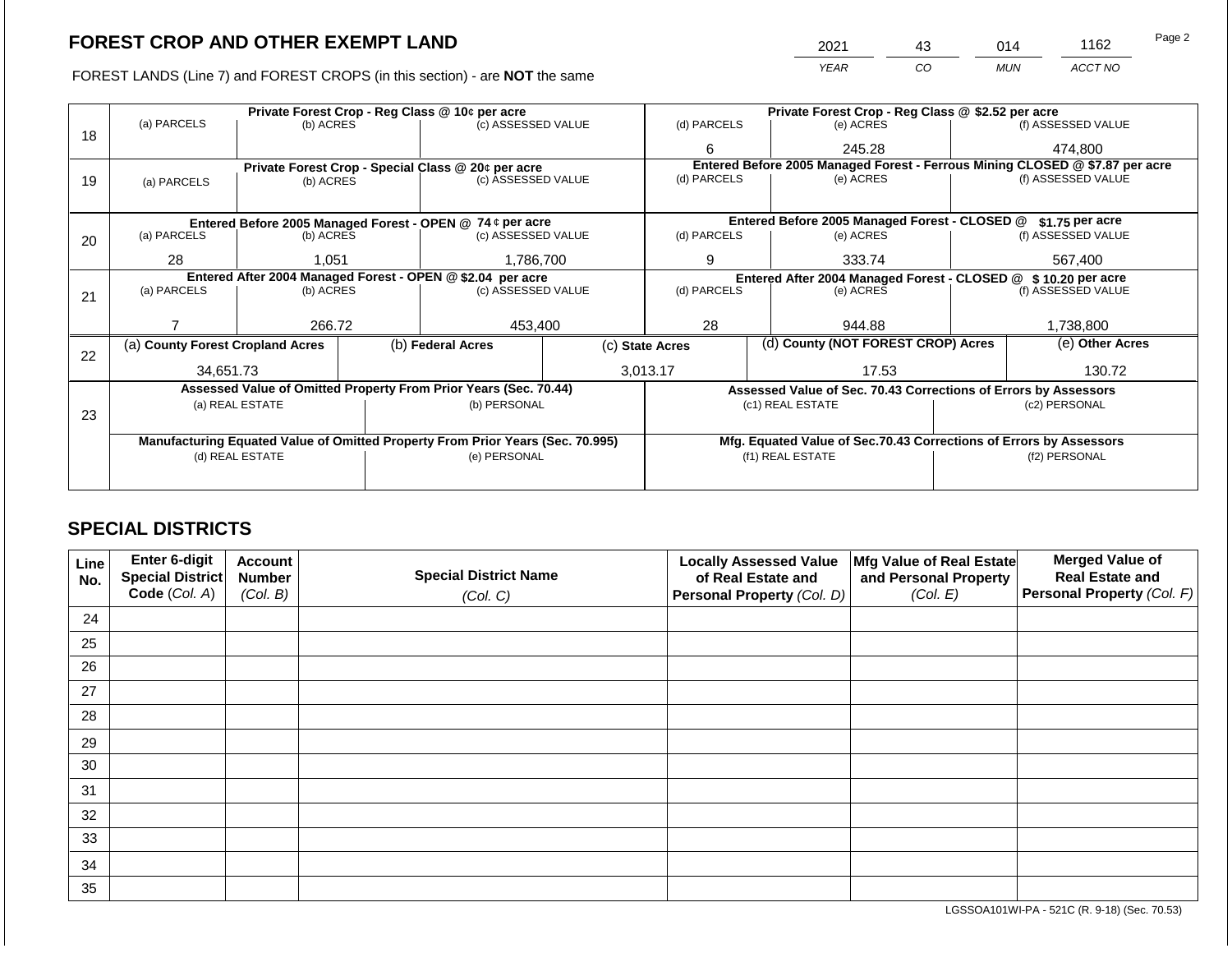|             |                                                          |                                             |                                                         |             | <b>YEAR</b>                                                                       | $\overline{co}$<br><b>MUN</b>                                 | ACCT NO                                                                        |
|-------------|----------------------------------------------------------|---------------------------------------------|---------------------------------------------------------|-------------|-----------------------------------------------------------------------------------|---------------------------------------------------------------|--------------------------------------------------------------------------------|
| Line<br>No. | Enter 6-digit<br><b>School District</b><br>Code (Col. A) | <b>Account</b><br><b>Number</b><br>(Col. B) | <b>School District Name</b><br>(Col. C)                 |             | <b>Locally Assessed Value</b><br>of Real Estate and<br>Personal Property (Col. D) | Mfg Value of Real Estate<br>and Personal Property<br>(Col. E) | <b>Merged Value of</b><br><b>Real Estate and</b><br>Personal Property (Col. F) |
|             | A. SCHOOL DISTRICTS (K-8 and K-12)                       |                                             |                                                         |             |                                                                                   |                                                               |                                                                                |
| 36          | 504571                                                   | 0300                                        | <b>SCH D OF PRENTICE</b>                                |             | 35,290,200                                                                        |                                                               | 35,290,200                                                                     |
| 37          |                                                          |                                             |                                                         |             |                                                                                   |                                                               |                                                                                |
| 38          |                                                          |                                             |                                                         |             |                                                                                   |                                                               |                                                                                |
| 39          |                                                          |                                             |                                                         |             |                                                                                   |                                                               |                                                                                |
| 40          |                                                          |                                             |                                                         |             |                                                                                   |                                                               |                                                                                |
| 41          |                                                          |                                             |                                                         |             |                                                                                   |                                                               |                                                                                |
| 42          |                                                          |                                             |                                                         |             |                                                                                   |                                                               |                                                                                |
| 43          |                                                          |                                             |                                                         |             |                                                                                   |                                                               |                                                                                |
| 44          |                                                          |                                             |                                                         |             |                                                                                   |                                                               |                                                                                |
| 45          |                                                          |                                             |                                                         |             |                                                                                   |                                                               |                                                                                |
| 46          |                                                          |                                             |                                                         |             |                                                                                   |                                                               |                                                                                |
| 47<br>48    |                                                          |                                             |                                                         |             |                                                                                   |                                                               |                                                                                |
|             |                                                          |                                             |                                                         |             |                                                                                   |                                                               |                                                                                |
| 49<br>50    |                                                          |                                             | TOTAL ASSESSED VALUE OF SCHOOL DISTRICTS (K-8 and K-12) |             | 35,290,200                                                                        |                                                               | 35,290,200                                                                     |
|             | <b>B.</b><br><b>UNION HIGH SCHOOL DISTRICTS</b>          |                                             |                                                         |             |                                                                                   |                                                               |                                                                                |
| 51          |                                                          |                                             |                                                         |             |                                                                                   |                                                               |                                                                                |
| 52          |                                                          |                                             |                                                         |             |                                                                                   |                                                               |                                                                                |
| 53          |                                                          |                                             |                                                         |             |                                                                                   |                                                               |                                                                                |
| 54          |                                                          |                                             |                                                         |             |                                                                                   |                                                               |                                                                                |
| 55          |                                                          |                                             | TOTAL ASSESSED VALUE OF UNION HIGH SCHOOLS              |             |                                                                                   |                                                               |                                                                                |
|             | C.<br><b>TECHNICAL COLLEGE DISTRICTS</b>                 |                                             |                                                         |             |                                                                                   |                                                               |                                                                                |
| 56          | 001600                                                   | 0015                                        | NICOLET TECHNICAL COLLEGE                               | <b>RHIN</b> | 35,290,200                                                                        |                                                               | 35,290,200                                                                     |
| 57          |                                                          |                                             |                                                         |             |                                                                                   |                                                               |                                                                                |
| 58          |                                                          |                                             |                                                         |             |                                                                                   |                                                               |                                                                                |
| 59          |                                                          |                                             | TOTAL ASSESSED VALUE OF TECHNICAL COLLEGES              |             | 35,290,200                                                                        |                                                               | 35,290,200                                                                     |

2021

43

014

1162

Page 3

 *I hereby certify, to the best of my knowledge and belief, this form is complete and correct.*

**SCHOOL DISTRICTS**

| Name               |                         | Title | Submission date  |
|--------------------|-------------------------|-------|------------------|
| SARA JEWELL        |                         |       | 2021<br>06<br>04 |
| Phone              | Email address           |       |                  |
| 715<br>6254<br>369 | SJEWELL@CO.ONEIDA.WI.US |       |                  |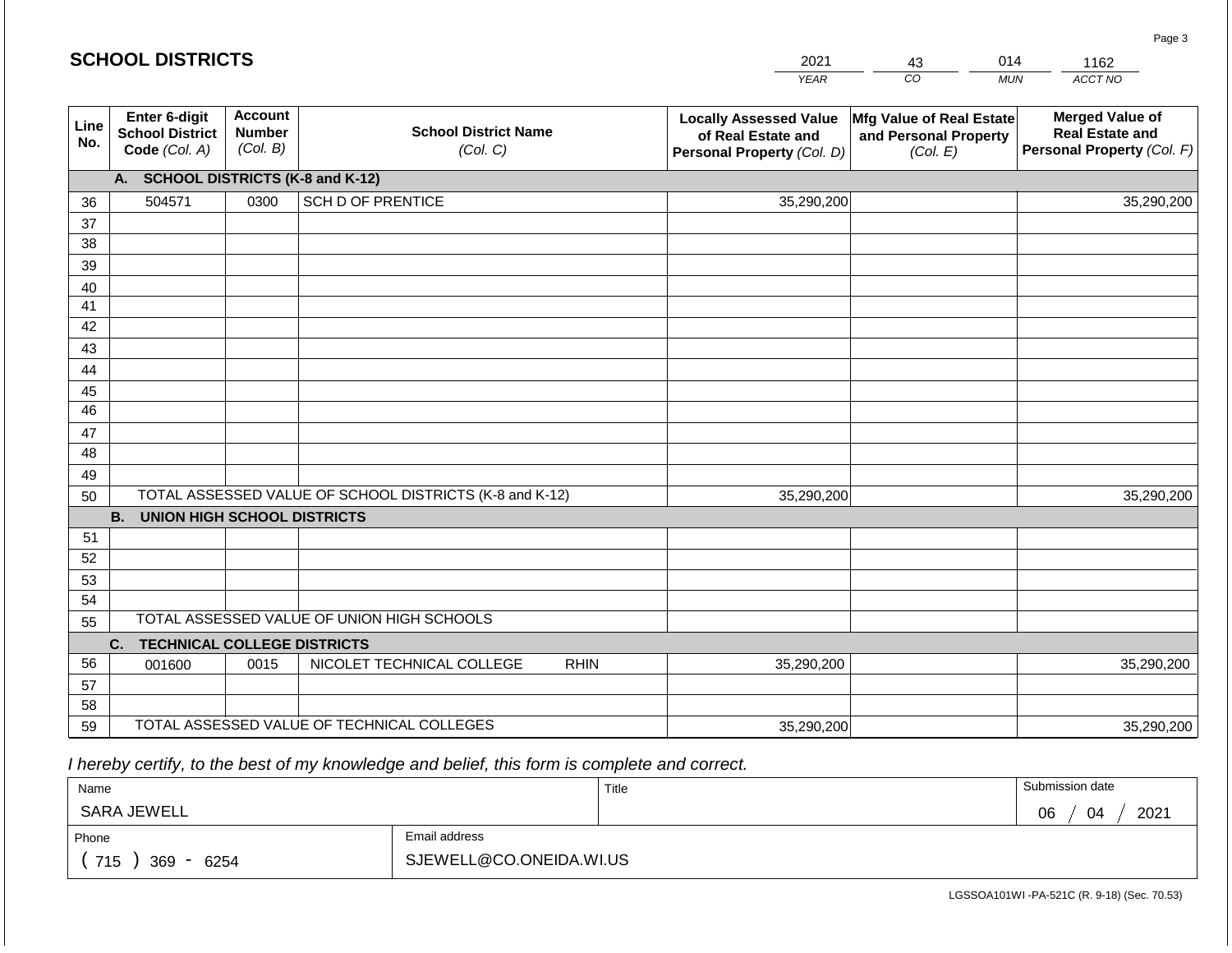- Each municipality's SOA is completed after the Board of Review and includes any changes made to the locally assessed values, under state law (sec. 70.53, Wis. Stats.)
- The Wisconsin Department of Revenue (DOR) merges the locally assessed values with the state assessed manufacturing values
- DOR provides the information regarding district names and codes. If a district is not listed, contact DOR.

Note: If you submit an amended SOA to DOR after your municipality's SOA is equated and posted to our website, we will process the SOA. However, DOR will not recalculate the *aggregate ratio or update the final SOA posted on our website. You should use the corrected values to calculate your tax rates.*

#### **Page 1: Real Estate and Personal Property**

- Lines 1-9 assessed real estate values, parcel counts and acres by classification
- Lines 10-15 assessed personal property values and number of accounts by class
- Line 16 aggregate assessed value of all property subject to general property; use to calculate tax rates. Note: This line equals the total assessed value of K-8 and K-12 school districts (Line 50) and total assessed value of technical colleges (Line 59).
- Remarks assessment ratio used to calculate estimated fair market value on property tax bills

#### **Page 2: Forest Crop, Other Exempt Land and Special Districts**

- Lines 18-21 private forest crop and managed forest lands assessed values
- Line  $22 -$  tax exempt land acres
- Line 23 prior years assessed value of omitted property under sec. 70.44 and correction of errors under sec. 70.43 shown by locally assessed or manufacturing real estate and personal property. Note: If there is an amount on this line, report the corresponding tax in the Statement of Taxes, Sections J or K.
- Lines 24-35 special district assessed values. These values are used to calculate tax rates for the special districts.

#### **Page 3: School Districts**

- Lines 36-50 school districts (K-8 and K-12) assessed values. These values are used to calculate tax rates for school districts.
- Lines 51-55 union high school district assessed values. These values are used to calculate tax rates for union high school districts.
- Lines 56-59 technical college assessed values. These values are used to calculate tax rates for technical colleges.

If you have questions: Email: lgs@wisconsin.gov

 Phone: (608) 266-2569 or (608) 264-6892 Fax: (608) 264-6887

DANA FISHER<br>TOWN OF LYNNE TOWN OF LYNNE 5023 TALBOT RD. TRIPOLI, WI 54564 TRIPOLI, WI 545645023 TALBOT RD.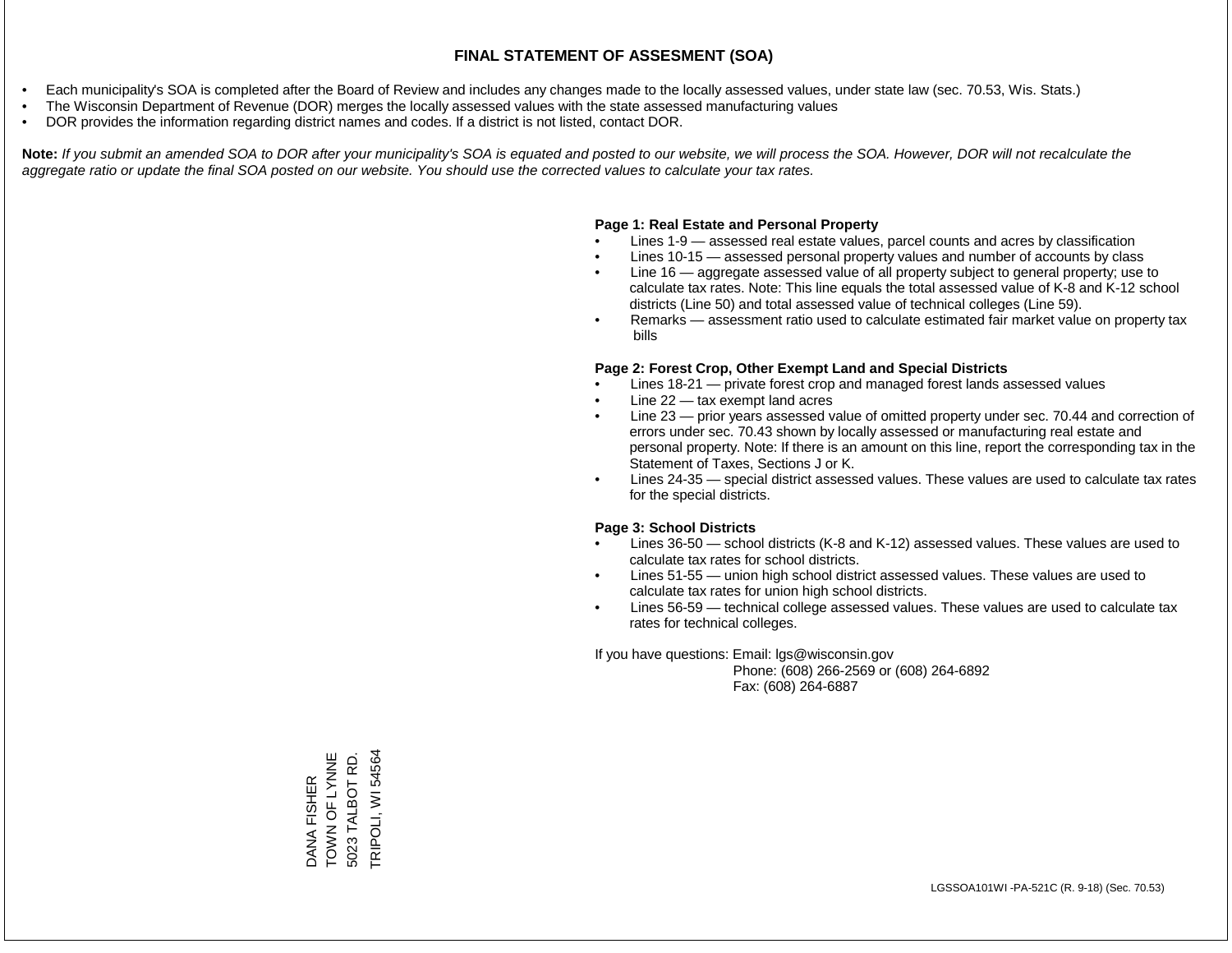| <b>FINAL - EQUATED</b>                  |  |      | This is an Amended Return |
|-----------------------------------------|--|------|---------------------------|
| <b>STATEMENT OF ASSESSMENT FOR 2021</b> |  | 1163 |                           |

| 43  | 016   | 1163    |
|-----|-------|---------|
| CO. | MI IN | ACCT NO |

Page 1

|                | <b>FOR</b>                                                                            | <b>TOWN OF</b><br><b>OF</b>                                                                                                                                                                  | <b>MINOCQUA</b>          |                           | <b>ONEIDA COUNTY</b>         |                                        |                                        |                                         |
|----------------|---------------------------------------------------------------------------------------|----------------------------------------------------------------------------------------------------------------------------------------------------------------------------------------------|--------------------------|---------------------------|------------------------------|----------------------------------------|----------------------------------------|-----------------------------------------|
|                |                                                                                       | Town - Village - City                                                                                                                                                                        | <b>Municipality Name</b> |                           | <b>County Name</b>           |                                        |                                        |                                         |
| Line           |                                                                                       | <b>REAL ESTATE</b>                                                                                                                                                                           |                          | PARCEL COUNT              | NO. OF ACRES<br><b>WHOLE</b> | VALUE OF<br>LAND                       | <b>VALUE OF</b><br><b>IMPROVEMENTS</b> | TOTAL VALUE OF LAND<br>AND IMPROVEMENTS |
| No.            |                                                                                       | (See Lines 18 - 22 for<br>other Real Estate)                                                                                                                                                 |                          | TOTAL LAND   IMPROVEMENTS | <b>NUMBERS ONLY</b>          |                                        |                                        |                                         |
|                |                                                                                       |                                                                                                                                                                                              | (Col. A)                 | (Col. B)                  | (Col, C)                     | (Col, D)                               | (Col. E)                               | (Col. F)                                |
| 1              |                                                                                       | <b>RESIDENTIAL - Class 1</b>                                                                                                                                                                 | 7,123                    | 4,757                     | 7,976                        | 682,861,700                            | 875,314,000                            | 1,558,175,700                           |
| $\overline{2}$ |                                                                                       | <b>COMMERCIAL - Class 2</b>                                                                                                                                                                  | 709                      | 512                       | 1,696                        | 79,850,000                             | 172,700,100                            | 252,550,100                             |
| 3              |                                                                                       | <b>MANUFACTURING - Class 3</b>                                                                                                                                                               | 8                        | 8                         | 9                            | 249,100                                | 2,632,800                              | 2,881,900                               |
| $\overline{4}$ |                                                                                       | <b>AGRICULTURAL - Class 4</b>                                                                                                                                                                | 11                       |                           | 129                          | 8,200                                  |                                        | 8,200                                   |
| 5              |                                                                                       | <b>UNDEVELOPED - Class 5</b>                                                                                                                                                                 | 480                      |                           | 7,747                        | 1,947,100                              |                                        | 1,947,100                               |
| 6              |                                                                                       | AGRICULTURAL FOREST - Class 5m                                                                                                                                                               | $\overline{2}$           |                           | 42                           | 33,300                                 |                                        | 33,300                                  |
| $\overline{7}$ |                                                                                       | FOREST LANDS - Class 6                                                                                                                                                                       | 519                      |                           | 8,530                        | 17,813,100                             |                                        | 17,813,100                              |
| 8              |                                                                                       | OTHER - Class 7                                                                                                                                                                              | $\overline{2}$           |                           | $\overline{2}$               | 7,500                                  | 56,700                                 | 64,200                                  |
| 9              |                                                                                       | TOTAL - ALL COLUMNS                                                                                                                                                                          | 8,854                    | 5,278                     | 26,131                       | 782,770,000                            | 1,050,703,600                          | 1,833,473,600                           |
| 10             |                                                                                       | NUMBER OF PERSONAL PROPERTY ACCOUNTS IN ROLL                                                                                                                                                 |                          |                           | 500                          | <b>LOCALLY ASSESSED</b>                | <b>MANUFACTURING</b>                   | <b>MERGED</b>                           |
| 11             |                                                                                       | BOATS AND OTHER WATERCRAFT NOT EXEMPT - Code 1                                                                                                                                               |                          |                           |                              | 308,010                                | 0                                      | 308,010                                 |
| 12             |                                                                                       | MACHINERY, TOOLS AND PATTERNS - Code 2                                                                                                                                                       |                          |                           |                              |                                        | 138,900                                | 138,900                                 |
| 13             |                                                                                       | FURNITURE, FIXTURES AND EQUIPMENT - Code 3                                                                                                                                                   |                          |                           |                              | 6,812,620                              | 96,900                                 | 6,909,520                               |
| 14             |                                                                                       | ALL OTHER PERSONAL PROPERTY NOT EXEMPT - Codes 4A, 4B, 4C                                                                                                                                    |                          |                           |                              | 8,767,000                              | 21,300                                 | 8,788,300                               |
| 15             | TOTAL OF PERSONAL PROPERTY NOT EXEMPT (Total of Lines 11-14)<br>15,887,630<br>257,100 |                                                                                                                                                                                              |                          |                           |                              |                                        | 16,144,730                             |                                         |
| 16             |                                                                                       | AGGREGATE ASSESSED VALUE OF ALL PROPERTY SUBJECT TO THE GENERAL PROPERTY TAX (Total of Lines 9F and 15F)<br>MUST EQUAL TOTAL VALUE OF THE SCHOOL DISTRICTS (K-12 PLUS K-8) - Line 50, Col. F |                          |                           |                              |                                        |                                        | 1,849,618,330                           |
| 17             |                                                                                       | <b>BOARD OF REVIEW</b>                                                                                                                                                                       |                          |                           | Name of Assessor             |                                        | Telephone #                            |                                         |
|                |                                                                                       | DATE OF FINAL ADJOURNMENT                                                                                                                                                                    | 08/19/2021               |                           |                              | BOWMAR APPRAISAL - KITT KOSKI ASSESSOR |                                        | (715) 356-5296                          |

REMARKS

The Assessment Ratio to be used in calculating the estimated Fair Market Value on tax bills for this tax district is .979488247

This ratio should be used to convert assessed values to "Calculate Equalized Values" in Step 1 of the Lottery and Gaming Credit Calculations.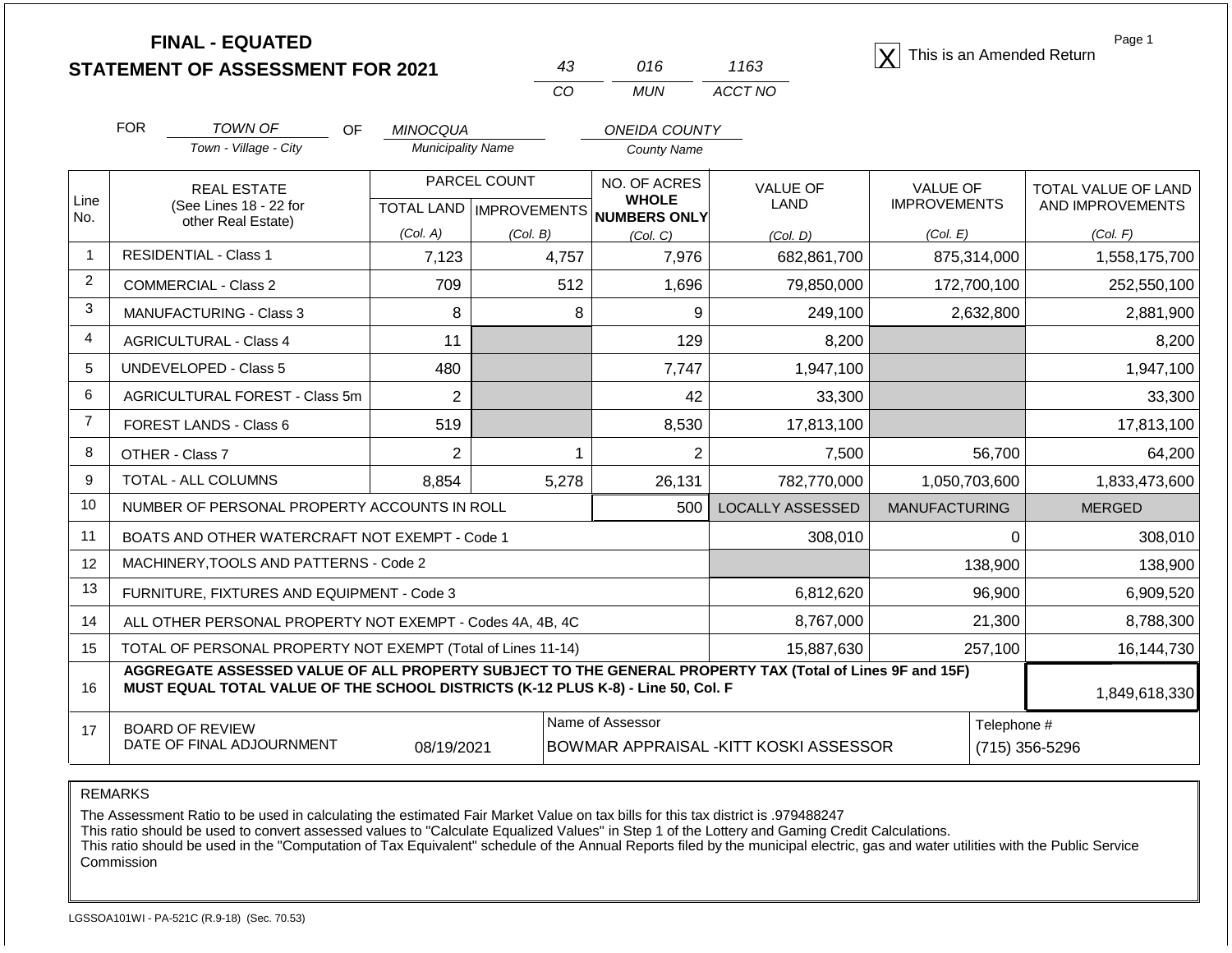FOREST LANDS (Line 7) and FOREST CROPS (in this section) - are **NOT** the same

| 2021 | 43 | 016        | 1163    | Page 2 |
|------|----|------------|---------|--------|
| YEAR | CO | <b>MUN</b> | ACCT NO |        |

|    |                                                            |                                 |  | Private Forest Crop - Reg Class @ 10¢ per acre                                 |             |                                                                              | Private Forest Crop - Reg Class @ \$2.52 per acre                  |                    |                    |  |
|----|------------------------------------------------------------|---------------------------------|--|--------------------------------------------------------------------------------|-------------|------------------------------------------------------------------------------|--------------------------------------------------------------------|--------------------|--------------------|--|
|    | (a) PARCELS                                                | (b) ACRES                       |  | (c) ASSESSED VALUE                                                             |             | (d) PARCELS                                                                  | (e) ACRES                                                          |                    | (f) ASSESSED VALUE |  |
| 18 |                                                            |                                 |  |                                                                                |             | 27                                                                           | 1,069.45                                                           |                    | 1,895,100          |  |
|    |                                                            |                                 |  | Private Forest Crop - Special Class @ 20¢ per acre                             |             | Entered Before 2005 Managed Forest - Ferrous Mining CLOSED @ \$7.87 per acre |                                                                    |                    |                    |  |
| 19 | (a) PARCELS                                                | (b) ACRES                       |  | (c) ASSESSED VALUE                                                             |             | (d) PARCELS                                                                  | (e) ACRES                                                          |                    | (f) ASSESSED VALUE |  |
|    |                                                            |                                 |  |                                                                                |             |                                                                              |                                                                    |                    |                    |  |
|    |                                                            |                                 |  | Entered Before 2005 Managed Forest - OPEN @ 74 ¢ per acre                      |             |                                                                              | Entered Before 2005 Managed Forest - CLOSED @<br>\$1.75 per acre   |                    |                    |  |
| 20 | (a) PARCELS                                                | (b) ACRES                       |  | (c) ASSESSED VALUE                                                             |             | (d) PARCELS                                                                  | (e) ACRES                                                          |                    | (f) ASSESSED VALUE |  |
|    |                                                            |                                 |  |                                                                                |             |                                                                              |                                                                    |                    |                    |  |
|    |                                                            | 29,138,800<br>836<br>30,506.99  |  | 210                                                                            | 7.309.9     |                                                                              | 12,610,500                                                         |                    |                    |  |
|    | Entered After 2004 Managed Forest - OPEN @ \$2.04 per acre |                                 |  |                                                                                |             | Entered After 2004 Managed Forest - CLOSED @ \$10.20 per acre                |                                                                    |                    |                    |  |
| 21 | (a) PARCELS                                                | (c) ASSESSED VALUE<br>(b) ACRES |  |                                                                                | (d) PARCELS | (e) ACRES                                                                    |                                                                    | (f) ASSESSED VALUE |                    |  |
|    |                                                            |                                 |  |                                                                                |             |                                                                              |                                                                    |                    |                    |  |
|    | 39                                                         | 1,366.14                        |  | 1,510,200                                                                      |             | 117                                                                          | 3,276.47                                                           |                    |                    |  |
| 22 | (a) County Forest Cropland Acres                           |                                 |  | (b) Federal Acres                                                              |             | (c) State Acres                                                              | (d) County (NOT FOREST CROP) Acres                                 |                    | (e) Other Acres    |  |
|    |                                                            |                                 |  | 345.93                                                                         |             | 17,542.1                                                                     | 38.92                                                              |                    | 1,062.24           |  |
|    |                                                            |                                 |  |                                                                                |             |                                                                              |                                                                    |                    |                    |  |
|    |                                                            |                                 |  | Assessed Value of Omitted Property From Prior Years (Sec. 70.44)               |             |                                                                              | Assessed Value of Sec. 70.43 Corrections of Errors by Assessors    |                    |                    |  |
| 23 |                                                            | (a) REAL ESTATE                 |  | (b) PERSONAL                                                                   |             |                                                                              | (c1) REAL ESTATE                                                   |                    | (c2) PERSONAL      |  |
|    |                                                            |                                 |  |                                                                                |             |                                                                              |                                                                    |                    |                    |  |
|    |                                                            |                                 |  | Manufacturing Equated Value of Omitted Property From Prior Years (Sec. 70.995) |             |                                                                              | Mfg. Equated Value of Sec.70.43 Corrections of Errors by Assessors |                    |                    |  |
|    |                                                            | (d) REAL ESTATE                 |  | (e) PERSONAL                                                                   |             |                                                                              | (f1) REAL ESTATE                                                   |                    | (f2) PERSONAL      |  |
|    |                                                            |                                 |  |                                                                                |             |                                                                              |                                                                    |                    |                    |  |
|    |                                                            |                                 |  |                                                                                |             |                                                                              |                                                                    |                    |                    |  |

# **SPECIAL DISTRICTS**

| Line<br>No. | <b>Enter 6-digit</b><br>Special District<br>Code (Col. A) | <b>Account</b><br><b>Number</b><br>(Col. B) | <b>Special District Name</b><br>(Col. C)  | <b>Locally Assessed Value</b><br>of Real Estate and<br>Personal Property (Col. D) | Mfg Value of Real Estate<br>and Personal Property<br>(Col. E) | <b>Merged Value of</b><br><b>Real Estate and</b><br>Personal Property (Col. F) |
|-------------|-----------------------------------------------------------|---------------------------------------------|-------------------------------------------|-----------------------------------------------------------------------------------|---------------------------------------------------------------|--------------------------------------------------------------------------------|
| 24          | 437070                                                    | 0264                                        | LAKELAND SANITARY DISTRICT #1 (ONEIDA)    | 389,540,690                                                                       | 651,300                                                       | 390,191,990                                                                    |
| 25          | 438030                                                    | 0266                                        | <b>BEAR LAKE PRO &amp; REHAB DISTRICT</b> | 24,707,900                                                                        |                                                               | 24,707,900                                                                     |
| 26          |                                                           |                                             |                                           |                                                                                   |                                                               |                                                                                |
| 27          |                                                           |                                             |                                           |                                                                                   |                                                               |                                                                                |
| 28          |                                                           |                                             |                                           |                                                                                   |                                                               |                                                                                |
| 29          |                                                           |                                             |                                           |                                                                                   |                                                               |                                                                                |
| 30          |                                                           |                                             |                                           |                                                                                   |                                                               |                                                                                |
| 31          |                                                           |                                             |                                           |                                                                                   |                                                               |                                                                                |
| 32          |                                                           |                                             |                                           |                                                                                   |                                                               |                                                                                |
| 33          |                                                           |                                             |                                           |                                                                                   |                                                               |                                                                                |
| 34          |                                                           |                                             |                                           |                                                                                   |                                                               |                                                                                |
| 35          |                                                           |                                             |                                           |                                                                                   |                                                               |                                                                                |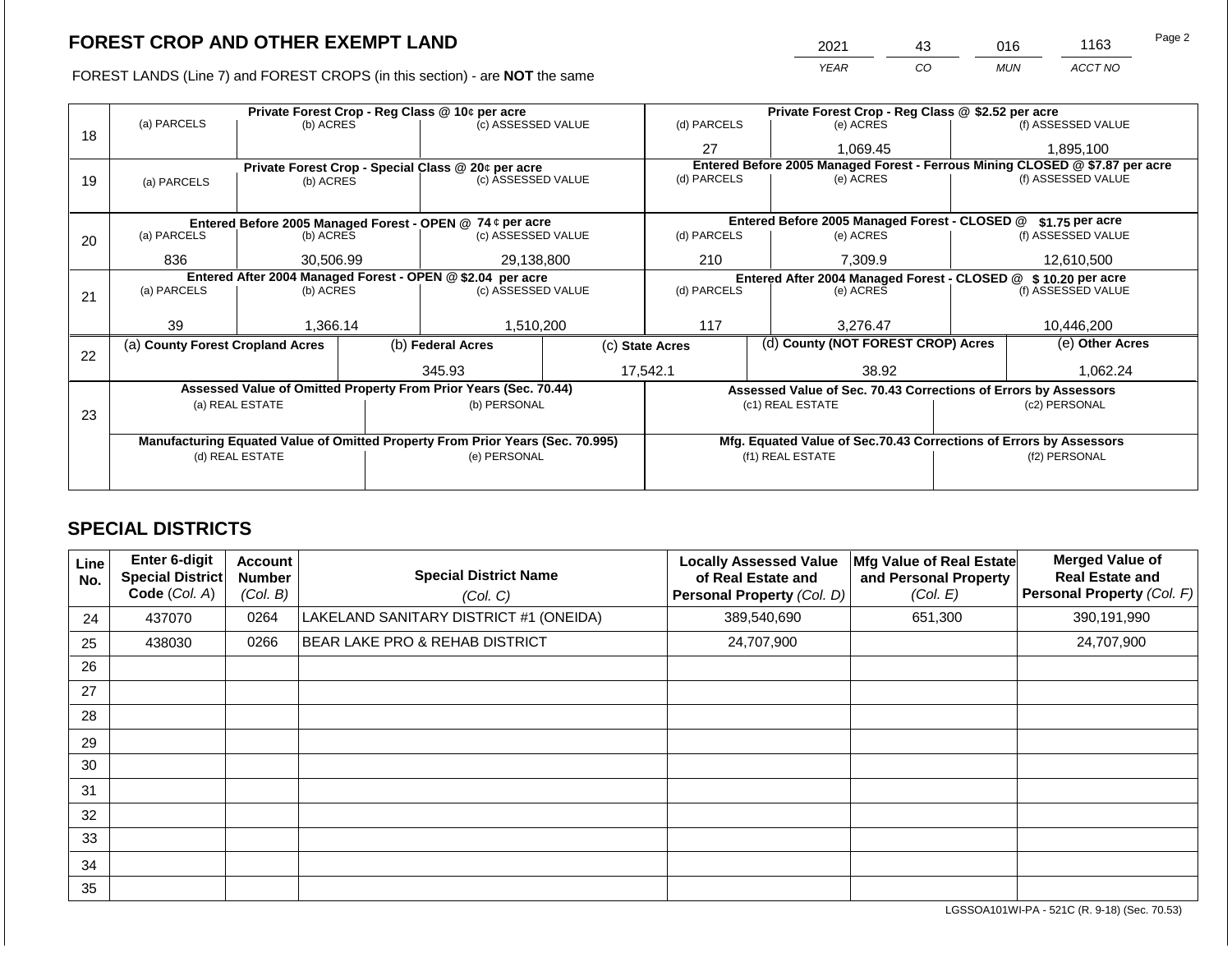#### *YEAR*  2021  $\overline{co}$ 43 *MUN*  016 *ACCT NO*  1163 **SCHOOL DISTRICTS Line No. Enter 6-digit School District Code** *(Col. A)* **Account Number** *(Col. B)* **School District Name** *(Col. C)* **Locally Assessed Value of Real Estate and Personal Property** *(Col. D)* **Mfg Value of Real Estate and Personal Property** *(Col. E)* **Merged Value of Real Estate and Personal Property** *(Col. F)* **A. SCHOOL DISTRICTS (K-8 and K-12)** 36 37 38 39 40 41 42 43 44 45 46 47 48 49 50 TOTAL ASSESSED VALUE OF SCHOOL DISTRICTS (K-8 and K-12) **B. UNION HIGH SCHOOL DISTRICTS** 51 52 53 54 55 **C. TECHNICAL COLLEGE DISTRICTS** 56 57 58 59 TOTAL ASSESSED VALUE OF TECHNICAL COLLEGES TOTAL ASSESSED VALUE OF UNION HIGH SCHOOLS 433640 0260 SCH D OF MINOCQUA J 1 1,846,479,330 1,846,479,330 433647 0261 UHS D OF LAKELAND UNION HIGH 1,846,479,330 001600 | 0015 | NICOLET TECHNICAL COLLEGE RHIN 1,846,479,330 1,846,479,330 3,139,000 1,849,618,330 3,139,000 1,849,618,330 3,139,000 1,849,618,330 3,139,000 1,849,618,330 3,139,000 1,849,618,330 1,846,479,330 3,139,000 1,849,618,330

 *I hereby certify, to the best of my knowledge and belief, this form is complete and correct.*

| Name                         |                         | Title | Submission date  |
|------------------------------|-------------------------|-------|------------------|
| SARA JEWELL                  |                         |       | 2021<br>09<br>09 |
| Phone                        | Email address           |       |                  |
| 715<br>369<br>6254<br>$\sim$ | SJEWELL@CO.ONEIDA.WI.US |       |                  |

Page 3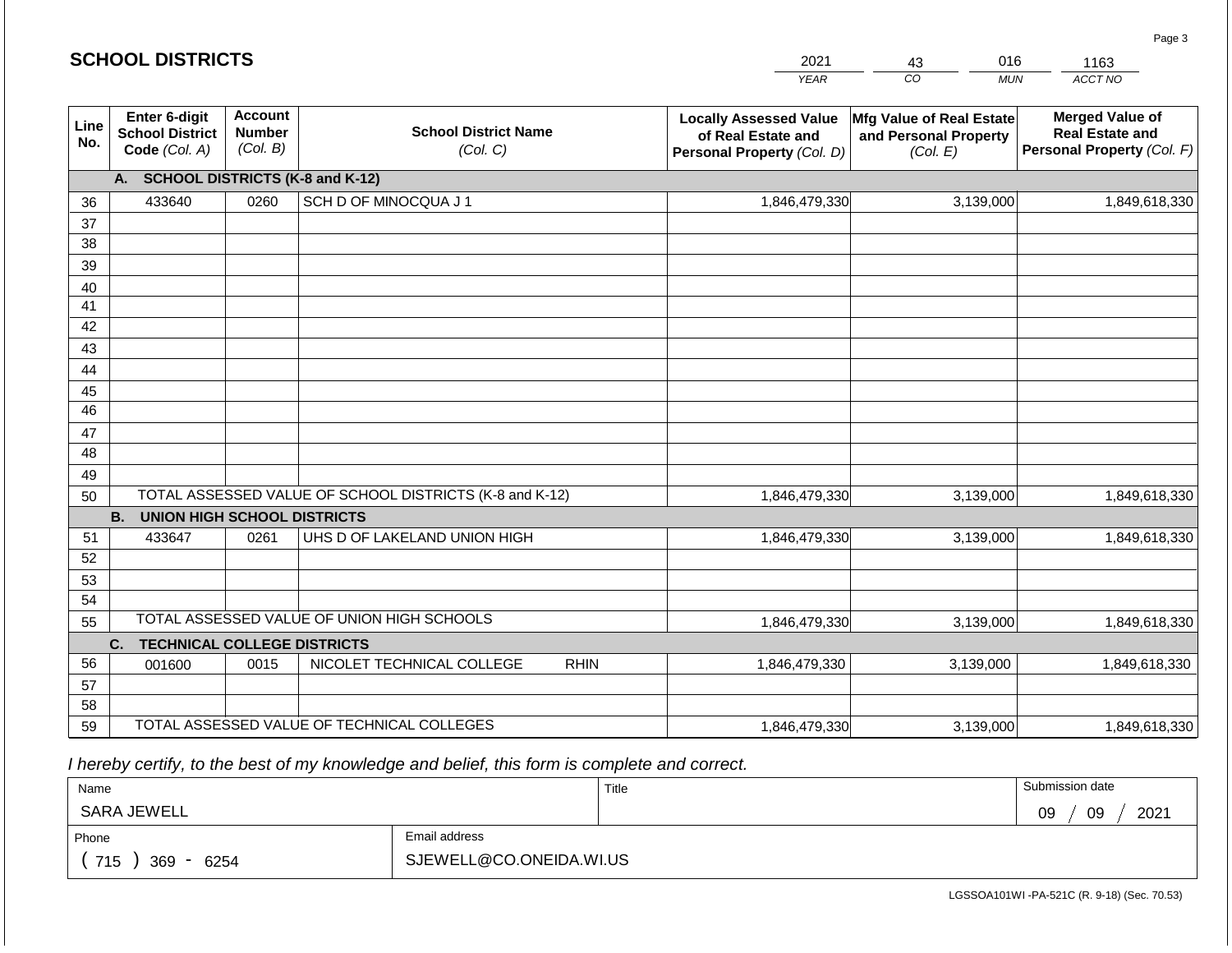- Each municipality's SOA is completed after the Board of Review and includes any changes made to the locally assessed values, under state law (sec. 70.53, Wis. Stats.)
- The Wisconsin Department of Revenue (DOR) merges the locally assessed values with the state assessed manufacturing values
- DOR provides the information regarding district names and codes. If a district is not listed, contact DOR.

Note: If you submit an amended SOA to DOR after your municipality's SOA is equated and posted to our website, we will process the SOA. However, DOR will not recalculate the *aggregate ratio or update the final SOA posted on our website. You should use the corrected values to calculate your tax rates.*

#### **Page 1: Real Estate and Personal Property**

- Lines 1-9 assessed real estate values, parcel counts and acres by classification
- Lines 10-15 assessed personal property values and number of accounts by class
- Line 16 aggregate assessed value of all property subject to general property; use to calculate tax rates. Note: This line equals the total assessed value of K-8 and K-12 school districts (Line 50) and total assessed value of technical colleges (Line 59).
- Remarks assessment ratio used to calculate estimated fair market value on property tax bills

#### **Page 2: Forest Crop, Other Exempt Land and Special Districts**

- Lines 18-21 private forest crop and managed forest lands assessed values
- Line  $22 -$  tax exempt land acres
- Line 23 prior years assessed value of omitted property under sec. 70.44 and correction of errors under sec. 70.43 shown by locally assessed or manufacturing real estate and personal property. Note: If there is an amount on this line, report the corresponding tax in the Statement of Taxes, Sections J or K.
- Lines 24-35 special district assessed values. These values are used to calculate tax rates for the special districts.

#### **Page 3: School Districts**

- Lines 36-50 school districts (K-8 and K-12) assessed values. These values are used to calculate tax rates for school districts.
- Lines 51-55 union high school district assessed values. These values are used to calculate tax rates for union high school districts.
- Lines 56-59 technical college assessed values. These values are used to calculate tax rates for technical colleges.

If you have questions: Email: lgs@wisconsin.gov

 Phone: (608) 266-2569 or (608) 264-6892 Fax: (608) 264-6887

 $300$ 415 MENOMINEE ST STE 300 STE ROBEN HAGGART, CMC ROBEN HAGGART, CMC TOWN OF MINOCQUA TOWN OF MINOR VIINOCQUA, WI 54548 MINOCQUA, WI 54548415 MENOMINEE ST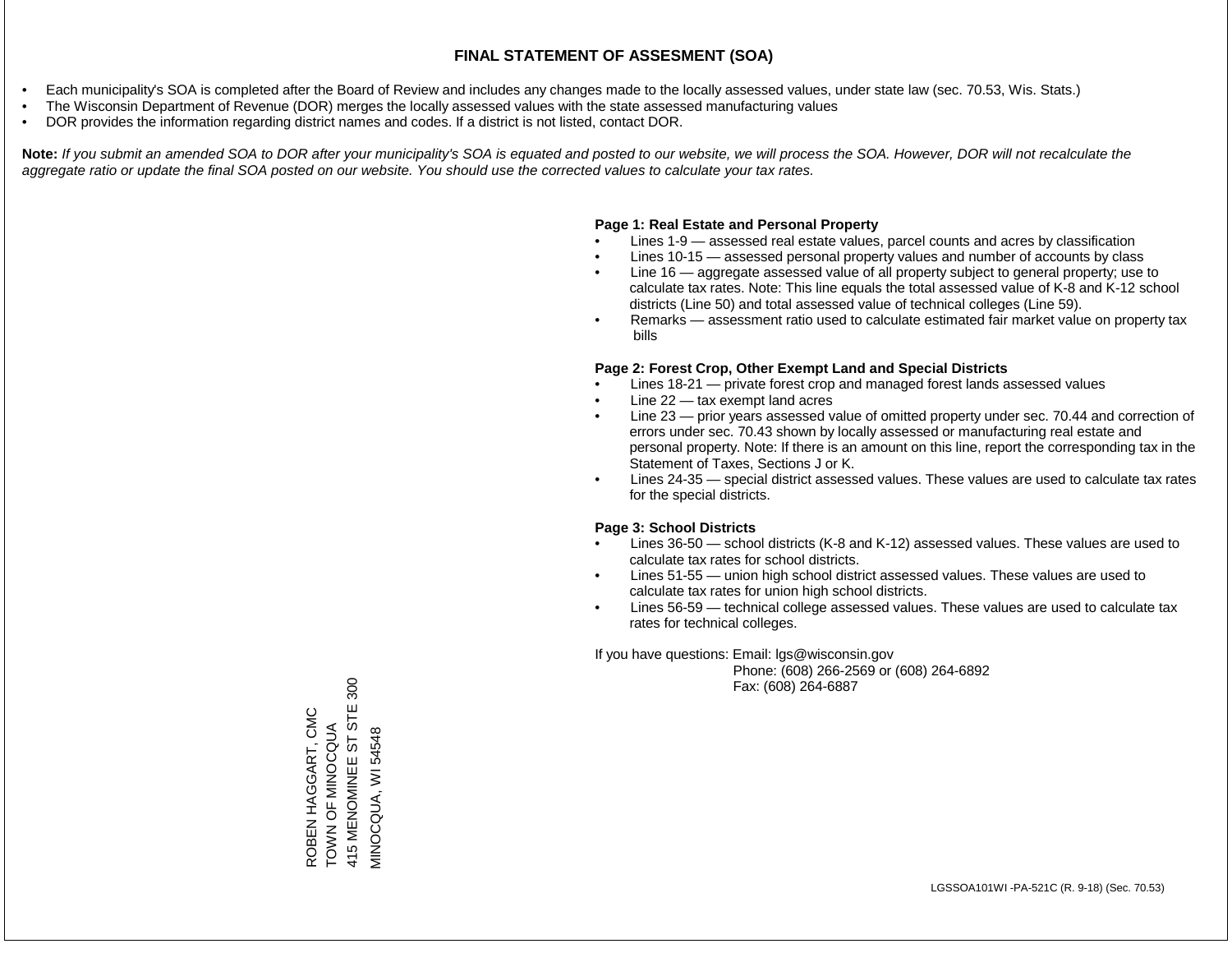|                |                                                                                                                                                                                                            | <b>FINAL - EQUATED</b><br><b>STATEMENT OF ASSESSMENT FOR 2021</b> |     |                                                  |          | 43          | 018                                              | 1164                           |                                        |                  | Page 1<br>This is an Amended Return     |
|----------------|------------------------------------------------------------------------------------------------------------------------------------------------------------------------------------------------------------|-------------------------------------------------------------------|-----|--------------------------------------------------|----------|-------------|--------------------------------------------------|--------------------------------|----------------------------------------|------------------|-----------------------------------------|
|                |                                                                                                                                                                                                            |                                                                   |     |                                                  |          | CO          | <b>MUN</b>                                       | ACCT NO                        |                                        |                  |                                         |
|                | <b>FOR</b>                                                                                                                                                                                                 | <b>TOWN OF</b>                                                    | OF  | <b>MONICO</b>                                    |          |             | <b>ONEIDA COUNTY</b>                             |                                |                                        |                  |                                         |
|                |                                                                                                                                                                                                            | Town - Village - City                                             |     | <b>Municipality Name</b>                         |          |             | <b>County Name</b>                               |                                |                                        |                  |                                         |
| Line<br>No.    |                                                                                                                                                                                                            | <b>REAL ESTATE</b><br>(See Lines 18 - 22 for                      |     | PARCEL COUNT<br><b>TOTAL LAND   IMPROVEMENTS</b> |          |             | NO. OF ACRES<br><b>WHOLE</b><br>NUMBERS ONLY     | <b>VALUE OF</b><br><b>LAND</b> | <b>VALUE OF</b><br><b>IMPROVEMENTS</b> |                  | TOTAL VALUE OF LAND<br>AND IMPROVEMENTS |
|                |                                                                                                                                                                                                            | other Real Estate)                                                |     | (Col. A)                                         | (Col. B) |             | (Col, C)                                         | (Col. D)                       | (Col. E)                               |                  | (Col. F)                                |
| $\mathbf{1}$   | <b>RESIDENTIAL - Class 1</b>                                                                                                                                                                               |                                                                   |     | 384                                              |          | 250         | 268                                              | 5,291,200                      |                                        | 15,175,900       | 20,467,100                              |
| $\overline{2}$ |                                                                                                                                                                                                            | <b>COMMERCIAL - Class 2</b>                                       |     | 14                                               |          | 11          | 43                                               | 202,100                        |                                        | 1,117,200        | 1,319,300                               |
| 3              |                                                                                                                                                                                                            | <b>MANUFACTURING - Class 3</b>                                    |     | 0                                                |          | $\mathbf 0$ | $\mathbf 0$                                      | 0                              |                                        | 0                | 0                                       |
| 4              | <b>AGRICULTURAL - Class 4</b>                                                                                                                                                                              |                                                                   |     | 9                                                |          |             | 92                                               | 14,500                         |                                        |                  | 14,500                                  |
| 5              | <b>UNDEVELOPED - Class 5</b>                                                                                                                                                                               |                                                                   | 113 |                                                  |          | 1,179       | 405,600                                          |                                |                                        | 405,600          |                                         |
| 6              | AGRICULTURAL FOREST - Class 5m                                                                                                                                                                             |                                                                   | 6   |                                                  |          | 62          | 60,200                                           |                                |                                        | 60,200           |                                         |
| $\overline{7}$ |                                                                                                                                                                                                            | <b>FOREST LANDS - Class 6</b>                                     |     | 192                                              |          |             | 3,080                                            | 5,883,400                      |                                        |                  | 5,883,400                               |
| 8              | OTHER - Class 7                                                                                                                                                                                            |                                                                   |     | 3                                                |          | 3           | 4                                                | 16,500                         |                                        | 243,100          | 259,600                                 |
| 9              |                                                                                                                                                                                                            | <b>TOTAL - ALL COLUMNS</b>                                        |     | 721                                              |          | 264         | 4,728                                            | 11,873,500                     |                                        | 16,536,200       | 28,409,700                              |
| 10             |                                                                                                                                                                                                            | NUMBER OF PERSONAL PROPERTY ACCOUNTS IN ROLL                      |     |                                                  |          |             | 16                                               | <b>LOCALLY ASSESSED</b>        | <b>MANUFACTURING</b>                   |                  | <b>MERGED</b>                           |
| 11             |                                                                                                                                                                                                            | BOATS AND OTHER WATERCRAFT NOT EXEMPT - Code 1                    |     |                                                  |          |             |                                                  | 0                              |                                        | $\boldsymbol{0}$ | 0                                       |
| 12             | MACHINERY, TOOLS AND PATTERNS - Code 2                                                                                                                                                                     |                                                                   |     |                                                  |          |             |                                                  |                                |                                        | $\mathbf 0$      | $\Omega$                                |
| 13             | FURNITURE, FIXTURES AND EQUIPMENT - Code 3                                                                                                                                                                 |                                                                   |     |                                                  |          |             |                                                  | 9,800                          |                                        | $\mathbf 0$      | 9,800                                   |
| 14             | ALL OTHER PERSONAL PROPERTY NOT EXEMPT - Codes 4A, 4B, 4C                                                                                                                                                  |                                                                   |     |                                                  |          |             |                                                  | 29,000                         |                                        | 100              | 29,100                                  |
| 15             | TOTAL OF PERSONAL PROPERTY NOT EXEMPT (Total of Lines 11-14)                                                                                                                                               |                                                                   |     |                                                  |          |             | 38,800                                           |                                |                                        | 100              | 38,900                                  |
| 16             | AGGREGATE ASSESSED VALUE OF ALL PROPERTY SUBJECT TO THE GENERAL PROPERTY TAX (Total of Lines 9F and 15F)<br>MUST EQUAL TOTAL VALUE OF THE SCHOOL DISTRICTS (K-12 PLUS K-8) - Line 50, Col. F<br>28,448,600 |                                                                   |     |                                                  |          |             |                                                  |                                |                                        |                  |                                         |
| 17             | <b>BOARD OF REVIEW</b><br>DATE OF FINAL ADJOURNMENT<br>04/27/2021                                                                                                                                          |                                                                   |     |                                                  |          |             | Name of Assessor<br>MICHAEL SCHNAUTZ ASSESSMENTS | Telephone #<br>(715) 266-2409  |                                        |                  |                                         |

REMARKS

The Assessment Ratio to be used in calculating the estimated Fair Market Value on tax bills for this tax district is .987270651

This ratio should be used to convert assessed values to "Calculate Equalized Values" in Step 1 of the Lottery and Gaming Credit Calculations.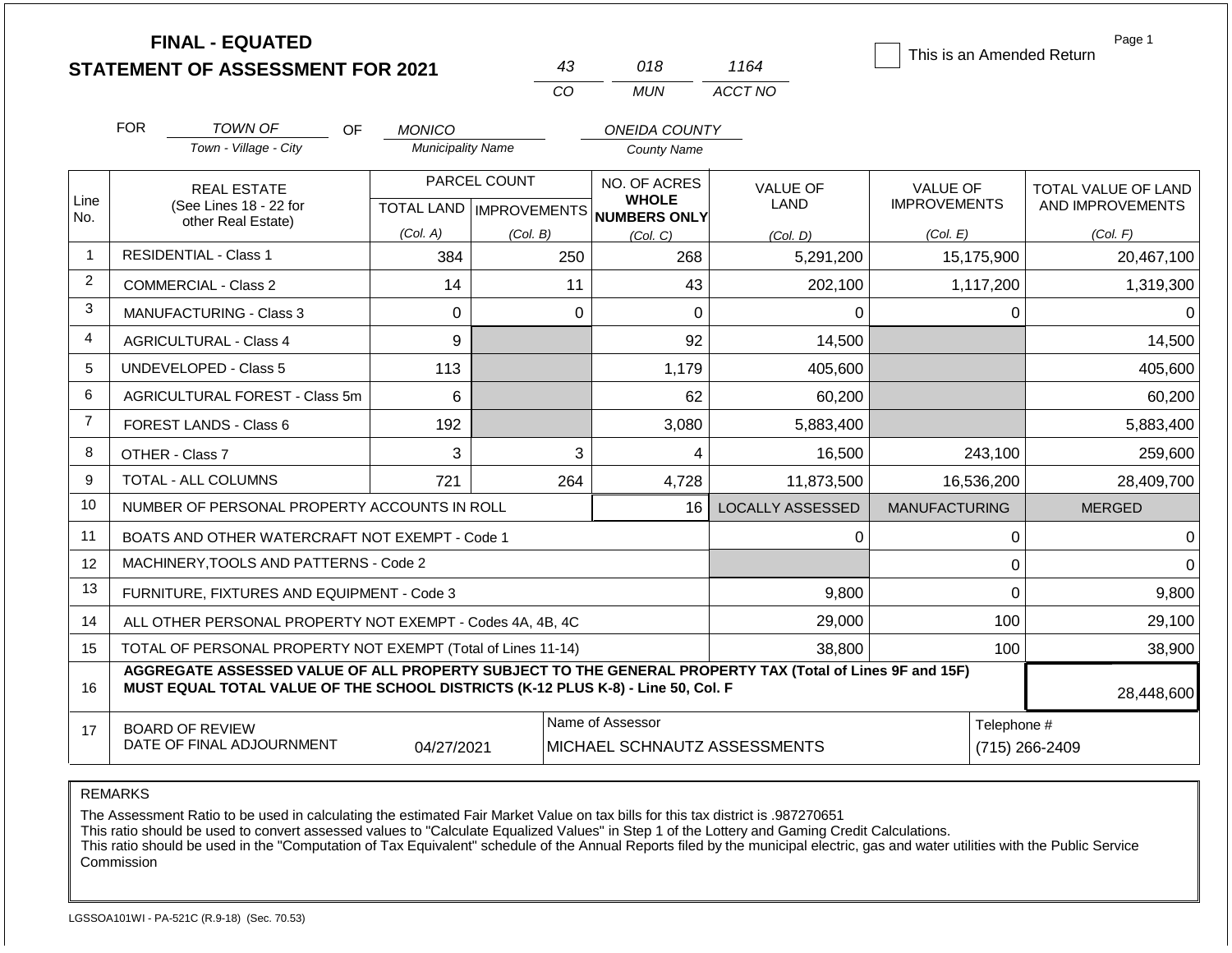2021 43 018 1164

FOREST LANDS (Line 7) and FOREST CROPS (in this section) - are **NOT** the same *YEAR CO MUN ACCT NO*

|    | Private Forest Crop - Reg Class @ 10¢ per acre                                 |                 |                                                            |                                                                                |                                                                                             |                                                                    | Private Forest Crop - Reg Class @ \$2.52 per acre |                                               |               |                    |  |
|----|--------------------------------------------------------------------------------|-----------------|------------------------------------------------------------|--------------------------------------------------------------------------------|---------------------------------------------------------------------------------------------|--------------------------------------------------------------------|---------------------------------------------------|-----------------------------------------------|---------------|--------------------|--|
|    | (a) PARCELS<br>(b) ACRES                                                       |                 |                                                            | (c) ASSESSED VALUE                                                             |                                                                                             | (d) PARCELS                                                        |                                                   | (e) ACRES                                     |               | (f) ASSESSED VALUE |  |
| 18 |                                                                                |                 |                                                            |                                                                                |                                                                                             |                                                                    |                                                   |                                               |               |                    |  |
|    |                                                                                |                 |                                                            |                                                                                |                                                                                             |                                                                    |                                                   |                                               |               |                    |  |
|    | Private Forest Crop - Special Class @ 20¢ per acre<br>(b) ACRES<br>(a) PARCELS |                 |                                                            |                                                                                | Entered Before 2005 Managed Forest - Ferrous Mining CLOSED @ \$7.87 per acre<br>(d) PARCELS |                                                                    |                                                   |                                               |               |                    |  |
| 19 |                                                                                |                 | (c) ASSESSED VALUE                                         |                                                                                |                                                                                             | (e) ACRES                                                          |                                                   | (f) ASSESSED VALUE                            |               |                    |  |
|    |                                                                                |                 |                                                            |                                                                                |                                                                                             |                                                                    |                                                   |                                               |               |                    |  |
|    |                                                                                |                 |                                                            | Entered Before 2005 Managed Forest - OPEN @ 74 ¢ per acre                      |                                                                                             |                                                                    |                                                   | Entered Before 2005 Managed Forest - CLOSED @ |               | \$1.75 per acre    |  |
| 20 | (a) PARCELS                                                                    | (b) ACRES       |                                                            | (c) ASSESSED VALUE                                                             |                                                                                             | (d) PARCELS                                                        |                                                   | (e) ACRES                                     |               | (f) ASSESSED VALUE |  |
|    |                                                                                |                 |                                                            |                                                                                |                                                                                             |                                                                    |                                                   |                                               |               |                    |  |
|    | 708                                                                            | 28,503.58       |                                                            | 39,771,100                                                                     |                                                                                             | 10                                                                 |                                                   | 400.65                                        |               | 574,500            |  |
|    |                                                                                |                 | Entered After 2004 Managed Forest - OPEN @ \$2.04 per acre |                                                                                | Entered After 2004 Managed Forest - CLOSED @ \$10.20 per acre                               |                                                                    |                                                   |                                               |               |                    |  |
| 21 | (a) PARCELS                                                                    | (b) ACRES       |                                                            | (c) ASSESSED VALUE                                                             |                                                                                             | (d) PARCELS<br>(e) ACRES                                           |                                                   |                                               |               | (f) ASSESSED VALUE |  |
|    |                                                                                |                 |                                                            |                                                                                |                                                                                             |                                                                    |                                                   |                                               |               |                    |  |
|    | 2                                                                              | 75.35           |                                                            | 138,000                                                                        |                                                                                             |                                                                    |                                                   | 191.8                                         |               | 338,900            |  |
|    | (a) County Forest Cropland Acres                                               |                 |                                                            | (b) Federal Acres                                                              | (d) County (NOT FOREST CROP) Acres<br>(c) State Acres                                       |                                                                    | (e) Other Acres                                   |                                               |               |                    |  |
| 22 |                                                                                |                 |                                                            |                                                                                |                                                                                             |                                                                    |                                                   |                                               |               |                    |  |
|    |                                                                                |                 |                                                            |                                                                                |                                                                                             | 317.39<br>34.39                                                    |                                                   | 107.1                                         |               |                    |  |
|    |                                                                                |                 |                                                            | Assessed Value of Omitted Property From Prior Years (Sec. 70.44)               | Assessed Value of Sec. 70.43 Corrections of Errors by Assessors                             |                                                                    |                                                   |                                               |               |                    |  |
|    |                                                                                | (a) REAL ESTATE |                                                            | (b) PERSONAL                                                                   |                                                                                             | (c1) REAL ESTATE                                                   |                                                   |                                               | (c2) PERSONAL |                    |  |
| 23 |                                                                                |                 |                                                            |                                                                                |                                                                                             |                                                                    |                                                   |                                               |               |                    |  |
|    |                                                                                |                 |                                                            | Manufacturing Equated Value of Omitted Property From Prior Years (Sec. 70.995) |                                                                                             | Mfg. Equated Value of Sec.70.43 Corrections of Errors by Assessors |                                                   |                                               |               |                    |  |
|    | (d) REAL ESTATE                                                                |                 |                                                            | (e) PERSONAL                                                                   | (f1) REAL ESTATE                                                                            |                                                                    |                                                   | (f2) PERSONAL                                 |               |                    |  |
|    |                                                                                |                 |                                                            |                                                                                |                                                                                             |                                                                    |                                                   |                                               |               |                    |  |
|    |                                                                                |                 |                                                            |                                                                                |                                                                                             |                                                                    |                                                   |                                               |               |                    |  |

# **SPECIAL DISTRICTS**

| Line<br>No. | Enter 6-digit<br>Special District<br>Code (Col. A) | <b>Account</b><br><b>Number</b><br>(Col. B) | <b>Special District Name</b><br>(Col. C) | <b>Locally Assessed Value</b><br>of Real Estate and<br><b>Personal Property (Col. D)</b> | Mfg Value of Real Estate<br>and Personal Property<br>(Col. E) | <b>Merged Value of</b><br><b>Real Estate and</b><br>Personal Property (Col. F) |
|-------------|----------------------------------------------------|---------------------------------------------|------------------------------------------|------------------------------------------------------------------------------------------|---------------------------------------------------------------|--------------------------------------------------------------------------------|
| 24          |                                                    |                                             |                                          |                                                                                          |                                                               |                                                                                |
| 25          |                                                    |                                             |                                          |                                                                                          |                                                               |                                                                                |
| 26          |                                                    |                                             |                                          |                                                                                          |                                                               |                                                                                |
| 27          |                                                    |                                             |                                          |                                                                                          |                                                               |                                                                                |
| 28          |                                                    |                                             |                                          |                                                                                          |                                                               |                                                                                |
| 29          |                                                    |                                             |                                          |                                                                                          |                                                               |                                                                                |
| 30          |                                                    |                                             |                                          |                                                                                          |                                                               |                                                                                |
| 31          |                                                    |                                             |                                          |                                                                                          |                                                               |                                                                                |
| 32          |                                                    |                                             |                                          |                                                                                          |                                                               |                                                                                |
| 33          |                                                    |                                             |                                          |                                                                                          |                                                               |                                                                                |
| 34          |                                                    |                                             |                                          |                                                                                          |                                                               |                                                                                |
| 35          |                                                    |                                             |                                          |                                                                                          |                                                               |                                                                                |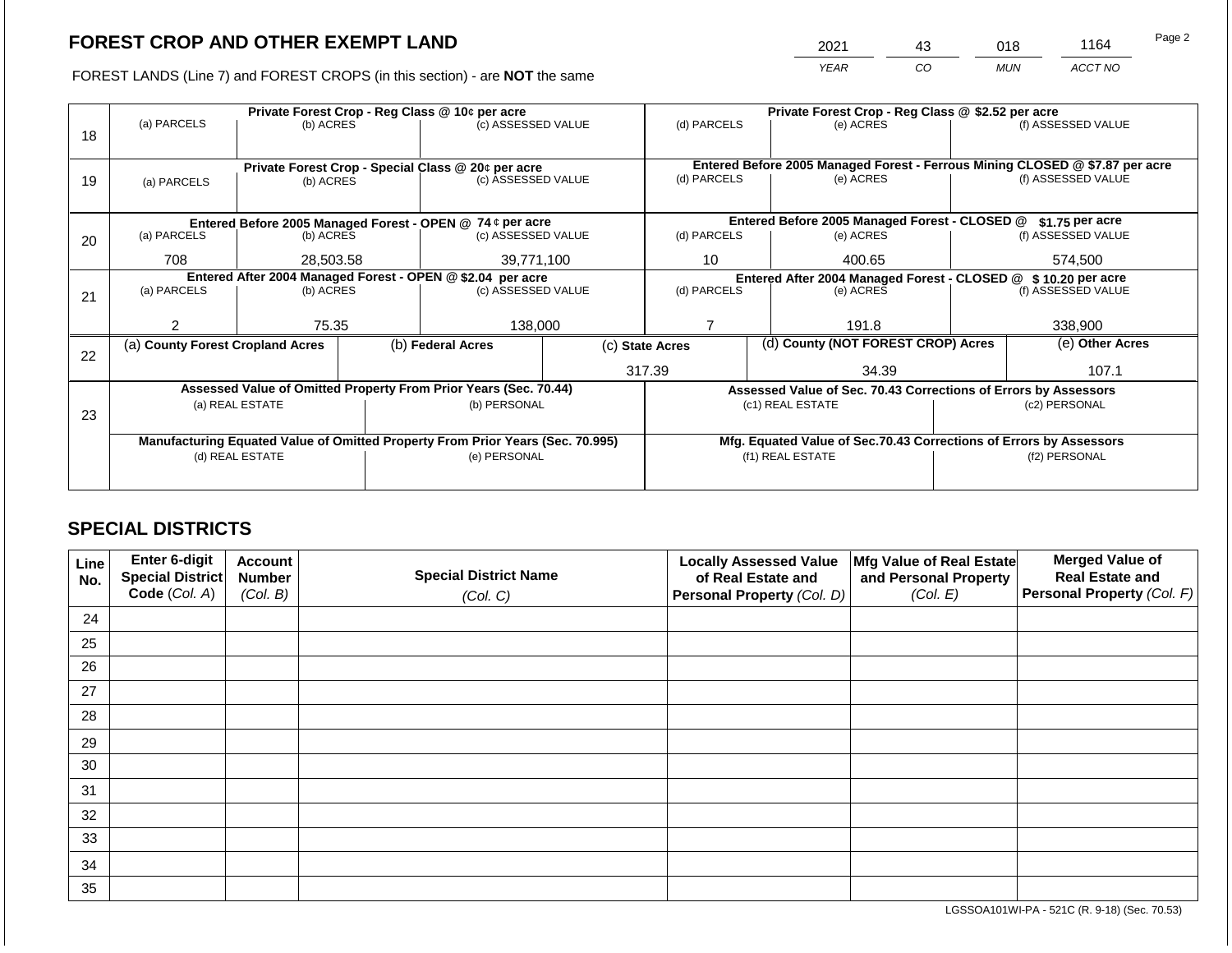|             | <b>SCHOOL DISTRICTS</b>                                         |                                             |                                                         | 2021        | 018<br>43                                                                         | 1164                                                          |                                                                                |
|-------------|-----------------------------------------------------------------|---------------------------------------------|---------------------------------------------------------|-------------|-----------------------------------------------------------------------------------|---------------------------------------------------------------|--------------------------------------------------------------------------------|
|             |                                                                 |                                             |                                                         |             | <b>YEAR</b>                                                                       | CO<br><b>MUN</b>                                              | ACCT NO                                                                        |
| Line<br>No. | <b>Enter 6-digit</b><br><b>School District</b><br>Code (Col. A) | <b>Account</b><br><b>Number</b><br>(Col. B) | <b>School District Name</b><br>(Col. C)                 |             | <b>Locally Assessed Value</b><br>of Real Estate and<br>Personal Property (Col. D) | Mfg Value of Real Estate<br>and Personal Property<br>(Col. E) | <b>Merged Value of</b><br><b>Real Estate and</b><br>Personal Property (Col. F) |
|             | A. SCHOOL DISTRICTS (K-8 and K-12)                              |                                             |                                                         |             |                                                                                   |                                                               |                                                                                |
| 36          | 435733                                                          | 0263                                        | SCH D OF THREE LAKES                                    |             | 28,448,500                                                                        | 100                                                           | 28,448,600                                                                     |
| 37          |                                                                 |                                             |                                                         |             |                                                                                   |                                                               |                                                                                |
| 38          |                                                                 |                                             |                                                         |             |                                                                                   |                                                               |                                                                                |
| 39          |                                                                 |                                             |                                                         |             |                                                                                   |                                                               |                                                                                |
| 40<br>41    |                                                                 |                                             |                                                         |             |                                                                                   |                                                               |                                                                                |
| 42          |                                                                 |                                             |                                                         |             |                                                                                   |                                                               |                                                                                |
| 43          |                                                                 |                                             |                                                         |             |                                                                                   |                                                               |                                                                                |
| 44          |                                                                 |                                             |                                                         |             |                                                                                   |                                                               |                                                                                |
| 45          |                                                                 |                                             |                                                         |             |                                                                                   |                                                               |                                                                                |
| 46          |                                                                 |                                             |                                                         |             |                                                                                   |                                                               |                                                                                |
| 47          |                                                                 |                                             |                                                         |             |                                                                                   |                                                               |                                                                                |
| 48          |                                                                 |                                             |                                                         |             |                                                                                   |                                                               |                                                                                |
| 49          |                                                                 |                                             |                                                         |             |                                                                                   |                                                               |                                                                                |
| 50          |                                                                 |                                             | TOTAL ASSESSED VALUE OF SCHOOL DISTRICTS (K-8 and K-12) | 28,448,500  | 100                                                                               | 28,448,600                                                    |                                                                                |
| 51          | <b>B. UNION HIGH SCHOOL DISTRICTS</b>                           |                                             |                                                         |             |                                                                                   |                                                               |                                                                                |
| 52          |                                                                 |                                             |                                                         |             |                                                                                   |                                                               |                                                                                |
| 53          |                                                                 |                                             |                                                         |             |                                                                                   |                                                               |                                                                                |
| 54          |                                                                 |                                             |                                                         |             |                                                                                   |                                                               |                                                                                |
| 55          |                                                                 |                                             | TOTAL ASSESSED VALUE OF UNION HIGH SCHOOLS              |             |                                                                                   |                                                               |                                                                                |
|             | C.<br><b>TECHNICAL COLLEGE DISTRICTS</b>                        |                                             |                                                         |             |                                                                                   |                                                               |                                                                                |
| 56          | 001600                                                          | 0015                                        | NICOLET TECHNICAL COLLEGE                               | <b>RHIN</b> | 28,448,500                                                                        | 100                                                           | 28,448,600                                                                     |
| 57          |                                                                 |                                             |                                                         |             |                                                                                   |                                                               |                                                                                |
| 58          |                                                                 |                                             |                                                         |             |                                                                                   |                                                               |                                                                                |
| 59          |                                                                 |                                             | TOTAL ASSESSED VALUE OF TECHNICAL COLLEGES              |             | 28,448,500                                                                        | 100                                                           | 28,448,600                                                                     |

 *I hereby certify, to the best of my knowledge and belief, this form is complete and correct.*

| Name               |                         | Title | Submission date  |
|--------------------|-------------------------|-------|------------------|
| SARA JEWELL        |                         |       | 2021<br>28<br>04 |
| Phone              | Email address           |       |                  |
| 715<br>369<br>6254 | SJEWELL@CO.ONEIDA.WI.US |       |                  |

Page 3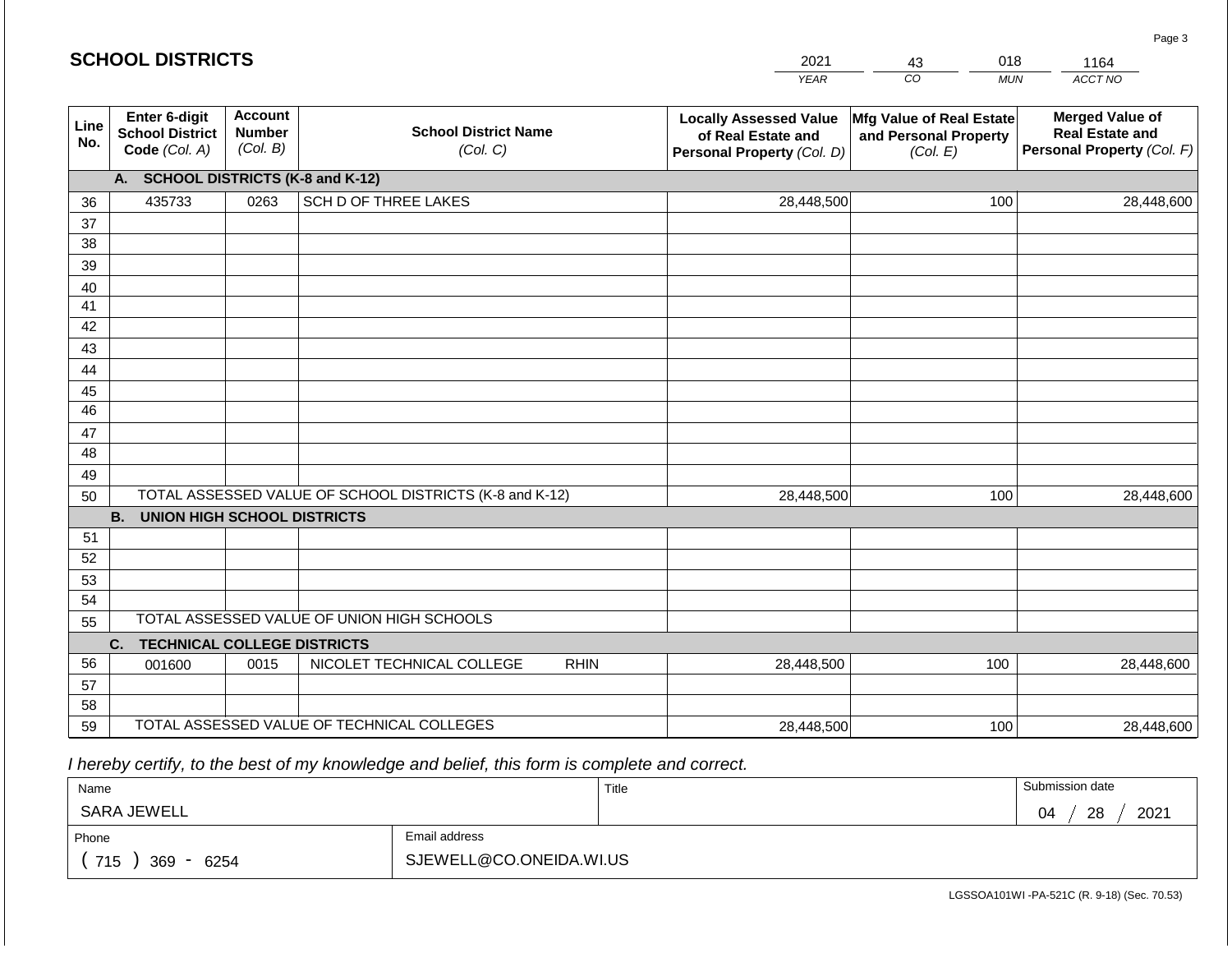- Each municipality's SOA is completed after the Board of Review and includes any changes made to the locally assessed values, under state law (sec. 70.53, Wis. Stats.)
- The Wisconsin Department of Revenue (DOR) merges the locally assessed values with the state assessed manufacturing values
- DOR provides the information regarding district names and codes. If a district is not listed, contact DOR.

Note: If you submit an amended SOA to DOR after your municipality's SOA is equated and posted to our website, we will process the SOA. However, DOR will not recalculate the *aggregate ratio or update the final SOA posted on our website. You should use the corrected values to calculate your tax rates.*

#### **Page 1: Real Estate and Personal Property**

- Lines 1-9 assessed real estate values, parcel counts and acres by classification
- Lines 10-15 assessed personal property values and number of accounts by class
- Line 16 aggregate assessed value of all property subject to general property; use to calculate tax rates. Note: This line equals the total assessed value of K-8 and K-12 school districts (Line 50) and total assessed value of technical colleges (Line 59).
- Remarks assessment ratio used to calculate estimated fair market value on property tax bills

#### **Page 2: Forest Crop, Other Exempt Land and Special Districts**

- Lines 18-21 private forest crop and managed forest lands assessed values
- Line  $22 -$  tax exempt land acres
- Line 23 prior years assessed value of omitted property under sec. 70.44 and correction of errors under sec. 70.43 shown by locally assessed or manufacturing real estate and personal property. Note: If there is an amount on this line, report the corresponding tax in the Statement of Taxes, Sections J or K.
- Lines 24-35 special district assessed values. These values are used to calculate tax rates for the special districts.

#### **Page 3: School Districts**

- Lines 36-50 school districts (K-8 and K-12) assessed values. These values are used to calculate tax rates for school districts.
- Lines 51-55 union high school district assessed values. These values are used to calculate tax rates for union high school districts.
- Lines 56-59 technical college assessed values. These values are used to calculate tax rates for technical colleges.

If you have questions: Email: lgs@wisconsin.gov

 Phone: (608) 266-2569 or (608) 264-6892 Fax: (608) 264-6887

BARBARA M HENDERSON<br>TOWN OF MONICO BARBARA M HENDERSON **MONICO, WI 54501 - 7723** MONICO, WI 54501 - 7723OONNON LONNON 2333 FORREST ST 2333 FORREST ST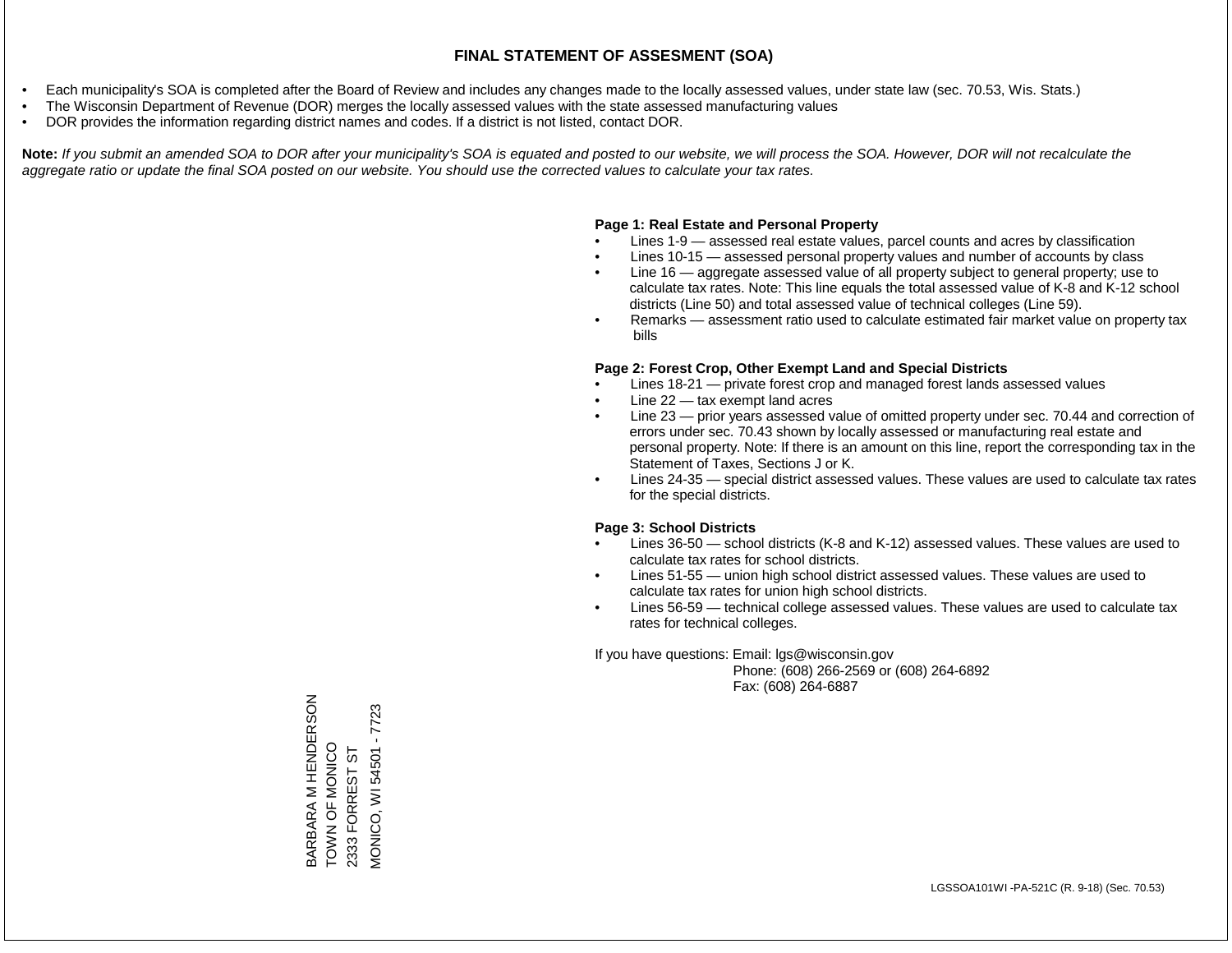|                |                               | <b>FINAL - EQUATED</b><br><b>STATEMENT OF ASSESSMENT FOR 2021</b>                |           |                          |              | 43                                            | 020                          | 1165                                                                                                     |                                        |                | Page 1<br>This is an Amended Return     |                                       |          |  |                                 |  |          |  |          |
|----------------|-------------------------------|----------------------------------------------------------------------------------|-----------|--------------------------|--------------|-----------------------------------------------|------------------------------|----------------------------------------------------------------------------------------------------------|----------------------------------------|----------------|-----------------------------------------|---------------------------------------|----------|--|---------------------------------|--|----------|--|----------|
|                |                               |                                                                                  |           |                          |              | CO                                            | <b>MUN</b>                   | ACCT NO                                                                                                  |                                        |                |                                         |                                       |          |  |                                 |  |          |  |          |
|                | <b>FOR</b>                    | <b>TOWN OF</b>                                                                   | <b>OF</b> | <b>NEWBOLD</b>           |              |                                               | <b>ONEIDA COUNTY</b>         |                                                                                                          |                                        |                |                                         |                                       |          |  |                                 |  |          |  |          |
|                |                               | Town - Village - City                                                            |           | <b>Municipality Name</b> |              |                                               | <b>County Name</b>           |                                                                                                          |                                        |                |                                         |                                       |          |  |                                 |  |          |  |          |
| Line           |                               | <b>REAL ESTATE</b><br>(See Lines 18 - 22 for                                     |           |                          | PARCEL COUNT |                                               | NO. OF ACRES<br><b>WHOLE</b> | <b>VALUE OF</b><br>LAND                                                                                  | <b>VALUE OF</b><br><b>IMPROVEMENTS</b> |                | TOTAL VALUE OF LAND<br>AND IMPROVEMENTS |                                       |          |  |                                 |  |          |  |          |
| No.            |                               | other Real Estate)                                                               |           |                          |              |                                               |                              |                                                                                                          |                                        |                |                                         | TOTAL LAND   IMPROVEMENTS<br>(Col. A) | (Col. B) |  | <b>NUMBERS ONLY</b><br>(Col, C) |  | (Col. E) |  | (Col. F) |
| $\mathbf 1$    | <b>RESIDENTIAL - Class 1</b>  |                                                                                  |           | 3,108                    |              | 2,405                                         | 7,180                        | (Col. D)<br>198,451,700                                                                                  |                                        | 299,970,200    | 498,421,900                             |                                       |          |  |                                 |  |          |  |          |
| $\overline{2}$ |                               | <b>COMMERCIAL - Class 2</b><br>62                                                |           |                          |              |                                               | 155                          | 3,979,000                                                                                                |                                        | 9,871,300      | 13,850,300                              |                                       |          |  |                                 |  |          |  |          |
| 3              |                               | <b>MANUFACTURING - Class 3</b>                                                   |           | $\Omega$                 |              | $\Omega$                                      | 0                            | 0                                                                                                        |                                        | 0              | $\Omega$                                |                                       |          |  |                                 |  |          |  |          |
| 4              | <b>AGRICULTURAL - Class 4</b> |                                                                                  |           | 25                       |              |                                               | 675                          | 96,200                                                                                                   |                                        |                | 96,200                                  |                                       |          |  |                                 |  |          |  |          |
| 5              | <b>UNDEVELOPED - Class 5</b>  |                                                                                  |           | 370                      |              |                                               | 4,727                        | 1,505,700                                                                                                |                                        |                | 1,505,700                               |                                       |          |  |                                 |  |          |  |          |
| 6              |                               | AGRICULTURAL FOREST - Class 5m                                                   |           | 8                        |              |                                               | 138                          | 119,500                                                                                                  |                                        |                | 119,500                                 |                                       |          |  |                                 |  |          |  |          |
| $\overline{7}$ | <b>FOREST LANDS - Class 6</b> |                                                                                  |           | 505                      |              |                                               | 8,825                        | 18,379,500                                                                                               |                                        |                | 18,379,500                              |                                       |          |  |                                 |  |          |  |          |
| 8              | OTHER - Class 7               |                                                                                  |           | 9                        |              | 9                                             | 118                          | 73,500                                                                                                   |                                        | 2,158,600      | 2,232,100                               |                                       |          |  |                                 |  |          |  |          |
| 9              | <b>TOTAL - ALL COLUMNS</b>    |                                                                                  |           | 4,087                    |              | 2,471                                         | 21,818                       | 222,605,100                                                                                              |                                        | 312,000,100    | 534,605,200                             |                                       |          |  |                                 |  |          |  |          |
| 10             |                               | NUMBER OF PERSONAL PROPERTY ACCOUNTS IN ROLL                                     |           |                          |              |                                               | 77                           | <b>LOCALLY ASSESSED</b>                                                                                  | <b>MANUFACTURING</b>                   |                | <b>MERGED</b>                           |                                       |          |  |                                 |  |          |  |          |
| 11             |                               | BOATS AND OTHER WATERCRAFT NOT EXEMPT - Code 1                                   |           |                          |              |                                               |                              | 61,400                                                                                                   |                                        | 0              | 61,400                                  |                                       |          |  |                                 |  |          |  |          |
| 12             |                               | MACHINERY, TOOLS AND PATTERNS - Code 2                                           |           |                          |              |                                               |                              |                                                                                                          |                                        | $\mathbf 0$    | $\Omega$                                |                                       |          |  |                                 |  |          |  |          |
| 13             |                               | FURNITURE, FIXTURES AND EQUIPMENT - Code 3                                       |           |                          |              |                                               |                              | 294,000                                                                                                  |                                        | $\mathbf 0$    | 294,000                                 |                                       |          |  |                                 |  |          |  |          |
| 14             |                               | ALL OTHER PERSONAL PROPERTY NOT EXEMPT - Codes 4A, 4B, 4C                        |           |                          |              |                                               |                              | 385,600                                                                                                  |                                        | $\mathbf 0$    | 385,600                                 |                                       |          |  |                                 |  |          |  |          |
| 15             |                               | TOTAL OF PERSONAL PROPERTY NOT EXEMPT (Total of Lines 11-14)                     |           |                          |              |                                               |                              | 741,000                                                                                                  |                                        | $\mathbf 0$    | 741,000                                 |                                       |          |  |                                 |  |          |  |          |
| 16             |                               | MUST EQUAL TOTAL VALUE OF THE SCHOOL DISTRICTS (K-12 PLUS K-8) - Line 50, Col. F |           |                          |              |                                               |                              | AGGREGATE ASSESSED VALUE OF ALL PROPERTY SUBJECT TO THE GENERAL PROPERTY TAX (Total of Lines 9F and 15F) |                                        |                | 535,346,200                             |                                       |          |  |                                 |  |          |  |          |
| 17             | <b>BOARD OF REVIEW</b>        | DATE OF FINAL ADJOURNMENT                                                        |           | 06/25/2021               |              | Name of Assessor<br><b>SUMMIT ASSESSMENTS</b> |                              |                                                                                                          | Telephone #                            | (715) 275-4001 |                                         |                                       |          |  |                                 |  |          |  |          |

The Assessment Ratio to be used in calculating the estimated Fair Market Value on tax bills for this tax district is .978175397

This ratio should be used to convert assessed values to "Calculate Equalized Values" in Step 1 of the Lottery and Gaming Credit Calculations.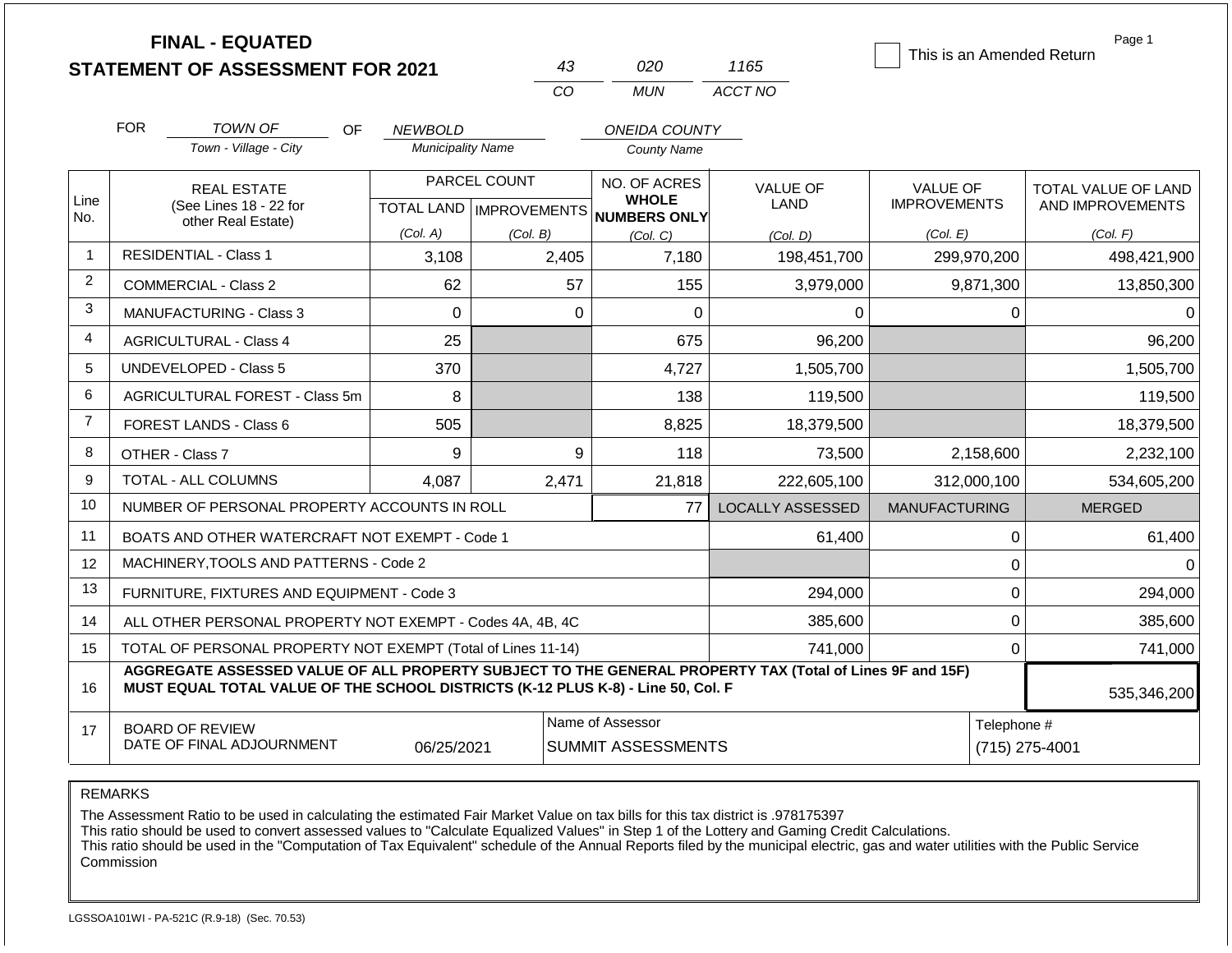2021 43 020 1165

FOREST LANDS (Line 7) and FOREST CROPS (in this section) - are **NOT** the same *YEAR CO MUN ACCT NO*

|    |                                  |                 |  | Private Forest Crop - Reg Class @ 10¢ per acre                                 | Private Forest Crop - Reg Class @ \$2.52 per acre |                                                                    |                                                                              |                                                                 |                    |                    |  |
|----|----------------------------------|-----------------|--|--------------------------------------------------------------------------------|---------------------------------------------------|--------------------------------------------------------------------|------------------------------------------------------------------------------|-----------------------------------------------------------------|--------------------|--------------------|--|
| 18 | (a) PARCELS                      | (b) ACRES       |  | (c) ASSESSED VALUE                                                             |                                                   | (d) PARCELS                                                        |                                                                              | (e) ACRES                                                       |                    | (f) ASSESSED VALUE |  |
|    |                                  |                 |  | Private Forest Crop - Special Class @ 20¢ per acre                             |                                                   |                                                                    | Entered Before 2005 Managed Forest - Ferrous Mining CLOSED @ \$7.87 per acre |                                                                 |                    |                    |  |
| 19 | (a) PARCELS                      | (b) ACRES       |  | (c) ASSESSED VALUE                                                             |                                                   | (d) PARCELS                                                        |                                                                              | (e) ACRES                                                       |                    | (f) ASSESSED VALUE |  |
|    |                                  |                 |  | Entered Before 2005 Managed Forest - OPEN @ 74 ¢ per acre                      |                                                   |                                                                    |                                                                              | Entered Before 2005 Managed Forest - CLOSED @                   |                    | $$1.75$ per acre   |  |
| 20 | (a) PARCELS                      | (b) ACRES       |  | (c) ASSESSED VALUE                                                             |                                                   | (d) PARCELS                                                        |                                                                              | (e) ACRES                                                       |                    | (f) ASSESSED VALUE |  |
|    | $12 \overline{ }$                | 362             |  | 824,800                                                                        | 22                                                |                                                                    | 739.6                                                                        |                                                                 | 1,270,400          |                    |  |
|    |                                  |                 |  | Entered After 2004 Managed Forest - OPEN @ \$2.04 per acre                     |                                                   |                                                                    |                                                                              | Entered After 2004 Managed Forest - CLOSED @ \$ 10.20 per acre  |                    |                    |  |
| 21 | (a) PARCELS                      | (b) ACRES       |  | (c) ASSESSED VALUE                                                             | (d) PARCELS                                       |                                                                    | (e) ACRES                                                                    |                                                                 | (f) ASSESSED VALUE |                    |  |
|    | 25                               | 792.32          |  | 1,488,900                                                                      | 77                                                |                                                                    | 2.070.94                                                                     |                                                                 | 5,402,700          |                    |  |
| 22 | (a) County Forest Cropland Acres |                 |  | (b) Federal Acres                                                              | (c) State Acres                                   |                                                                    | (d) County (NOT FOREST CROP) Acres                                           |                                                                 | (e) Other Acres    |                    |  |
|    |                                  |                 |  |                                                                                |                                                   | 25,567.5<br>193.26                                                 |                                                                              |                                                                 | 877.56             |                    |  |
|    |                                  |                 |  | Assessed Value of Omitted Property From Prior Years (Sec. 70.44)               |                                                   |                                                                    |                                                                              | Assessed Value of Sec. 70.43 Corrections of Errors by Assessors |                    |                    |  |
| 23 |                                  | (a) REAL ESTATE |  | (b) PERSONAL                                                                   |                                                   | (c1) REAL ESTATE                                                   |                                                                              |                                                                 | (c2) PERSONAL      |                    |  |
|    |                                  |                 |  |                                                                                |                                                   |                                                                    |                                                                              |                                                                 |                    |                    |  |
|    |                                  |                 |  | Manufacturing Equated Value of Omitted Property From Prior Years (Sec. 70.995) |                                                   | Mfg. Equated Value of Sec.70.43 Corrections of Errors by Assessors |                                                                              |                                                                 |                    |                    |  |
|    |                                  | (d) REAL ESTATE |  | (e) PERSONAL                                                                   |                                                   |                                                                    |                                                                              | (f1) REAL ESTATE                                                |                    | (f2) PERSONAL      |  |
|    |                                  |                 |  |                                                                                |                                                   |                                                                    |                                                                              |                                                                 |                    |                    |  |

# **SPECIAL DISTRICTS**

| Line<br>No. | Enter 6-digit<br>Special District | <b>Account</b><br><b>Number</b> | <b>Special District Name</b> | <b>Locally Assessed Value</b><br>of Real Estate and | Mfg Value of Real Estate<br>and Personal Property | <b>Merged Value of</b><br><b>Real Estate and</b> |
|-------------|-----------------------------------|---------------------------------|------------------------------|-----------------------------------------------------|---------------------------------------------------|--------------------------------------------------|
|             | Code (Col. A)                     | (Col. B)                        | (Col. C)                     | Personal Property (Col. D)                          | (Col. E)                                          | Personal Property (Col. F)                       |
| 24          |                                   |                                 |                              |                                                     |                                                   |                                                  |
| 25          |                                   |                                 |                              |                                                     |                                                   |                                                  |
| 26          |                                   |                                 |                              |                                                     |                                                   |                                                  |
| 27          |                                   |                                 |                              |                                                     |                                                   |                                                  |
| 28          |                                   |                                 |                              |                                                     |                                                   |                                                  |
| 29          |                                   |                                 |                              |                                                     |                                                   |                                                  |
| 30          |                                   |                                 |                              |                                                     |                                                   |                                                  |
| 31          |                                   |                                 |                              |                                                     |                                                   |                                                  |
| 32          |                                   |                                 |                              |                                                     |                                                   |                                                  |
| 33          |                                   |                                 |                              |                                                     |                                                   |                                                  |
| 34          |                                   |                                 |                              |                                                     |                                                   |                                                  |
| 35          |                                   |                                 |                              |                                                     |                                                   |                                                  |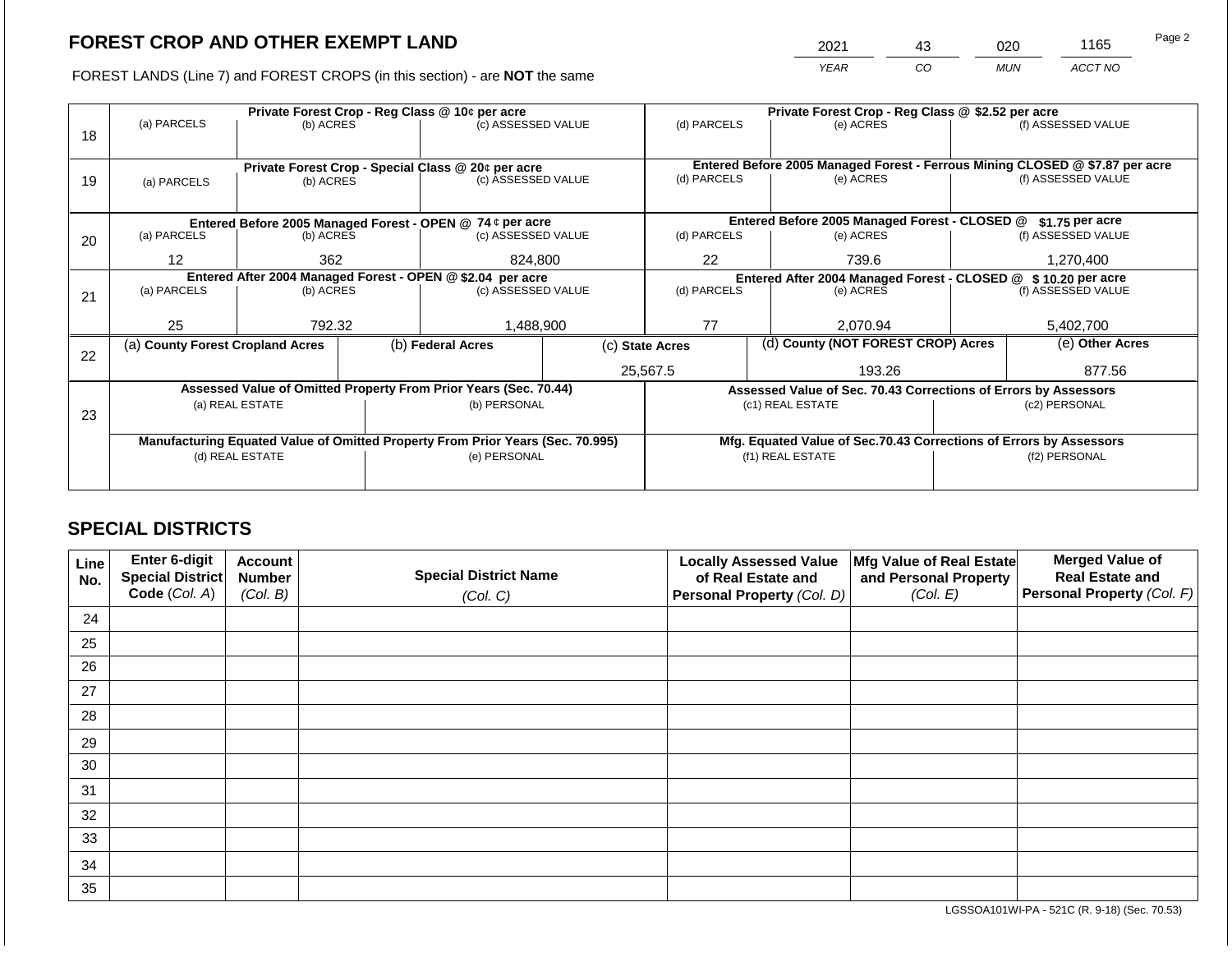|                       | <b>SCHOOL DISTRICTS</b>                                  |                                             |                                                         | 2021                                                                              | 020<br>43                                                     | 1165                                                                           |
|-----------------------|----------------------------------------------------------|---------------------------------------------|---------------------------------------------------------|-----------------------------------------------------------------------------------|---------------------------------------------------------------|--------------------------------------------------------------------------------|
|                       |                                                          |                                             |                                                         | <b>YEAR</b>                                                                       | CO                                                            | ACCT NO<br><b>MUN</b>                                                          |
| Line<br>No.           | Enter 6-digit<br><b>School District</b><br>Code (Col. A) | <b>Account</b><br><b>Number</b><br>(Col. B) | <b>School District Name</b><br>(Col. C)                 | <b>Locally Assessed Value</b><br>of Real Estate and<br>Personal Property (Col. D) | Mfg Value of Real Estate<br>and Personal Property<br>(Col. E) | <b>Merged Value of</b><br><b>Real Estate and</b><br>Personal Property (Col. F) |
|                       | A. SCHOOL DISTRICTS (K-8 and K-12)                       |                                             |                                                         |                                                                                   |                                                               |                                                                                |
| 36                    | 434781                                                   | 0262                                        | <b>SCH D OF RHINELANDER</b>                             | 421,540,000                                                                       |                                                               | 421,540,000                                                                    |
| 37                    | 631526                                                   | 0372                                        | SCH D OF NORTHLAND PINES (EAGLE RIVER)                  | 113,806,200                                                                       |                                                               | 113,806,200                                                                    |
| 38                    |                                                          |                                             |                                                         |                                                                                   |                                                               |                                                                                |
| 39                    |                                                          |                                             |                                                         |                                                                                   |                                                               |                                                                                |
| 40                    |                                                          |                                             |                                                         |                                                                                   |                                                               |                                                                                |
| 41                    |                                                          |                                             |                                                         |                                                                                   |                                                               |                                                                                |
| 42                    |                                                          |                                             |                                                         |                                                                                   |                                                               |                                                                                |
| 43                    |                                                          |                                             |                                                         |                                                                                   |                                                               |                                                                                |
| 44                    |                                                          |                                             |                                                         |                                                                                   |                                                               |                                                                                |
| 45<br>$\overline{46}$ |                                                          |                                             |                                                         |                                                                                   |                                                               |                                                                                |
| 47                    |                                                          |                                             |                                                         |                                                                                   |                                                               |                                                                                |
| 48                    |                                                          |                                             |                                                         |                                                                                   |                                                               |                                                                                |
| 49                    |                                                          |                                             |                                                         |                                                                                   |                                                               |                                                                                |
| 50                    |                                                          |                                             | TOTAL ASSESSED VALUE OF SCHOOL DISTRICTS (K-8 and K-12) | 535,346,200                                                                       |                                                               | 535,346,200                                                                    |
|                       | <b>B.</b><br><b>UNION HIGH SCHOOL DISTRICTS</b>          |                                             |                                                         |                                                                                   |                                                               |                                                                                |
| 51                    |                                                          |                                             |                                                         |                                                                                   |                                                               |                                                                                |
| 52                    |                                                          |                                             |                                                         |                                                                                   |                                                               |                                                                                |
| 53                    |                                                          |                                             |                                                         |                                                                                   |                                                               |                                                                                |
| 54                    |                                                          |                                             |                                                         |                                                                                   |                                                               |                                                                                |
| 55                    |                                                          |                                             | TOTAL ASSESSED VALUE OF UNION HIGH SCHOOLS              |                                                                                   |                                                               |                                                                                |
|                       | C.<br><b>TECHNICAL COLLEGE DISTRICTS</b>                 |                                             |                                                         |                                                                                   |                                                               |                                                                                |
| 56                    | 001600                                                   | 0015                                        | NICOLET TECHNICAL COLLEGE<br><b>RHIN</b>                | 535,346,200                                                                       |                                                               | 535,346,200                                                                    |
| 57                    |                                                          |                                             |                                                         |                                                                                   |                                                               |                                                                                |
| 58                    |                                                          |                                             |                                                         |                                                                                   |                                                               |                                                                                |
| 59                    |                                                          |                                             | TOTAL ASSESSED VALUE OF TECHNICAL COLLEGES              | 535,346,200                                                                       |                                                               | 535,346,200                                                                    |

 *I hereby certify, to the best of my knowledge and belief, this form is complete and correct.*

| Name               |                         | Title | Submission date  |
|--------------------|-------------------------|-------|------------------|
| SARA JEWELL        |                         |       | 2021<br>28<br>06 |
| Phone              | Email address           |       |                  |
| 715<br>369<br>6254 | SJEWELL@CO.ONEIDA.WI.US |       |                  |

Page 3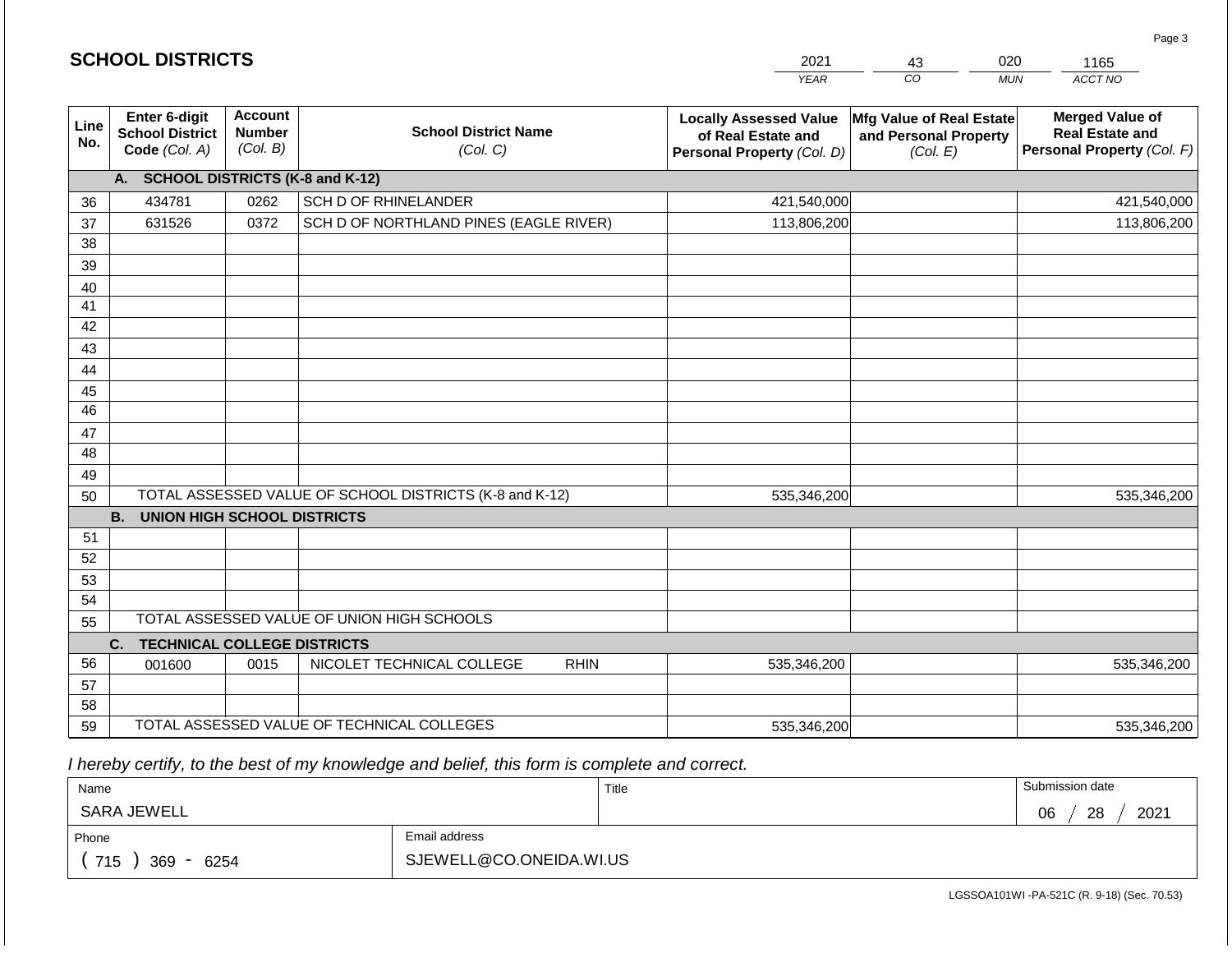- Each municipality's SOA is completed after the Board of Review and includes any changes made to the locally assessed values, under state law (sec. 70.53, Wis. Stats.)
- The Wisconsin Department of Revenue (DOR) merges the locally assessed values with the state assessed manufacturing values
- DOR provides the information regarding district names and codes. If a district is not listed, contact DOR.

Note: If you submit an amended SOA to DOR after your municipality's SOA is equated and posted to our website, we will process the SOA. However, DOR will not recalculate the *aggregate ratio or update the final SOA posted on our website. You should use the corrected values to calculate your tax rates.*

#### **Page 1: Real Estate and Personal Property**

- Lines 1-9 assessed real estate values, parcel counts and acres by classification
- Lines 10-15 assessed personal property values and number of accounts by class
- Line 16 aggregate assessed value of all property subject to general property; use to calculate tax rates. Note: This line equals the total assessed value of K-8 and K-12 school districts (Line 50) and total assessed value of technical colleges (Line 59).
- Remarks assessment ratio used to calculate estimated fair market value on property tax bills

#### **Page 2: Forest Crop, Other Exempt Land and Special Districts**

- Lines 18-21 private forest crop and managed forest lands assessed values
- Line  $22 -$  tax exempt land acres
- Line 23 prior years assessed value of omitted property under sec. 70.44 and correction of errors under sec. 70.43 shown by locally assessed or manufacturing real estate and personal property. Note: If there is an amount on this line, report the corresponding tax in the Statement of Taxes, Sections J or K.
- Lines 24-35 special district assessed values. These values are used to calculate tax rates for the special districts.

#### **Page 3: School Districts**

- Lines 36-50 school districts (K-8 and K-12) assessed values. These values are used to calculate tax rates for school districts.
- Lines 51-55 union high school district assessed values. These values are used to calculate tax rates for union high school districts.
- Lines 56-59 technical college assessed values. These values are used to calculate tax rates for technical colleges.

If you have questions: Email: lgs@wisconsin.gov

 Phone: (608) 266-2569 or (608) 264-6892 Fax: (608) 264-6887

RHINELANDER, WI 54501 RHINELANDER, WI 54501KIMBERLEE GAUTHIER<br>TOWN OF NEWBOLD KIMBERLEE GAUTHIER TOWN NEW LO Z NOLD 6103 POINT DRIVE 6103 POINT DRIVE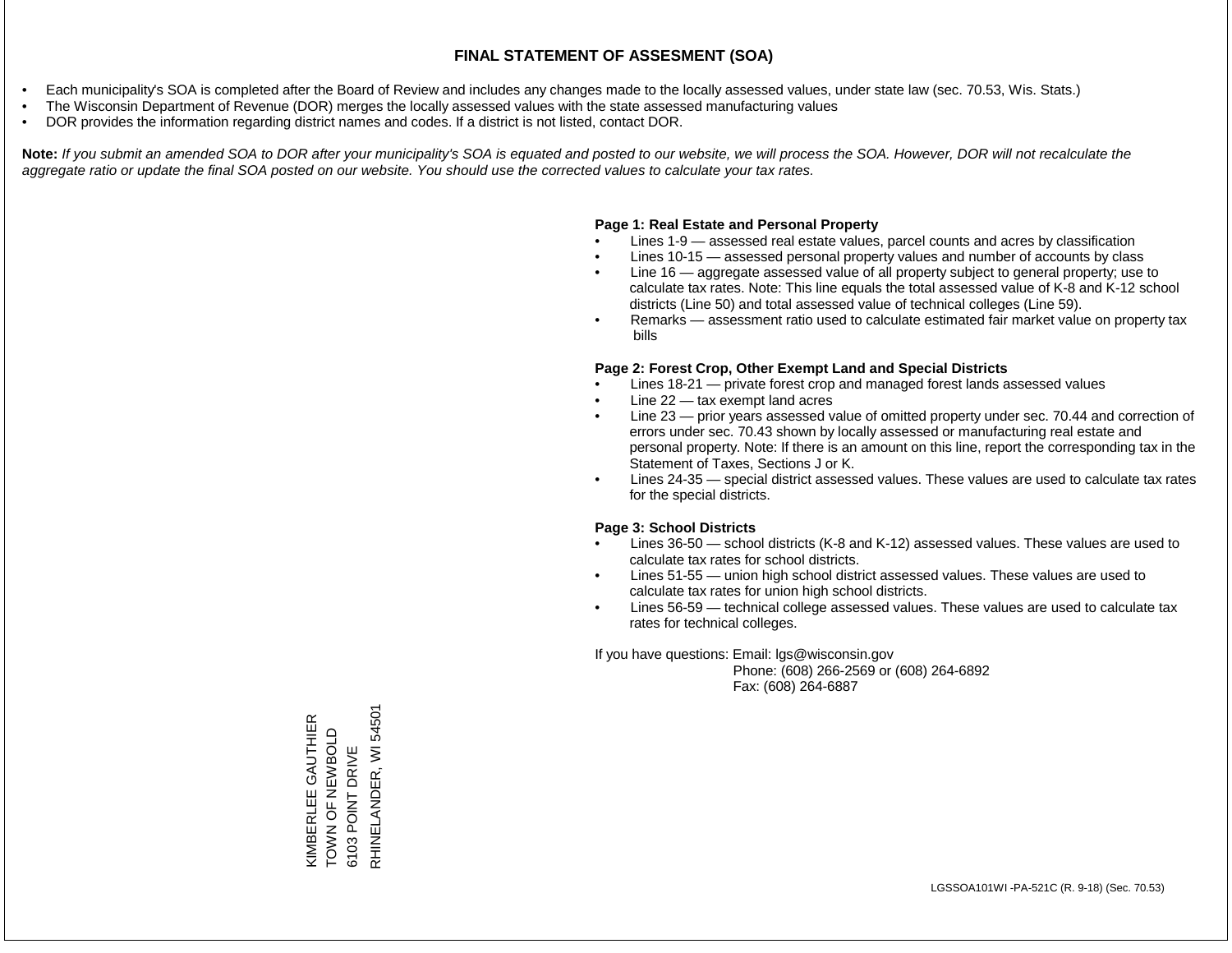|                | <b>FINAL - EQUATED</b><br><b>STATEMENT OF ASSESSMENT FOR 2021</b>                                                                                                                            |                                  | 43                                        | 022                                                                                         | 1166                           | This is an Amended Return       | Page 1                                  |
|----------------|----------------------------------------------------------------------------------------------------------------------------------------------------------------------------------------------|----------------------------------|-------------------------------------------|---------------------------------------------------------------------------------------------|--------------------------------|---------------------------------|-----------------------------------------|
|                |                                                                                                                                                                                              |                                  | CO                                        | <b>MUN</b>                                                                                  | ACCT NO                        |                                 |                                         |
|                | <b>FOR</b><br><b>TOWN OF</b><br>OF.                                                                                                                                                          | <b>NOKOMIS</b>                   |                                           | <b>ONEIDA COUNTY</b>                                                                        |                                |                                 |                                         |
|                | Town - Village - City                                                                                                                                                                        | <b>Municipality Name</b>         |                                           | <b>County Name</b>                                                                          |                                |                                 |                                         |
| Line<br>No.    | <b>REAL ESTATE</b><br>(See Lines 18 - 22 for                                                                                                                                                 |                                  | PARCEL COUNT<br>TOTAL LAND   IMPROVEMENTS | NO. OF ACRES<br><b>WHOLE</b><br><b>NUMBERS ONLY</b>                                         | <b>VALUE OF</b><br><b>LAND</b> | VALUE OF<br><b>IMPROVEMENTS</b> | TOTAL VALUE OF LAND<br>AND IMPROVEMENTS |
|                | other Real Estate)                                                                                                                                                                           | (Col. A)<br>(Col. B)<br>(Col, C) |                                           | (Col. D)                                                                                    | (Col. E)                       | (Col. F)                        |                                         |
| $\overline{1}$ | <b>RESIDENTIAL - Class 1</b>                                                                                                                                                                 | 1,657                            | 1,257                                     | 3,526                                                                                       | 76,954,600                     | 140,098,400                     | 217,053,000                             |
| 2              | COMMERCIAL - Class 2                                                                                                                                                                         | 48                               | 46                                        | 145                                                                                         | 2,580,900                      | 5,236,800                       | 7,817,700                               |
| 3              | <b>MANUFACTURING - Class 3</b>                                                                                                                                                               | $\Omega$                         |                                           | 0<br>$\Omega$                                                                               | 0                              |                                 | 0<br>$\Omega$                           |
| 4              | <b>AGRICULTURAL - Class 4</b>                                                                                                                                                                | 8                                |                                           | 199                                                                                         | 25,900                         |                                 | 25,900                                  |
| 5              | UNDEVELOPED - Class 5                                                                                                                                                                        | 76                               |                                           | 985                                                                                         | 314,000                        |                                 | 314,000                                 |
| 6              | AGRICULTURAL FOREST - Class 5m                                                                                                                                                               | $\overline{7}$                   |                                           | 71                                                                                          | 53,500                         |                                 | 53,500                                  |
| $\overline{7}$ | FOREST LANDS - Class 6                                                                                                                                                                       | 108                              |                                           | 2,185                                                                                       | 3,385,300                      |                                 | 3,385,300                               |
| 8              | OTHER - Class 7                                                                                                                                                                              | 3                                |                                           | 3<br>13                                                                                     | 45,400                         | 388,800                         | 434,200                                 |
| 9              | <b>TOTAL - ALL COLUMNS</b>                                                                                                                                                                   | 1,907                            | 1,306                                     | 7,124                                                                                       | 83.359.600                     | 145,724,000                     | 229,083,600                             |
| 10             | NUMBER OF PERSONAL PROPERTY ACCOUNTS IN ROLL                                                                                                                                                 |                                  |                                           | 35                                                                                          | <b>LOCALLY ASSESSED</b>        | <b>MANUFACTURING</b>            | <b>MERGED</b>                           |
| 11             | BOATS AND OTHER WATERCRAFT NOT EXEMPT - Code 1                                                                                                                                               |                                  |                                           |                                                                                             | 210                            |                                 | 0<br>210                                |
| 12             | MACHINERY, TOOLS AND PATTERNS - Code 2                                                                                                                                                       |                                  |                                           |                                                                                             |                                | 0                               | $\Omega$                                |
| 13             | FURNITURE, FIXTURES AND EQUIPMENT - Code 3                                                                                                                                                   |                                  |                                           |                                                                                             | 119,350                        |                                 | 0<br>119,350                            |
| 14             | ALL OTHER PERSONAL PROPERTY NOT EXEMPT - Codes 4A, 4B, 4C                                                                                                                                    |                                  |                                           |                                                                                             | 90,670                         |                                 | $\boldsymbol{0}$<br>90,670              |
| 15             | TOTAL OF PERSONAL PROPERTY NOT EXEMPT (Total of Lines 11-14)                                                                                                                                 |                                  |                                           |                                                                                             | 210,230                        |                                 | $\mathbf 0$<br>210,230                  |
| 16             | AGGREGATE ASSESSED VALUE OF ALL PROPERTY SUBJECT TO THE GENERAL PROPERTY TAX (Total of Lines 9F and 15F)<br>MUST EQUAL TOTAL VALUE OF THE SCHOOL DISTRICTS (K-12 PLUS K-8) - Line 50, Col. F |                                  |                                           |                                                                                             |                                |                                 | 229,293,830                             |
| 17             | <b>BOARD OF REVIEW</b><br>DATE OF FINAL ADJOURNMENT                                                                                                                                          | 06/30/2021                       |                                           | Name of Assessor<br>Telephone #<br>BOWMAR APPRAISAL - KITT KOSKI ASSESSOR<br>(715) 577-1875 |                                |                                 |                                         |

The Assessment Ratio to be used in calculating the estimated Fair Market Value on tax bills for this tax district is .759538057

This ratio should be used to convert assessed values to "Calculate Equalized Values" in Step 1 of the Lottery and Gaming Credit Calculations.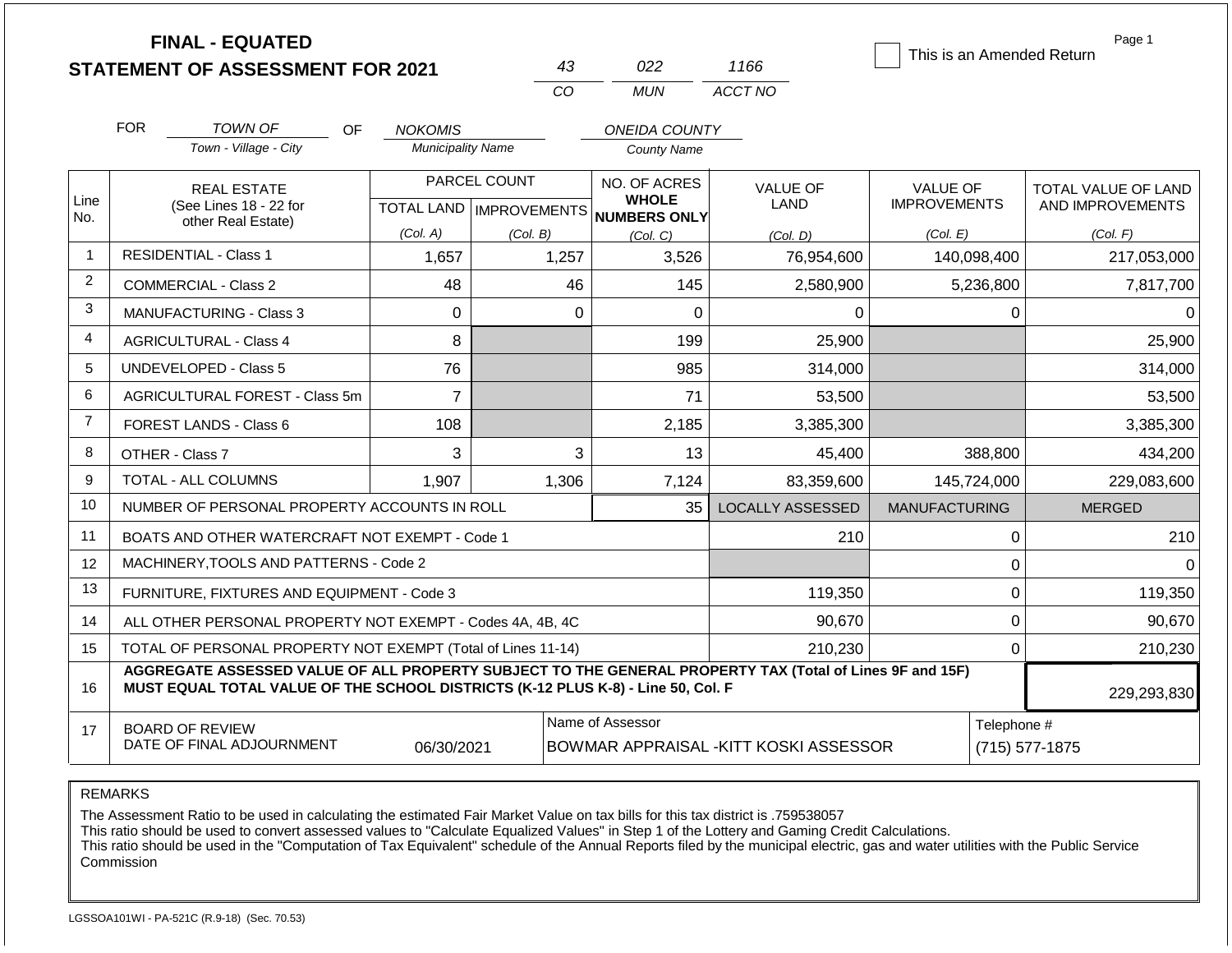FOREST LANDS (Line 7) and FOREST CROPS (in this section) - are NOT the same

| 2021        | 43 | າ22        | 1166    | Page 2 |
|-------------|----|------------|---------|--------|
| <b>YEAR</b> | CO | <b>MUN</b> | ACCT NO |        |

|    |                                  |                 |  | Private Forest Crop - Reg Class @ 10¢ per acre                                 |                                                                              | Private Forest Crop - Reg Class @ \$2.52 per acre |                                                                    |                                                               |                                                                 |                    |  |
|----|----------------------------------|-----------------|--|--------------------------------------------------------------------------------|------------------------------------------------------------------------------|---------------------------------------------------|--------------------------------------------------------------------|---------------------------------------------------------------|-----------------------------------------------------------------|--------------------|--|
| 18 | (a) PARCELS                      | (b) ACRES       |  | (c) ASSESSED VALUE                                                             |                                                                              | (d) PARCELS                                       |                                                                    | (e) ACRES                                                     |                                                                 | (f) ASSESSED VALUE |  |
|    |                                  |                 |  |                                                                                | 23                                                                           |                                                   | 920.26                                                             |                                                               | 1,021,300                                                       |                    |  |
|    |                                  |                 |  | Private Forest Crop - Special Class @ 20¢ per acre                             | Entered Before 2005 Managed Forest - Ferrous Mining CLOSED @ \$7.87 per acre |                                                   |                                                                    |                                                               |                                                                 |                    |  |
| 19 | (a) PARCELS                      | (b) ACRES       |  | (c) ASSESSED VALUE                                                             |                                                                              | (d) PARCELS                                       |                                                                    | (e) ACRES                                                     |                                                                 | (f) ASSESSED VALUE |  |
|    |                                  |                 |  |                                                                                |                                                                              |                                                   |                                                                    |                                                               |                                                                 |                    |  |
|    |                                  |                 |  | Entered Before 2005 Managed Forest - OPEN @ 74 ¢ per acre                      |                                                                              |                                                   |                                                                    | Entered Before 2005 Managed Forest - CLOSED @                 |                                                                 | $$1.75$ per acre   |  |
| 20 | (a) PARCELS                      | (b) ACRES       |  | (c) ASSESSED VALUE                                                             |                                                                              | (d) PARCELS                                       |                                                                    | (e) ACRES                                                     |                                                                 | (f) ASSESSED VALUE |  |
|    | 64<br>2,458.77                   |                 |  | 2,784,500                                                                      | 34                                                                           |                                                   | 1,223.99                                                           |                                                               | 1,471,600                                                       |                    |  |
|    |                                  |                 |  | Entered After 2004 Managed Forest - OPEN @ \$2.04 per acre                     |                                                                              |                                                   |                                                                    | Entered After 2004 Managed Forest - CLOSED @ \$10.20 per acre |                                                                 |                    |  |
| 21 | (a) PARCELS                      | (b) ACRES       |  | (c) ASSESSED VALUE                                                             | (d) PARCELS                                                                  |                                                   | (e) ACRES                                                          |                                                               | (f) ASSESSED VALUE                                              |                    |  |
|    |                                  |                 |  |                                                                                |                                                                              |                                                   |                                                                    |                                                               |                                                                 |                    |  |
|    | 22                               | 876.37          |  | 1,110,200                                                                      | 35                                                                           |                                                   | 1.210.4                                                            |                                                               | 1,624,600                                                       |                    |  |
| 22 | (a) County Forest Cropland Acres |                 |  | (b) Federal Acres                                                              | (c) State Acres                                                              |                                                   | (d) County (NOT FOREST CROP) Acres                                 |                                                               | (e) Other Acres                                                 |                    |  |
|    | 1,149.4                          |                 |  |                                                                                |                                                                              | 4,102.05<br>11.95                                 |                                                                    |                                                               | 442.18                                                          |                    |  |
|    |                                  |                 |  | Assessed Value of Omitted Property From Prior Years (Sec. 70.44)               |                                                                              |                                                   |                                                                    |                                                               | Assessed Value of Sec. 70.43 Corrections of Errors by Assessors |                    |  |
|    |                                  | (a) REAL ESTATE |  | (b) PERSONAL                                                                   |                                                                              |                                                   |                                                                    | (c1) REAL ESTATE                                              |                                                                 | (c2) PERSONAL      |  |
| 23 |                                  |                 |  |                                                                                |                                                                              |                                                   |                                                                    |                                                               |                                                                 |                    |  |
|    |                                  |                 |  | Manufacturing Equated Value of Omitted Property From Prior Years (Sec. 70.995) |                                                                              |                                                   | Mfg. Equated Value of Sec.70.43 Corrections of Errors by Assessors |                                                               |                                                                 |                    |  |
|    |                                  | (d) REAL ESTATE |  | (e) PERSONAL                                                                   | (f1) REAL ESTATE                                                             |                                                   |                                                                    | (f2) PERSONAL                                                 |                                                                 |                    |  |
|    |                                  |                 |  |                                                                                |                                                                              |                                                   |                                                                    |                                                               |                                                                 |                    |  |
|    |                                  |                 |  |                                                                                |                                                                              |                                                   |                                                                    |                                                               |                                                                 |                    |  |

# **SPECIAL DISTRICTS**

| Line<br>No. | Enter 6-digit<br>Special District<br>Code (Col. A) | <b>Account</b><br><b>Number</b><br>(Col. B) | <b>Special District Name</b><br>(Col. C) | <b>Locally Assessed Value</b><br>of Real Estate and<br>Personal Property (Col. D) | Mfg Value of Real Estate<br>and Personal Property<br>(Col. E) | <b>Merged Value of</b><br><b>Real Estate and</b><br>Personal Property (Col. F) |
|-------------|----------------------------------------------------|---------------------------------------------|------------------------------------------|-----------------------------------------------------------------------------------|---------------------------------------------------------------|--------------------------------------------------------------------------------|
| 24          | 438060                                             | 0599                                        | LAKE NOKOMIS LAKE DISTRICT               | 139,893,840                                                                       |                                                               | 139,893,840                                                                    |
| 25          |                                                    |                                             |                                          |                                                                                   |                                                               |                                                                                |
| 26          |                                                    |                                             |                                          |                                                                                   |                                                               |                                                                                |
| 27          |                                                    |                                             |                                          |                                                                                   |                                                               |                                                                                |
| 28          |                                                    |                                             |                                          |                                                                                   |                                                               |                                                                                |
| 29          |                                                    |                                             |                                          |                                                                                   |                                                               |                                                                                |
| 30          |                                                    |                                             |                                          |                                                                                   |                                                               |                                                                                |
| 31          |                                                    |                                             |                                          |                                                                                   |                                                               |                                                                                |
| 32          |                                                    |                                             |                                          |                                                                                   |                                                               |                                                                                |
| 33          |                                                    |                                             |                                          |                                                                                   |                                                               |                                                                                |
| 34          |                                                    |                                             |                                          |                                                                                   |                                                               |                                                                                |
| 35          |                                                    |                                             |                                          |                                                                                   |                                                               |                                                                                |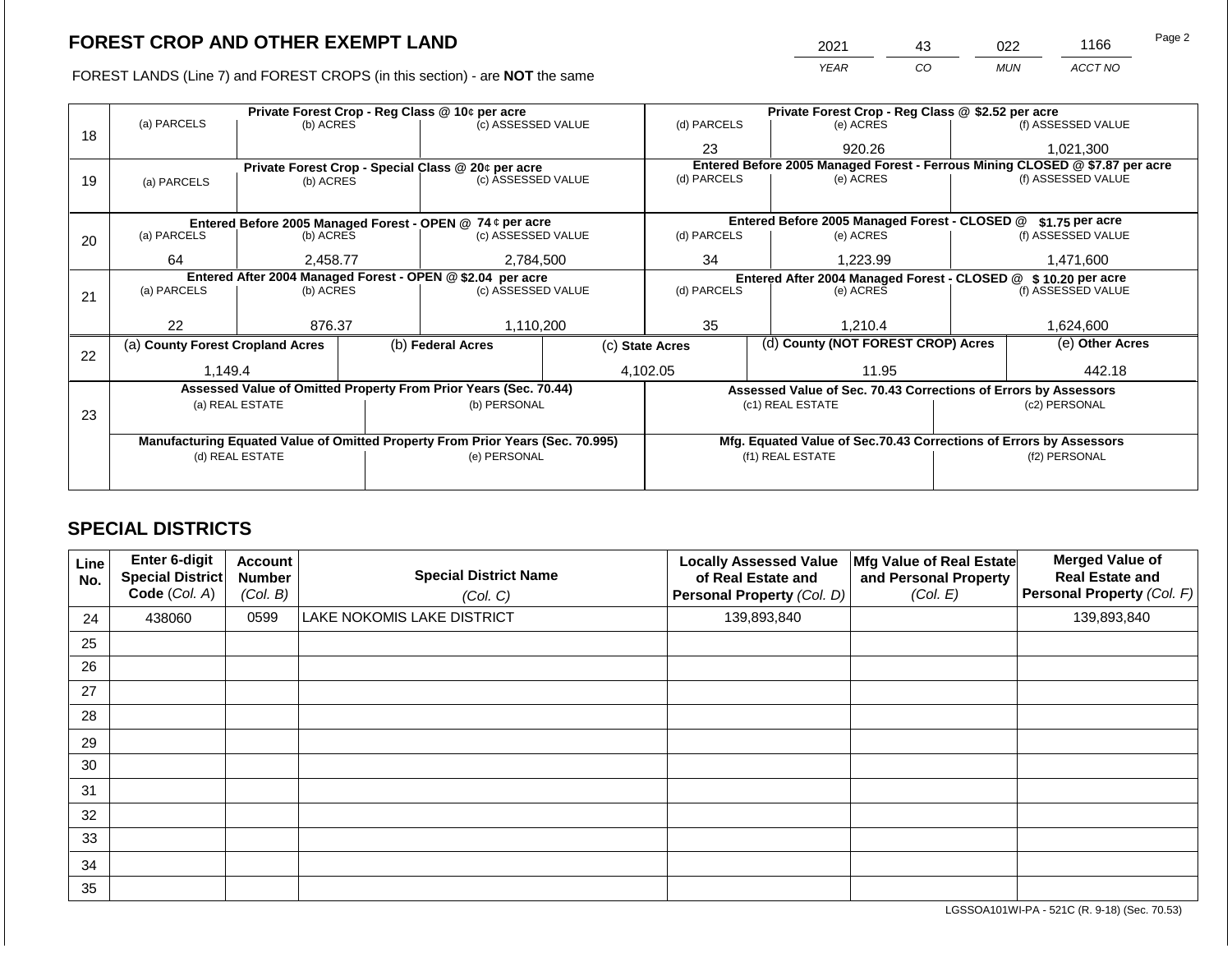|             | <b>SCHOOL DISTRICTS</b>                                  |                                             |                                                         |                                                                                   | 2021        | 43                                                            | 022        | 1166                                                                           |
|-------------|----------------------------------------------------------|---------------------------------------------|---------------------------------------------------------|-----------------------------------------------------------------------------------|-------------|---------------------------------------------------------------|------------|--------------------------------------------------------------------------------|
|             |                                                          |                                             |                                                         |                                                                                   | <b>YEAR</b> | CO                                                            | <b>MUN</b> | ACCT NO                                                                        |
| Line<br>No. | Enter 6-digit<br><b>School District</b><br>Code (Col. A) | <b>Account</b><br><b>Number</b><br>(Col. B) | <b>School District Name</b><br>(Col. C)                 | <b>Locally Assessed Value</b><br>of Real Estate and<br>Personal Property (Col. D) |             | Mfg Value of Real Estate<br>and Personal Property<br>(Col. E) |            | <b>Merged Value of</b><br><b>Real Estate and</b><br>Personal Property (Col. F) |
|             | A. SCHOOL DISTRICTS (K-8 and K-12)                       |                                             |                                                         |                                                                                   |             |                                                               |            |                                                                                |
| 36          | 355754                                                   | 0208                                        | <b>SCH D OF TOMAHAWK</b>                                |                                                                                   | 229,293,830 |                                                               |            | 229,293,830                                                                    |
| 37          |                                                          |                                             |                                                         |                                                                                   |             |                                                               |            |                                                                                |
| 38          |                                                          |                                             |                                                         |                                                                                   |             |                                                               |            |                                                                                |
| 39          |                                                          |                                             |                                                         |                                                                                   |             |                                                               |            |                                                                                |
| 40<br>41    |                                                          |                                             |                                                         |                                                                                   |             |                                                               |            |                                                                                |
| 42          |                                                          |                                             |                                                         |                                                                                   |             |                                                               |            |                                                                                |
| 43          |                                                          |                                             |                                                         |                                                                                   |             |                                                               |            |                                                                                |
| 44          |                                                          |                                             |                                                         |                                                                                   |             |                                                               |            |                                                                                |
| 45          |                                                          |                                             |                                                         |                                                                                   |             |                                                               |            |                                                                                |
| 46          |                                                          |                                             |                                                         |                                                                                   |             |                                                               |            |                                                                                |
| 47          |                                                          |                                             |                                                         |                                                                                   |             |                                                               |            |                                                                                |
| 48          |                                                          |                                             |                                                         |                                                                                   |             |                                                               |            |                                                                                |
| 49          |                                                          |                                             | TOTAL ASSESSED VALUE OF SCHOOL DISTRICTS (K-8 and K-12) |                                                                                   | 229,293,830 |                                                               |            |                                                                                |
| 50          | <b>B. UNION HIGH SCHOOL DISTRICTS</b>                    |                                             |                                                         |                                                                                   |             |                                                               |            | 229,293,830                                                                    |
| 51          |                                                          |                                             |                                                         |                                                                                   |             |                                                               |            |                                                                                |
| 52          |                                                          |                                             |                                                         |                                                                                   |             |                                                               |            |                                                                                |
| 53          |                                                          |                                             |                                                         |                                                                                   |             |                                                               |            |                                                                                |
| 54          |                                                          |                                             |                                                         |                                                                                   |             |                                                               |            |                                                                                |
| 55          |                                                          |                                             | TOTAL ASSESSED VALUE OF UNION HIGH SCHOOLS              |                                                                                   |             |                                                               |            |                                                                                |
|             | <b>TECHNICAL COLLEGE DISTRICTS</b><br>C.                 |                                             |                                                         |                                                                                   |             |                                                               |            |                                                                                |
| 56          | 001600                                                   | 0015                                        | NICOLET TECHNICAL COLLEGE                               | <b>RHIN</b>                                                                       | 229,293,830 |                                                               |            | 229,293,830                                                                    |
| 57          |                                                          |                                             |                                                         |                                                                                   |             |                                                               |            |                                                                                |
| 58<br>59    |                                                          |                                             | TOTAL ASSESSED VALUE OF TECHNICAL COLLEGES              |                                                                                   | 229,293,830 |                                                               |            | 229,293,830                                                                    |
|             |                                                          |                                             |                                                         |                                                                                   |             |                                                               |            |                                                                                |

 *I hereby certify, to the best of my knowledge and belief, this form is complete and correct.*

| Name                                           |                         | Title | Submission date   |
|------------------------------------------------|-------------------------|-------|-------------------|
| SARA JEWELL                                    |                         |       | 2021<br>14<br>-07 |
| Phone                                          | Email address           |       |                   |
| 715<br>369<br>6254<br>$\overline{\phantom{0}}$ | SJEWELL@CO.ONEIDA.WI.US |       |                   |

LGSSOA101WI -PA-521C (R. 9-18) (Sec. 70.53)

Page 3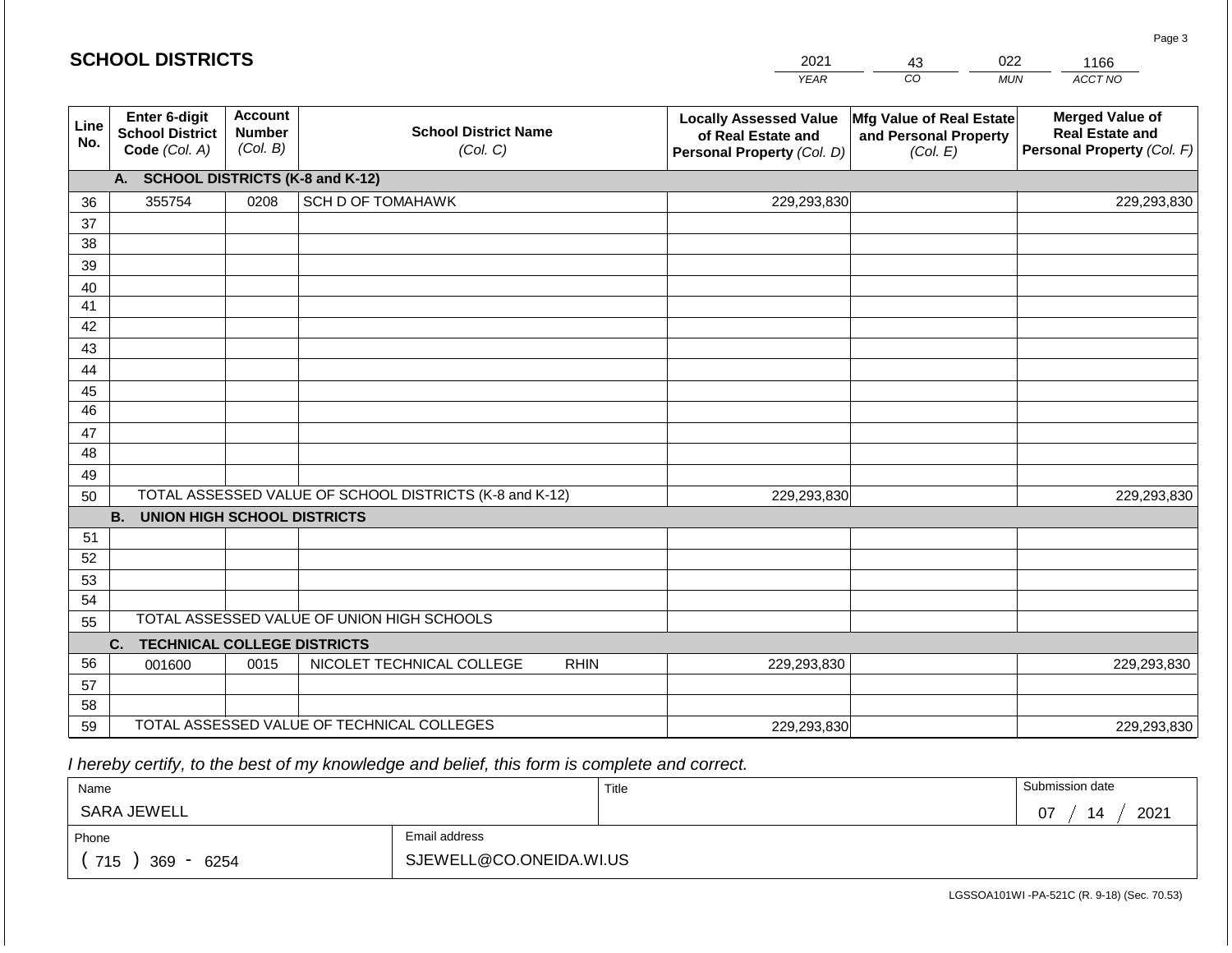- Each municipality's SOA is completed after the Board of Review and includes any changes made to the locally assessed values, under state law (sec. 70.53, Wis. Stats.)
- The Wisconsin Department of Revenue (DOR) merges the locally assessed values with the state assessed manufacturing values
- DOR provides the information regarding district names and codes. If a district is not listed, contact DOR.

Note: If you submit an amended SOA to DOR after your municipality's SOA is equated and posted to our website, we will process the SOA. However, DOR will not recalculate the *aggregate ratio or update the final SOA posted on our website. You should use the corrected values to calculate your tax rates.*

# **Page 1: Real Estate and Personal Property**

- Lines 1-9 assessed real estate values, parcel counts and acres by classification
- Lines 10-15 assessed personal property values and number of accounts by class
- Line 16 aggregate assessed value of all property subject to general property; use to calculate tax rates. Note: This line equals the total assessed value of K-8 and K-12 school districts (Line 50) and total assessed value of technical colleges (Line 59).
- Remarks assessment ratio used to calculate estimated fair market value on property tax bills

# **Page 2: Forest Crop, Other Exempt Land and Special Districts**

- Lines 18-21 private forest crop and managed forest lands assessed values
- Line  $22 -$  tax exempt land acres
- Line 23 prior years assessed value of omitted property under sec. 70.44 and correction of errors under sec. 70.43 shown by locally assessed or manufacturing real estate and personal property. Note: If there is an amount on this line, report the corresponding tax in the Statement of Taxes, Sections J or K.
- Lines 24-35 special district assessed values. These values are used to calculate tax rates for the special districts.

# **Page 3: School Districts**

- Lines 36-50 school districts (K-8 and K-12) assessed values. These values are used to calculate tax rates for school districts.
- Lines 51-55 union high school district assessed values. These values are used to calculate tax rates for union high school districts.
- Lines 56-59 technical college assessed values. These values are used to calculate tax rates for technical colleges.

If you have questions: Email: lgs@wisconsin.gov

 Phone: (608) 266-2569 or (608) 264-6892 Fax: (608) 264-6887

TOMAHAWK, WI 54487 - 9314 TOMAHAWK, WI 54487 - 93142541 LAKE NOKOMIS RD 2541 LAKE NOKOMIS RD TOWN OF NOKOMIS WENDY SMITH<br>TOWN OF NOKOMIS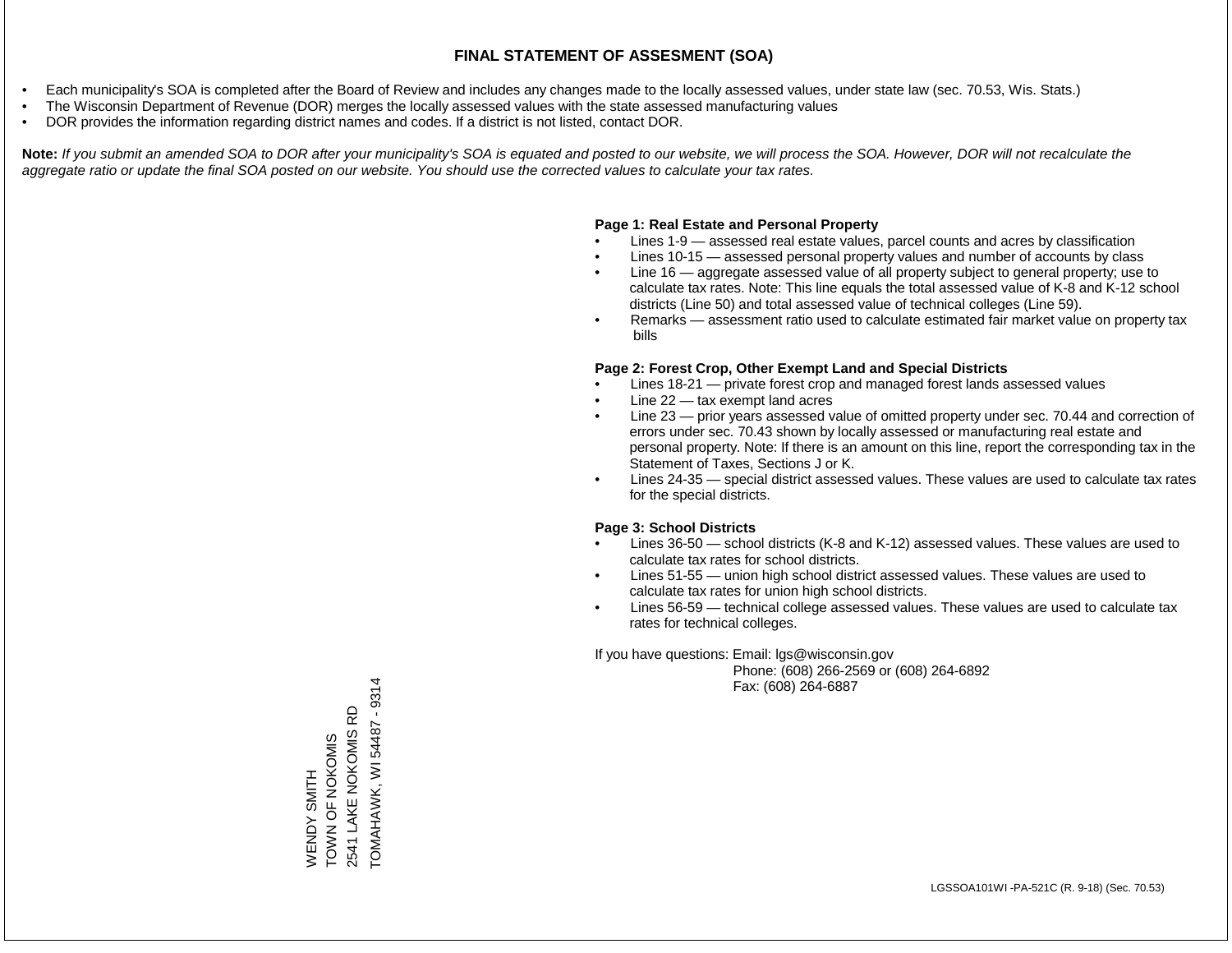|                | <b>FINAL - EQUATED</b><br><b>STATEMENT OF ASSESSMENT FOR 2021</b> |                              |           |                                     |              | 43                                            | 024                                                                              | 1167                                                                                                     |                                        |                               | Page 1<br>This is an Amended Return     |
|----------------|-------------------------------------------------------------------|------------------------------|-----------|-------------------------------------|--------------|-----------------------------------------------|----------------------------------------------------------------------------------|----------------------------------------------------------------------------------------------------------|----------------------------------------|-------------------------------|-----------------------------------------|
|                |                                                                   |                              |           |                                     |              | CO                                            | <b>MUN</b>                                                                       | ACCT NO                                                                                                  |                                        |                               |                                         |
|                | <b>FOR</b>                                                        | <b>TOWN OF</b>               |           |                                     |              |                                               |                                                                                  |                                                                                                          |                                        |                               |                                         |
|                |                                                                   | Town - Village - City        | <b>OF</b> | PELICAN<br><b>Municipality Name</b> |              |                                               | <b>ONEIDA COUNTY</b><br><b>County Name</b>                                       |                                                                                                          |                                        |                               |                                         |
| Line           | (See Lines 18 - 22 for                                            | <b>REAL ESTATE</b>           |           |                                     | PARCEL COUNT |                                               | NO. OF ACRES<br><b>WHOLE</b>                                                     | <b>VALUE OF</b><br>LAND                                                                                  | <b>VALUE OF</b><br><b>IMPROVEMENTS</b> |                               | TOTAL VALUE OF LAND<br>AND IMPROVEMENTS |
| No.            |                                                                   | other Real Estate)           |           | (Col. A)                            | (Col. B)     |                                               | TOTAL LAND MPROVEMENTS NUMBERS ONLY<br>(Col, C)                                  | (Col. D)                                                                                                 | (Col. E)                               |                               | (Col. F)                                |
| $\overline{1}$ |                                                                   | <b>RESIDENTIAL - Class 1</b> |           |                                     |              | 1,692                                         | 4,309                                                                            | 95,306,800                                                                                               |                                        | 173,198,500                   | 268,505,300                             |
| 2              | <b>COMMERCIAL - Class 2</b>                                       |                              |           | 120                                 |              | 80                                            | 421                                                                              | 6,160,100                                                                                                |                                        | 12,619,800                    | 18,779,900                              |
| 3              | <b>MANUFACTURING - Class 3</b>                                    |                              |           | 3                                   |              | 3                                             | 26                                                                               | 81,600                                                                                                   |                                        | 705,500                       | 787,100                                 |
| 4              | <b>AGRICULTURAL - Class 4</b>                                     |                              |           | 26                                  |              |                                               | 346                                                                              | 50,900                                                                                                   |                                        |                               | 50,900                                  |
| 5              | <b>UNDEVELOPED - Class 5</b>                                      |                              |           | 417                                 |              |                                               | 5,630                                                                            | 1,663,100                                                                                                |                                        |                               | 1,663,100                               |
| 6              | AGRICULTURAL FOREST - Class 5m                                    |                              |           | 4                                   |              |                                               | 37                                                                               | 34,700                                                                                                   |                                        |                               | 34,700                                  |
| $\overline{7}$ | FOREST LANDS - Class 6                                            |                              |           | 477                                 |              |                                               | 8,098                                                                            | 16,034,800                                                                                               |                                        |                               | 16,034,800                              |
| 8              | OTHER - Class 7                                                   |                              |           | $\overline{2}$                      |              | $\overline{2}$                                | 3                                                                                | 15,000                                                                                                   |                                        | 633,900                       | 648,900                                 |
| 9              | TOTAL - ALL COLUMNS                                               |                              |           | 3,294                               |              | 1,777                                         | 18,870                                                                           | 119,347,000                                                                                              |                                        | 187, 157, 700                 | 306,504,700                             |
| 10             | NUMBER OF PERSONAL PROPERTY ACCOUNTS IN ROLL                      |                              |           |                                     |              |                                               | 127                                                                              | <b>LOCALLY ASSESSED</b>                                                                                  | <b>MANUFACTURING</b>                   |                               | <b>MERGED</b>                           |
| 11             | BOATS AND OTHER WATERCRAFT NOT EXEMPT - Code 1                    |                              |           |                                     |              |                                               |                                                                                  | 11,900                                                                                                   |                                        | $\Omega$                      | 11,900                                  |
| 12             | MACHINERY, TOOLS AND PATTERNS - Code 2                            |                              |           |                                     |              |                                               |                                                                                  |                                                                                                          |                                        | 200,600                       | 200,600                                 |
| 13             | FURNITURE, FIXTURES AND EQUIPMENT - Code 3                        |                              |           |                                     |              |                                               |                                                                                  | 523,200                                                                                                  |                                        | 3,400                         | 526,600                                 |
| 14             | ALL OTHER PERSONAL PROPERTY NOT EXEMPT - Codes 4A, 4B, 4C         |                              |           |                                     |              |                                               |                                                                                  | 1,603,300                                                                                                | 1,171,600                              |                               | 2,774,900                               |
| 15             | TOTAL OF PERSONAL PROPERTY NOT EXEMPT (Total of Lines 11-14)      |                              |           |                                     |              |                                               |                                                                                  | 2,138,400                                                                                                |                                        | 1,375,600                     | 3,514,000                               |
| 16             |                                                                   |                              |           |                                     |              |                                               | MUST EQUAL TOTAL VALUE OF THE SCHOOL DISTRICTS (K-12 PLUS K-8) - Line 50, Col. F | AGGREGATE ASSESSED VALUE OF ALL PROPERTY SUBJECT TO THE GENERAL PROPERTY TAX (Total of Lines 9F and 15F) |                                        |                               | 310,018,700                             |
| 17             | <b>BOARD OF REVIEW</b><br>DATE OF FINAL ADJOURNMENT               |                              |           | 06/11/2021                          |              | Name of Assessor<br><b>SUMMIT ASSESSMENTS</b> |                                                                                  |                                                                                                          |                                        | Telephone #<br>(715) 275-4001 |                                         |

The Assessment Ratio to be used in calculating the estimated Fair Market Value on tax bills for this tax district is .978474925

This ratio should be used to convert assessed values to "Calculate Equalized Values" in Step 1 of the Lottery and Gaming Credit Calculations.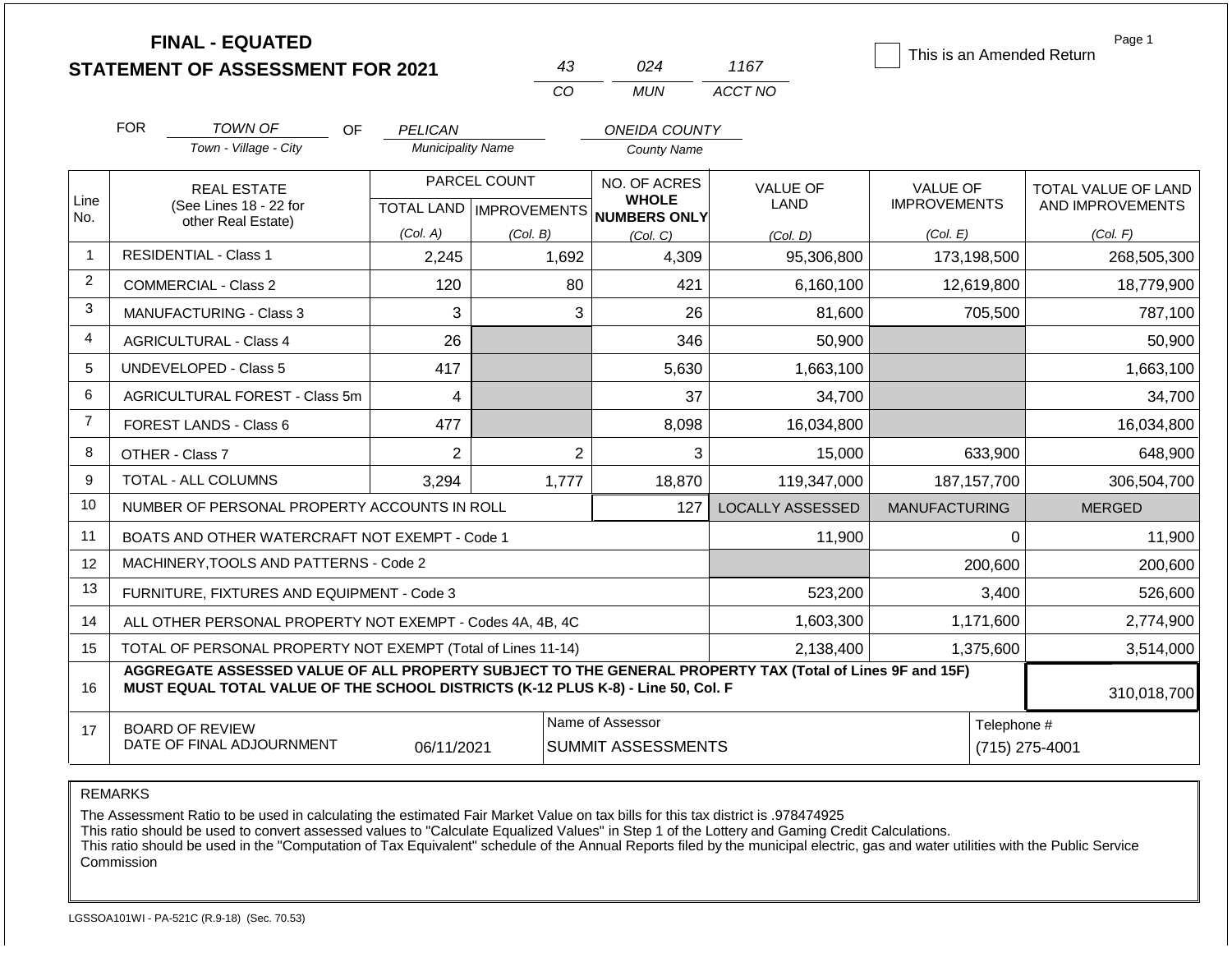2021 43 024 1167

FOREST LANDS (Line 7) and FOREST CROPS (in this section) - are **NOT** the same *YEAR CO MUN ACCT NO*

|    | Private Forest Crop - Reg Class @ 10¢ per acre |                                                    |                   |                                                                                |                                                                              | Private Forest Crop - Reg Class @ \$2.52 per acre                                         |                                    |                                                                    |               |                    |  |
|----|------------------------------------------------|----------------------------------------------------|-------------------|--------------------------------------------------------------------------------|------------------------------------------------------------------------------|-------------------------------------------------------------------------------------------|------------------------------------|--------------------------------------------------------------------|---------------|--------------------|--|
|    | (a) PARCELS                                    | (b) ACRES                                          |                   | (c) ASSESSED VALUE                                                             |                                                                              | (d) PARCELS                                                                               |                                    | (e) ACRES                                                          |               | (f) ASSESSED VALUE |  |
| 18 |                                                |                                                    |                   |                                                                                |                                                                              |                                                                                           |                                    |                                                                    |               |                    |  |
|    |                                                |                                                    |                   |                                                                                |                                                                              |                                                                                           |                                    |                                                                    |               |                    |  |
|    |                                                | Private Forest Crop - Special Class @ 20¢ per acre |                   |                                                                                |                                                                              | Entered Before 2005 Managed Forest - Ferrous Mining CLOSED @ \$7.87 per acre<br>(e) ACRES |                                    |                                                                    |               |                    |  |
| 19 | (a) PARCELS                                    | (b) ACRES                                          |                   | (c) ASSESSED VALUE                                                             |                                                                              | (d) PARCELS                                                                               |                                    |                                                                    |               | (f) ASSESSED VALUE |  |
|    |                                                |                                                    |                   |                                                                                |                                                                              |                                                                                           |                                    |                                                                    |               |                    |  |
|    |                                                |                                                    |                   | Entered Before 2005 Managed Forest - OPEN @ 74 ¢ per acre                      |                                                                              |                                                                                           |                                    | Entered Before 2005 Managed Forest - CLOSED @                      |               | $$1.75$ per acre   |  |
| 20 | (a) PARCELS                                    | (b) ACRES                                          |                   | (c) ASSESSED VALUE                                                             |                                                                              | (d) PARCELS                                                                               |                                    | (e) ACRES                                                          |               | (f) ASSESSED VALUE |  |
|    |                                                |                                                    |                   |                                                                                |                                                                              |                                                                                           |                                    |                                                                    |               |                    |  |
|    | 119                                            | 4.660.59                                           |                   | 5,361,900                                                                      |                                                                              | 85                                                                                        |                                    | 2,855.55                                                           |               | 4,633,800          |  |
|    |                                                |                                                    |                   | Entered After 2004 Managed Forest - OPEN @ \$2.04 per acre                     | Entered After 2004 Managed Forest - CLOSED @ \$10.20 per acre<br>(d) PARCELS |                                                                                           |                                    |                                                                    |               |                    |  |
| 21 | (a) PARCELS                                    | (b) ACRES                                          |                   |                                                                                | (c) ASSESSED VALUE                                                           |                                                                                           |                                    | (e) ACRES                                                          |               | (f) ASSESSED VALUE |  |
|    |                                                |                                                    |                   |                                                                                |                                                                              |                                                                                           |                                    |                                                                    |               |                    |  |
|    | 11                                             | 380.07                                             |                   | 867,600                                                                        |                                                                              | 46                                                                                        |                                    | 1,359.29                                                           |               | 2,498,100          |  |
|    | (a) County Forest Cropland Acres               |                                                    | (b) Federal Acres |                                                                                | (c) State Acres                                                              |                                                                                           | (d) County (NOT FOREST CROP) Acres |                                                                    |               | (e) Other Acres    |  |
| 22 |                                                |                                                    |                   |                                                                                |                                                                              |                                                                                           |                                    |                                                                    |               |                    |  |
|    | 156.5                                          |                                                    |                   | 40                                                                             |                                                                              | 918.16                                                                                    |                                    | 98.7                                                               |               | 715.81             |  |
|    |                                                |                                                    |                   | Assessed Value of Omitted Property From Prior Years (Sec. 70.44)               |                                                                              |                                                                                           |                                    | Assessed Value of Sec. 70.43 Corrections of Errors by Assessors    |               |                    |  |
|    |                                                | (a) REAL ESTATE                                    |                   | (b) PERSONAL                                                                   |                                                                              |                                                                                           |                                    | (c1) REAL ESTATE                                                   |               | (c2) PERSONAL      |  |
| 23 |                                                |                                                    |                   |                                                                                |                                                                              |                                                                                           |                                    |                                                                    |               |                    |  |
|    |                                                |                                                    |                   | Manufacturing Equated Value of Omitted Property From Prior Years (Sec. 70.995) |                                                                              |                                                                                           |                                    | Mfg. Equated Value of Sec.70.43 Corrections of Errors by Assessors |               |                    |  |
|    |                                                | (d) REAL ESTATE                                    |                   | (e) PERSONAL                                                                   |                                                                              | (f1) REAL ESTATE                                                                          |                                    |                                                                    | (f2) PERSONAL |                    |  |
|    |                                                |                                                    |                   |                                                                                |                                                                              |                                                                                           |                                    |                                                                    |               |                    |  |
|    |                                                |                                                    |                   |                                                                                |                                                                              |                                                                                           |                                    |                                                                    |               |                    |  |

# **SPECIAL DISTRICTS**

| Line<br>No. | <b>Enter 6-digit</b><br>Special District | <b>Account</b><br><b>Number</b> | <b>Special District Name</b> | <b>Locally Assessed Value</b><br>of Real Estate and | Mfg Value of Real Estate<br>and Personal Property | <b>Merged Value of</b><br><b>Real Estate and</b> |
|-------------|------------------------------------------|---------------------------------|------------------------------|-----------------------------------------------------|---------------------------------------------------|--------------------------------------------------|
|             | Code (Col. A)                            | (Col. B)                        | (Col. C)                     | Personal Property (Col. D)                          | (Col. E)                                          | Personal Property (Col. F)                       |
| 24          |                                          |                                 |                              |                                                     |                                                   |                                                  |
| 25          |                                          |                                 |                              |                                                     |                                                   |                                                  |
| 26          |                                          |                                 |                              |                                                     |                                                   |                                                  |
| 27          |                                          |                                 |                              |                                                     |                                                   |                                                  |
| 28          |                                          |                                 |                              |                                                     |                                                   |                                                  |
| 29          |                                          |                                 |                              |                                                     |                                                   |                                                  |
| 30          |                                          |                                 |                              |                                                     |                                                   |                                                  |
| 31          |                                          |                                 |                              |                                                     |                                                   |                                                  |
| 32          |                                          |                                 |                              |                                                     |                                                   |                                                  |
| 33          |                                          |                                 |                              |                                                     |                                                   |                                                  |
| 34          |                                          |                                 |                              |                                                     |                                                   |                                                  |
| 35          |                                          |                                 |                              |                                                     |                                                   |                                                  |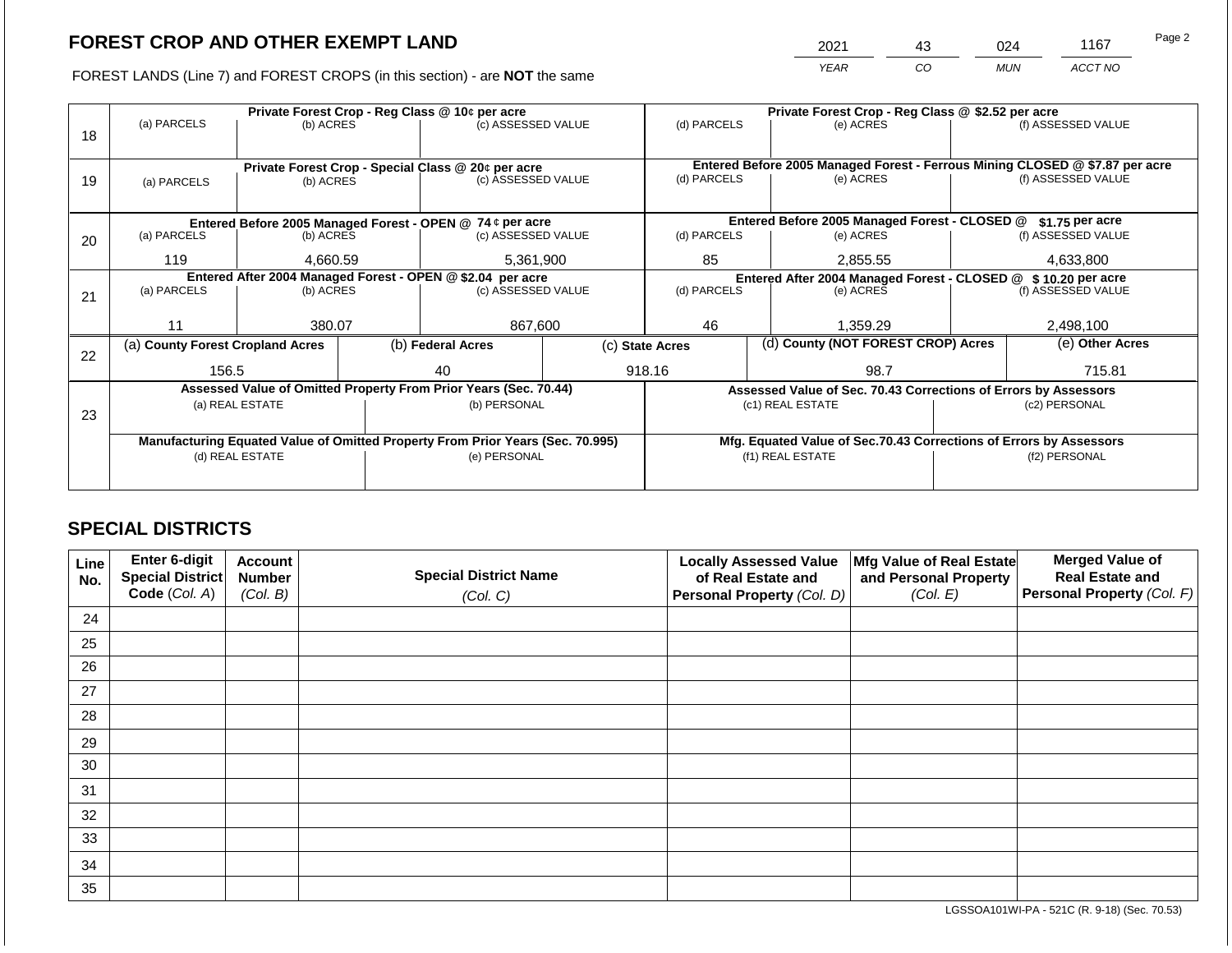#### *YEAR*  2021  $\overline{co}$ *MUN ACCT NO*  1167 **Line No. Enter 6-digit School District Code** *(Col. A)* **Account Number** *(Col. B)* **School District Name** *(Col. C)* **Locally Assessed Value of Real Estate and Personal Property** *(Col. D)* **Mfg Value of Real Estate and Personal Property** *(Col. E)* **Merged Value of Real Estate and Personal Property** *(Col. F)* **A. SCHOOL DISTRICTS (K-8 and K-12)** 36 37 38 39 40 41 42 43 44 45 46 47 48 49 50 TOTAL ASSESSED VALUE OF SCHOOL DISTRICTS (K-8 and K-12) **B. UNION HIGH SCHOOL DISTRICTS** 51 52 53 54 55 **C. TECHNICAL COLLEGE DISTRICTS** 56 57 58 59 TOTAL ASSESSED VALUE OF TECHNICAL COLLEGES TOTAL ASSESSED VALUE OF UNION HIGH SCHOOLS 434781 0262 SCH D OF RHINELANDER 307,856,000 307,856,000 001600 | 0015 | NICOLET TECHNICAL COLLEGE RHIN 307,856,000 2,162,700 310,018,700 2,162,700 310,018,700 2,162,700 310,018,700 307,856,000 2,162,700 310,018,700

 *I hereby certify, to the best of my knowledge and belief, this form is complete and correct.*

| Name               |                         | Title | Submission date  |
|--------------------|-------------------------|-------|------------------|
| SARA JEWELL        |                         |       | 2021<br>06<br>14 |
| Phone              | Email address           |       |                  |
| 715<br>369<br>6254 | SJEWELL@CO.ONEIDA.WI.US |       |                  |

LGSSOA101WI -PA-521C (R. 9-18) (Sec. 70.53)

Page 3

| <b>SCHOOL DISTRICTS</b> |  |
|-------------------------|--|
|-------------------------|--|

43 024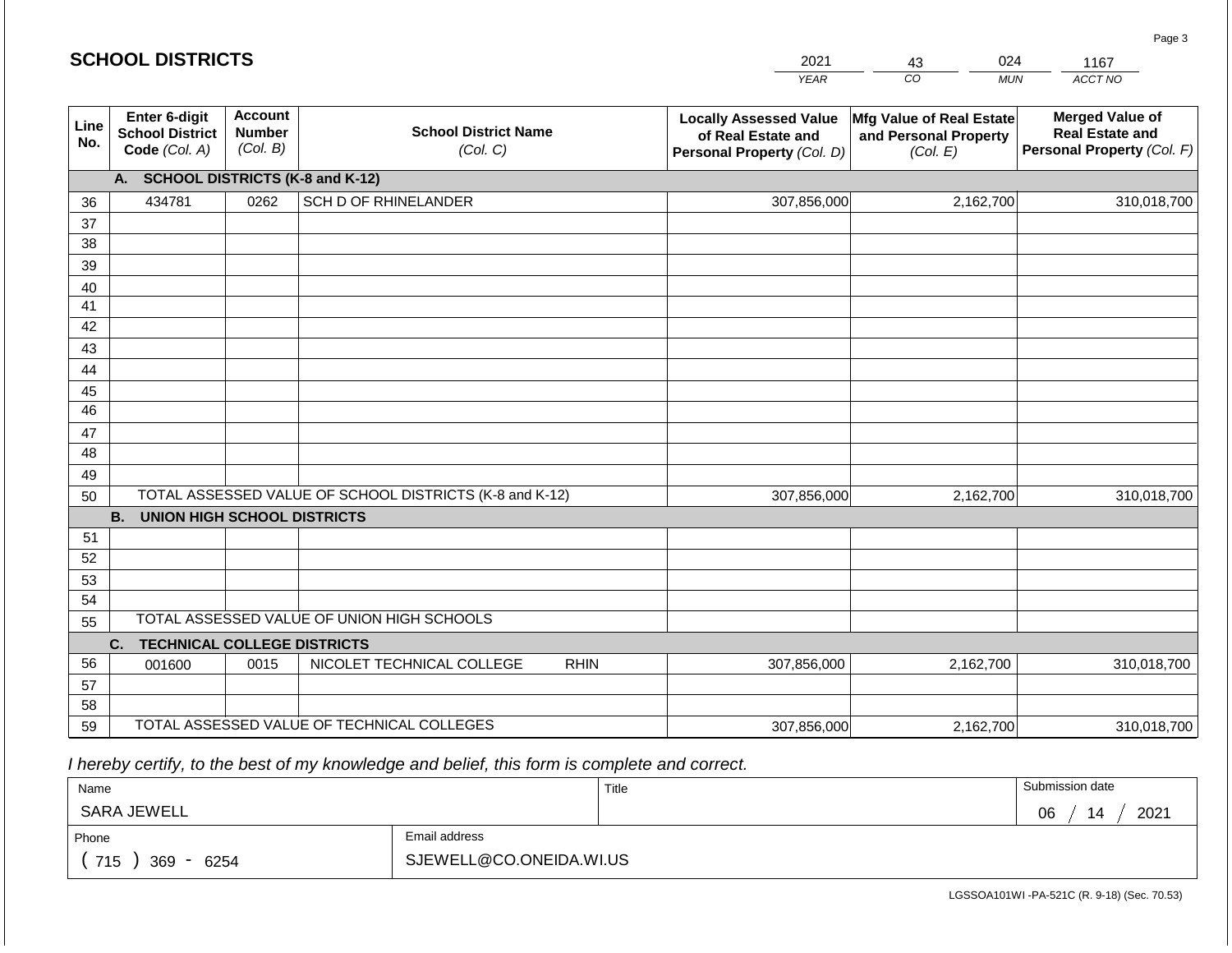- Each municipality's SOA is completed after the Board of Review and includes any changes made to the locally assessed values, under state law (sec. 70.53, Wis. Stats.)
- The Wisconsin Department of Revenue (DOR) merges the locally assessed values with the state assessed manufacturing values
- DOR provides the information regarding district names and codes. If a district is not listed, contact DOR.

Note: If you submit an amended SOA to DOR after your municipality's SOA is equated and posted to our website, we will process the SOA. However, DOR will not recalculate the *aggregate ratio or update the final SOA posted on our website. You should use the corrected values to calculate your tax rates.*

#### **Page 1: Real Estate and Personal Property**

- Lines 1-9 assessed real estate values, parcel counts and acres by classification
- Lines 10-15 assessed personal property values and number of accounts by class
- Line 16 aggregate assessed value of all property subject to general property; use to calculate tax rates. Note: This line equals the total assessed value of K-8 and K-12 school districts (Line 50) and total assessed value of technical colleges (Line 59).
- Remarks assessment ratio used to calculate estimated fair market value on property tax bills

#### **Page 2: Forest Crop, Other Exempt Land and Special Districts**

- Lines 18-21 private forest crop and managed forest lands assessed values
- Line  $22 -$  tax exempt land acres
- Line 23 prior years assessed value of omitted property under sec. 70.44 and correction of errors under sec. 70.43 shown by locally assessed or manufacturing real estate and personal property. Note: If there is an amount on this line, report the corresponding tax in the Statement of Taxes, Sections J or K.
- Lines 24-35 special district assessed values. These values are used to calculate tax rates for the special districts.

#### **Page 3: School Districts**

- Lines 36-50 school districts (K-8 and K-12) assessed values. These values are used to calculate tax rates for school districts.
- Lines 51-55 union high school district assessed values. These values are used to calculate tax rates for union high school districts.
- Lines 56-59 technical college assessed values. These values are used to calculate tax rates for technical colleges.

If you have questions: Email: lgs@wisconsin.gov

 Phone: (608) 266-2569 or (608) 264-6892 Fax: (608) 264-6887

RHINELANDER, WI 54501 RHINELANDER, WI 54501MIKE RING<br>TOWN OF PELICAN<br>4095 PINE LANE TOWN OF PELICAN 4095 PINE LANE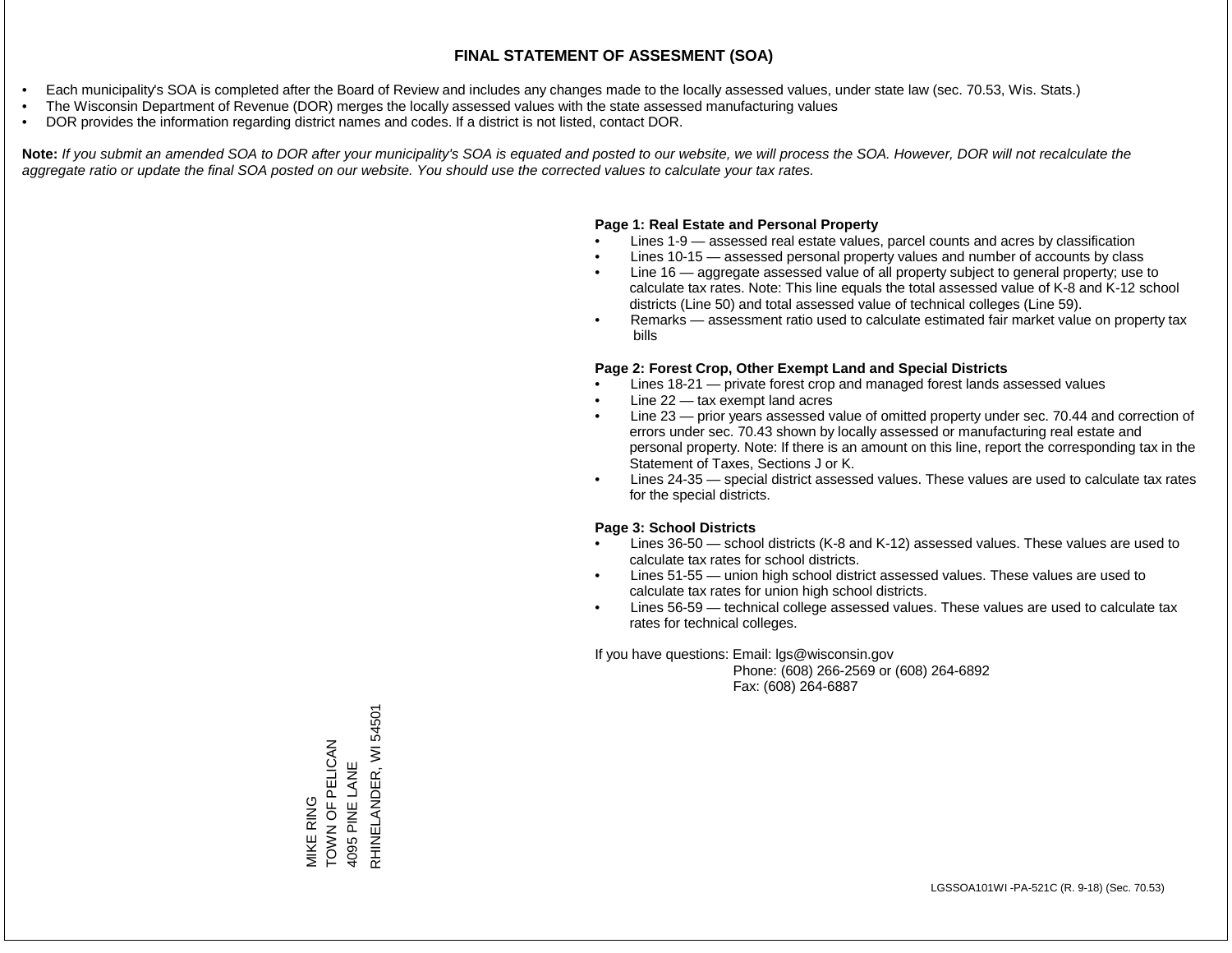|                | <b>FINAL - EQUATED</b>                                                                                                                                                                       |                          |                                       |                                                |                                | This is an Amended Return              | Page 1                                         |
|----------------|----------------------------------------------------------------------------------------------------------------------------------------------------------------------------------------------|--------------------------|---------------------------------------|------------------------------------------------|--------------------------------|----------------------------------------|------------------------------------------------|
|                | <b>STATEMENT OF ASSESSMENT FOR 2021</b>                                                                                                                                                      |                          | 43<br><b>CO</b>                       | 026<br><b>MUN</b>                              | 1168<br>ACCT NO                |                                        |                                                |
|                |                                                                                                                                                                                              |                          |                                       |                                                |                                |                                        |                                                |
|                | <b>FOR</b><br><b>TOWN OF</b><br>OF.                                                                                                                                                          | PIEHL                    |                                       | <b>ONEIDA COUNTY</b>                           |                                |                                        |                                                |
|                | Town - Village - City                                                                                                                                                                        | <b>Municipality Name</b> |                                       | <b>County Name</b>                             |                                |                                        |                                                |
| Line           | <b>REAL ESTATE</b><br>(See Lines 18 - 22 for                                                                                                                                                 |                          | PARCEL COUNT                          | NO. OF ACRES<br><b>WHOLE</b>                   | <b>VALUE OF</b><br><b>LAND</b> | <b>VALUE OF</b><br><b>IMPROVEMENTS</b> | <b>TOTAL VALUE OF LAND</b><br>AND IMPROVEMENTS |
| No.            | other Real Estate)                                                                                                                                                                           | (Col. A)                 | TOTAL LAND   IMPROVEMENTS<br>(Col. B) | <b>NUMBERS ONLY</b><br>(Col, C)                |                                | (Col. E)                               | (Col. F)                                       |
| $\mathbf{1}$   | <b>RESIDENTIAL - Class 1</b>                                                                                                                                                                 | 125                      | 108                                   | 238                                            | (Col. D)<br>3,252,800          | 7,559,600                              | 10,812,400                                     |
| $\overline{2}$ | COMMERCIAL - Class 2                                                                                                                                                                         | $\overline{7}$           | 4                                     | 18                                             | 88,100                         | 208,100                                | 296,200                                        |
| 3              | <b>MANUFACTURING - Class 3</b>                                                                                                                                                               | $\Omega$                 | $\Omega$                              | $\Omega$                                       | $\Omega$                       | $\Omega$                               |                                                |
| $\overline{4}$ | <b>AGRICULTURAL - Class 4</b>                                                                                                                                                                | 1                        |                                       | 16                                             | 3,100                          |                                        | 3,100                                          |
| 5              | <b>UNDEVELOPED - Class 5</b>                                                                                                                                                                 | 95                       |                                       | 1,673                                          | 688,300                        |                                        | 688,300                                        |
| 6              | AGRICULTURAL FOREST - Class 5m                                                                                                                                                               | $\Omega$                 |                                       | 0                                              | 0                              |                                        | 0                                              |
| $\overline{7}$ | FOREST LANDS - Class 6                                                                                                                                                                       | 144                      |                                       | 2,687                                          | 4,828,300                      |                                        | 4,828,300                                      |
| 8              | OTHER - Class 7                                                                                                                                                                              | 1                        | 1                                     | 1                                              | 7,600                          | 98,500                                 | 106,100                                        |
| 9              | <b>TOTAL - ALL COLUMNS</b>                                                                                                                                                                   | 373                      | 113                                   | 4,633                                          | 8,868,200                      | 7,866,200                              | 16,734,400                                     |
| 10             | NUMBER OF PERSONAL PROPERTY ACCOUNTS IN ROLL                                                                                                                                                 |                          |                                       | 12                                             | <b>LOCALLY ASSESSED</b>        | <b>MANUFACTURING</b>                   | <b>MERGED</b>                                  |
| 11             | BOATS AND OTHER WATERCRAFT NOT EXEMPT - Code 1                                                                                                                                               |                          |                                       |                                                | 0                              | $\boldsymbol{0}$                       | 0                                              |
| 12             | MACHINERY.TOOLS AND PATTERNS - Code 2                                                                                                                                                        |                          |                                       |                                                |                                | $\Omega$                               |                                                |
| 13             | FURNITURE, FIXTURES AND EQUIPMENT - Code 3                                                                                                                                                   |                          |                                       |                                                | 27,900                         | 0                                      | 27,900                                         |
| 14             | ALL OTHER PERSONAL PROPERTY NOT EXEMPT - Codes 4A, 4B, 4C                                                                                                                                    |                          |                                       |                                                | 161,200                        | $\mathbf 0$                            | 161,200                                        |
| 15             | TOTAL OF PERSONAL PROPERTY NOT EXEMPT (Total of Lines 11-14)                                                                                                                                 |                          |                                       |                                                | 189,100                        | 0                                      | 189,100                                        |
| 16             | AGGREGATE ASSESSED VALUE OF ALL PROPERTY SUBJECT TO THE GENERAL PROPERTY TAX (Total of Lines 9F and 15F)<br>MUST EQUAL TOTAL VALUE OF THE SCHOOL DISTRICTS (K-12 PLUS K-8) - Line 50, Col. F |                          |                                       |                                                |                                |                                        | 16,923,500                                     |
| 17             | <b>BOARD OF REVIEW</b><br>DATE OF FINAL ADJOURNMENT                                                                                                                                          | 07/15/2021               |                                       | Name of Assessor<br><b>PETERSON APPRAISALS</b> |                                | Telephone #<br>(715) 493-2320          |                                                |

The Assessment Ratio to be used in calculating the estimated Fair Market Value on tax bills for this tax district is .966537974

This ratio should be used to convert assessed values to "Calculate Equalized Values" in Step 1 of the Lottery and Gaming Credit Calculations.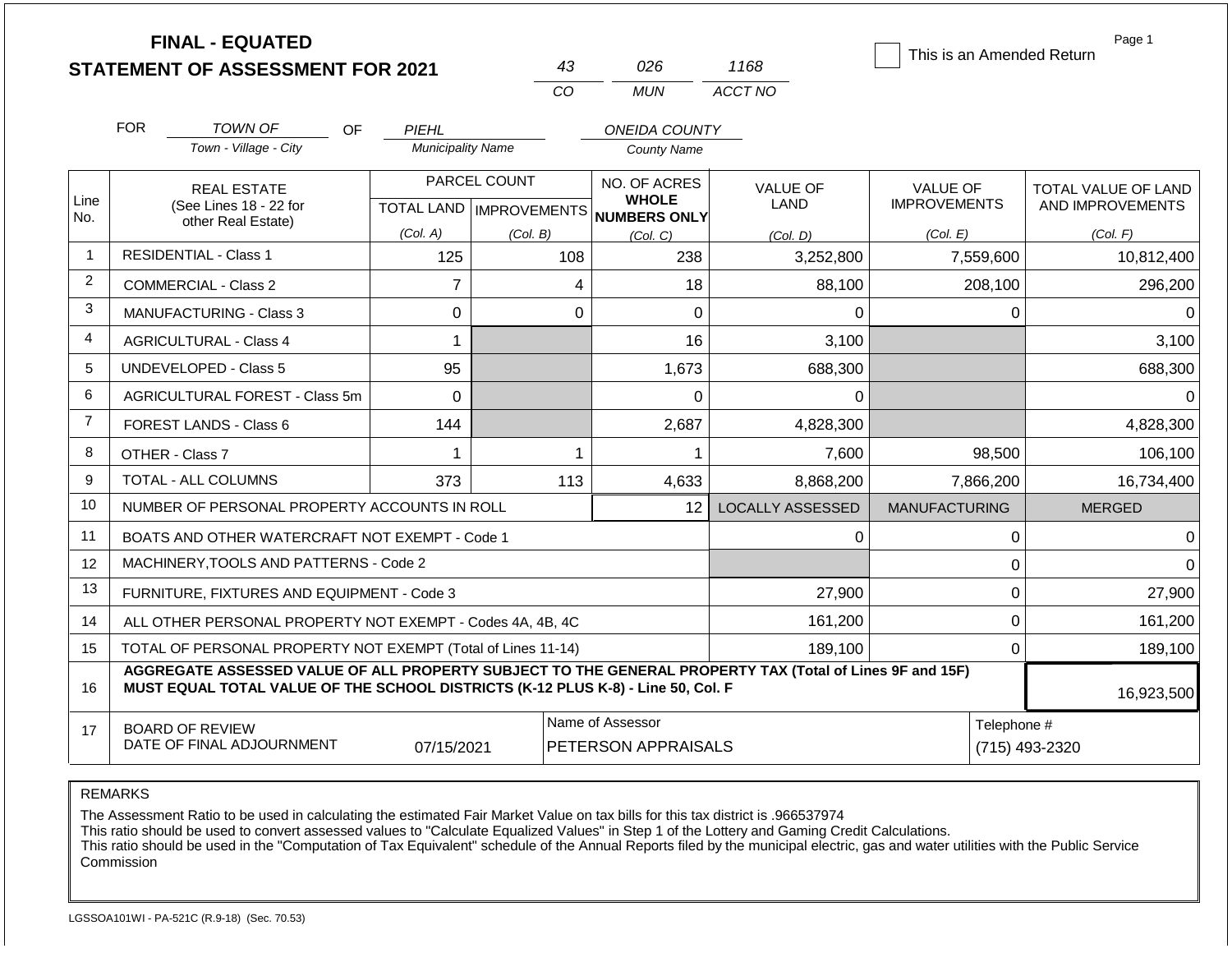2021 43 026 1168

FOREST LANDS (Line 7) and FOREST CROPS (in this section) - are **NOT** the same *YEAR CO MUN ACCT NO*

|    |                                                            | Private Forest Crop - Reg Class @ 10¢ per acre     |  |                                                                                |            |                                                               | Private Forest Crop - Reg Class @ \$2.52 per acre     |                                                                 |                                                                    |                                                                              |  |
|----|------------------------------------------------------------|----------------------------------------------------|--|--------------------------------------------------------------------------------|------------|---------------------------------------------------------------|-------------------------------------------------------|-----------------------------------------------------------------|--------------------------------------------------------------------|------------------------------------------------------------------------------|--|
|    | (a) PARCELS                                                | (b) ACRES                                          |  | (c) ASSESSED VALUE                                                             |            | (d) PARCELS                                                   |                                                       | (e) ACRES                                                       |                                                                    | (f) ASSESSED VALUE                                                           |  |
| 18 |                                                            |                                                    |  |                                                                                |            |                                                               |                                                       |                                                                 |                                                                    |                                                                              |  |
|    |                                                            |                                                    |  |                                                                                |            |                                                               |                                                       |                                                                 |                                                                    |                                                                              |  |
|    |                                                            | Private Forest Crop - Special Class @ 20¢ per acre |  |                                                                                |            |                                                               |                                                       |                                                                 |                                                                    | Entered Before 2005 Managed Forest - Ferrous Mining CLOSED @ \$7.87 per acre |  |
| 19 | (a) PARCELS                                                | (b) ACRES                                          |  | (c) ASSESSED VALUE                                                             |            | (d) PARCELS                                                   |                                                       | (e) ACRES                                                       |                                                                    | (f) ASSESSED VALUE                                                           |  |
|    |                                                            |                                                    |  |                                                                                |            |                                                               |                                                       |                                                                 |                                                                    |                                                                              |  |
|    |                                                            |                                                    |  | Entered Before 2005 Managed Forest - OPEN @ 74 ¢ per acre                      |            |                                                               |                                                       | Entered Before 2005 Managed Forest - CLOSED @                   |                                                                    | \$1.75 per acre                                                              |  |
| 20 | (a) PARCELS                                                | (b) ACRES                                          |  | (c) ASSESSED VALUE                                                             |            | (d) PARCELS                                                   |                                                       | (e) ACRES                                                       |                                                                    | (f) ASSESSED VALUE                                                           |  |
|    |                                                            |                                                    |  |                                                                                |            | 19                                                            |                                                       |                                                                 |                                                                    |                                                                              |  |
|    | 349                                                        | 14.034.85                                          |  |                                                                                | 18,832,000 |                                                               |                                                       | 740.62                                                          |                                                                    | 1,105,500                                                                    |  |
|    | Entered After 2004 Managed Forest - OPEN @ \$2.04 per acre |                                                    |  |                                                                                |            | Entered After 2004 Managed Forest - CLOSED @ \$10.20 per acre |                                                       |                                                                 |                                                                    |                                                                              |  |
| 21 | (a) PARCELS                                                | (b) ACRES                                          |  | (c) ASSESSED VALUE                                                             |            | (d) PARCELS                                                   |                                                       | (e) ACRES                                                       |                                                                    | (f) ASSESSED VALUE                                                           |  |
|    |                                                            |                                                    |  |                                                                                |            |                                                               |                                                       |                                                                 |                                                                    |                                                                              |  |
|    |                                                            | 31.7                                               |  | 57,600                                                                         |            |                                                               |                                                       | 158                                                             |                                                                    | 356,800                                                                      |  |
|    | (a) County Forest Cropland Acres                           |                                                    |  | (b) Federal Acres                                                              |            |                                                               | (d) County (NOT FOREST CROP) Acres<br>(c) State Acres |                                                                 |                                                                    | (e) Other Acres                                                              |  |
| 22 |                                                            |                                                    |  |                                                                                |            |                                                               |                                                       |                                                                 |                                                                    |                                                                              |  |
|    |                                                            |                                                    |  |                                                                                |            | 3,382.84                                                      |                                                       | 5.06                                                            |                                                                    | 52.87                                                                        |  |
|    |                                                            |                                                    |  | Assessed Value of Omitted Property From Prior Years (Sec. 70.44)               |            |                                                               |                                                       | Assessed Value of Sec. 70.43 Corrections of Errors by Assessors |                                                                    |                                                                              |  |
|    |                                                            | (a) REAL ESTATE                                    |  | (b) PERSONAL                                                                   |            |                                                               |                                                       | (c1) REAL ESTATE                                                |                                                                    | (c2) PERSONAL                                                                |  |
| 23 |                                                            |                                                    |  |                                                                                |            |                                                               |                                                       |                                                                 |                                                                    |                                                                              |  |
|    |                                                            |                                                    |  | Manufacturing Equated Value of Omitted Property From Prior Years (Sec. 70.995) |            |                                                               |                                                       |                                                                 | Mfg. Equated Value of Sec.70.43 Corrections of Errors by Assessors |                                                                              |  |
|    |                                                            | (d) REAL ESTATE                                    |  | (e) PERSONAL                                                                   |            |                                                               |                                                       | (f1) REAL ESTATE                                                | (f2) PERSONAL                                                      |                                                                              |  |
|    |                                                            |                                                    |  |                                                                                |            |                                                               |                                                       |                                                                 |                                                                    |                                                                              |  |
|    |                                                            |                                                    |  |                                                                                |            |                                                               |                                                       |                                                                 |                                                                    |                                                                              |  |

# **SPECIAL DISTRICTS**

| Line<br>No. | <b>Enter 6-digit</b><br>Special District | <b>Account</b><br><b>Number</b> | <b>Special District Name</b> | <b>Locally Assessed Value</b><br>of Real Estate and | Mfg Value of Real Estate<br>and Personal Property | <b>Merged Value of</b><br><b>Real Estate and</b> |
|-------------|------------------------------------------|---------------------------------|------------------------------|-----------------------------------------------------|---------------------------------------------------|--------------------------------------------------|
|             | Code (Col. A)                            | (Col. B)                        | (Col. C)                     | Personal Property (Col. D)                          | (Col. E)                                          | Personal Property (Col. F)                       |
| 24          |                                          |                                 |                              |                                                     |                                                   |                                                  |
| 25          |                                          |                                 |                              |                                                     |                                                   |                                                  |
| 26          |                                          |                                 |                              |                                                     |                                                   |                                                  |
| 27          |                                          |                                 |                              |                                                     |                                                   |                                                  |
| 28          |                                          |                                 |                              |                                                     |                                                   |                                                  |
| 29          |                                          |                                 |                              |                                                     |                                                   |                                                  |
| 30          |                                          |                                 |                              |                                                     |                                                   |                                                  |
| 31          |                                          |                                 |                              |                                                     |                                                   |                                                  |
| 32          |                                          |                                 |                              |                                                     |                                                   |                                                  |
| 33          |                                          |                                 |                              |                                                     |                                                   |                                                  |
| 34          |                                          |                                 |                              |                                                     |                                                   |                                                  |
| 35          |                                          |                                 |                              |                                                     |                                                   |                                                  |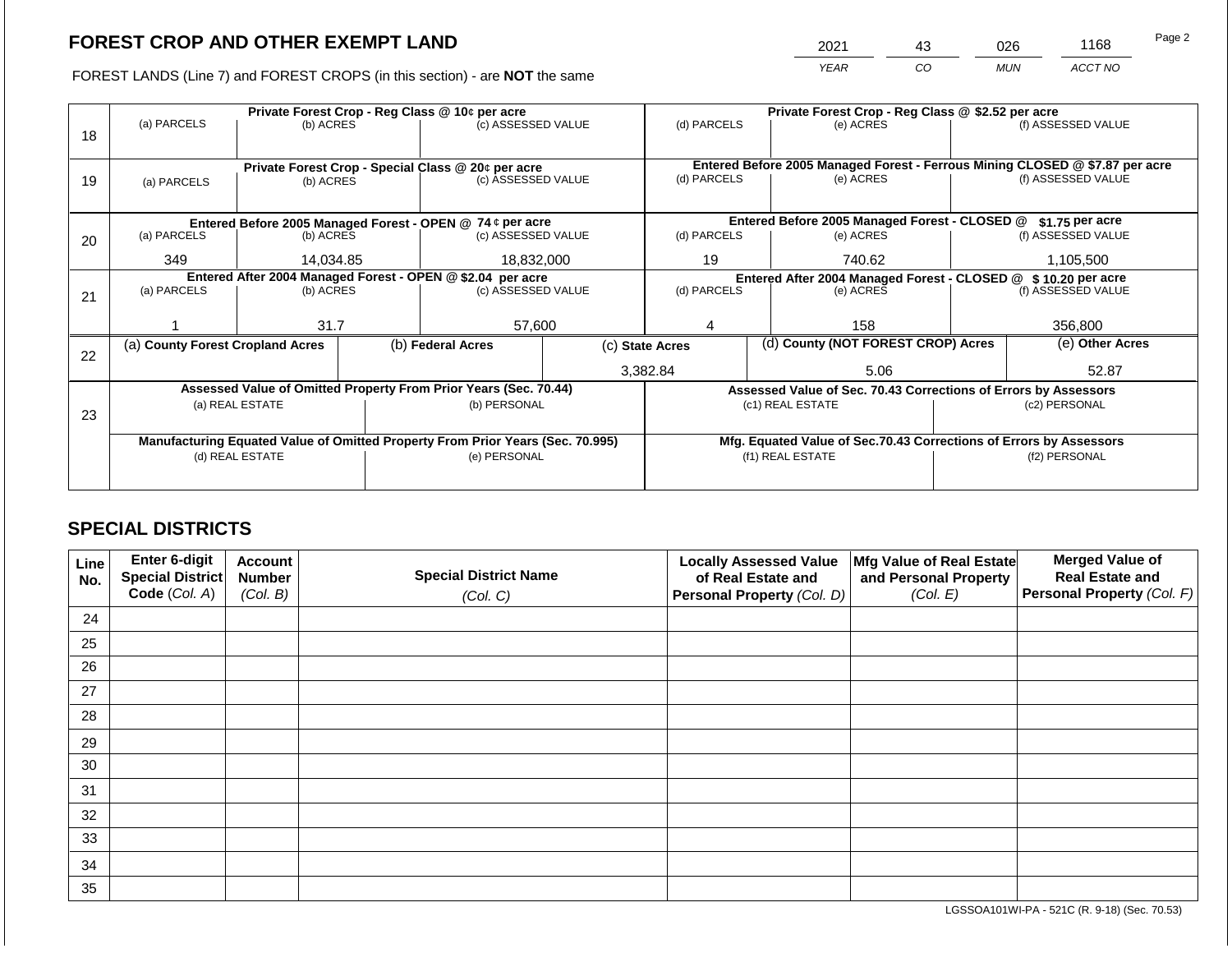|             | <b>SCHOOL DISTRICTS</b>                                  |                                             |                                                         |             | 2021                                                                              | 43                                                            | 026        | 1168                                                                           |
|-------------|----------------------------------------------------------|---------------------------------------------|---------------------------------------------------------|-------------|-----------------------------------------------------------------------------------|---------------------------------------------------------------|------------|--------------------------------------------------------------------------------|
|             |                                                          |                                             |                                                         |             | <b>YEAR</b>                                                                       | CO                                                            | <b>MUN</b> | ACCT NO                                                                        |
| Line<br>No. | Enter 6-digit<br><b>School District</b><br>Code (Col. A) | <b>Account</b><br><b>Number</b><br>(Col. B) | <b>School District Name</b><br>(Col. C)                 |             | <b>Locally Assessed Value</b><br>of Real Estate and<br>Personal Property (Col. D) | Mfg Value of Real Estate<br>and Personal Property<br>(Col. E) |            | <b>Merged Value of</b><br><b>Real Estate and</b><br>Personal Property (Col. F) |
|             | A. SCHOOL DISTRICTS (K-8 and K-12)                       |                                             |                                                         |             |                                                                                   |                                                               |            |                                                                                |
| 36          | 435733                                                   | 0263                                        | SCH D OF THREE LAKES                                    |             | 16,923,500                                                                        |                                                               |            | 16,923,500                                                                     |
| 37          |                                                          |                                             |                                                         |             |                                                                                   |                                                               |            |                                                                                |
| 38          |                                                          |                                             |                                                         |             |                                                                                   |                                                               |            |                                                                                |
| 39          |                                                          |                                             |                                                         |             |                                                                                   |                                                               |            |                                                                                |
| 40<br>41    |                                                          |                                             |                                                         |             |                                                                                   |                                                               |            |                                                                                |
| 42          |                                                          |                                             |                                                         |             |                                                                                   |                                                               |            |                                                                                |
| 43          |                                                          |                                             |                                                         |             |                                                                                   |                                                               |            |                                                                                |
| 44          |                                                          |                                             |                                                         |             |                                                                                   |                                                               |            |                                                                                |
| 45          |                                                          |                                             |                                                         |             |                                                                                   |                                                               |            |                                                                                |
| 46          |                                                          |                                             |                                                         |             |                                                                                   |                                                               |            |                                                                                |
| 47          |                                                          |                                             |                                                         |             |                                                                                   |                                                               |            |                                                                                |
| 48          |                                                          |                                             |                                                         |             |                                                                                   |                                                               |            |                                                                                |
| 49<br>50    |                                                          |                                             | TOTAL ASSESSED VALUE OF SCHOOL DISTRICTS (K-8 and K-12) |             | 16,923,500                                                                        |                                                               |            | 16,923,500                                                                     |
|             | <b>B. UNION HIGH SCHOOL DISTRICTS</b>                    |                                             |                                                         |             |                                                                                   |                                                               |            |                                                                                |
| 51          |                                                          |                                             |                                                         |             |                                                                                   |                                                               |            |                                                                                |
| 52          |                                                          |                                             |                                                         |             |                                                                                   |                                                               |            |                                                                                |
| 53          |                                                          |                                             |                                                         |             |                                                                                   |                                                               |            |                                                                                |
| 54          |                                                          |                                             |                                                         |             |                                                                                   |                                                               |            |                                                                                |
| 55          |                                                          |                                             | TOTAL ASSESSED VALUE OF UNION HIGH SCHOOLS              |             |                                                                                   |                                                               |            |                                                                                |
|             | <b>TECHNICAL COLLEGE DISTRICTS</b><br>C.                 |                                             |                                                         |             |                                                                                   |                                                               |            |                                                                                |
| 56          | 001600                                                   | 0015                                        | NICOLET TECHNICAL COLLEGE                               | <b>RHIN</b> | 16,923,500                                                                        |                                                               |            | 16,923,500                                                                     |
| 57<br>58    |                                                          |                                             |                                                         |             |                                                                                   |                                                               |            |                                                                                |
| 59          |                                                          |                                             | TOTAL ASSESSED VALUE OF TECHNICAL COLLEGES              |             | 16,923,500                                                                        |                                                               |            | 16,923,500                                                                     |

 *I hereby certify, to the best of my knowledge and belief, this form is complete and correct.*

| Name               |                         | Title | Submission date  |
|--------------------|-------------------------|-------|------------------|
| SARA JEWELL        |                         |       | 2021<br>20<br>07 |
| Phone              | Email address           |       |                  |
| 715<br>369<br>6254 | SJEWELL@CO.ONEIDA.WI.US |       |                  |

Page 3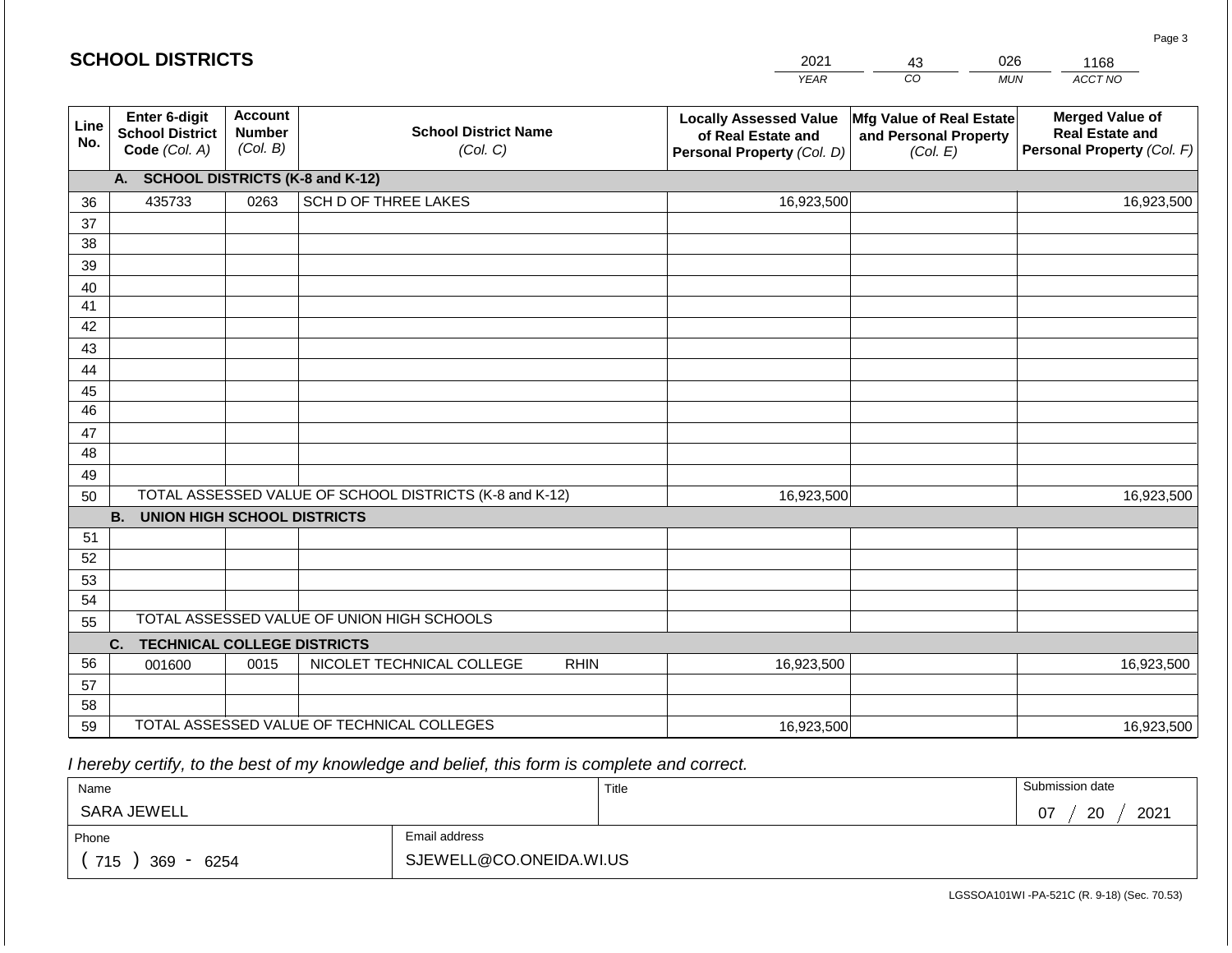- Each municipality's SOA is completed after the Board of Review and includes any changes made to the locally assessed values, under state law (sec. 70.53, Wis. Stats.)
- The Wisconsin Department of Revenue (DOR) merges the locally assessed values with the state assessed manufacturing values
- DOR provides the information regarding district names and codes. If a district is not listed, contact DOR.

Note: If you submit an amended SOA to DOR after your municipality's SOA is equated and posted to our website, we will process the SOA. However, DOR will not recalculate the *aggregate ratio or update the final SOA posted on our website. You should use the corrected values to calculate your tax rates.*

#### **Page 1: Real Estate and Personal Property**

- Lines 1-9 assessed real estate values, parcel counts and acres by classification
- Lines 10-15 assessed personal property values and number of accounts by class
- Line 16 aggregate assessed value of all property subject to general property; use to calculate tax rates. Note: This line equals the total assessed value of K-8 and K-12 school districts (Line 50) and total assessed value of technical colleges (Line 59).
- Remarks assessment ratio used to calculate estimated fair market value on property tax bills

#### **Page 2: Forest Crop, Other Exempt Land and Special Districts**

- Lines 18-21 private forest crop and managed forest lands assessed values
- Line  $22 -$  tax exempt land acres
- Line 23 prior years assessed value of omitted property under sec. 70.44 and correction of errors under sec. 70.43 shown by locally assessed or manufacturing real estate and personal property. Note: If there is an amount on this line, report the corresponding tax in the Statement of Taxes, Sections J or K.
- Lines 24-35 special district assessed values. These values are used to calculate tax rates for the special districts.

#### **Page 3: School Districts**

- Lines 36-50 school districts (K-8 and K-12) assessed values. These values are used to calculate tax rates for school districts.
- Lines 51-55 union high school district assessed values. These values are used to calculate tax rates for union high school districts.
- Lines 56-59 technical college assessed values. These values are used to calculate tax rates for technical colleges.

If you have questions: Email: lgs@wisconsin.gov

 Phone: (608) 266-2569 or (608) 264-6892 Fax: (608) 264-6887

RHINELANDER, WI 54501 RHINELANDER, WI 54501BRYAN KALLIOKOSKI<br>TOWN OF PIEHL 1415 TOWN HALL RD BRYAN KALLIOKOSKI 1415 TOWN HALL RD TOWN OF PIEHL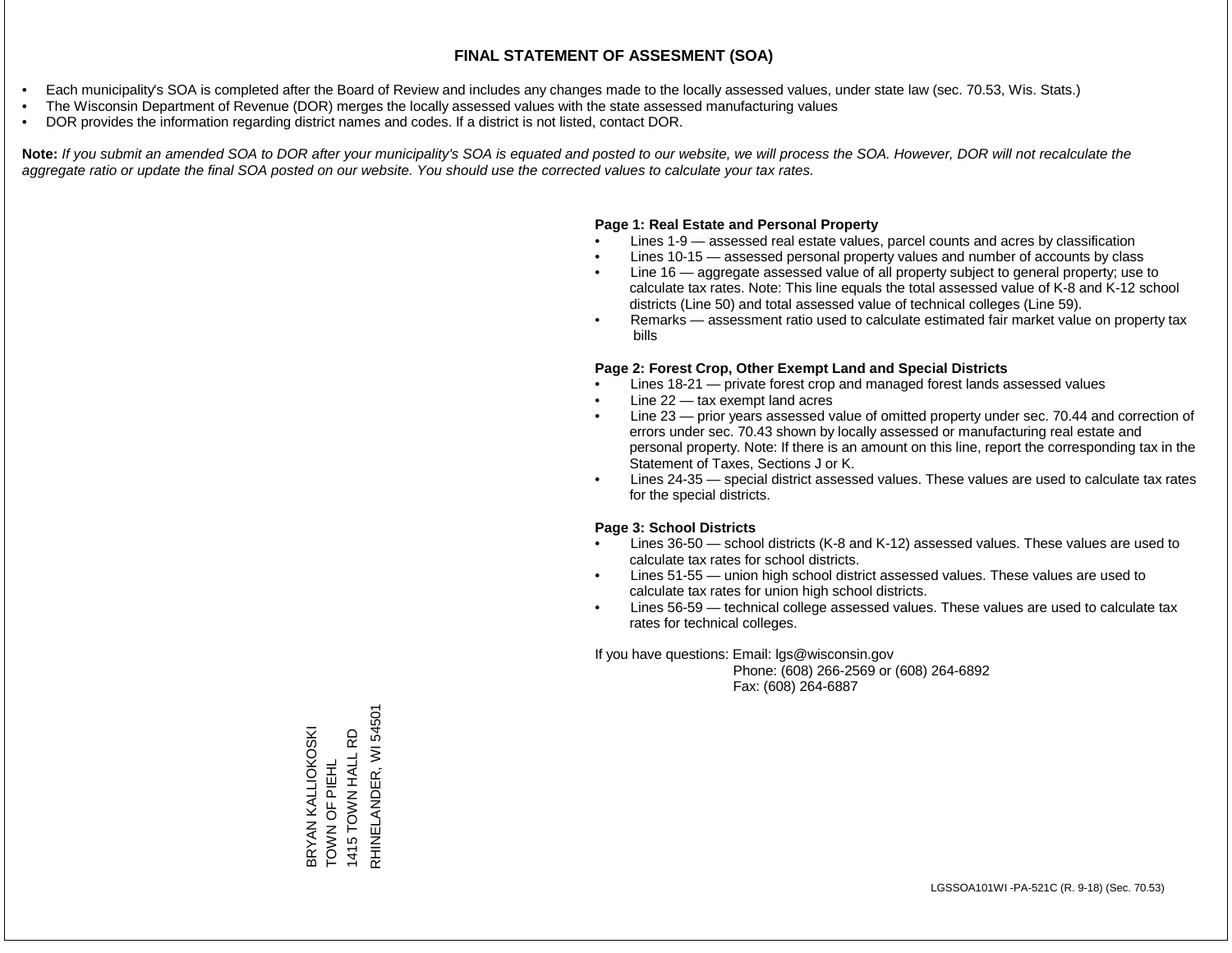|                |            | <b>FINAL - EQUATED</b><br><b>STATEMENT OF ASSESSMENT FOR 2021</b>                                                                                                                            |                          | 43                                        | 028                                          | 1169                    | This is an Amended Return              | Page 1                                  |  |
|----------------|------------|----------------------------------------------------------------------------------------------------------------------------------------------------------------------------------------------|--------------------------|-------------------------------------------|----------------------------------------------|-------------------------|----------------------------------------|-----------------------------------------|--|
|                |            |                                                                                                                                                                                              |                          | CO                                        | <b>MUN</b>                                   | ACCT NO                 |                                        |                                         |  |
|                | <b>FOR</b> | TOWN OF<br>OF.                                                                                                                                                                               | <b>PINE LAKE</b>         |                                           | <b>ONEIDA COUNTY</b>                         |                         |                                        |                                         |  |
|                |            | Town - Village - City                                                                                                                                                                        | <b>Municipality Name</b> |                                           | <b>County Name</b>                           |                         |                                        |                                         |  |
| Line<br>No.    |            | <b>REAL ESTATE</b><br>(See Lines 18 - 22 for                                                                                                                                                 |                          | PARCEL COUNT<br>TOTAL LAND   IMPROVEMENTS | NO. OF ACRES<br><b>WHOLE</b><br>NUMBERS ONLY | <b>VALUE OF</b><br>LAND | <b>VALUE OF</b><br><b>IMPROVEMENTS</b> | TOTAL VALUE OF LAND<br>AND IMPROVEMENTS |  |
|                |            | other Real Estate)                                                                                                                                                                           | (Col. A)                 | (Col. B)                                  | (Col, C)                                     | (Col. D)                | (Col. E)                               | (Col. F)                                |  |
| -1             |            | <b>RESIDENTIAL - Class 1</b>                                                                                                                                                                 | 1,946                    | 1,590                                     | 4,116                                        | 100,537,800             | 179,866,200                            | 280,404,000                             |  |
| 2              |            | <b>COMMERCIAL - Class 2</b>                                                                                                                                                                  | 57                       | 45                                        | 398                                          | 3,759,000               | 6,736,300                              | 10,495,300                              |  |
| 3              |            | <b>MANUFACTURING - Class 3</b>                                                                                                                                                               | $\mathbf{1}$             |                                           | $\overline{7}$<br>$\mathbf 1$                | 11,400                  | 892,500                                | 903,900                                 |  |
| 4              |            | <b>AGRICULTURAL - Class 4</b>                                                                                                                                                                | 8                        |                                           | 117                                          | 14,300                  |                                        | 14,300                                  |  |
| 5              |            | UNDEVELOPED - Class 5                                                                                                                                                                        | 232                      |                                           | 2,570                                        | 811,300                 |                                        | 811,300                                 |  |
| 6              |            | AGRICULTURAL FOREST - Class 5m                                                                                                                                                               | $\overline{2}$           |                                           | 31                                           | 34,200                  |                                        | 34,200                                  |  |
| $\overline{7}$ |            | <b>FOREST LANDS - Class 6</b>                                                                                                                                                                | 317                      |                                           | 6,212                                        | 12,486,900              |                                        | 12,486,900                              |  |
| 8              |            | OTHER - Class 7                                                                                                                                                                              | $\mathbf{1}$             |                                           | $\overline{1}$<br>$\mathbf 1$                | 12,000                  | 147,900                                | 159,900                                 |  |
| 9              |            | <b>TOTAL - ALL COLUMNS</b>                                                                                                                                                                   | 2,564                    | 1,637                                     | 13,452                                       | 117,666,900             | 187,642,900                            | 305,309,800                             |  |
| 10             |            | NUMBER OF PERSONAL PROPERTY ACCOUNTS IN ROLL                                                                                                                                                 |                          |                                           | 56                                           | <b>LOCALLY ASSESSED</b> | <b>MANUFACTURING</b>                   | <b>MERGED</b>                           |  |
| 11             |            | BOATS AND OTHER WATERCRAFT NOT EXEMPT - Code 1                                                                                                                                               |                          |                                           |                                              | 8,700                   | $\Omega$                               | 8,700                                   |  |
| 12             |            | MACHINERY, TOOLS AND PATTERNS - Code 2                                                                                                                                                       |                          |                                           |                                              |                         | 10,600                                 | 10,600                                  |  |
| 13             |            | FURNITURE, FIXTURES AND EQUIPMENT - Code 3                                                                                                                                                   |                          |                                           |                                              | 188,400                 | 18,500                                 | 206,900                                 |  |
| 14             |            | ALL OTHER PERSONAL PROPERTY NOT EXEMPT - Codes 4A, 4B, 4C                                                                                                                                    |                          |                                           |                                              | 430,400                 | 76,000                                 | 506,400                                 |  |
| 15             |            | TOTAL OF PERSONAL PROPERTY NOT EXEMPT (Total of Lines 11-14)                                                                                                                                 |                          |                                           |                                              | 627,500                 | 105,100                                | 732,600                                 |  |
| 16             |            | AGGREGATE ASSESSED VALUE OF ALL PROPERTY SUBJECT TO THE GENERAL PROPERTY TAX (Total of Lines 9F and 15F)<br>MUST EQUAL TOTAL VALUE OF THE SCHOOL DISTRICTS (K-12 PLUS K-8) - Line 50, Col. F |                          |                                           |                                              |                         |                                        |                                         |  |
| 17             |            | <b>BOARD OF REVIEW</b><br>DATE OF FINAL ADJOURNMENT                                                                                                                                          | Telephone #              | (715) 275-4001                            |                                              |                         |                                        |                                         |  |

The Assessment Ratio to be used in calculating the estimated Fair Market Value on tax bills for this tax district is .917460459

This ratio should be used to convert assessed values to "Calculate Equalized Values" in Step 1 of the Lottery and Gaming Credit Calculations.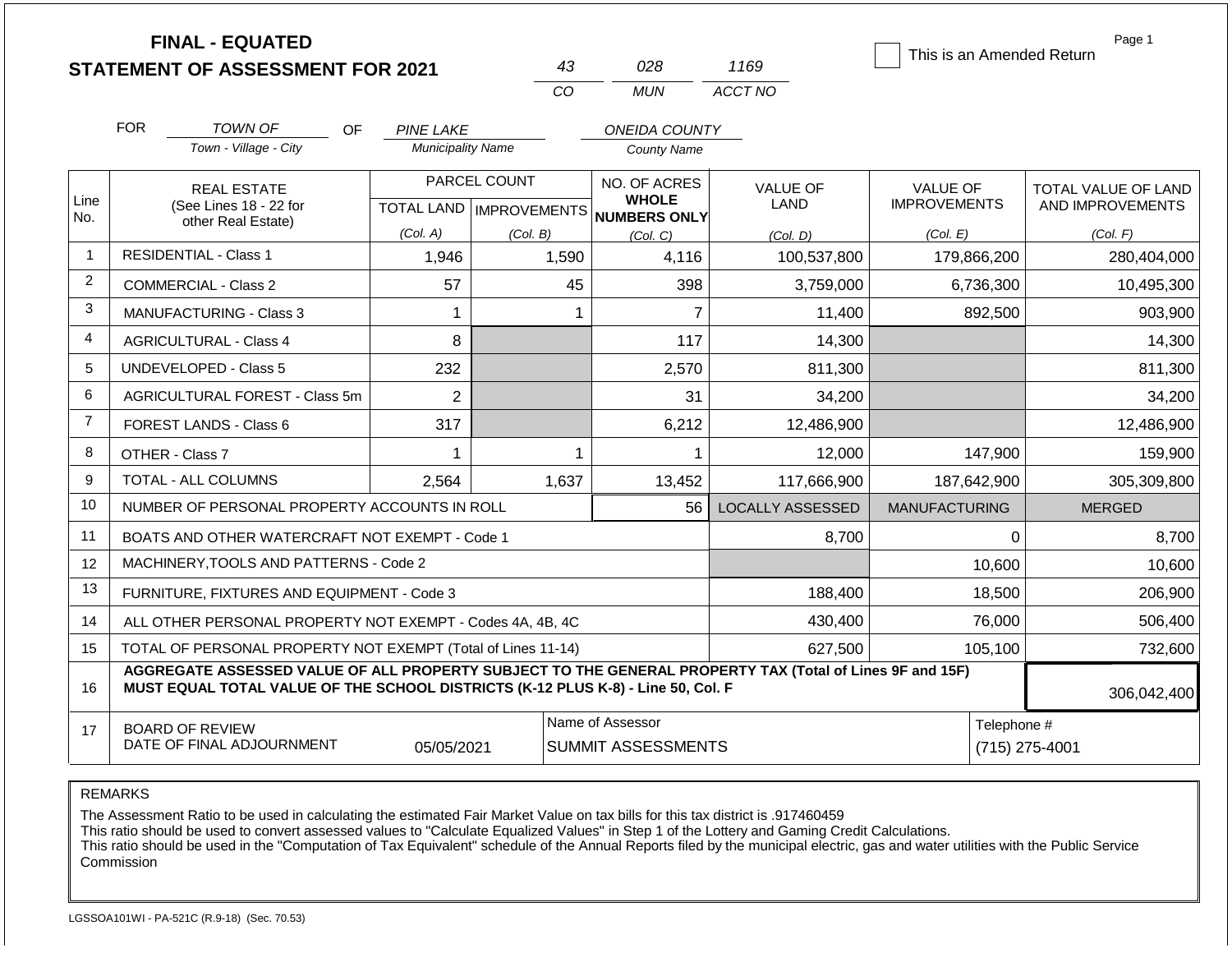FOREST LANDS (Line 7) and FOREST CROPS (in this section) - are **NOT** the same

| 2021 | 43 | 028        | 1169    | Page 2 |
|------|----|------------|---------|--------|
| YEAR | CO | <b>MUN</b> | ACCT NO |        |

|    |                                                                                |                 |  | Private Forest Crop - Reg Class @ 10¢ per acre                   |                    |                                                                                                    | Private Forest Crop - Reg Class @ \$2.52 per acre                  |               |                                                               |  |
|----|--------------------------------------------------------------------------------|-----------------|--|------------------------------------------------------------------|--------------------|----------------------------------------------------------------------------------------------------|--------------------------------------------------------------------|---------------|---------------------------------------------------------------|--|
|    | (a) PARCELS                                                                    | (b) ACRES       |  | (c) ASSESSED VALUE                                               |                    | (d) PARCELS                                                                                        | (e) ACRES                                                          |               | (f) ASSESSED VALUE                                            |  |
| 18 |                                                                                |                 |  |                                                                  |                    | 5                                                                                                  | 202.79                                                             |               | 478.300                                                       |  |
|    |                                                                                |                 |  | Private Forest Crop - Special Class @ 20¢ per acre               |                    | Entered Before 2005 Managed Forest - Ferrous Mining CLOSED @ \$7.87 per acre<br>(f) ASSESSED VALUE |                                                                    |               |                                                               |  |
| 19 | (a) PARCELS                                                                    | (b) ACRES       |  | (c) ASSESSED VALUE                                               |                    | (d) PARCELS                                                                                        | (e) ACRES                                                          |               |                                                               |  |
|    |                                                                                |                 |  |                                                                  |                    |                                                                                                    |                                                                    |               |                                                               |  |
|    | Entered Before 2005 Managed Forest - OPEN @ 74 ¢ per acre                      |                 |  |                                                                  |                    |                                                                                                    | Entered Before 2005 Managed Forest - CLOSED @                      |               | \$1.75 per acre                                               |  |
| 20 | (a) PARCELS                                                                    | (b) ACRES       |  | (c) ASSESSED VALUE                                               |                    | (d) PARCELS                                                                                        | (e) ACRES                                                          |               | (f) ASSESSED VALUE                                            |  |
|    |                                                                                |                 |  |                                                                  |                    |                                                                                                    |                                                                    |               |                                                               |  |
|    | 154                                                                            | 6,140           |  | 13,573,100                                                       |                    | 52                                                                                                 | 1,417.2                                                            |               | 4,031,900                                                     |  |
|    | Entered After 2004 Managed Forest - OPEN @ \$2.04 per acre                     |                 |  |                                                                  | (d) PARCELS        |                                                                                                    |                                                                    |               | Entered After 2004 Managed Forest - CLOSED @ \$10.20 per acre |  |
| 21 | (a) PARCELS                                                                    | (b) ACRES       |  |                                                                  | (c) ASSESSED VALUE |                                                                                                    | (e) ACRES                                                          |               | (f) ASSESSED VALUE                                            |  |
|    |                                                                                |                 |  |                                                                  |                    |                                                                                                    |                                                                    |               |                                                               |  |
|    | 12                                                                             | 401.24          |  | 847,900                                                          |                    | 51                                                                                                 | 1,558.15                                                           |               | 3,572,300                                                     |  |
|    | (a) County Forest Cropland Acres                                               |                 |  | (b) Federal Acres                                                |                    | (d) County (NOT FOREST CROP) Acres<br>(c) State Acres                                              |                                                                    |               | (e) Other Acres                                               |  |
| 22 |                                                                                |                 |  |                                                                  |                    |                                                                                                    |                                                                    |               |                                                               |  |
|    |                                                                                |                 |  |                                                                  |                    | 154.91                                                                                             | 155.09                                                             |               | 1,694.64                                                      |  |
|    |                                                                                |                 |  | Assessed Value of Omitted Property From Prior Years (Sec. 70.44) |                    |                                                                                                    | Assessed Value of Sec. 70.43 Corrections of Errors by Assessors    |               |                                                               |  |
|    |                                                                                | (a) REAL ESTATE |  | (b) PERSONAL                                                     |                    |                                                                                                    | (c1) REAL ESTATE                                                   |               | (c2) PERSONAL                                                 |  |
| 23 |                                                                                |                 |  |                                                                  |                    |                                                                                                    |                                                                    |               |                                                               |  |
|    |                                                                                |                 |  |                                                                  |                    |                                                                                                    |                                                                    |               |                                                               |  |
|    | Manufacturing Equated Value of Omitted Property From Prior Years (Sec. 70.995) |                 |  |                                                                  |                    |                                                                                                    | Mfg. Equated Value of Sec.70.43 Corrections of Errors by Assessors |               |                                                               |  |
|    |                                                                                | (d) REAL ESTATE |  | (e) PERSONAL                                                     |                    |                                                                                                    | (f1) REAL ESTATE                                                   | (f2) PERSONAL |                                                               |  |
|    |                                                                                |                 |  |                                                                  |                    |                                                                                                    |                                                                    |               |                                                               |  |
|    |                                                                                |                 |  |                                                                  |                    |                                                                                                    |                                                                    |               |                                                               |  |

# **SPECIAL DISTRICTS**

| <b>Line</b><br>No. | Enter 6-digit<br><b>Special District</b> | <b>Account</b><br><b>Number</b> | <b>Special District Name</b> | <b>Locally Assessed Value</b><br>Mfg Value of Real Estate<br>of Real Estate and<br>and Personal Property |          | <b>Merged Value of</b><br><b>Real Estate and</b> |
|--------------------|------------------------------------------|---------------------------------|------------------------------|----------------------------------------------------------------------------------------------------------|----------|--------------------------------------------------|
|                    | Code (Col. A)                            | (Col. B)                        | (Col. C)                     | Personal Property (Col. D)                                                                               | (Col. E) | Personal Property (Col. F)                       |
| 24                 |                                          |                                 |                              |                                                                                                          |          |                                                  |
| 25                 |                                          |                                 |                              |                                                                                                          |          |                                                  |
| 26                 |                                          |                                 |                              |                                                                                                          |          |                                                  |
| 27                 |                                          |                                 |                              |                                                                                                          |          |                                                  |
| 28                 |                                          |                                 |                              |                                                                                                          |          |                                                  |
| 29                 |                                          |                                 |                              |                                                                                                          |          |                                                  |
| 30                 |                                          |                                 |                              |                                                                                                          |          |                                                  |
| 31                 |                                          |                                 |                              |                                                                                                          |          |                                                  |
| 32                 |                                          |                                 |                              |                                                                                                          |          |                                                  |
| 33                 |                                          |                                 |                              |                                                                                                          |          |                                                  |
| 34                 |                                          |                                 |                              |                                                                                                          |          |                                                  |
| 35                 |                                          |                                 |                              |                                                                                                          |          |                                                  |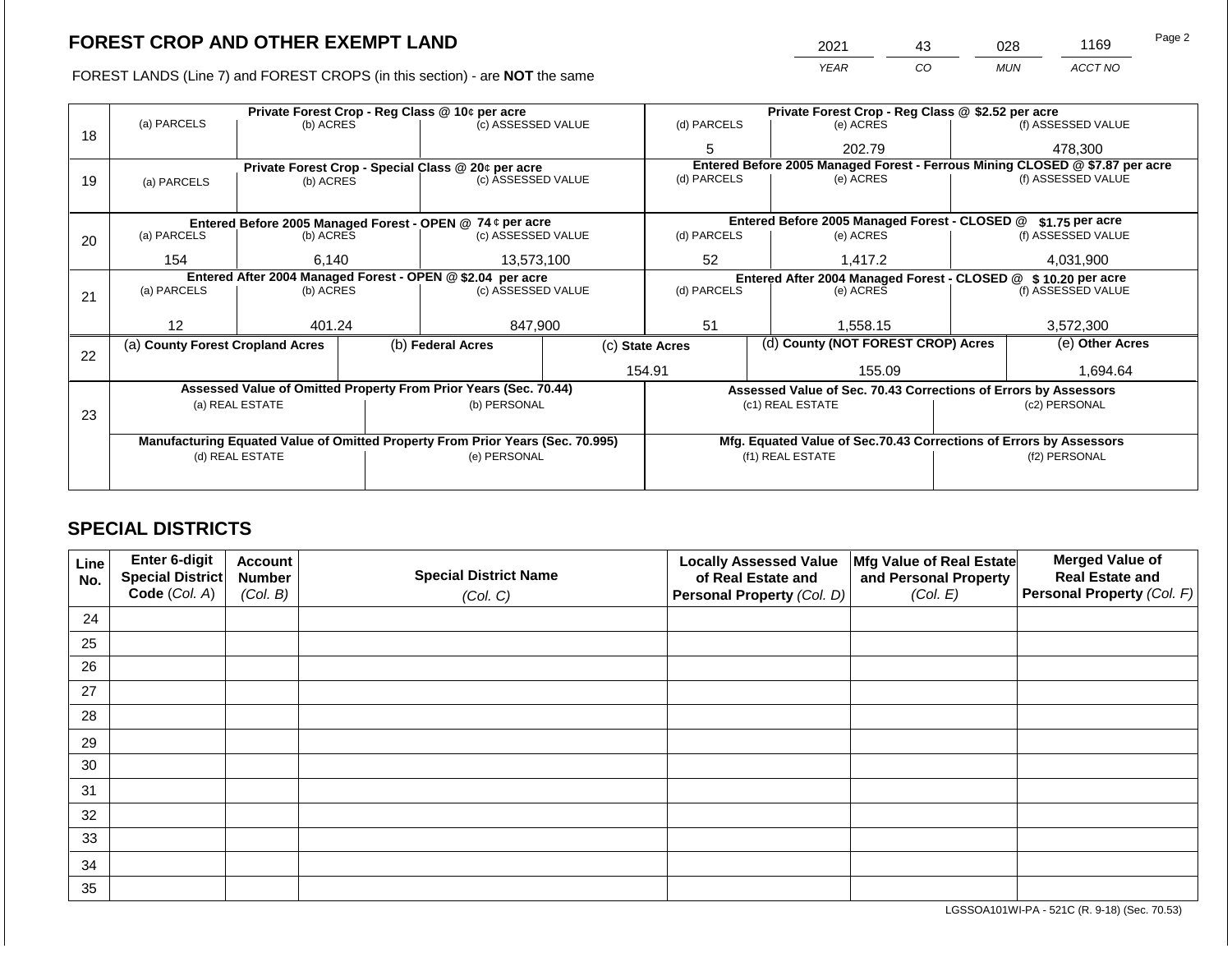|             | <b>SCHOOL DISTRICTS</b>                                         |                                             |                                                         | 2021                                                                              | 028<br>43                                                            | 1169                                                                           |
|-------------|-----------------------------------------------------------------|---------------------------------------------|---------------------------------------------------------|-----------------------------------------------------------------------------------|----------------------------------------------------------------------|--------------------------------------------------------------------------------|
|             |                                                                 |                                             |                                                         | <b>YEAR</b>                                                                       | CO<br><b>MUN</b>                                                     | ACCT NO                                                                        |
| Line<br>No. | <b>Enter 6-digit</b><br><b>School District</b><br>Code (Col. A) | <b>Account</b><br><b>Number</b><br>(Col. B) | <b>School District Name</b><br>(Col. C)                 | <b>Locally Assessed Value</b><br>of Real Estate and<br>Personal Property (Col. D) | <b>Mfg Value of Real Estate</b><br>and Personal Property<br>(Col. E) | <b>Merged Value of</b><br><b>Real Estate and</b><br>Personal Property (Col. F) |
|             | A.                                                              |                                             | <b>SCHOOL DISTRICTS (K-8 and K-12)</b>                  |                                                                                   |                                                                      |                                                                                |
| 36          | 434781                                                          | 0262                                        | SCH D OF RHINELANDER                                    | 305,033,400                                                                       | 1,009,000                                                            | 306,042,400                                                                    |
| 37          |                                                                 |                                             |                                                         |                                                                                   |                                                                      |                                                                                |
| 38          |                                                                 |                                             |                                                         |                                                                                   |                                                                      |                                                                                |
| 39          |                                                                 |                                             |                                                         |                                                                                   |                                                                      |                                                                                |
| 40          |                                                                 |                                             |                                                         |                                                                                   |                                                                      |                                                                                |
| 41          |                                                                 |                                             |                                                         |                                                                                   |                                                                      |                                                                                |
| 42          |                                                                 |                                             |                                                         |                                                                                   |                                                                      |                                                                                |
| 43          |                                                                 |                                             |                                                         |                                                                                   |                                                                      |                                                                                |
| 44<br>45    |                                                                 |                                             |                                                         |                                                                                   |                                                                      |                                                                                |
| 46          |                                                                 |                                             |                                                         |                                                                                   |                                                                      |                                                                                |
| 47          |                                                                 |                                             |                                                         |                                                                                   |                                                                      |                                                                                |
| 48          |                                                                 |                                             |                                                         |                                                                                   |                                                                      |                                                                                |
| 49          |                                                                 |                                             |                                                         |                                                                                   |                                                                      |                                                                                |
| 50          |                                                                 |                                             | TOTAL ASSESSED VALUE OF SCHOOL DISTRICTS (K-8 and K-12) | 305,033,400                                                                       | 1,009,000                                                            | 306,042,400                                                                    |
|             | <b>B.</b><br><b>UNION HIGH SCHOOL DISTRICTS</b>                 |                                             |                                                         |                                                                                   |                                                                      |                                                                                |
| 51          |                                                                 |                                             |                                                         |                                                                                   |                                                                      |                                                                                |
| 52          |                                                                 |                                             |                                                         |                                                                                   |                                                                      |                                                                                |
| 53          |                                                                 |                                             |                                                         |                                                                                   |                                                                      |                                                                                |
| 54          |                                                                 |                                             |                                                         |                                                                                   |                                                                      |                                                                                |
| 55          |                                                                 |                                             | TOTAL ASSESSED VALUE OF UNION HIGH SCHOOLS              |                                                                                   |                                                                      |                                                                                |
|             | C.<br><b>TECHNICAL COLLEGE DISTRICTS</b>                        |                                             |                                                         |                                                                                   |                                                                      |                                                                                |
| 56          | 001600                                                          | 0015                                        | NICOLET TECHNICAL COLLEGE                               | <b>RHIN</b><br>305,033,400                                                        | 1,009,000                                                            | 306,042,400                                                                    |
| 57          |                                                                 |                                             |                                                         |                                                                                   |                                                                      |                                                                                |
| 58          |                                                                 |                                             | TOTAL ASSESSED VALUE OF TECHNICAL COLLEGES              |                                                                                   |                                                                      |                                                                                |
| 59          |                                                                 |                                             |                                                         | 305,033,400                                                                       | 1,009,000                                                            | 306,042,400                                                                    |

 *I hereby certify, to the best of my knowledge and belief, this form is complete and correct.*

| Name               |                         | Title | Submission date       |
|--------------------|-------------------------|-------|-----------------------|
| SARA JEWELL        |                         |       | 2021<br>17<br>∩ҕ<br>◡ |
| Phone              | Email address           |       |                       |
| 715<br>369<br>6254 | SJEWELL@CO.ONEIDA.WI.US |       |                       |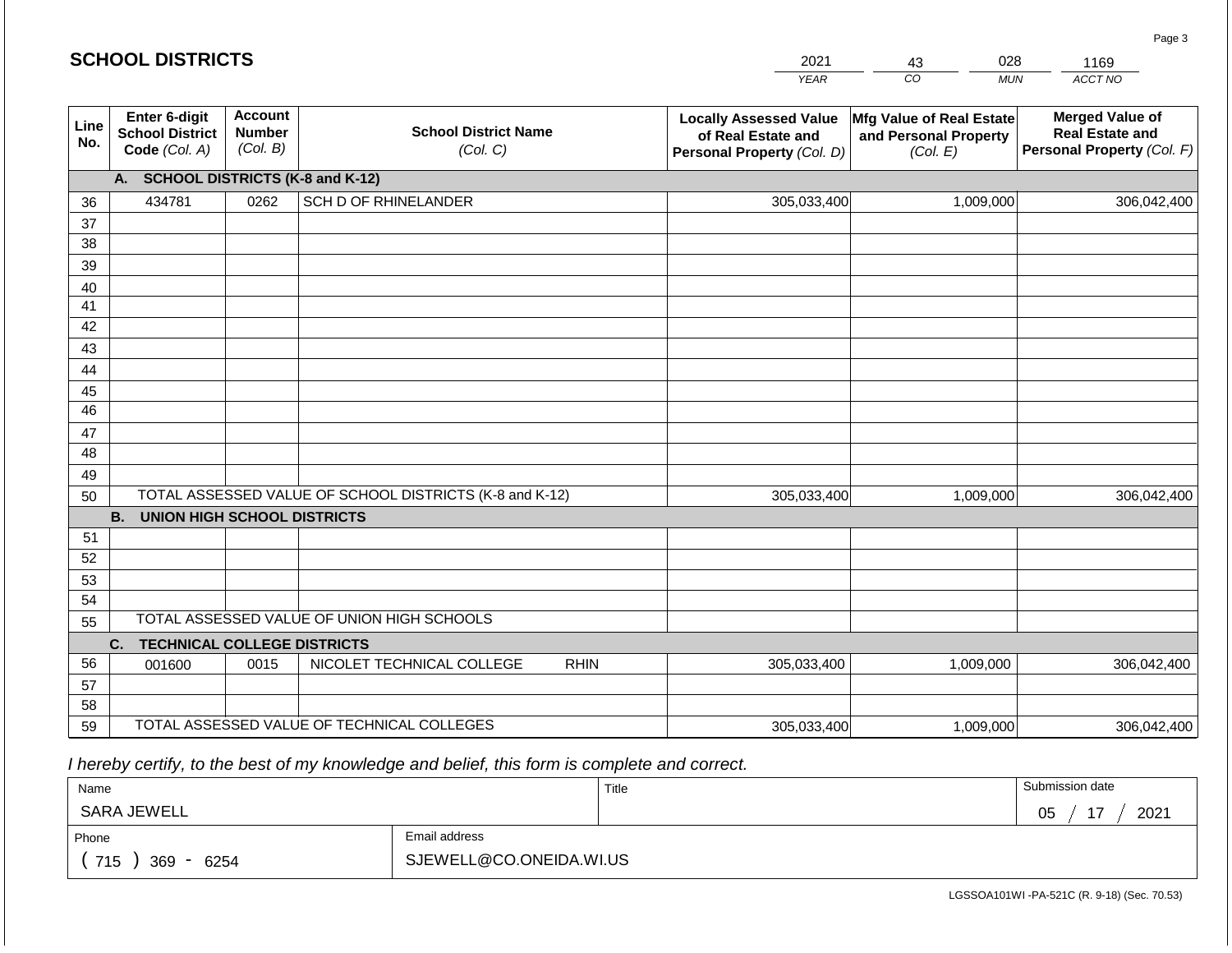- Each municipality's SOA is completed after the Board of Review and includes any changes made to the locally assessed values, under state law (sec. 70.53, Wis. Stats.)
- The Wisconsin Department of Revenue (DOR) merges the locally assessed values with the state assessed manufacturing values
- DOR provides the information regarding district names and codes. If a district is not listed, contact DOR.

Note: If you submit an amended SOA to DOR after your municipality's SOA is equated and posted to our website, we will process the SOA. However, DOR will not recalculate the *aggregate ratio or update the final SOA posted on our website. You should use the corrected values to calculate your tax rates.*

# **Page 1: Real Estate and Personal Property**

- Lines 1-9 assessed real estate values, parcel counts and acres by classification
- Lines 10-15 assessed personal property values and number of accounts by class
- Line 16 aggregate assessed value of all property subject to general property; use to calculate tax rates. Note: This line equals the total assessed value of K-8 and K-12 school districts (Line 50) and total assessed value of technical colleges (Line 59).
- Remarks assessment ratio used to calculate estimated fair market value on property tax bills

# **Page 2: Forest Crop, Other Exempt Land and Special Districts**

- Lines 18-21 private forest crop and managed forest lands assessed values
- Line  $22 -$  tax exempt land acres
- Line 23 prior years assessed value of omitted property under sec. 70.44 and correction of errors under sec. 70.43 shown by locally assessed or manufacturing real estate and personal property. Note: If there is an amount on this line, report the corresponding tax in the Statement of Taxes, Sections J or K.
- Lines 24-35 special district assessed values. These values are used to calculate tax rates for the special districts.

# **Page 3: School Districts**

- Lines 36-50 school districts (K-8 and K-12) assessed values. These values are used to calculate tax rates for school districts.
- Lines 51-55 union high school district assessed values. These values are used to calculate tax rates for union high school districts.
- Lines 56-59 technical college assessed values. These values are used to calculate tax rates for technical colleges.

If you have questions: Email: lgs@wisconsin.gov

 Phone: (608) 266-2569 or (608) 264-6892 Fax: (608) 264-6887

RHINELANDER, WI 54501 RHINELANDER, WI 54501CINDY SKINNER<br>TOWN OF PINE LAKE<br>4305 HIGHLANDER RD 4305 HIGHLANDER RD TOWN OF PINE LAKE CINDY SKINNER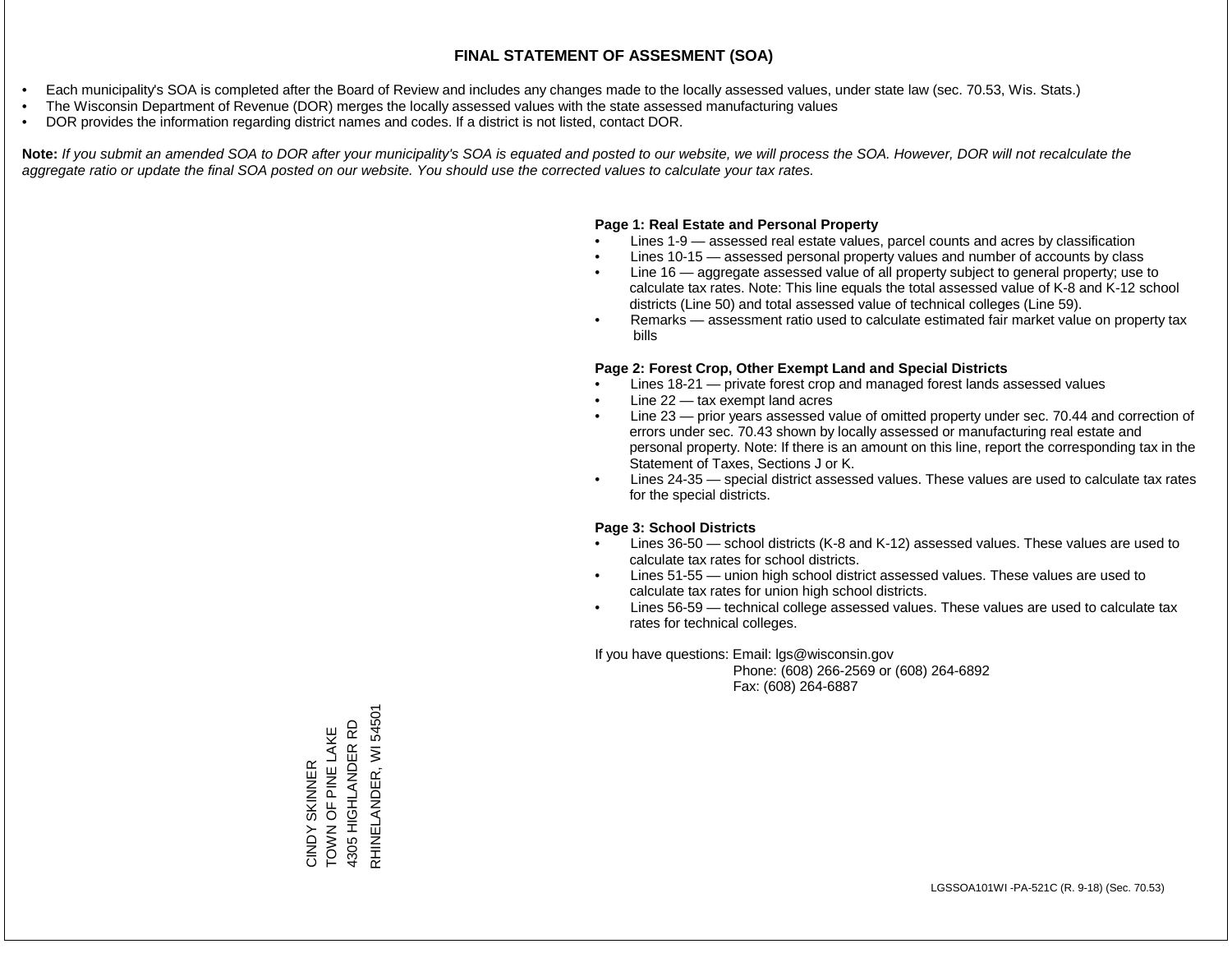|                | <b>FINAL - EQUATED</b><br><b>STATEMENT OF ASSESSMENT FOR 2021</b> |                        |     |                          |          | 43       | 030                                                                              | 1170                                                                                                     | This is an Amended Return | Page 1              |
|----------------|-------------------------------------------------------------------|------------------------|-----|--------------------------|----------|----------|----------------------------------------------------------------------------------|----------------------------------------------------------------------------------------------------------|---------------------------|---------------------|
|                |                                                                   |                        |     |                          |          | CO       | <b>MUN</b>                                                                       | ACCT NO                                                                                                  |                           |                     |
|                | <b>FOR</b>                                                        | <b>TOWN OF</b>         | OF. | <b>SCHOEPKE</b>          |          |          | <b>ONEIDA COUNTY</b>                                                             |                                                                                                          |                           |                     |
|                |                                                                   | Town - Village - City  |     | <b>Municipality Name</b> |          |          | <b>County Name</b>                                                               |                                                                                                          |                           |                     |
|                |                                                                   | <b>REAL ESTATE</b>     |     | PARCEL COUNT             |          |          | NO. OF ACRES                                                                     | VALUE OF                                                                                                 | <b>VALUE OF</b>           | TOTAL VALUE OF LAND |
| Line<br>No.    |                                                                   | (See Lines 18 - 22 for |     |                          |          |          | <b>WHOLE</b><br>TOTAL LAND MPROVEMENTS NUMBERS ONLY                              | LAND                                                                                                     | <b>IMPROVEMENTS</b>       | AND IMPROVEMENTS    |
|                |                                                                   | other Real Estate)     |     | (Col. A)                 | (Col. B) |          | (Col, C)                                                                         | (Col. D)                                                                                                 | (Col. E)                  | (Col. F)            |
| $\mathbf 1$    | <b>RESIDENTIAL - Class 1</b>                                      |                        |     | 658                      |          | 577      | 1,022                                                                            | 54,862,900                                                                                               | 54,399,400                | 109,262,300         |
| 2              | <b>COMMERCIAL - Class 2</b>                                       |                        |     | 23                       |          | 22       | 58                                                                               | 2,500,900                                                                                                | 2,984,400                 | 5,485,300           |
| 3              | <b>MANUFACTURING - Class 3</b><br>0                               |                        |     |                          | 0        | $\Omega$ | 0                                                                                |                                                                                                          | 0<br>0                    |                     |
| $\overline{4}$ | <b>AGRICULTURAL - Class 4</b>                                     |                        |     | 58                       |          |          | 922                                                                              | 141,000                                                                                                  |                           | 141,000             |
| 5              | <b>UNDEVELOPED - Class 5</b>                                      |                        |     | 260                      |          |          | 3,088                                                                            | 1,197,600                                                                                                |                           | 1,197,600           |
| 6              | AGRICULTURAL FOREST - Class 5m                                    |                        |     | 25                       |          |          | 272                                                                              | 266,200                                                                                                  |                           | 266,200             |
| $\overline{7}$ | <b>FOREST LANDS - Class 6</b>                                     |                        |     | 282                      |          |          | 4,896                                                                            | 8,503,300                                                                                                |                           | 8,503,300           |
| 8              | OTHER - Class 7                                                   |                        |     | 10                       |          | 10       | 16                                                                               | 108,800                                                                                                  | 434,600                   | 543,400             |
| 9              | TOTAL - ALL COLUMNS                                               |                        |     | 1,316                    |          | 609      | 10,274                                                                           | 67,580,700                                                                                               | 57,818,400                | 125,399,100         |
| 10             | NUMBER OF PERSONAL PROPERTY ACCOUNTS IN ROLL                      |                        |     |                          |          |          | 130                                                                              | <b>LOCALLY ASSESSED</b>                                                                                  | <b>MANUFACTURING</b>      | <b>MERGED</b>       |
| 11             | BOATS AND OTHER WATERCRAFT NOT EXEMPT - Code 1                    |                        |     |                          |          |          |                                                                                  | 300                                                                                                      |                           | $\Omega$<br>300     |
| 12             | MACHINERY, TOOLS AND PATTERNS - Code 2                            |                        |     |                          |          |          |                                                                                  |                                                                                                          | 20,800                    | 20,800              |
| 13             | FURNITURE, FIXTURES AND EQUIPMENT - Code 3                        |                        |     |                          |          |          |                                                                                  | 78,200                                                                                                   | 200                       | 78,400              |
| 14             | ALL OTHER PERSONAL PROPERTY NOT EXEMPT - Codes 4A, 4B, 4C         |                        |     |                          |          |          |                                                                                  | 179,600                                                                                                  | 100                       | 179,700             |
| 15             | TOTAL OF PERSONAL PROPERTY NOT EXEMPT (Total of Lines 11-14)      |                        |     |                          |          |          |                                                                                  | 258,100                                                                                                  | 21,100                    | 279,200             |
| 16             |                                                                   |                        |     |                          |          |          | MUST EQUAL TOTAL VALUE OF THE SCHOOL DISTRICTS (K-12 PLUS K-8) - Line 50, Col. F | AGGREGATE ASSESSED VALUE OF ALL PROPERTY SUBJECT TO THE GENERAL PROPERTY TAX (Total of Lines 9F and 15F) |                           | 125,678,300         |
| 17             | <b>BOARD OF REVIEW</b>                                            |                        |     |                          |          |          | Name of Assessor                                                                 |                                                                                                          | Telephone #               |                     |
|                | DATE OF FINAL ADJOURNMENT                                         |                        |     | 05/21/2021               |          |          | <b>ASSOCIATED APPRAISAL</b>                                                      |                                                                                                          |                           | (906) 749-1995      |

The Assessment Ratio to be used in calculating the estimated Fair Market Value on tax bills for this tax district is .960298719

This ratio should be used to convert assessed values to "Calculate Equalized Values" in Step 1 of the Lottery and Gaming Credit Calculations.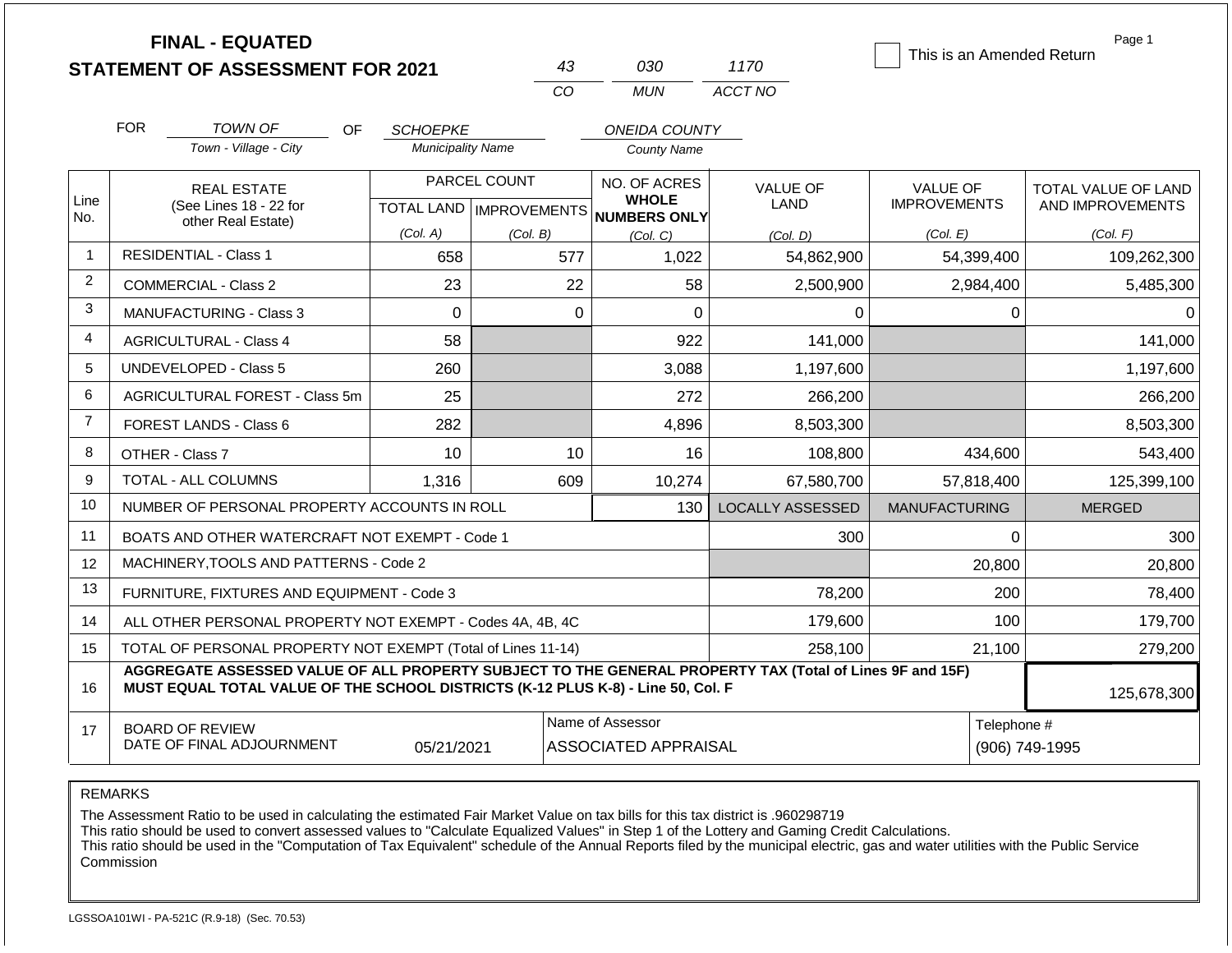2021 43 030 1170

FOREST LANDS (Line 7) and FOREST CROPS (in this section) - are **NOT** the same *YEAR CO MUN ACCT NO*

|    |                                                            |                                                    |  | Private Forest Crop - Reg Class @ 10¢ per acre                                 |  | Private Forest Crop - Reg Class @ \$2.52 per acre             |  |                                                                    |                                                                              |                    |
|----|------------------------------------------------------------|----------------------------------------------------|--|--------------------------------------------------------------------------------|--|---------------------------------------------------------------|--|--------------------------------------------------------------------|------------------------------------------------------------------------------|--------------------|
|    | (a) PARCELS                                                | (b) ACRES                                          |  | (c) ASSESSED VALUE                                                             |  | (d) PARCELS                                                   |  | (e) ACRES                                                          |                                                                              | (f) ASSESSED VALUE |
| 18 |                                                            |                                                    |  |                                                                                |  |                                                               |  |                                                                    |                                                                              |                    |
|    |                                                            |                                                    |  |                                                                                |  |                                                               |  |                                                                    | Entered Before 2005 Managed Forest - Ferrous Mining CLOSED @ \$7.87 per acre |                    |
|    |                                                            | Private Forest Crop - Special Class @ 20¢ per acre |  |                                                                                |  | (d) PARCELS                                                   |  | (e) ACRES                                                          |                                                                              | (f) ASSESSED VALUE |
| 19 |                                                            | (b) ACRES<br>(a) PARCELS                           |  | (c) ASSESSED VALUE                                                             |  |                                                               |  |                                                                    |                                                                              |                    |
|    |                                                            |                                                    |  |                                                                                |  |                                                               |  |                                                                    |                                                                              |                    |
|    |                                                            |                                                    |  | Entered Before 2005 Managed Forest - OPEN @ 74 ¢ per acre                      |  |                                                               |  | Entered Before 2005 Managed Forest - CLOSED @                      |                                                                              | \$1.75 per acre    |
| 20 | (a) PARCELS                                                | (b) ACRES                                          |  | (c) ASSESSED VALUE                                                             |  | (d) PARCELS                                                   |  | (e) ACRES                                                          |                                                                              | (f) ASSESSED VALUE |
|    |                                                            |                                                    |  |                                                                                |  |                                                               |  |                                                                    |                                                                              |                    |
|    | 352                                                        | 13,991.93                                          |  | 21,808,500                                                                     |  | 35<br>1,265.59                                                |  |                                                                    |                                                                              | 2,384,000          |
|    | Entered After 2004 Managed Forest - OPEN @ \$2.04 per acre |                                                    |  |                                                                                |  | Entered After 2004 Managed Forest - CLOSED @ \$10.20 per acre |  |                                                                    |                                                                              |                    |
| 21 | (a) PARCELS                                                | (b) ACRES                                          |  | (c) ASSESSED VALUE                                                             |  | (d) PARCELS                                                   |  | (e) ACRES                                                          |                                                                              | (f) ASSESSED VALUE |
|    |                                                            |                                                    |  |                                                                                |  |                                                               |  |                                                                    |                                                                              |                    |
|    | 18                                                         | 771.83                                             |  | 1,175,100                                                                      |  | 25                                                            |  | 1,104.33                                                           |                                                                              | 2,038,300          |
|    | (a) County Forest Cropland Acres                           |                                                    |  | (b) Federal Acres                                                              |  | (d) County (NOT FOREST CROP) Acres<br>(c) State Acres         |  |                                                                    | (e) Other Acres                                                              |                    |
| 22 |                                                            |                                                    |  |                                                                                |  |                                                               |  |                                                                    |                                                                              |                    |
|    |                                                            |                                                    |  |                                                                                |  | 1,165.61                                                      |  | 48.51                                                              |                                                                              | 277.73             |
|    |                                                            |                                                    |  | Assessed Value of Omitted Property From Prior Years (Sec. 70.44)               |  |                                                               |  | Assessed Value of Sec. 70.43 Corrections of Errors by Assessors    |                                                                              |                    |
|    |                                                            | (a) REAL ESTATE                                    |  | (b) PERSONAL                                                                   |  |                                                               |  | (c1) REAL ESTATE                                                   |                                                                              | (c2) PERSONAL      |
| 23 |                                                            |                                                    |  |                                                                                |  |                                                               |  |                                                                    |                                                                              |                    |
|    |                                                            |                                                    |  | Manufacturing Equated Value of Omitted Property From Prior Years (Sec. 70.995) |  |                                                               |  | Mfg. Equated Value of Sec.70.43 Corrections of Errors by Assessors |                                                                              |                    |
|    |                                                            | (d) REAL ESTATE                                    |  | (e) PERSONAL                                                                   |  |                                                               |  | (f1) REAL ESTATE                                                   | (f2) PERSONAL                                                                |                    |
|    |                                                            |                                                    |  |                                                                                |  |                                                               |  |                                                                    |                                                                              |                    |
|    |                                                            |                                                    |  |                                                                                |  |                                                               |  |                                                                    |                                                                              |                    |

# **SPECIAL DISTRICTS**

| Line<br>No. | <b>Enter 6-digit</b><br>Special District<br>Code (Col. A) | <b>Account</b><br><b>Number</b><br>(Col. B) | <b>Special District Name</b><br>(Col. C)    | <b>Locally Assessed Value</b><br>of Real Estate and<br>Personal Property (Col. D) | Mfg Value of Real Estate<br>and Personal Property<br>(Col. E) | <b>Merged Value of</b><br><b>Real Estate and</b><br>Personal Property (Col. F) |
|-------------|-----------------------------------------------------------|---------------------------------------------|---------------------------------------------|-----------------------------------------------------------------------------------|---------------------------------------------------------------|--------------------------------------------------------------------------------|
| 24          | 348080                                                    | 0205                                        | <b>POST LAKES PROT &amp; REHAB DISTRICT</b> | 16,527,300                                                                        |                                                               | 16,527,300                                                                     |
| 25          |                                                           |                                             |                                             |                                                                                   |                                                               |                                                                                |
| 26          |                                                           |                                             |                                             |                                                                                   |                                                               |                                                                                |
| 27          |                                                           |                                             |                                             |                                                                                   |                                                               |                                                                                |
| 28          |                                                           |                                             |                                             |                                                                                   |                                                               |                                                                                |
| 29          |                                                           |                                             |                                             |                                                                                   |                                                               |                                                                                |
| 30          |                                                           |                                             |                                             |                                                                                   |                                                               |                                                                                |
| 31          |                                                           |                                             |                                             |                                                                                   |                                                               |                                                                                |
| 32          |                                                           |                                             |                                             |                                                                                   |                                                               |                                                                                |
| 33          |                                                           |                                             |                                             |                                                                                   |                                                               |                                                                                |
| 34          |                                                           |                                             |                                             |                                                                                   |                                                               |                                                                                |
| 35          |                                                           |                                             |                                             |                                                                                   |                                                               |                                                                                |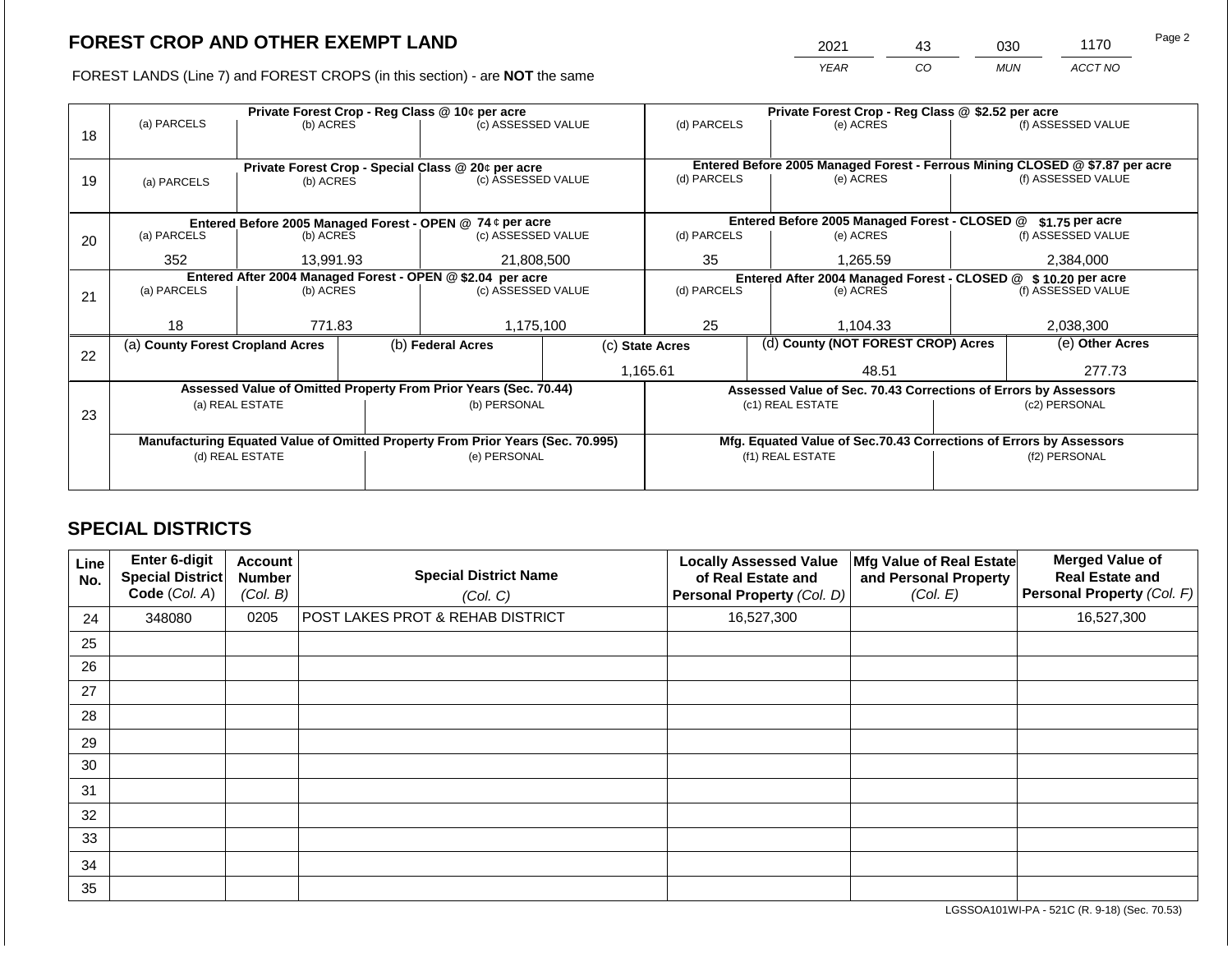|             | <b>SCHOOL DISTRICTS</b>                                  |                                             |                                                         |             | 2021                                                                              | 030<br>43                                                     | 1170                                                                           |
|-------------|----------------------------------------------------------|---------------------------------------------|---------------------------------------------------------|-------------|-----------------------------------------------------------------------------------|---------------------------------------------------------------|--------------------------------------------------------------------------------|
|             |                                                          |                                             |                                                         |             | <b>YEAR</b>                                                                       | CO<br><b>MUN</b>                                              | ACCT NO                                                                        |
| Line<br>No. | Enter 6-digit<br><b>School District</b><br>Code (Col. A) | <b>Account</b><br><b>Number</b><br>(Col. B) | <b>School District Name</b><br>(Col. C)                 |             | <b>Locally Assessed Value</b><br>of Real Estate and<br>Personal Property (Col. D) | Mfg Value of Real Estate<br>and Personal Property<br>(Col. E) | <b>Merged Value of</b><br><b>Real Estate and</b><br>Personal Property (Col. F) |
|             | A.                                                       |                                             | <b>SCHOOL DISTRICTS (K-8 and K-12)</b>                  |             |                                                                                   |                                                               |                                                                                |
| 36          | 341582                                                   | 0205                                        | SCH D OF ELCHO                                          |             | 125,657,200                                                                       | 21,100                                                        | 125,678,300                                                                    |
| 37          |                                                          |                                             |                                                         |             |                                                                                   |                                                               |                                                                                |
| 38          |                                                          |                                             |                                                         |             |                                                                                   |                                                               |                                                                                |
| 39          |                                                          |                                             |                                                         |             |                                                                                   |                                                               |                                                                                |
| 40          |                                                          |                                             |                                                         |             |                                                                                   |                                                               |                                                                                |
| 41          |                                                          |                                             |                                                         |             |                                                                                   |                                                               |                                                                                |
| 42<br>43    |                                                          |                                             |                                                         |             |                                                                                   |                                                               |                                                                                |
| 44          |                                                          |                                             |                                                         |             |                                                                                   |                                                               |                                                                                |
| 45          |                                                          |                                             |                                                         |             |                                                                                   |                                                               |                                                                                |
| 46          |                                                          |                                             |                                                         |             |                                                                                   |                                                               |                                                                                |
| 47          |                                                          |                                             |                                                         |             |                                                                                   |                                                               |                                                                                |
| 48          |                                                          |                                             |                                                         |             |                                                                                   |                                                               |                                                                                |
| 49          |                                                          |                                             |                                                         |             |                                                                                   |                                                               |                                                                                |
| 50          |                                                          |                                             | TOTAL ASSESSED VALUE OF SCHOOL DISTRICTS (K-8 and K-12) |             | 125,657,200                                                                       | 21,100                                                        | 125,678,300                                                                    |
|             | <b>B.</b><br><b>UNION HIGH SCHOOL DISTRICTS</b>          |                                             |                                                         |             |                                                                                   |                                                               |                                                                                |
| 51          |                                                          |                                             |                                                         |             |                                                                                   |                                                               |                                                                                |
| 52          |                                                          |                                             |                                                         |             |                                                                                   |                                                               |                                                                                |
| 53          |                                                          |                                             |                                                         |             |                                                                                   |                                                               |                                                                                |
| 54          |                                                          |                                             | TOTAL ASSESSED VALUE OF UNION HIGH SCHOOLS              |             |                                                                                   |                                                               |                                                                                |
| 55          |                                                          |                                             |                                                         |             |                                                                                   |                                                               |                                                                                |
|             | <b>TECHNICAL COLLEGE DISTRICTS</b><br>C.                 |                                             |                                                         |             |                                                                                   |                                                               |                                                                                |
| 56<br>57    | 001600                                                   | 0015                                        | NICOLET TECHNICAL COLLEGE                               | <b>RHIN</b> | 125,657,200                                                                       | 21,100                                                        | 125,678,300                                                                    |
| 58          |                                                          |                                             |                                                         |             |                                                                                   |                                                               |                                                                                |
| 59          |                                                          |                                             | TOTAL ASSESSED VALUE OF TECHNICAL COLLEGES              |             | 125,657,200                                                                       | 21,100                                                        | 125,678,300                                                                    |

 *I hereby certify, to the best of my knowledge and belief, this form is complete and correct.*

| Name               |                         | Title | Submission date       |
|--------------------|-------------------------|-------|-----------------------|
| SARA JEWELL        |                         |       | 2021<br>26<br>∩ҕ<br>◡ |
| Phone              | Email address           |       |                       |
| 715<br>369<br>6254 | SJEWELL@CO.ONEIDA.WI.US |       |                       |

Page 3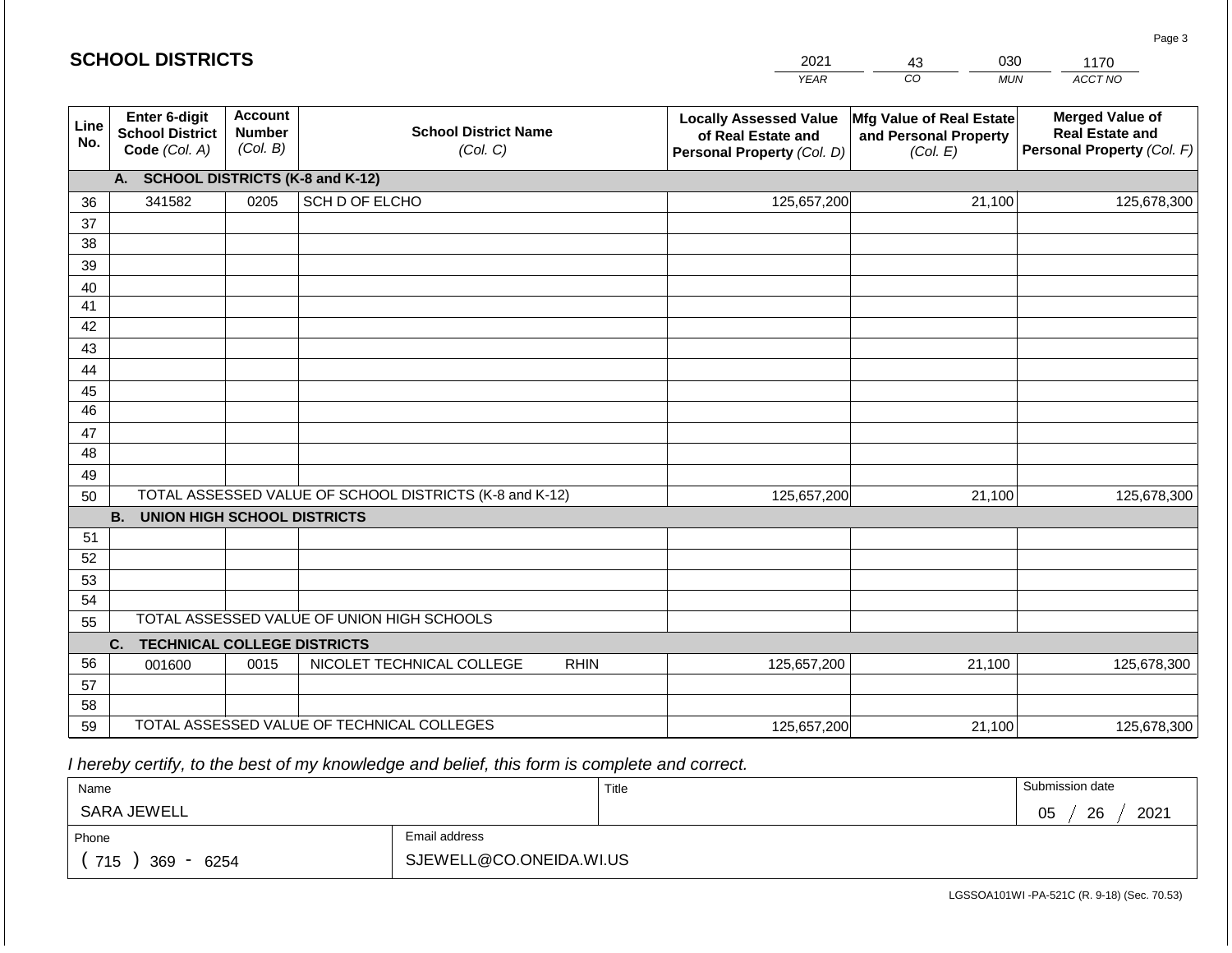- Each municipality's SOA is completed after the Board of Review and includes any changes made to the locally assessed values, under state law (sec. 70.53, Wis. Stats.)
- The Wisconsin Department of Revenue (DOR) merges the locally assessed values with the state assessed manufacturing values
- DOR provides the information regarding district names and codes. If a district is not listed, contact DOR.

Note: If you submit an amended SOA to DOR after your municipality's SOA is equated and posted to our website, we will process the SOA. However, DOR will not recalculate the *aggregate ratio or update the final SOA posted on our website. You should use the corrected values to calculate your tax rates.*

# **Page 1: Real Estate and Personal Property**

- Lines 1-9 assessed real estate values, parcel counts and acres by classification
- Lines 10-15 assessed personal property values and number of accounts by class
- Line 16 aggregate assessed value of all property subject to general property; use to calculate tax rates. Note: This line equals the total assessed value of K-8 and K-12 school districts (Line 50) and total assessed value of technical colleges (Line 59).
- Remarks assessment ratio used to calculate estimated fair market value on property tax bills

# **Page 2: Forest Crop, Other Exempt Land and Special Districts**

- Lines 18-21 private forest crop and managed forest lands assessed values
- Line  $22 -$  tax exempt land acres
- Line 23 prior years assessed value of omitted property under sec. 70.44 and correction of errors under sec. 70.43 shown by locally assessed or manufacturing real estate and personal property. Note: If there is an amount on this line, report the corresponding tax in the Statement of Taxes, Sections J or K.
- Lines 24-35 special district assessed values. These values are used to calculate tax rates for the special districts.

# **Page 3: School Districts**

- Lines 36-50 school districts (K-8 and K-12) assessed values. These values are used to calculate tax rates for school districts.
- Lines 51-55 union high school district assessed values. These values are used to calculate tax rates for union high school districts.
- Lines 56-59 technical college assessed values. These values are used to calculate tax rates for technical colleges.

If you have questions: Email: lgs@wisconsin.gov

 Phone: (608) 266-2569 or (608) 264-6892 Fax: (608) 264-6887

JULIE TAYLOR<br>TOWN OF SCHOEPKE TOWN OF SCHOEPKE P.O. BOX 56<br>PELICAN LAKE, WI 54463 PELICAN LAKE, WI 54463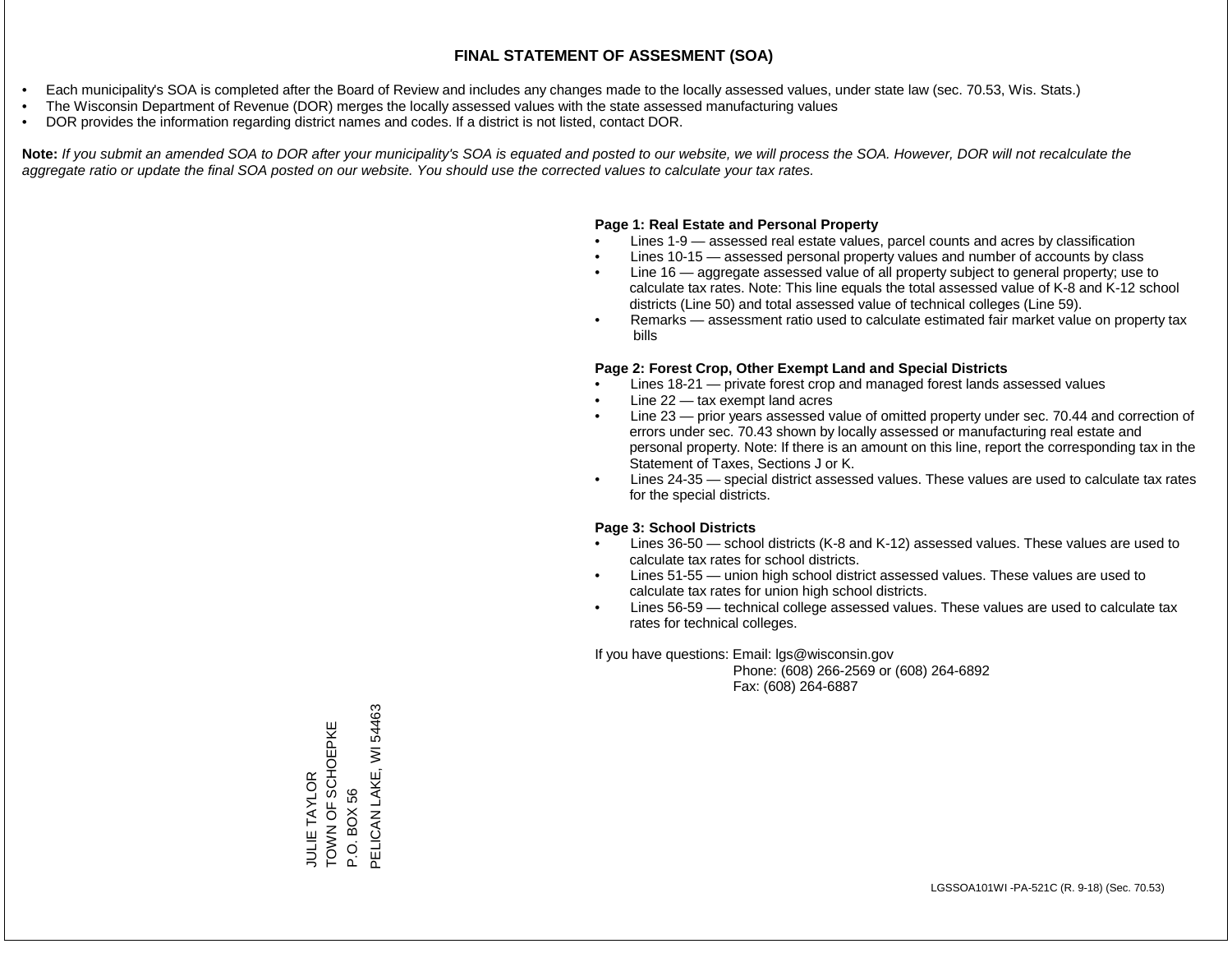|                   | <b>FINAL - EQUATED</b><br><b>STATEMENT OF ASSESSMENT FOR 2021</b>                                                                                                                            |                          | 43                                        | 032                                                 | 1171                           | This is an Amended Return              | Page 1                                  |
|-------------------|----------------------------------------------------------------------------------------------------------------------------------------------------------------------------------------------|--------------------------|-------------------------------------------|-----------------------------------------------------|--------------------------------|----------------------------------------|-----------------------------------------|
|                   |                                                                                                                                                                                              |                          | CO                                        | <b>MUN</b>                                          | ACCT NO                        |                                        |                                         |
|                   | <b>FOR</b><br>TOWN OF<br><b>OF</b>                                                                                                                                                           | <b>STELLA</b>            |                                           | <b>ONEIDA COUNTY</b>                                |                                |                                        |                                         |
|                   | Town - Village - City                                                                                                                                                                        | <b>Municipality Name</b> |                                           | <b>County Name</b>                                  |                                |                                        |                                         |
| Line              | <b>REAL ESTATE</b><br>(See Lines 18 - 22 for                                                                                                                                                 |                          | PARCEL COUNT<br>TOTAL LAND   IMPROVEMENTS | NO. OF ACRES<br><b>WHOLE</b><br><b>NUMBERS ONLY</b> | <b>VALUE OF</b><br><b>LAND</b> | <b>VALUE OF</b><br><b>IMPROVEMENTS</b> | TOTAL VALUE OF LAND<br>AND IMPROVEMENTS |
| No.               | other Real Estate)                                                                                                                                                                           | (Col. A)                 | (Col. B)                                  | (Col, C)                                            | (Col. D)                       | (Col. E)                               | (Col. F)                                |
| -1                | <b>RESIDENTIAL - Class 1</b>                                                                                                                                                                 | 527                      | 396                                       | 1,304                                               | 21,387,700                     | 38,378,000                             | 59,765,700                              |
| 2                 | <b>COMMERCIAL - Class 2</b>                                                                                                                                                                  | 25                       | 19                                        | 161                                                 | 1,864,200                      | 6,079,500                              | 7,943,700                               |
| 3                 | MANUFACTURING - Class 3                                                                                                                                                                      | $\mathbf 0$              | 0                                         | $\mathbf 0$                                         | 0                              | $\mathbf 0$                            |                                         |
| $\overline{4}$    | <b>AGRICULTURAL - Class 4</b>                                                                                                                                                                | 209                      |                                           | 4,390                                               | 724,800                        |                                        | 724,800                                 |
| 5                 | <b>UNDEVELOPED - Class 5</b>                                                                                                                                                                 | 312                      |                                           | 3,933                                               | 1,373,600                      |                                        | 1,373,600                               |
| 6                 | AGRICULTURAL FOREST - Class 5m                                                                                                                                                               | 103                      |                                           | 1,128                                               | 975,900                        |                                        | 975,900                                 |
| $\overline{7}$    | FOREST LANDS - Class 6                                                                                                                                                                       | 238                      |                                           | 3,686                                               | 6,966,800                      |                                        | 6,966,800                               |
| 8                 | OTHER - Class 7                                                                                                                                                                              | 45                       | 45                                        | 40                                                  | 132,400                        | 1,862,500                              | 1,994,900                               |
| 9                 | TOTAL - ALL COLUMNS                                                                                                                                                                          | 1,459                    | 460                                       | 14,642                                              | 33,425,400                     | 46,320,000                             | 79,745,400                              |
| 10                | NUMBER OF PERSONAL PROPERTY ACCOUNTS IN ROLL                                                                                                                                                 |                          |                                           | 50                                                  | <b>LOCALLY ASSESSED</b>        | <b>MANUFACTURING</b>                   | <b>MERGED</b>                           |
| 11                | BOATS AND OTHER WATERCRAFT NOT EXEMPT - Code 1                                                                                                                                               |                          |                                           |                                                     | 255,754                        | 0                                      | 255,754                                 |
| $12 \overline{ }$ | MACHINERY, TOOLS AND PATTERNS - Code 2                                                                                                                                                       |                          |                                           |                                                     |                                | $\Omega$                               |                                         |
| 13                | FURNITURE, FIXTURES AND EQUIPMENT - Code 3                                                                                                                                                   |                          |                                           |                                                     | 95,662                         | 100                                    | 95,762                                  |
| 14                | ALL OTHER PERSONAL PROPERTY NOT EXEMPT - Codes 4A, 4B, 4C                                                                                                                                    |                          |                                           |                                                     | 512,755                        | 100                                    | 512,855                                 |
| 15                | TOTAL OF PERSONAL PROPERTY NOT EXEMPT (Total of Lines 11-14)                                                                                                                                 |                          |                                           |                                                     | 864,171                        | 200                                    | 864,371                                 |
| 16                | AGGREGATE ASSESSED VALUE OF ALL PROPERTY SUBJECT TO THE GENERAL PROPERTY TAX (Total of Lines 9F and 15F)<br>MUST EQUAL TOTAL VALUE OF THE SCHOOL DISTRICTS (K-12 PLUS K-8) - Line 50, Col. F |                          |                                           |                                                     |                                |                                        | 80,609,771                              |
| 17                | <b>BOARD OF REVIEW</b><br>DATE OF FINAL ADJOURNMENT                                                                                                                                          | 05/11/2021               | TODD ANDERSON, UP NORTH ASSESSMENT LLC    | Telephone #                                         | (715) 845-2022                 |                                        |                                         |

The Assessment Ratio to be used in calculating the estimated Fair Market Value on tax bills for this tax district is .94024958

This ratio should be used to convert assessed values to "Calculate Equalized Values" in Step 1 of the Lottery and Gaming Credit Calculations.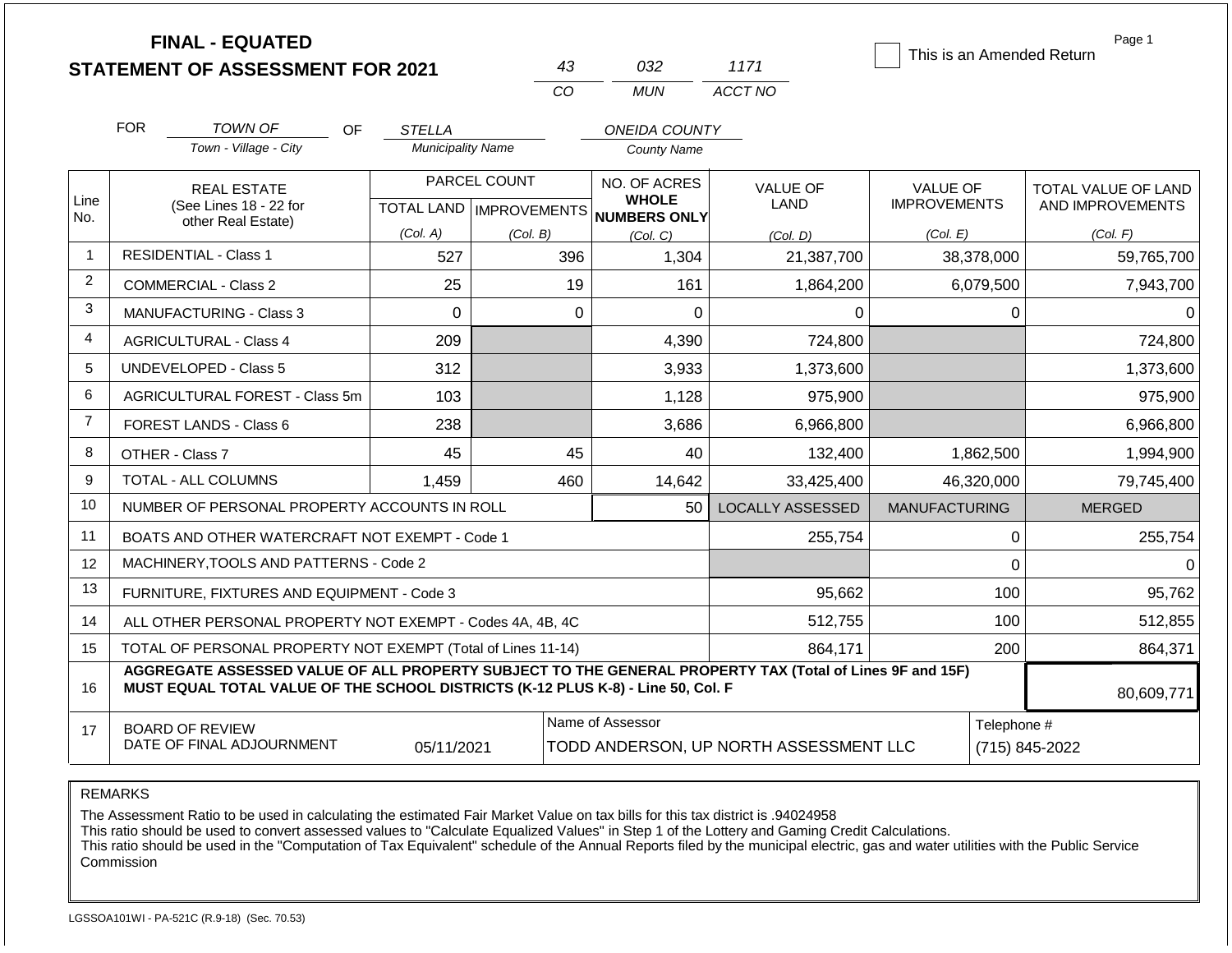FOREST LANDS (Line 7) and FOREST CROPS (in this section) - are **NOT** the same

| 2021        | 43 | 032        | 1171    | Page 2 |
|-------------|----|------------|---------|--------|
| <b>YFAR</b> | 20 | <b>MUN</b> | ACCT NO |        |

|    |                                                                                |                 | Private Forest Crop - Reg Class @ 10¢ per acre            |                                                                  |  | Private Forest Crop - Reg Class @ \$2.52 per acre                            |                                               |                                                                    |                 |                    |  |
|----|--------------------------------------------------------------------------------|-----------------|-----------------------------------------------------------|------------------------------------------------------------------|--|------------------------------------------------------------------------------|-----------------------------------------------|--------------------------------------------------------------------|-----------------|--------------------|--|
|    | (a) PARCELS                                                                    | (b) ACRES       |                                                           | (c) ASSESSED VALUE                                               |  | (d) PARCELS                                                                  |                                               | (e) ACRES                                                          |                 | (f) ASSESSED VALUE |  |
| 18 |                                                                                |                 |                                                           |                                                                  |  |                                                                              |                                               | 40                                                                 |                 | 63,000             |  |
|    |                                                                                |                 |                                                           | Private Forest Crop - Special Class @ 20¢ per acre               |  | Entered Before 2005 Managed Forest - Ferrous Mining CLOSED @ \$7.87 per acre |                                               |                                                                    |                 |                    |  |
| 19 | (a) PARCELS                                                                    | (b) ACRES       |                                                           | (c) ASSESSED VALUE                                               |  | (d) PARCELS                                                                  |                                               | (e) ACRES                                                          |                 | (f) ASSESSED VALUE |  |
|    |                                                                                |                 |                                                           |                                                                  |  |                                                                              |                                               |                                                                    |                 |                    |  |
|    |                                                                                |                 | Entered Before 2005 Managed Forest - OPEN @ 74 ¢ per acre |                                                                  |  |                                                                              | Entered Before 2005 Managed Forest - CLOSED @ |                                                                    | \$1.75 per acre |                    |  |
| 20 | (a) PARCELS                                                                    | (b) ACRES       |                                                           | (c) ASSESSED VALUE                                               |  | (d) PARCELS                                                                  |                                               | (e) ACRES                                                          |                 | (f) ASSESSED VALUE |  |
|    |                                                                                |                 |                                                           |                                                                  |  |                                                                              |                                               |                                                                    |                 |                    |  |
|    | 78                                                                             | 3,068.38        |                                                           | 5,166,000                                                        |  | 1,836.04<br>50                                                               |                                               | 3,177,200                                                          |                 |                    |  |
|    | Entered After 2004 Managed Forest - OPEN @ \$2.04 per acre                     |                 |                                                           |                                                                  |  |                                                                              |                                               | Entered After 2004 Managed Forest - CLOSED @ \$10.20 per acre      |                 |                    |  |
| 21 | (a) PARCELS                                                                    | (b) ACRES       |                                                           | (c) ASSESSED VALUE                                               |  | (d) PARCELS                                                                  |                                               | (e) ACRES                                                          |                 | (f) ASSESSED VALUE |  |
|    |                                                                                |                 |                                                           |                                                                  |  |                                                                              |                                               |                                                                    |                 |                    |  |
|    |                                                                                | 287.88          |                                                           | 929,500                                                          |  | 49                                                                           |                                               | 1,464.34                                                           |                 | 2,363,800          |  |
| 22 | (a) County Forest Cropland Acres                                               |                 |                                                           | (b) Federal Acres                                                |  | (c) State Acres                                                              |                                               | (d) County (NOT FOREST CROP) Acres                                 |                 | (e) Other Acres    |  |
|    |                                                                                |                 |                                                           | .06                                                              |  | 448.6                                                                        |                                               | 10.76                                                              |                 | 52.22              |  |
|    |                                                                                |                 |                                                           | Assessed Value of Omitted Property From Prior Years (Sec. 70.44) |  |                                                                              |                                               | Assessed Value of Sec. 70.43 Corrections of Errors by Assessors    |                 |                    |  |
|    |                                                                                | (a) REAL ESTATE |                                                           | (b) PERSONAL                                                     |  |                                                                              |                                               | (c1) REAL ESTATE                                                   |                 | (c2) PERSONAL      |  |
| 23 |                                                                                |                 |                                                           |                                                                  |  |                                                                              |                                               |                                                                    |                 |                    |  |
|    |                                                                                |                 |                                                           |                                                                  |  |                                                                              |                                               |                                                                    |                 |                    |  |
|    | Manufacturing Equated Value of Omitted Property From Prior Years (Sec. 70.995) |                 |                                                           |                                                                  |  |                                                                              |                                               | Mfg. Equated Value of Sec.70.43 Corrections of Errors by Assessors |                 |                    |  |
|    |                                                                                | (d) REAL ESTATE |                                                           | (e) PERSONAL                                                     |  |                                                                              |                                               | (f1) REAL ESTATE                                                   | (f2) PERSONAL   |                    |  |
|    |                                                                                |                 |                                                           |                                                                  |  |                                                                              |                                               |                                                                    |                 |                    |  |
|    |                                                                                |                 |                                                           |                                                                  |  |                                                                              |                                               |                                                                    |                 |                    |  |

# **SPECIAL DISTRICTS**

| <b>Line</b><br>No. | Enter 6-digit<br><b>Special District</b> | <b>Account</b><br><b>Number</b> | <b>Special District Name</b> | <b>Locally Assessed Value</b><br>Mfg Value of Real Estate<br>of Real Estate and<br>and Personal Property |          | <b>Merged Value of</b><br><b>Real Estate and</b> |
|--------------------|------------------------------------------|---------------------------------|------------------------------|----------------------------------------------------------------------------------------------------------|----------|--------------------------------------------------|
|                    | Code (Col. A)                            | (Col. B)                        | (Col. C)                     | Personal Property (Col. D)                                                                               | (Col. E) | Personal Property (Col. F)                       |
| 24                 |                                          |                                 |                              |                                                                                                          |          |                                                  |
| 25                 |                                          |                                 |                              |                                                                                                          |          |                                                  |
| 26                 |                                          |                                 |                              |                                                                                                          |          |                                                  |
| 27                 |                                          |                                 |                              |                                                                                                          |          |                                                  |
| 28                 |                                          |                                 |                              |                                                                                                          |          |                                                  |
| 29                 |                                          |                                 |                              |                                                                                                          |          |                                                  |
| 30                 |                                          |                                 |                              |                                                                                                          |          |                                                  |
| 31                 |                                          |                                 |                              |                                                                                                          |          |                                                  |
| 32                 |                                          |                                 |                              |                                                                                                          |          |                                                  |
| 33                 |                                          |                                 |                              |                                                                                                          |          |                                                  |
| 34                 |                                          |                                 |                              |                                                                                                          |          |                                                  |
| 35                 |                                          |                                 |                              |                                                                                                          |          |                                                  |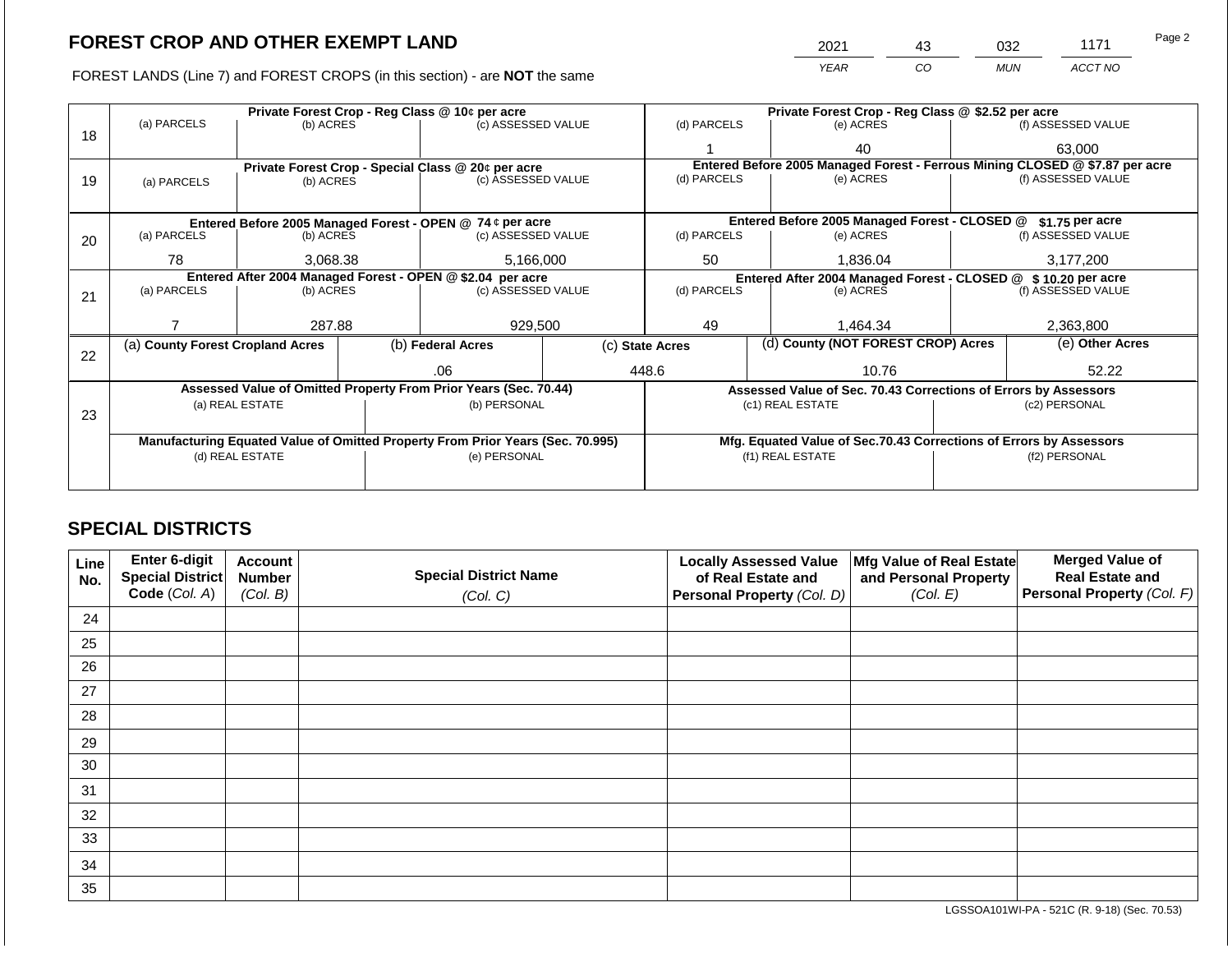|             | <b>SCHOOL DISTRICTS</b>                                         |                                             |                                                         |             | 2021                                                                              | 032<br>43                                                     | 1171                                                                           |
|-------------|-----------------------------------------------------------------|---------------------------------------------|---------------------------------------------------------|-------------|-----------------------------------------------------------------------------------|---------------------------------------------------------------|--------------------------------------------------------------------------------|
|             |                                                                 |                                             |                                                         |             | <b>YEAR</b>                                                                       | CO<br><b>MUN</b>                                              | ACCT NO                                                                        |
| Line<br>No. | <b>Enter 6-digit</b><br><b>School District</b><br>Code (Col. A) | <b>Account</b><br><b>Number</b><br>(Col. B) | <b>School District Name</b><br>(Col. C)                 |             | <b>Locally Assessed Value</b><br>of Real Estate and<br>Personal Property (Col. D) | Mfg Value of Real Estate<br>and Personal Property<br>(Col. E) | <b>Merged Value of</b><br><b>Real Estate and</b><br>Personal Property (Col. F) |
|             | A. SCHOOL DISTRICTS (K-8 and K-12)                              |                                             |                                                         |             |                                                                                   |                                                               |                                                                                |
| 36          | 434781                                                          | 0262                                        | SCH D OF RHINELANDER                                    |             | 77,946,071                                                                        | 200                                                           | 77,946,271                                                                     |
| 37          | 435733                                                          | 0263                                        | SCH D OF THREE LAKES                                    |             | 2,663,500                                                                         |                                                               | 2,663,500                                                                      |
| 38          |                                                                 |                                             |                                                         |             |                                                                                   |                                                               |                                                                                |
| 39          |                                                                 |                                             |                                                         |             |                                                                                   |                                                               |                                                                                |
| 40          |                                                                 |                                             |                                                         |             |                                                                                   |                                                               |                                                                                |
| 41          |                                                                 |                                             |                                                         |             |                                                                                   |                                                               |                                                                                |
| 42          |                                                                 |                                             |                                                         |             |                                                                                   |                                                               |                                                                                |
| 43          |                                                                 |                                             |                                                         |             |                                                                                   |                                                               |                                                                                |
| 44          |                                                                 |                                             |                                                         |             |                                                                                   |                                                               |                                                                                |
| 45<br>46    |                                                                 |                                             |                                                         |             |                                                                                   |                                                               |                                                                                |
| 47          |                                                                 |                                             |                                                         |             |                                                                                   |                                                               |                                                                                |
| 48          |                                                                 |                                             |                                                         |             |                                                                                   |                                                               |                                                                                |
| 49          |                                                                 |                                             |                                                         |             |                                                                                   |                                                               |                                                                                |
| 50          |                                                                 |                                             | TOTAL ASSESSED VALUE OF SCHOOL DISTRICTS (K-8 and K-12) |             | 80,609,571                                                                        | 200                                                           | 80,609,771                                                                     |
|             | <b>B. UNION HIGH SCHOOL DISTRICTS</b>                           |                                             |                                                         |             |                                                                                   |                                                               |                                                                                |
| 51          |                                                                 |                                             |                                                         |             |                                                                                   |                                                               |                                                                                |
| 52          |                                                                 |                                             |                                                         |             |                                                                                   |                                                               |                                                                                |
| 53          |                                                                 |                                             |                                                         |             |                                                                                   |                                                               |                                                                                |
| 54          |                                                                 |                                             |                                                         |             |                                                                                   |                                                               |                                                                                |
| 55          |                                                                 |                                             | TOTAL ASSESSED VALUE OF UNION HIGH SCHOOLS              |             |                                                                                   |                                                               |                                                                                |
|             | C.<br><b>TECHNICAL COLLEGE DISTRICTS</b>                        |                                             |                                                         |             |                                                                                   |                                                               |                                                                                |
| 56          | 001600                                                          | 0015                                        | NICOLET TECHNICAL COLLEGE                               | <b>RHIN</b> | 80,609,571                                                                        | 200                                                           | 80,609,771                                                                     |
| 57          |                                                                 |                                             |                                                         |             |                                                                                   |                                                               |                                                                                |
| 58          |                                                                 |                                             |                                                         |             |                                                                                   |                                                               |                                                                                |
| 59          |                                                                 |                                             | TOTAL ASSESSED VALUE OF TECHNICAL COLLEGES              |             | 80,609,571                                                                        | 200                                                           | 80,609,771                                                                     |

 *I hereby certify, to the best of my knowledge and belief, this form is complete and correct.*

**SCHOOL DISTRICTS**

| Name               |                         | Title | Submission date        |
|--------------------|-------------------------|-------|------------------------|
| SARA JEWELL        |                         |       | 2021<br>13<br>∩ҕ<br>◡◡ |
| Phone              | Email address           |       |                        |
| 715<br>369<br>6254 | SJEWELL@CO.ONEIDA.WI.US |       |                        |

Page 3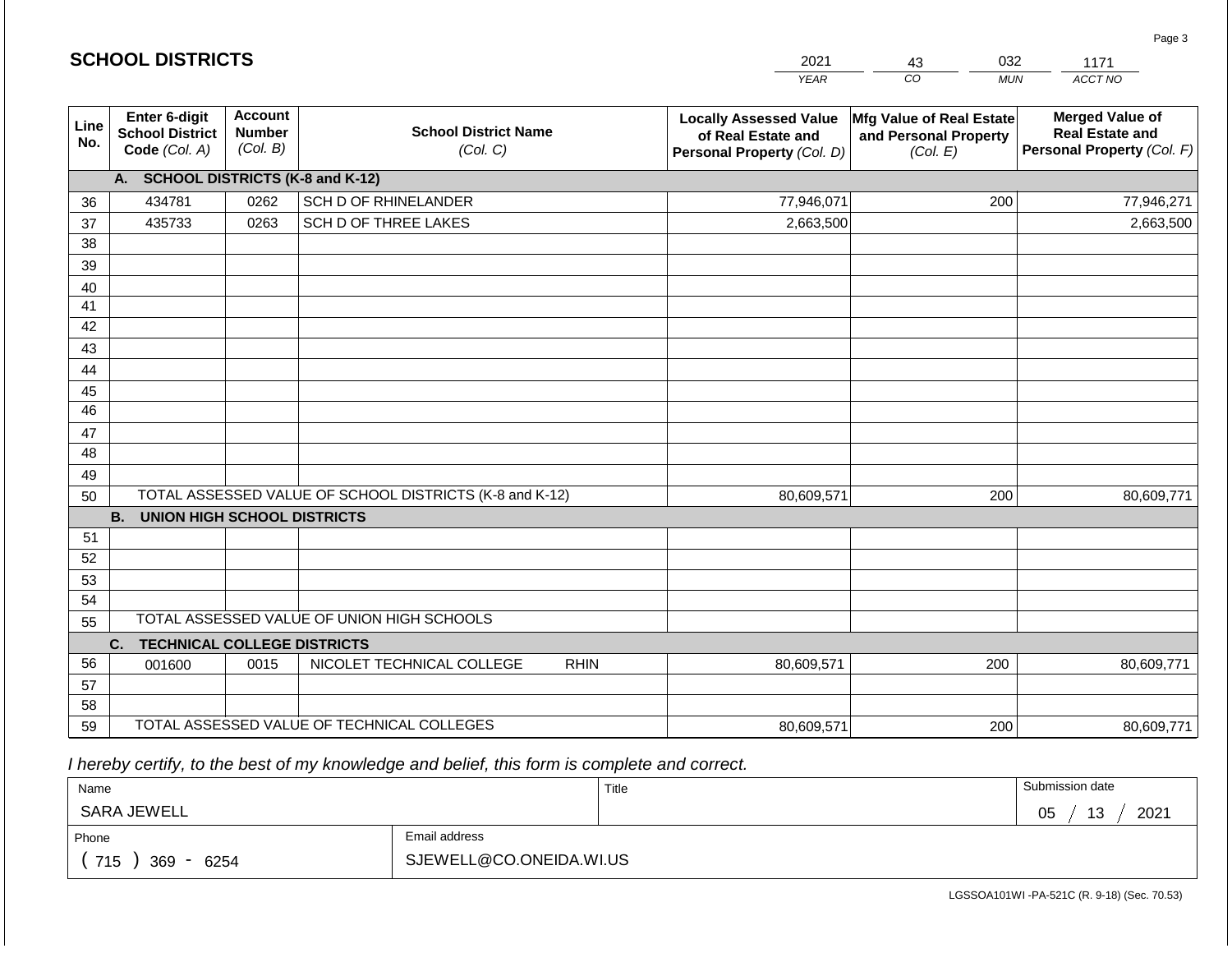- Each municipality's SOA is completed after the Board of Review and includes any changes made to the locally assessed values, under state law (sec. 70.53, Wis. Stats.)
- The Wisconsin Department of Revenue (DOR) merges the locally assessed values with the state assessed manufacturing values
- DOR provides the information regarding district names and codes. If a district is not listed, contact DOR.

Note: If you submit an amended SOA to DOR after your municipality's SOA is equated and posted to our website, we will process the SOA. However, DOR will not recalculate the *aggregate ratio or update the final SOA posted on our website. You should use the corrected values to calculate your tax rates.*

#### **Page 1: Real Estate and Personal Property**

- Lines 1-9 assessed real estate values, parcel counts and acres by classification
- Lines 10-15 assessed personal property values and number of accounts by class
- Line 16 aggregate assessed value of all property subject to general property; use to calculate tax rates. Note: This line equals the total assessed value of K-8 and K-12 school districts (Line 50) and total assessed value of technical colleges (Line 59).
- Remarks assessment ratio used to calculate estimated fair market value on property tax bills

#### **Page 2: Forest Crop, Other Exempt Land and Special Districts**

- Lines 18-21 private forest crop and managed forest lands assessed values
- Line  $22 -$  tax exempt land acres
- Line 23 prior years assessed value of omitted property under sec. 70.44 and correction of errors under sec. 70.43 shown by locally assessed or manufacturing real estate and personal property. Note: If there is an amount on this line, report the corresponding tax in the Statement of Taxes, Sections J or K.
- Lines 24-35 special district assessed values. These values are used to calculate tax rates for the special districts.

#### **Page 3: School Districts**

- Lines 36-50 school districts (K-8 and K-12) assessed values. These values are used to calculate tax rates for school districts.
- Lines 51-55 union high school district assessed values. These values are used to calculate tax rates for union high school districts.
- Lines 56-59 technical college assessed values. These values are used to calculate tax rates for technical colleges.

If you have questions: Email: lgs@wisconsin.gov

 Phone: (608) 266-2569 or (608) 264-6892 Fax: (608) 264-6887

PO BOX 1141<br>RHINELANDER, WI 54501 RHINELANDER, WI 54501STACY SCHICKERT<br>TOWN OF STELLA STACY SCHICKERT TOWN OF STELLA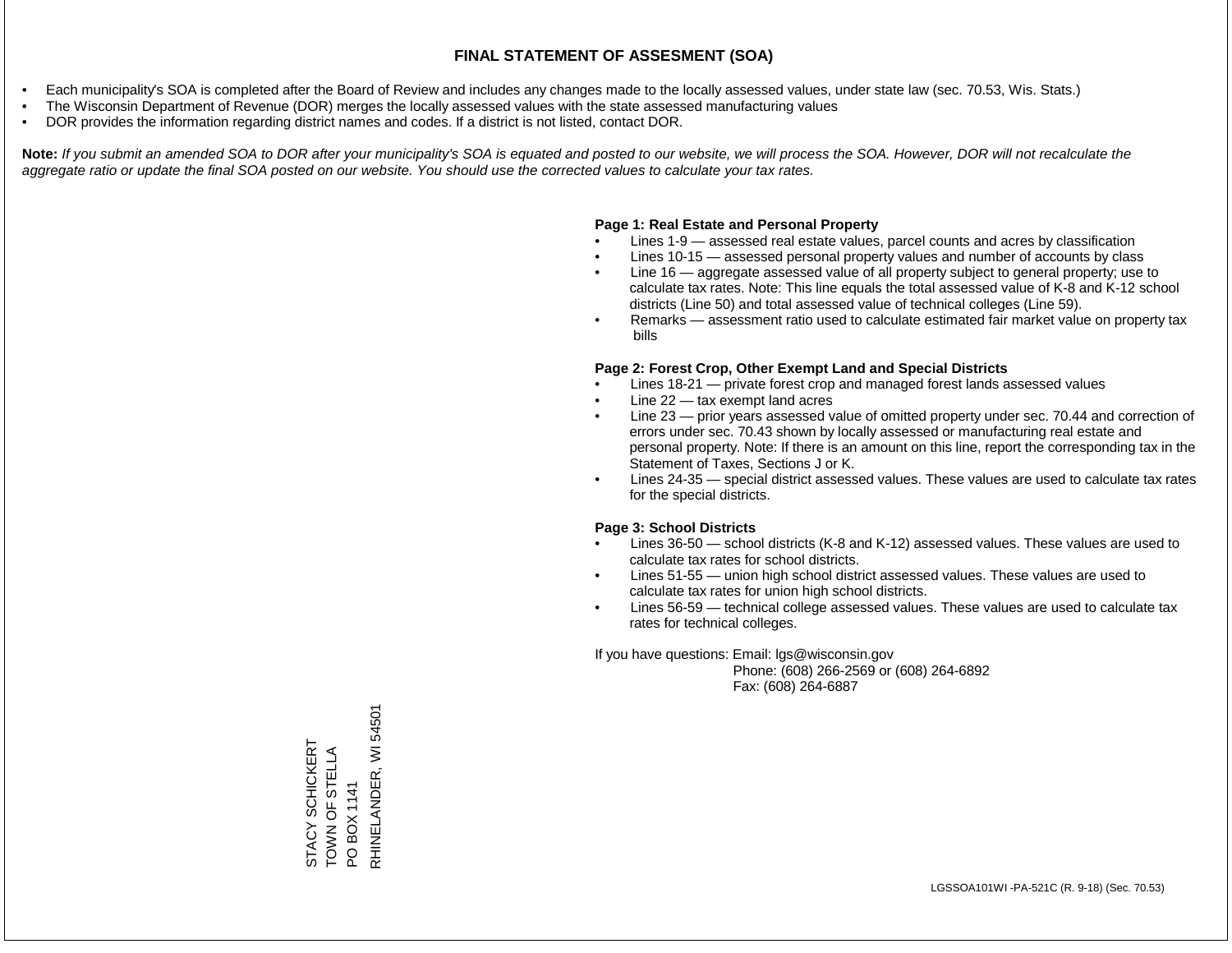|                |                                                                                                                                                                                              | <b>FINAL - EQUATED</b><br><b>STATEMENT OF ASSESSMENT FOR 2021</b>  |                                        | 43                                               | 034                                                 | 1172                    | This is an Amended Return       | Page 1                                  |  |
|----------------|----------------------------------------------------------------------------------------------------------------------------------------------------------------------------------------------|--------------------------------------------------------------------|----------------------------------------|--------------------------------------------------|-----------------------------------------------------|-------------------------|---------------------------------|-----------------------------------------|--|
|                |                                                                                                                                                                                              |                                                                    |                                        | CO                                               | <b>MUN</b>                                          | ACCT NO                 |                                 |                                         |  |
|                | <b>FOR</b>                                                                                                                                                                                   | TOWN OF<br>OF                                                      | <b>SUGAR CAMP</b>                      |                                                  | <b>ONEIDA COUNTY</b>                                |                         |                                 |                                         |  |
|                |                                                                                                                                                                                              | Town - Village - City                                              | <b>Municipality Name</b>               |                                                  | <b>County Name</b>                                  |                         |                                 |                                         |  |
| Line<br>No.    |                                                                                                                                                                                              | <b>REAL ESTATE</b><br>(See Lines 18 - 22 for<br>other Real Estate) |                                        | PARCEL COUNT<br><b>TOTAL LAND   IMPROVEMENTS</b> | NO. OF ACRES<br><b>WHOLE</b><br><b>NUMBERS ONLY</b> | <b>VALUE OF</b><br>LAND | VALUE OF<br><b>IMPROVEMENTS</b> | TOTAL VALUE OF LAND<br>AND IMPROVEMENTS |  |
|                |                                                                                                                                                                                              |                                                                    | (Col. A)                               | (Col. B)                                         | (Col. C)                                            | (Col. D)                | (Col. E)                        | (Col. F)                                |  |
| $\overline{1}$ |                                                                                                                                                                                              | <b>RESIDENTIAL - Class 1</b>                                       | 2,075<br>4,537<br>1,672<br>166,510,200 |                                                  | 193,618,700                                         | 360,128,900             |                                 |                                         |  |
| 2              |                                                                                                                                                                                              | <b>COMMERCIAL - Class 2</b>                                        | 31                                     | 22                                               | 67                                                  | 827,700                 | 4,755,900                       | 5,583,600                               |  |
| 3              |                                                                                                                                                                                              | MANUFACTURING - Class 3                                            | 3                                      | 1                                                | 42                                                  | 123,900                 | 157,900                         | 281,800                                 |  |
| $\overline{4}$ |                                                                                                                                                                                              | <b>AGRICULTURAL - Class 4</b>                                      | 133                                    |                                                  | 2,684                                               | 390,100                 |                                 | 390,100                                 |  |
| 5              |                                                                                                                                                                                              | <b>UNDEVELOPED - Class 5</b>                                       | 669                                    |                                                  | 7,927                                               | 3,850,700               |                                 | 3,850,700                               |  |
| 6              |                                                                                                                                                                                              | AGRICULTURAL FOREST - Class 5m                                     | 81                                     |                                                  | 1,470                                               | 1,598,600               |                                 | 1,598,600                               |  |
| $\overline{7}$ |                                                                                                                                                                                              | FOREST LANDS - Class 6                                             | 652                                    |                                                  | 12,501                                              | 30,739,300              |                                 | 30,739,300                              |  |
| 8              |                                                                                                                                                                                              | OTHER - Class 7                                                    | 28                                     | 26                                               | 45                                                  | 367,100                 | 1,757,600                       | 2,124,700                               |  |
| 9              |                                                                                                                                                                                              | TOTAL - ALL COLUMNS                                                | 3,672                                  | 1,721                                            | 29,273                                              | 204,407,600             | 200,290,100                     | 404,697,700                             |  |
| 10             |                                                                                                                                                                                              | NUMBER OF PERSONAL PROPERTY ACCOUNTS IN ROLL                       |                                        |                                                  | 77                                                  | <b>LOCALLY ASSESSED</b> | <b>MANUFACTURING</b>            | <b>MERGED</b>                           |  |
| 11             |                                                                                                                                                                                              | BOATS AND OTHER WATERCRAFT NOT EXEMPT - Code 1                     |                                        |                                                  |                                                     | 96,500                  | 0                               | 96,500                                  |  |
| 12             |                                                                                                                                                                                              | MACHINERY, TOOLS AND PATTERNS - Code 2                             |                                        |                                                  |                                                     |                         | 402,500                         | 402,500                                 |  |
| 13             |                                                                                                                                                                                              | FURNITURE, FIXTURES AND EQUIPMENT - Code 3                         |                                        |                                                  |                                                     | 198,000                 | 3,200                           | 201,200                                 |  |
| 14             |                                                                                                                                                                                              | ALL OTHER PERSONAL PROPERTY NOT EXEMPT - Codes 4A, 4B, 4C          |                                        |                                                  |                                                     | 605,100                 | 46,000                          | 651,100                                 |  |
| 15             |                                                                                                                                                                                              | TOTAL OF PERSONAL PROPERTY NOT EXEMPT (Total of Lines 11-14)       |                                        |                                                  |                                                     | 899,600                 | 451,700                         | 1,351,300                               |  |
| 16             | AGGREGATE ASSESSED VALUE OF ALL PROPERTY SUBJECT TO THE GENERAL PROPERTY TAX (Total of Lines 9F and 15F)<br>MUST EQUAL TOTAL VALUE OF THE SCHOOL DISTRICTS (K-12 PLUS K-8) - Line 50, Col. F |                                                                    |                                        |                                                  |                                                     |                         |                                 | 406,049,000                             |  |
| 17             |                                                                                                                                                                                              | <b>BOARD OF REVIEW</b><br>DATE OF FINAL ADJOURNMENT                | 09/21/2021                             |                                                  | Name of Assessor<br><b>BA PAULS ASSOCIATES</b>      |                         |                                 | Telephone #<br>(715) 848-9300           |  |

The Assessment Ratio to be used in calculating the estimated Fair Market Value on tax bills for this tax district is .91515941

This ratio should be used to convert assessed values to "Calculate Equalized Values" in Step 1 of the Lottery and Gaming Credit Calculations.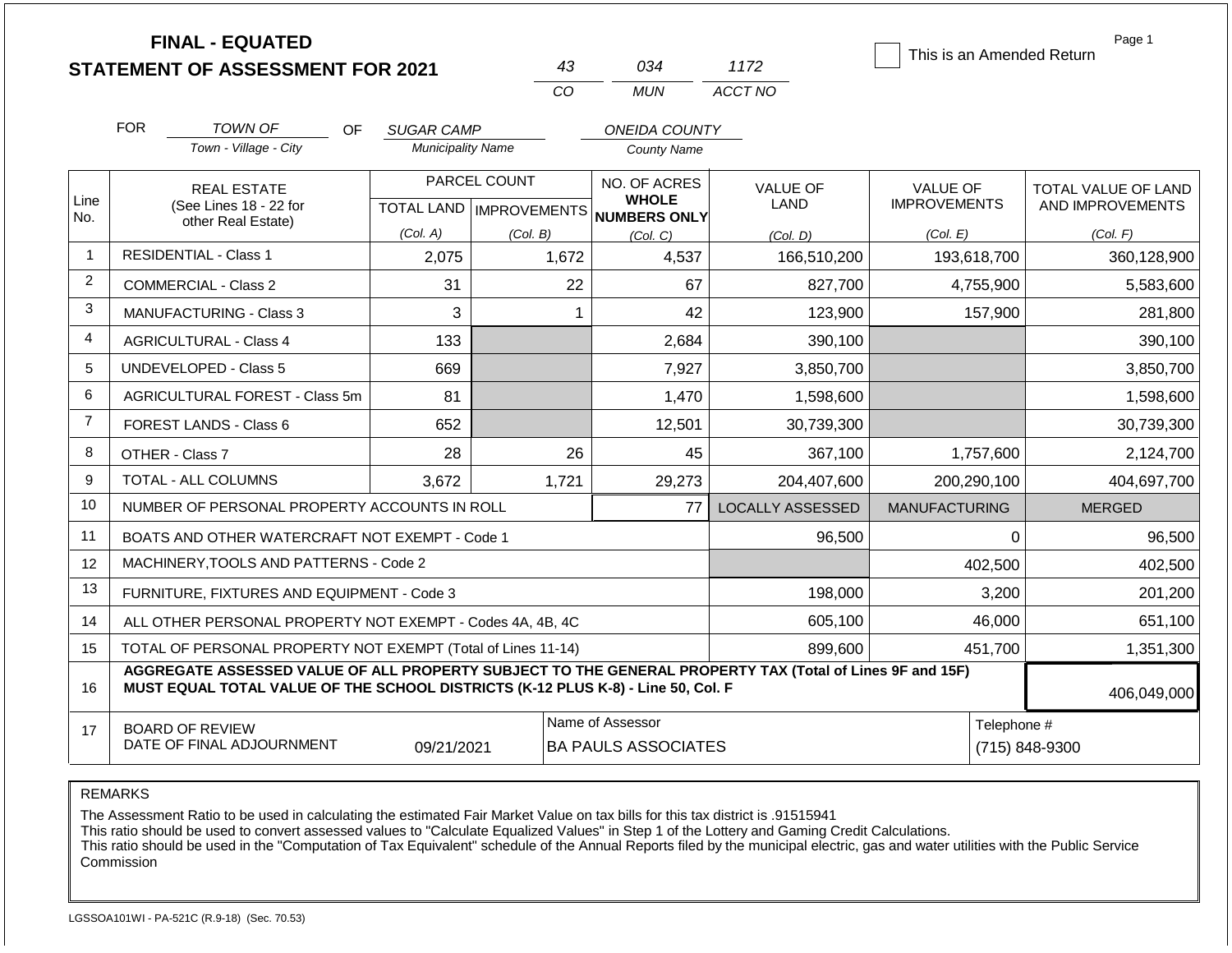FOREST LANDS (Line 7) and FOREST CROPS (in this section) - are NOT the same

| 2021 | 43 | 034        | 1172    | Page 2 |
|------|----|------------|---------|--------|
| YFAR | CO | <b>MUN</b> | ACCT NO |        |

|    |                                                            |                 |  | Private Forest Crop - Reg Class @ 10¢ per acre                                 |  |                 |                                                                              | Private Forest Crop - Reg Class @ \$2.52 per acre                  |               |                    |
|----|------------------------------------------------------------|-----------------|--|--------------------------------------------------------------------------------|--|-----------------|------------------------------------------------------------------------------|--------------------------------------------------------------------|---------------|--------------------|
| 18 | (a) PARCELS                                                | (b) ACRES       |  | (c) ASSESSED VALUE                                                             |  | (d) PARCELS     |                                                                              | (e) ACRES                                                          |               | (f) ASSESSED VALUE |
|    |                                                            |                 |  |                                                                                |  | 15              |                                                                              | 600                                                                |               | 958,000            |
|    |                                                            |                 |  | Private Forest Crop - Special Class @ 20¢ per acre                             |  |                 | Entered Before 2005 Managed Forest - Ferrous Mining CLOSED @ \$7.87 per acre |                                                                    |               |                    |
| 19 | (a) PARCELS                                                | (b) ACRES       |  | (c) ASSESSED VALUE                                                             |  | (d) PARCELS     |                                                                              | (e) ACRES                                                          |               | (f) ASSESSED VALUE |
|    |                                                            |                 |  |                                                                                |  |                 |                                                                              |                                                                    |               |                    |
|    |                                                            |                 |  | Entered Before 2005 Managed Forest - OPEN @ 74 ¢ per acre                      |  |                 |                                                                              | Entered Before 2005 Managed Forest - CLOSED @                      |               | \$1.75 per acre    |
| 20 | (a) PARCELS                                                | (b) ACRES       |  | (c) ASSESSED VALUE                                                             |  | (d) PARCELS     |                                                                              | (e) ACRES                                                          |               | (f) ASSESSED VALUE |
|    |                                                            |                 |  |                                                                                |  |                 |                                                                              |                                                                    |               |                    |
|    | 76                                                         | 3,119.92        |  | 7,263,500                                                                      |  | 67<br>2,137.05  |                                                                              | 5,238,400                                                          |               |                    |
|    | Entered After 2004 Managed Forest - OPEN @ \$2.04 per acre |                 |  |                                                                                |  |                 |                                                                              | Entered After 2004 Managed Forest - CLOSED @ \$10.20 per acre      |               |                    |
| 21 | (a) PARCELS                                                | (b) ACRES       |  | (c) ASSESSED VALUE                                                             |  | (d) PARCELS     |                                                                              | (e) ACRES                                                          |               | (f) ASSESSED VALUE |
|    |                                                            |                 |  |                                                                                |  |                 |                                                                              |                                                                    |               |                    |
|    | 14                                                         | 364.53          |  | 851,500                                                                        |  | 123             |                                                                              | 3.974.4                                                            |               | 10,811,500         |
| 22 | (a) County Forest Cropland Acres                           |                 |  | (b) Federal Acres                                                              |  | (c) State Acres |                                                                              | (d) County (NOT FOREST CROP) Acres                                 |               | (e) Other Acres    |
|    |                                                            |                 |  |                                                                                |  | 15,812.62       |                                                                              | 12.83                                                              |               | 350.93             |
|    |                                                            |                 |  | Assessed Value of Omitted Property From Prior Years (Sec. 70.44)               |  |                 |                                                                              | Assessed Value of Sec. 70.43 Corrections of Errors by Assessors    |               |                    |
|    |                                                            | (a) REAL ESTATE |  | (b) PERSONAL                                                                   |  |                 |                                                                              | (c1) REAL ESTATE                                                   |               | (c2) PERSONAL      |
| 23 |                                                            |                 |  |                                                                                |  |                 |                                                                              |                                                                    |               |                    |
|    |                                                            |                 |  | Manufacturing Equated Value of Omitted Property From Prior Years (Sec. 70.995) |  |                 |                                                                              | Mfg. Equated Value of Sec.70.43 Corrections of Errors by Assessors |               |                    |
|    |                                                            | (d) REAL ESTATE |  | (e) PERSONAL                                                                   |  |                 |                                                                              | (f1) REAL ESTATE                                                   | (f2) PERSONAL |                    |
|    |                                                            |                 |  |                                                                                |  |                 |                                                                              |                                                                    |               |                    |
|    |                                                            |                 |  |                                                                                |  |                 |                                                                              |                                                                    |               |                    |

# **SPECIAL DISTRICTS**

| Line<br>No. | <b>Enter 6-digit</b><br>Special District<br>Code (Col. A) | <b>Account</b><br><b>Number</b><br>(Col. B) | <b>Special District Name</b><br>(Col. C) | <b>Locally Assessed Value</b><br>of Real Estate and<br>Personal Property (Col. D) | Mfg Value of Real Estate<br>and Personal Property<br>(Col. E) | <b>Merged Value of</b><br><b>Real Estate and</b><br>Personal Property (Col. F) |
|-------------|-----------------------------------------------------------|---------------------------------------------|------------------------------------------|-----------------------------------------------------------------------------------|---------------------------------------------------------------|--------------------------------------------------------------------------------|
| 24          | 438050                                                    | 0268                                        | THUNDER LAKE PRO & REHAB DISTRICT        | 1,031,600                                                                         |                                                               | 1,031,600                                                                      |
| 25          |                                                           |                                             |                                          |                                                                                   |                                                               |                                                                                |
| 26          |                                                           |                                             |                                          |                                                                                   |                                                               |                                                                                |
| 27          |                                                           |                                             |                                          |                                                                                   |                                                               |                                                                                |
| 28          |                                                           |                                             |                                          |                                                                                   |                                                               |                                                                                |
| 29          |                                                           |                                             |                                          |                                                                                   |                                                               |                                                                                |
| 30          |                                                           |                                             |                                          |                                                                                   |                                                               |                                                                                |
| 31          |                                                           |                                             |                                          |                                                                                   |                                                               |                                                                                |
| 32          |                                                           |                                             |                                          |                                                                                   |                                                               |                                                                                |
| 33          |                                                           |                                             |                                          |                                                                                   |                                                               |                                                                                |
| 34          |                                                           |                                             |                                          |                                                                                   |                                                               |                                                                                |
| 35          |                                                           |                                             |                                          |                                                                                   |                                                               |                                                                                |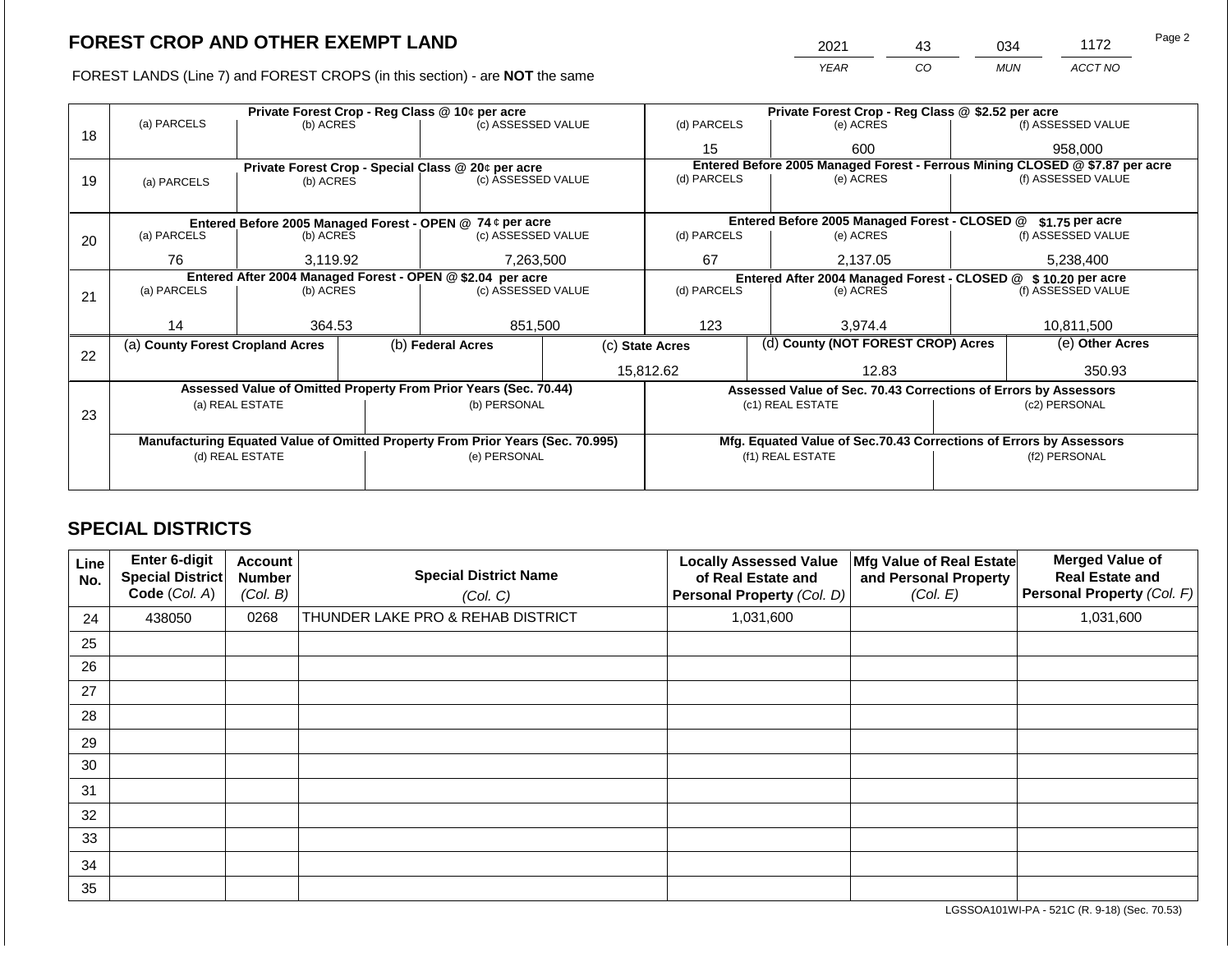#### *YEAR*  2021  $\overline{co}$ *MUN ACCT NO*  1172 **Line No. Enter 6-digit School District Code** *(Col. A)* **Account Number** *(Col. B)* **School District Name** *(Col. C)* **Locally Assessed Value of Real Estate and Personal Property** *(Col. D)* **Mfg Value of Real Estate and Personal Property** *(Col. E)* **Merged Value of Real Estate and Personal Property** *(Col. F)* **A. SCHOOL DISTRICTS (K-8 and K-12)** 36 37 38 39 40 41 42 43 44 45 46 47 48 49 50 TOTAL ASSESSED VALUE OF SCHOOL DISTRICTS (K-8 and K-12) **B. UNION HIGH SCHOOL DISTRICTS** 51 52 53 54 55 **C. TECHNICAL COLLEGE DISTRICTS** 56 57 58 59 TOTAL ASSESSED VALUE OF TECHNICAL COLLEGES TOTAL ASSESSED VALUE OF UNION HIGH SCHOOLS 435733 0263 SCH D OF THREE LAKES 405,315,500 405,315,500 001600 | 0015 | NICOLET TECHNICAL COLLEGE RHIN 405,315,500 733,500 406,049,000 733,500 406,049,000 733,500 406,049,000 405,315,500 733,500 406,049,000

 *I hereby certify, to the best of my knowledge and belief, this form is complete and correct.*

| Name                                           |                         | Title | Submission date  |
|------------------------------------------------|-------------------------|-------|------------------|
| SARA JEWELL                                    |                         |       | 28<br>2021<br>09 |
| Phone                                          | Email address           |       |                  |
| 715<br>369<br>6254<br>$\overline{\phantom{0}}$ | SJEWELL@CO.ONEIDA.WI.US |       |                  |

LGSSOA101WI -PA-521C (R. 9-18) (Sec. 70.53)

Page 3

| <b>SCHOOL DISTRICTS</b> |  |
|-------------------------|--|
|-------------------------|--|

43

034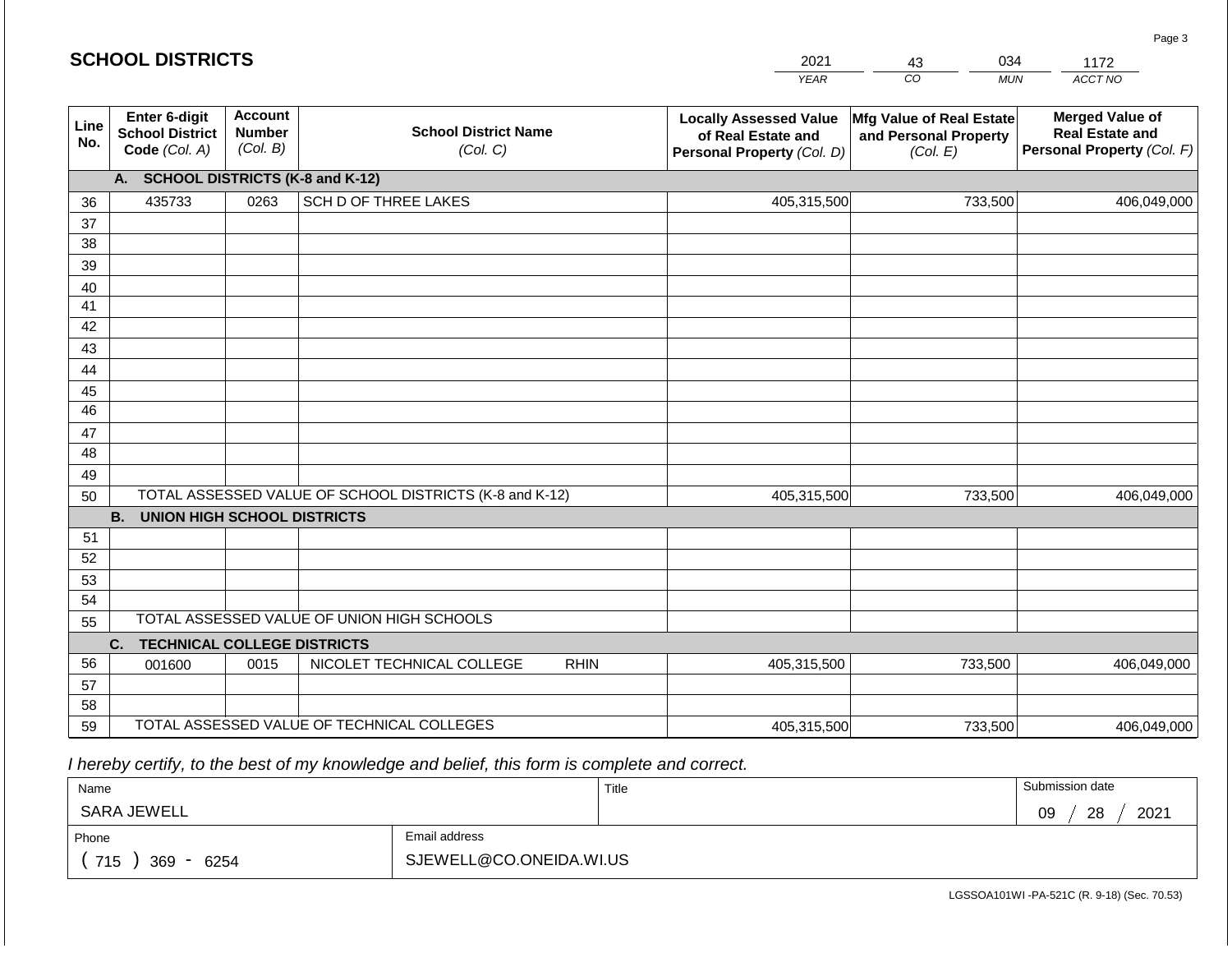- Each municipality's SOA is completed after the Board of Review and includes any changes made to the locally assessed values, under state law (sec. 70.53, Wis. Stats.)
- The Wisconsin Department of Revenue (DOR) merges the locally assessed values with the state assessed manufacturing values
- DOR provides the information regarding district names and codes. If a district is not listed, contact DOR.

Note: If you submit an amended SOA to DOR after your municipality's SOA is equated and posted to our website, we will process the SOA. However, DOR will not recalculate the *aggregate ratio or update the final SOA posted on our website. You should use the corrected values to calculate your tax rates.*

# **Page 1: Real Estate and Personal Property**

- Lines 1-9 assessed real estate values, parcel counts and acres by classification
- Lines 10-15 assessed personal property values and number of accounts by class
- Line 16 aggregate assessed value of all property subject to general property; use to calculate tax rates. Note: This line equals the total assessed value of K-8 and K-12 school districts (Line 50) and total assessed value of technical colleges (Line 59).
- Remarks assessment ratio used to calculate estimated fair market value on property tax bills

# **Page 2: Forest Crop, Other Exempt Land and Special Districts**

- Lines 18-21 private forest crop and managed forest lands assessed values
- Line  $22 -$  tax exempt land acres
- Line 23 prior years assessed value of omitted property under sec. 70.44 and correction of errors under sec. 70.43 shown by locally assessed or manufacturing real estate and personal property. Note: If there is an amount on this line, report the corresponding tax in the Statement of Taxes, Sections J or K.
- Lines 24-35 special district assessed values. These values are used to calculate tax rates for the special districts.

# **Page 3: School Districts**

- Lines 36-50 school districts (K-8 and K-12) assessed values. These values are used to calculate tax rates for school districts.
- Lines 51-55 union high school district assessed values. These values are used to calculate tax rates for union high school districts.
- Lines 56-59 technical college assessed values. These values are used to calculate tax rates for technical colleges.

If you have questions: Email: lgs@wisconsin.gov

 Phone: (608) 266-2569 or (608) 264-6892 Fax: (608) 264-6887

TOWN OF SUGAR CAMP LAUREN SOWINSKI<br>TOWN OF SUGAR CAMP RHINELANDER, WI 54501 RHINELANDER, WI 545014059 CAMP FOUR RD 4059 CAMP FOUR RD LAUREN SOWINSKI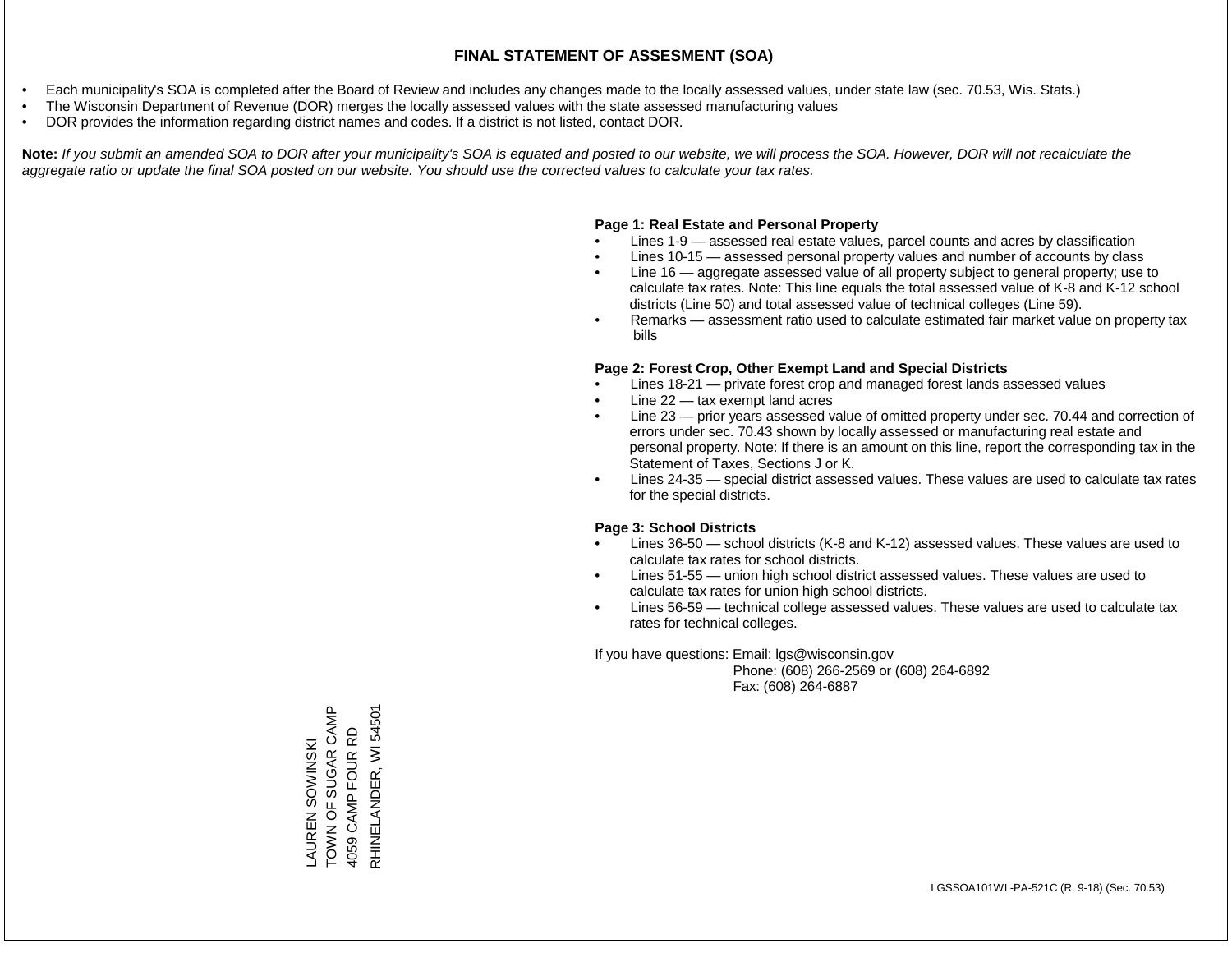|                |                                                                   | <b>FINAL - EQUATED</b><br><b>STATEMENT OF ASSESSMENT FOR 2021</b>                                                                                                                            |                          | 43                                   | 036                                              |           | 1173                    | This is an Amended Return |                               | Page 1              |
|----------------|-------------------------------------------------------------------|----------------------------------------------------------------------------------------------------------------------------------------------------------------------------------------------|--------------------------|--------------------------------------|--------------------------------------------------|-----------|-------------------------|---------------------------|-------------------------------|---------------------|
|                |                                                                   |                                                                                                                                                                                              |                          | CO                                   | <b>MUN</b>                                       |           | ACCT NO                 |                           |                               |                     |
|                | <b>FOR</b>                                                        | <b>TOWN OF</b><br>OF.                                                                                                                                                                        | <b>THREE LAKES</b>       |                                      | <b>ONEIDA COUNTY</b>                             |           |                         |                           |                               |                     |
|                |                                                                   | Town - Village - City                                                                                                                                                                        | <b>Municipality Name</b> |                                      | <b>County Name</b>                               |           |                         |                           |                               |                     |
|                |                                                                   | <b>REAL ESTATE</b>                                                                                                                                                                           |                          | PARCEL COUNT                         | NO. OF ACRES                                     |           | <b>VALUE OF</b>         | <b>VALUE OF</b>           |                               | TOTAL VALUE OF LAND |
| Line<br>No.    |                                                                   | (See Lines 18 - 22 for<br>other Real Estate)                                                                                                                                                 |                          | TOTAL LAND IMPROVEMENTS NUMBERS ONLY | <b>WHOLE</b>                                     |           | <b>LAND</b>             | <b>IMPROVEMENTS</b>       |                               | AND IMPROVEMENTS    |
|                |                                                                   |                                                                                                                                                                                              | (Col. A)                 | (Col. B)                             | (Col, C)                                         |           | (Col, D)                | (Col. E)                  |                               | (Col. F)            |
| $\mathbf{1}$   |                                                                   | <b>RESIDENTIAL - Class 1</b>                                                                                                                                                                 | 4,555                    | 3,198                                |                                                  | 5,835     | 501,301,900             | 416,227,700               |                               | 917,529,600         |
| $\overline{2}$ |                                                                   | <b>COMMERCIAL - Class 2</b>                                                                                                                                                                  | 164                      |                                      | 135                                              | 388       | 9,604,800               | 19,623,100                |                               | 29,227,900          |
| 3              |                                                                   | <b>MANUFACTURING - Class 3</b>                                                                                                                                                               | $\overline{2}$           |                                      | $\overline{2}$                                   | 5         | 59,400                  | 470,100                   |                               | 529,500             |
| 4              | <b>AGRICULTURAL - Class 4</b>                                     |                                                                                                                                                                                              | 80                       |                                      |                                                  | 1,726     | 192,200                 |                           |                               | 192,200             |
| 5              |                                                                   | <b>UNDEVELOPED - Class 5</b>                                                                                                                                                                 | 450                      |                                      |                                                  | 7,283     | 2,056,800               |                           |                               | 2,056,800           |
| 6              |                                                                   | AGRICULTURAL FOREST - Class 5m                                                                                                                                                               | 51                       |                                      |                                                  | 762       | 837,000                 |                           |                               | 837,000             |
| $\overline{7}$ |                                                                   | FOREST LANDS - Class 6                                                                                                                                                                       | 542                      |                                      |                                                  | 9,832     | 19,918,600              |                           |                               | 19,918,600          |
| 8              |                                                                   | OTHER - Class 7                                                                                                                                                                              | 35                       |                                      | 35                                               | 220       | 259,700                 | 3,441,900                 |                               | 3,701,600           |
| 9              |                                                                   | TOTAL - ALL COLUMNS                                                                                                                                                                          | 5,879                    | 3,370                                |                                                  | 26,051    | 534,230,400             | 439,762,800               |                               | 973,993,200         |
| 10             |                                                                   | NUMBER OF PERSONAL PROPERTY ACCOUNTS IN ROLL                                                                                                                                                 |                          |                                      |                                                  | 168       | <b>LOCALLY ASSESSED</b> | <b>MANUFACTURING</b>      |                               | <b>MERGED</b>       |
| 11             |                                                                   | BOATS AND OTHER WATERCRAFT NOT EXEMPT - Code 1                                                                                                                                               |                          |                                      |                                                  |           | 16,300                  |                           | $\Omega$                      | 16,300              |
| 12             |                                                                   | MACHINERY, TOOLS AND PATTERNS - Code 2                                                                                                                                                       |                          |                                      |                                                  |           |                         |                           | 23,100                        | 23,100              |
| 13             |                                                                   | FURNITURE, FIXTURES AND EQUIPMENT - Code 3                                                                                                                                                   |                          |                                      |                                                  |           | 489,600                 | 109,900                   |                               | 599,500             |
| 14             |                                                                   | ALL OTHER PERSONAL PROPERTY NOT EXEMPT - Codes 4A, 4B, 4C                                                                                                                                    |                          |                                      |                                                  |           | 4,891,200               | 153,600                   |                               | 5,044,800           |
| 15             |                                                                   | TOTAL OF PERSONAL PROPERTY NOT EXEMPT (Total of Lines 11-14)                                                                                                                                 |                          |                                      |                                                  | 5,397,100 | 286,600                 |                           | 5,683,700                     |                     |
| 16             |                                                                   | AGGREGATE ASSESSED VALUE OF ALL PROPERTY SUBJECT TO THE GENERAL PROPERTY TAX (Total of Lines 9F and 15F)<br>MUST EQUAL TOTAL VALUE OF THE SCHOOL DISTRICTS (K-12 PLUS K-8) - Line 50, Col. F |                          |                                      |                                                  |           |                         |                           | 979,676,900                   |                     |
| 17             | <b>BOARD OF REVIEW</b><br>DATE OF FINAL ADJOURNMENT<br>07/20/2021 |                                                                                                                                                                                              |                          |                                      | Name of Assessor<br><b>BOWMAR APPRAISALS INC</b> |           |                         |                           | Telephone #<br>(920) 733-5369 |                     |

The Assessment Ratio to be used in calculating the estimated Fair Market Value on tax bills for this tax district is .927809124

This ratio should be used to convert assessed values to "Calculate Equalized Values" in Step 1 of the Lottery and Gaming Credit Calculations.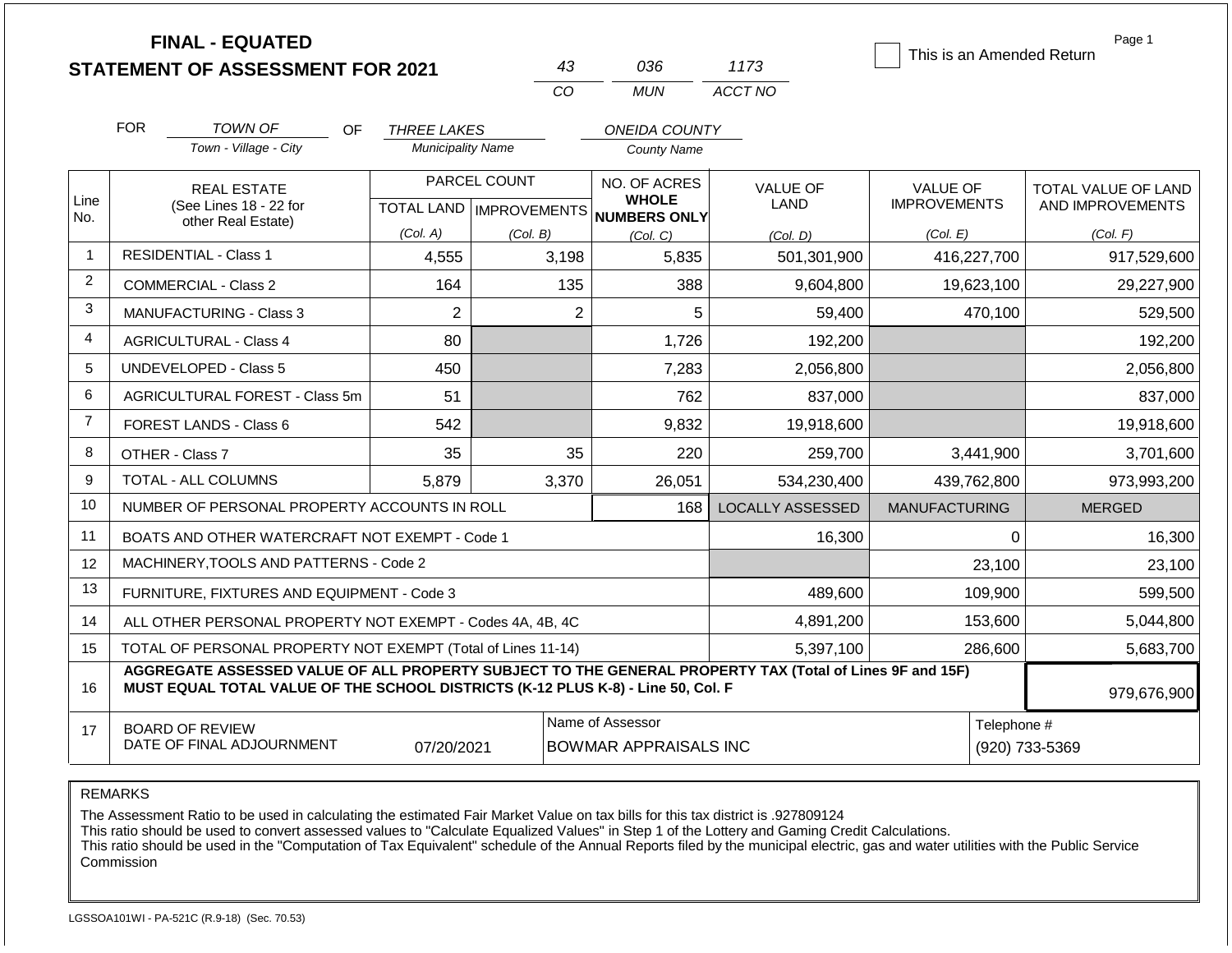FOREST LANDS (Line 7) and FOREST CROPS (in this section) - are NOT the same

|             | 2021<br><b>YEAR</b>                                            | 43<br>CO | 036<br><b>MUN</b> | 1173<br>ACCT NO    | Page 2 |
|-------------|----------------------------------------------------------------|----------|-------------------|--------------------|--------|
| (d) PARCELS | Private Forest Crop - Reg Class @ \$2.52 per acre<br>(e) ACRES |          |                   | (f) ASSESSED VALUE |        |

|    |                                                                                |                 |  | Private Forest Crop - Reg Class @ 10¢ per acre                   |                 | Private Forest Crop - Reg Class @ \$2.52 per acre                            |  |                                                                 |           |                    |
|----|--------------------------------------------------------------------------------|-----------------|--|------------------------------------------------------------------|-----------------|------------------------------------------------------------------------------|--|-----------------------------------------------------------------|-----------|--------------------|
| 18 | (a) PARCELS                                                                    | (b) ACRES       |  | (c) ASSESSED VALUE                                               |                 | (d) PARCELS                                                                  |  | (e) ACRES                                                       |           | (f) ASSESSED VALUE |
|    |                                                                                |                 |  |                                                                  |                 | 5                                                                            |  | 180                                                             |           | 377,300            |
|    |                                                                                |                 |  | Private Forest Crop - Special Class @ 20¢ per acre               |                 | Entered Before 2005 Managed Forest - Ferrous Mining CLOSED @ \$7.87 per acre |  |                                                                 |           |                    |
| 19 | (a) PARCELS                                                                    | (b) ACRES       |  | (c) ASSESSED VALUE                                               |                 | (d) PARCELS                                                                  |  | (e) ACRES                                                       |           | (f) ASSESSED VALUE |
|    |                                                                                |                 |  |                                                                  |                 |                                                                              |  |                                                                 |           |                    |
|    |                                                                                |                 |  | Entered Before 2005 Managed Forest - OPEN @ 74 ¢ per acre        |                 |                                                                              |  | Entered Before 2005 Managed Forest - CLOSED @                   |           | \$1.75 per acre    |
| 20 | (a) PARCELS                                                                    | (b) ACRES       |  | (c) ASSESSED VALUE                                               |                 | (d) PARCELS                                                                  |  | (e) ACRES                                                       |           | (f) ASSESSED VALUE |
|    | 30                                                                             | 1.120.51        |  | 1,467,100                                                        | 33              |                                                                              |  | 776.41                                                          |           | 2,328,500          |
|    | Entered After 2004 Managed Forest - OPEN @ \$2.04 per acre                     |                 |  |                                                                  |                 |                                                                              |  | Entered After 2004 Managed Forest - CLOSED @                    |           | \$10.20 per acre   |
| 21 | (a) PARCELS                                                                    | (b) ACRES       |  | (c) ASSESSED VALUE                                               | (d) PARCELS     |                                                                              |  | (e) ACRES                                                       |           | (f) ASSESSED VALUE |
|    |                                                                                |                 |  |                                                                  |                 |                                                                              |  |                                                                 |           |                    |
|    | 48                                                                             | 1,697.93        |  | 2,626,800                                                        |                 | 79<br>2,260.38                                                               |  |                                                                 | 4,617,100 |                    |
| 22 | (a) County Forest Cropland Acres                                               |                 |  | (b) Federal Acres                                                | (c) State Acres |                                                                              |  | (d) County (NOT FOREST CROP) Acres                              |           | (e) Other Acres    |
|    |                                                                                |                 |  | 10,533.82                                                        |                 | 4,279.64                                                                     |  | 44.5                                                            |           | 799.08             |
|    |                                                                                |                 |  | Assessed Value of Omitted Property From Prior Years (Sec. 70.44) |                 |                                                                              |  | Assessed Value of Sec. 70.43 Corrections of Errors by Assessors |           |                    |
|    |                                                                                | (a) REAL ESTATE |  | (b) PERSONAL                                                     |                 |                                                                              |  | (c1) REAL ESTATE                                                |           | (c2) PERSONAL      |
| 23 |                                                                                |                 |  |                                                                  |                 |                                                                              |  |                                                                 |           |                    |
|    | Manufacturing Equated Value of Omitted Property From Prior Years (Sec. 70.995) |                 |  |                                                                  |                 | Mfg. Equated Value of Sec.70.43 Corrections of Errors by Assessors           |  |                                                                 |           |                    |
|    |                                                                                | (d) REAL ESTATE |  | (e) PERSONAL                                                     |                 |                                                                              |  | (f1) REAL ESTATE                                                |           | (f2) PERSONAL      |
|    |                                                                                |                 |  |                                                                  |                 |                                                                              |  |                                                                 |           |                    |
|    |                                                                                |                 |  |                                                                  |                 |                                                                              |  |                                                                 |           |                    |

# **SPECIAL DISTRICTS**

Г

 $\top$ 

| Line<br>No. | Enter 6-digit<br>Special District<br>Code (Col. A) | <b>Account</b><br><b>Number</b><br>(Col. B) | <b>Special District Name</b><br>(Col. C)   | <b>Locally Assessed Value</b><br>of Real Estate and<br>Personal Property (Col. D) | Mfg Value of Real Estate<br>and Personal Property<br>(Col. E) | <b>Merged Value of</b><br><b>Real Estate and</b><br>Personal Property (Col. F) |
|-------------|----------------------------------------------------|---------------------------------------------|--------------------------------------------|-----------------------------------------------------------------------------------|---------------------------------------------------------------|--------------------------------------------------------------------------------|
| 24          | 437050                                             | 0263                                        | THREE LAKES SANITARY DISTRICT #1           | 36,605,500                                                                        | 549,200                                                       | 37,154,700                                                                     |
| 25          | 438050                                             | 0268                                        | THUNDER LAKE PRO & REHAB DISTRICT          | 10,316,200                                                                        |                                                               | 10,316,200                                                                     |
| 26          | 437080                                             | 0588                                        | THREE LAKES NORTHERNAIRE SANITARY DISTRICT | 8,654,400                                                                         |                                                               | 8,654,400                                                                      |
| 27          |                                                    |                                             |                                            |                                                                                   |                                                               |                                                                                |
| 28          |                                                    |                                             |                                            |                                                                                   |                                                               |                                                                                |
| 29          |                                                    |                                             |                                            |                                                                                   |                                                               |                                                                                |
| 30          |                                                    |                                             |                                            |                                                                                   |                                                               |                                                                                |
| 31          |                                                    |                                             |                                            |                                                                                   |                                                               |                                                                                |
| 32          |                                                    |                                             |                                            |                                                                                   |                                                               |                                                                                |
| 33          |                                                    |                                             |                                            |                                                                                   |                                                               |                                                                                |
| 34          |                                                    |                                             |                                            |                                                                                   |                                                               |                                                                                |
| 35          |                                                    |                                             |                                            |                                                                                   |                                                               |                                                                                |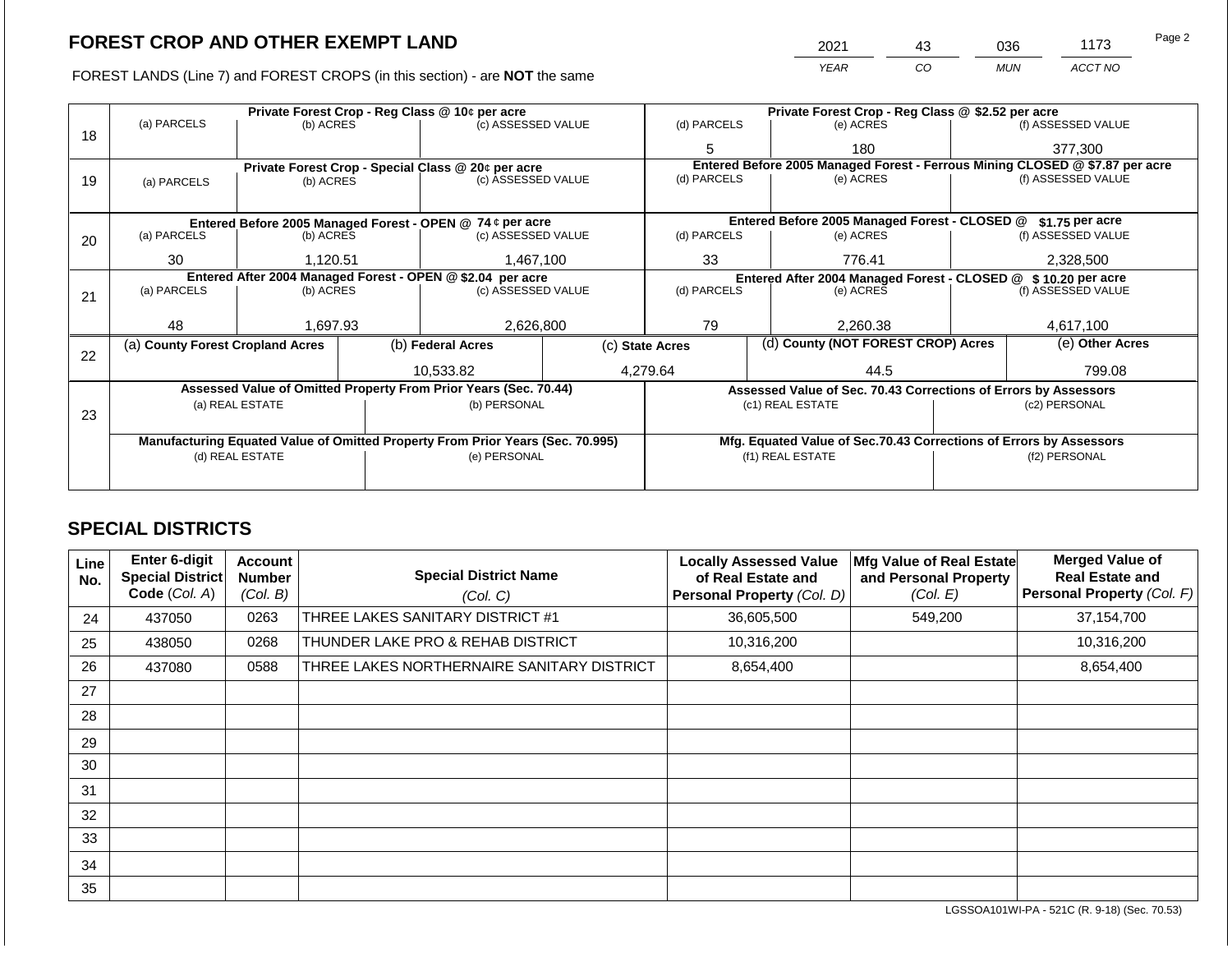#### *YEAR*  2021 *CO*  43 *MUN*  036 *ACCT NO*  1173 **Line No. Enter 6-digit School District Code** *(Col. A)* **Account Number** *(Col. B)* **School District Name** *(Col. C)* **Locally Assessed Value of Real Estate and Personal Property** *(Col. D)* **Mfg Value of Real Estate and Personal Property** *(Col. E)* **Merged Value of Real Estate and Personal Property** *(Col. F)* **A. SCHOOL DISTRICTS (K-8 and K-12)** 36 37 38 39 40 41 42 43 44 45 46 47 48 49 50 TOTAL ASSESSED VALUE OF SCHOOL DISTRICTS (K-8 and K-12) **B. UNION HIGH SCHOOL DISTRICTS** 51 52 53 54 55 **C. TECHNICAL COLLEGE DISTRICTS** 56 57 58 59 TOTAL ASSESSED VALUE OF TECHNICAL COLLEGES TOTAL ASSESSED VALUE OF UNION HIGH SCHOOLS 435733 0263 SCH D OF THREE LAKES 978,860,800 978,860,800 001600 | 0015 | NICOLET TECHNICAL COLLEGE RHIN 978,860,800 816,100 979,676,900 816,100 979,676,900 816,100 979,676,900 978,860,800 816,100 816,100 979,676,900

 *I hereby certify, to the best of my knowledge and belief, this form is complete and correct.*

| Name                         |                         | Title | Submission date                |
|------------------------------|-------------------------|-------|--------------------------------|
| SARA JEWELL                  |                         |       | 2021<br>-22<br>07<br><u>__</u> |
| Phone                        | Email address           |       |                                |
| 715<br>369<br>6254<br>$\sim$ | SJEWELL@CO.ONEIDA.WI.US |       |                                |

LGSSOA101WI -PA-521C (R. 9-18) (Sec. 70.53)

Page 3

| <b>SCHOOL DISTRICTS</b> |  |
|-------------------------|--|
|-------------------------|--|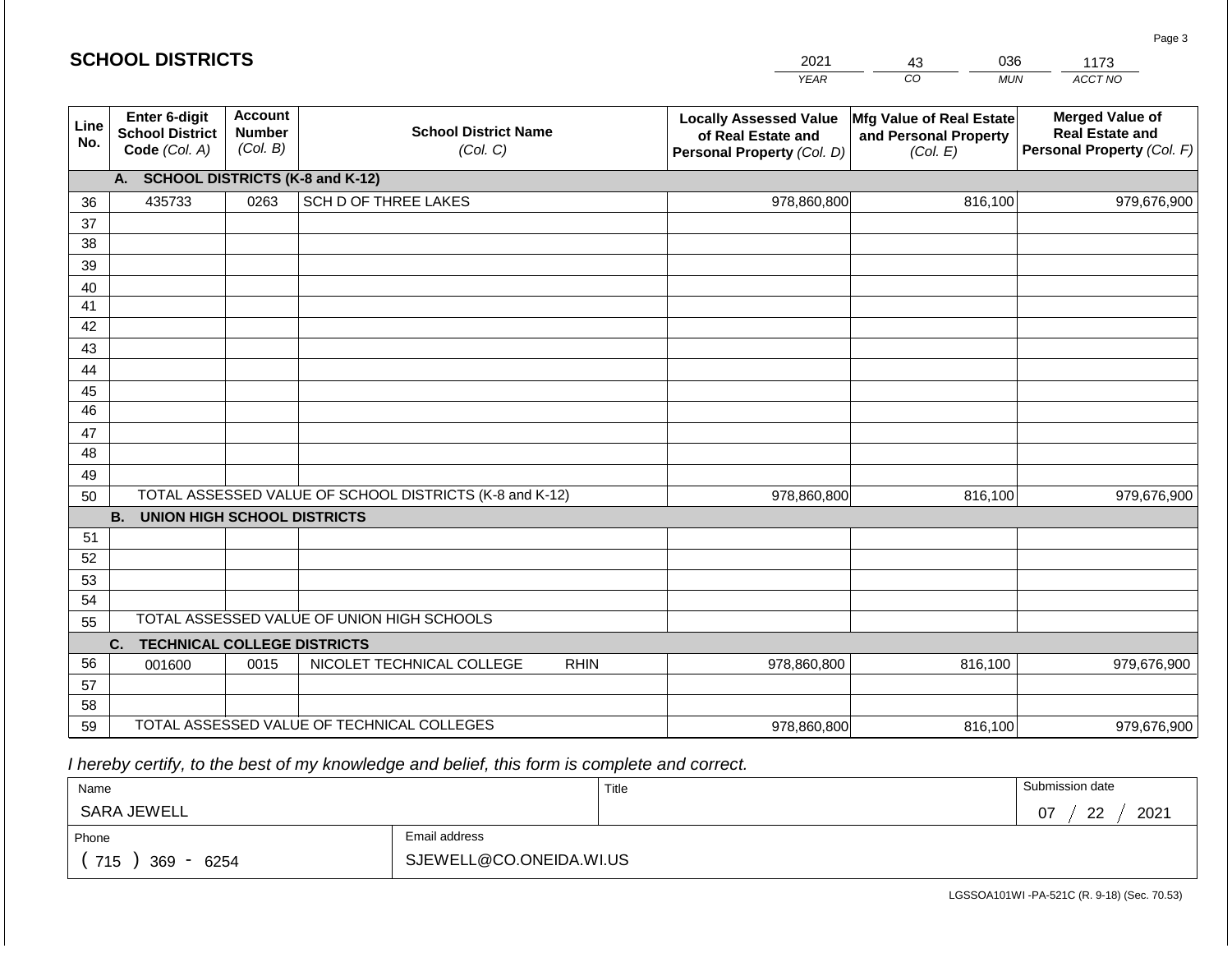- Each municipality's SOA is completed after the Board of Review and includes any changes made to the locally assessed values, under state law (sec. 70.53, Wis. Stats.)
- The Wisconsin Department of Revenue (DOR) merges the locally assessed values with the state assessed manufacturing values
- DOR provides the information regarding district names and codes. If a district is not listed, contact DOR.

Note: If you submit an amended SOA to DOR after your municipality's SOA is equated and posted to our website, we will process the SOA. However, DOR will not recalculate the *aggregate ratio or update the final SOA posted on our website. You should use the corrected values to calculate your tax rates.*

#### **Page 1: Real Estate and Personal Property**

- Lines 1-9 assessed real estate values, parcel counts and acres by classification
- Lines 10-15 assessed personal property values and number of accounts by class
- Line 16 aggregate assessed value of all property subject to general property; use to calculate tax rates. Note: This line equals the total assessed value of K-8 and K-12 school districts (Line 50) and total assessed value of technical colleges (Line 59).
- Remarks assessment ratio used to calculate estimated fair market value on property tax bills

#### **Page 2: Forest Crop, Other Exempt Land and Special Districts**

- Lines 18-21 private forest crop and managed forest lands assessed values
- Line  $22 -$  tax exempt land acres
- Line 23 prior years assessed value of omitted property under sec. 70.44 and correction of errors under sec. 70.43 shown by locally assessed or manufacturing real estate and personal property. Note: If there is an amount on this line, report the corresponding tax in the Statement of Taxes, Sections J or K.
- Lines 24-35 special district assessed values. These values are used to calculate tax rates for the special districts.

#### **Page 3: School Districts**

- Lines 36-50 school districts (K-8 and K-12) assessed values. These values are used to calculate tax rates for school districts.
- Lines 51-55 union high school district assessed values. These values are used to calculate tax rates for union high school districts.
- Lines 56-59 technical college assessed values. These values are used to calculate tax rates for technical colleges.

If you have questions: Email: lgs@wisconsin.gov

 Phone: (608) 266-2569 or (608) 264-6892 Fax: (608) 264-6887

THREE LAKES, WI 54562 - 0565 THREE LAKES, WI 54562 - 0565SUE HARRIS<br>TOWN OF THREE LAKES TOWN OF THREE LAKES PO BOX 565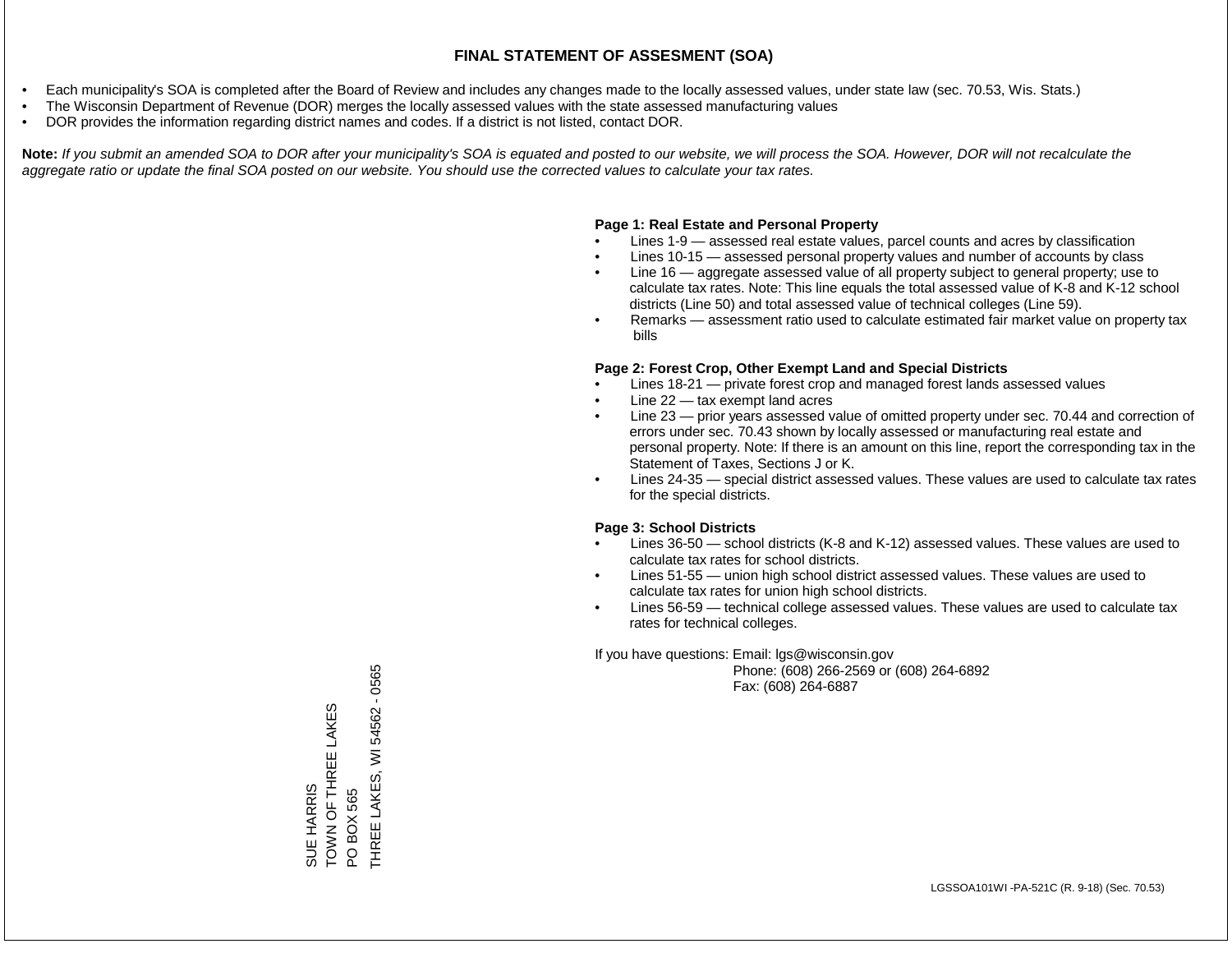|                |            | <b>FINAL - EQUATED</b><br><b>STATEMENT OF ASSESSMENT FOR 2021</b>                                                                                                                            |                          | 43           | 038                                                 | 1174                          | This is an Amended Return | Page 1              |
|----------------|------------|----------------------------------------------------------------------------------------------------------------------------------------------------------------------------------------------|--------------------------|--------------|-----------------------------------------------------|-------------------------------|---------------------------|---------------------|
|                |            |                                                                                                                                                                                              |                          | CO           | <b>MUN</b>                                          | ACCT NO                       |                           |                     |
|                | <b>FOR</b> | <b>TOWN OF</b><br><b>OF</b>                                                                                                                                                                  | <b>WOODBORO</b>          |              | <b>ONEIDA COUNTY</b>                                |                               |                           |                     |
|                |            | Town - Village - City                                                                                                                                                                        | <b>Municipality Name</b> |              | <b>County Name</b>                                  |                               |                           |                     |
|                |            | <b>REAL ESTATE</b>                                                                                                                                                                           |                          | PARCEL COUNT | NO. OF ACRES                                        | <b>VALUE OF</b>               | <b>VALUE OF</b>           | TOTAL VALUE OF LAND |
| Line<br>No.    |            | (See Lines 18 - 22 for<br>other Real Estate)                                                                                                                                                 |                          |              | <b>WHOLE</b><br>TOTAL LAND MPROVEMENTS NUMBERS ONLY | LAND                          | <b>IMPROVEMENTS</b>       | AND IMPROVEMENTS    |
|                |            |                                                                                                                                                                                              | (Col. A)                 | (Col. B)     | (Col, C)                                            | (Col. D)                      | (Col. E)                  | (Col. F)            |
| $\mathbf{1}$   |            | <b>RESIDENTIAL - Class 1</b>                                                                                                                                                                 | 980                      | 768          | 2,114                                               | 74,542,600                    | 88,385,600                | 162,928,200         |
| $\overline{2}$ |            | <b>COMMERCIAL - Class 2</b>                                                                                                                                                                  | 35                       | 30           | 59                                                  | 1,740,000                     | 2,987,100                 | 4,727,100           |
| $\mathbf{3}$   |            | <b>MANUFACTURING - Class 3</b>                                                                                                                                                               | $\Omega$                 |              | $\Omega$<br>$\Omega$                                | 0                             | 0                         | 0                   |
| $\overline{4}$ |            | <b>AGRICULTURAL - Class 4</b>                                                                                                                                                                | 55                       |              | 878                                                 | 165,200                       |                           | 165,200             |
| 5              |            | <b>UNDEVELOPED - Class 5</b>                                                                                                                                                                 | 108                      |              | 1,088                                               | 260,000                       |                           | 260,000             |
| 6              |            | AGRICULTURAL FOREST - Class 5m                                                                                                                                                               | 28                       |              | 425                                                 | 443,200                       |                           | 443,200             |
| $\overline{7}$ |            | <b>FOREST LANDS - Class 6</b>                                                                                                                                                                | 141                      |              | 2,544                                               | 5,782,000                     |                           | 5,782,000           |
| 8              |            | OTHER - Class 7                                                                                                                                                                              | 9                        | 9            | 18                                                  | 105,900                       | 880,900                   | 986,800             |
| 9              |            | TOTAL - ALL COLUMNS                                                                                                                                                                          | 1,356                    | 807          | 7,126                                               | 83,038,900                    | 92,253,600                | 175,292,500         |
| 10             |            | NUMBER OF PERSONAL PROPERTY ACCOUNTS IN ROLL                                                                                                                                                 |                          |              | 18                                                  | <b>LOCALLY ASSESSED</b>       | <b>MANUFACTURING</b>      | <b>MERGED</b>       |
| 11             |            | BOATS AND OTHER WATERCRAFT NOT EXEMPT - Code 1                                                                                                                                               |                          |              |                                                     | 1,900                         | 0                         | 1,900               |
| 12             |            | MACHINERY, TOOLS AND PATTERNS - Code 2                                                                                                                                                       |                          |              |                                                     |                               | $\pmb{0}$                 | $\Omega$            |
| 13             |            | FURNITURE, FIXTURES AND EQUIPMENT - Code 3                                                                                                                                                   |                          |              |                                                     | 31,500                        | $\mathbf 0$               | 31,500              |
| 14             |            | ALL OTHER PERSONAL PROPERTY NOT EXEMPT - Codes 4A, 4B, 4C                                                                                                                                    |                          |              |                                                     | 113,000                       | $\mathbf 0$               | 113,000             |
| 15             |            | TOTAL OF PERSONAL PROPERTY NOT EXEMPT (Total of Lines 11-14)                                                                                                                                 |                          |              |                                                     | 146,400                       | $\mathbf 0$               | 146,400             |
| 16             |            | AGGREGATE ASSESSED VALUE OF ALL PROPERTY SUBJECT TO THE GENERAL PROPERTY TAX (Total of Lines 9F and 15F)<br>MUST EQUAL TOTAL VALUE OF THE SCHOOL DISTRICTS (K-12 PLUS K-8) - Line 50, Col. F |                          |              |                                                     |                               |                           | 175,438,900         |
| 17             |            | <b>BOARD OF REVIEW</b><br>DATE OF FINAL ADJOURNMENT                                                                                                                                          | 05/13/2021               |              | Name of Assessor<br><b>SUMMIT ASSESSMENTS</b>       | Telephone #<br>(715) 275-4001 |                           |                     |

REMARKS

The Assessment Ratio to be used in calculating the estimated Fair Market Value on tax bills for this tax district is .90645861

This ratio should be used to convert assessed values to "Calculate Equalized Values" in Step 1 of the Lottery and Gaming Credit Calculations.

 This ratio should be used in the "Computation of Tax Equivalent" schedule of the Annual Reports filed by the municipal electric, gas and water utilities with the Public Service Commission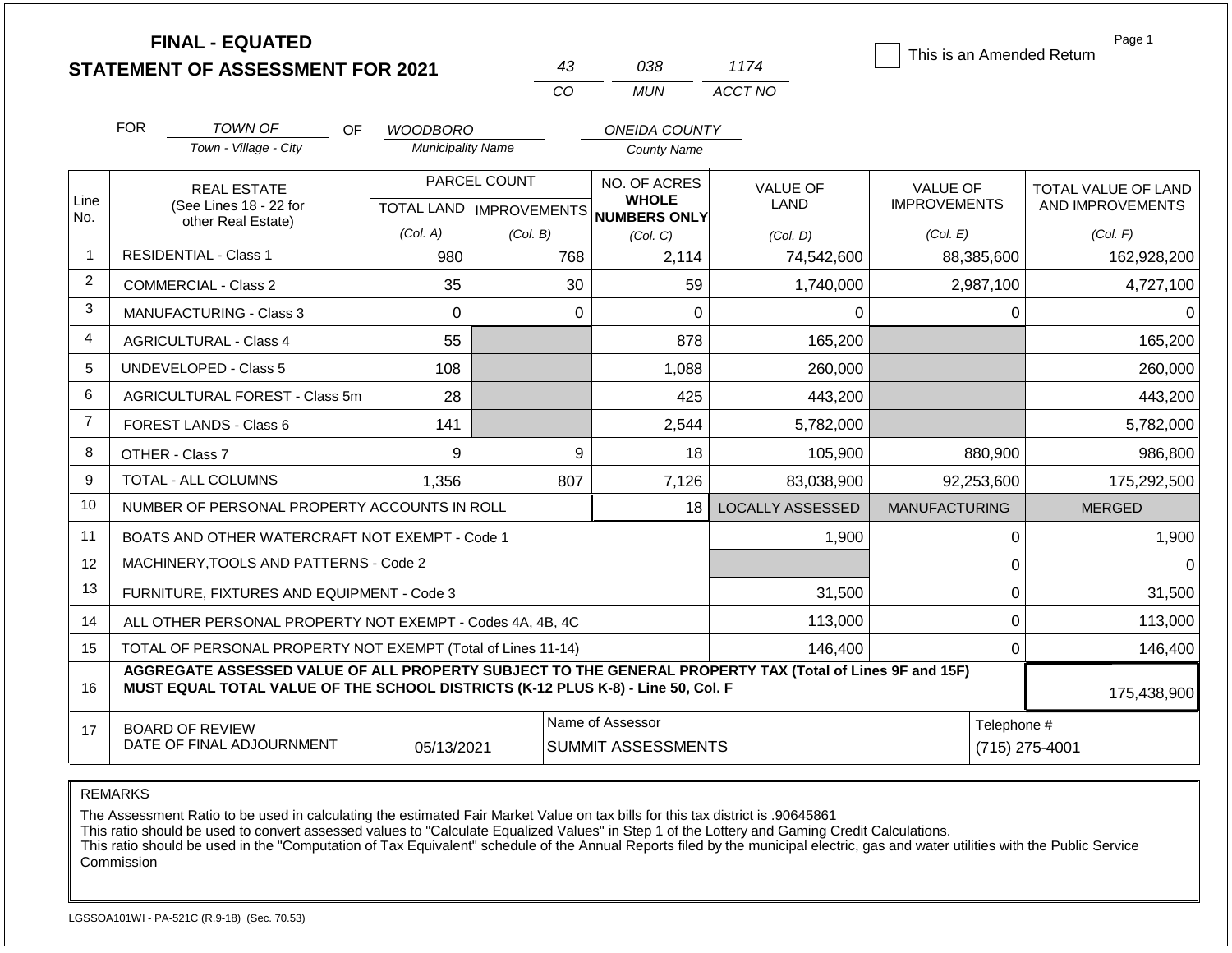# **FOREST CROP AND OTHER EXEMPT LAND**

FOREST LANDS (Line 7) and FOREST CROPS (in this section) - are **NOT** the same

| 2021 | 43 | 038        | 1174    | Page 2 |
|------|----|------------|---------|--------|
| YFAR | CO | <b>MUN</b> | ACCT NO |        |

|    |                                  |                 |  | Private Forest Crop - Reg Class @ 10¢ per acre                                 |                                                                              |                    |        | Private Forest Crop - Reg Class @ \$2.52 per acre                  |                 |                    |  |  |
|----|----------------------------------|-----------------|--|--------------------------------------------------------------------------------|------------------------------------------------------------------------------|--------------------|--------|--------------------------------------------------------------------|-----------------|--------------------|--|--|
| 18 | (a) PARCELS                      | (b) ACRES       |  | (c) ASSESSED VALUE                                                             |                                                                              | (d) PARCELS        |        | (e) ACRES                                                          |                 | (f) ASSESSED VALUE |  |  |
|    |                                  |                 |  |                                                                                |                                                                              | 3                  |        | 120                                                                |                 | 221,400            |  |  |
|    |                                  |                 |  | Private Forest Crop - Special Class @ 20¢ per acre                             | Entered Before 2005 Managed Forest - Ferrous Mining CLOSED @ \$7.87 per acre |                    |        |                                                                    |                 |                    |  |  |
| 19 | (a) PARCELS                      | (b) ACRES       |  | (c) ASSESSED VALUE                                                             |                                                                              | (d) PARCELS        |        | (e) ACRES                                                          |                 | (f) ASSESSED VALUE |  |  |
|    |                                  |                 |  |                                                                                |                                                                              |                    |        |                                                                    |                 |                    |  |  |
|    |                                  |                 |  | Entered Before 2005 Managed Forest - OPEN @ 74 ¢ per acre                      |                                                                              |                    |        | Entered Before 2005 Managed Forest - CLOSED @                      |                 | \$1.75 per acre    |  |  |
| 20 | (a) PARCELS                      | (b) ACRES       |  | (c) ASSESSED VALUE                                                             |                                                                              | (d) PARCELS        |        | (e) ACRES                                                          |                 | (f) ASSESSED VALUE |  |  |
|    |                                  |                 |  |                                                                                |                                                                              |                    |        |                                                                    |                 |                    |  |  |
|    | $12 \overline{ }$<br>462         |                 |  | 1,018,800                                                                      | 20                                                                           |                    | 748.62 |                                                                    | 1,638,400       |                    |  |  |
|    |                                  |                 |  | Entered After 2004 Managed Forest - OPEN @ \$2.04 per acre                     | Entered After 2004 Managed Forest - CLOSED @ \$ 10.20 per acre               |                    |        |                                                                    |                 |                    |  |  |
| 21 | (a) PARCELS                      | (b) ACRES       |  | (c) ASSESSED VALUE                                                             |                                                                              | (d) PARCELS        |        | (e) ACRES                                                          |                 | (f) ASSESSED VALUE |  |  |
|    |                                  |                 |  |                                                                                |                                                                              |                    |        |                                                                    |                 |                    |  |  |
|    | 18                               | 536.5           |  | 1,205,300                                                                      | 33                                                                           |                    | 936.14 |                                                                    | 3,385,000       |                    |  |  |
| 22 | (a) County Forest Cropland Acres |                 |  | (b) Federal Acres                                                              | (d) County (NOT FOREST CROP) Acres<br>(c) State Acres                        |                    |        |                                                                    | (e) Other Acres |                    |  |  |
|    | 7,889.04                         |                 |  |                                                                                |                                                                              | 2,965.69<br>187.16 |        |                                                                    | 218.92          |                    |  |  |
|    |                                  |                 |  | Assessed Value of Omitted Property From Prior Years (Sec. 70.44)               |                                                                              |                    |        | Assessed Value of Sec. 70.43 Corrections of Errors by Assessors    |                 |                    |  |  |
|    |                                  | (a) REAL ESTATE |  | (b) PERSONAL                                                                   |                                                                              |                    |        | (c1) REAL ESTATE                                                   |                 | (c2) PERSONAL      |  |  |
| 23 |                                  |                 |  |                                                                                |                                                                              |                    |        |                                                                    |                 |                    |  |  |
|    |                                  |                 |  | Manufacturing Equated Value of Omitted Property From Prior Years (Sec. 70.995) |                                                                              |                    |        | Mfg. Equated Value of Sec.70.43 Corrections of Errors by Assessors |                 |                    |  |  |
|    | (d) REAL ESTATE                  |                 |  | (e) PERSONAL                                                                   | (f1) REAL ESTATE                                                             |                    |        |                                                                    | (f2) PERSONAL   |                    |  |  |
|    |                                  |                 |  |                                                                                |                                                                              |                    |        |                                                                    |                 |                    |  |  |
|    |                                  |                 |  |                                                                                |                                                                              |                    |        |                                                                    |                 |                    |  |  |

## **SPECIAL DISTRICTS**

| Line<br>No. | Enter 6-digit<br>Special District<br>Code (Col. A) | <b>Account</b><br><b>Number</b><br>(Col. B) | <b>Special District Name</b><br>(Col. C) | <b>Locally Assessed Value</b><br>of Real Estate and<br>Personal Property (Col. D) | Mfg Value of Real Estate<br>and Personal Property<br>(Col. E) | <b>Merged Value of</b><br><b>Real Estate and</b><br>Personal Property (Col. F) |
|-------------|----------------------------------------------------|---------------------------------------------|------------------------------------------|-----------------------------------------------------------------------------------|---------------------------------------------------------------|--------------------------------------------------------------------------------|
| 24          | 438070                                             | 0615                                        | THE SQUASH LAKE PRO & REHAB DISTRICT     | 26,795,300                                                                        |                                                               | 26,795,300                                                                     |
| 25          |                                                    |                                             |                                          |                                                                                   |                                                               |                                                                                |
| 26          |                                                    |                                             |                                          |                                                                                   |                                                               |                                                                                |
| 27          |                                                    |                                             |                                          |                                                                                   |                                                               |                                                                                |
| 28          |                                                    |                                             |                                          |                                                                                   |                                                               |                                                                                |
| 29          |                                                    |                                             |                                          |                                                                                   |                                                               |                                                                                |
| 30          |                                                    |                                             |                                          |                                                                                   |                                                               |                                                                                |
| 31          |                                                    |                                             |                                          |                                                                                   |                                                               |                                                                                |
| 32          |                                                    |                                             |                                          |                                                                                   |                                                               |                                                                                |
| 33          |                                                    |                                             |                                          |                                                                                   |                                                               |                                                                                |
| 34          |                                                    |                                             |                                          |                                                                                   |                                                               |                                                                                |
| 35          |                                                    |                                             |                                          |                                                                                   |                                                               |                                                                                |

LGSSOA101WI-PA - 521C (R. 9-18) (Sec. 70.53)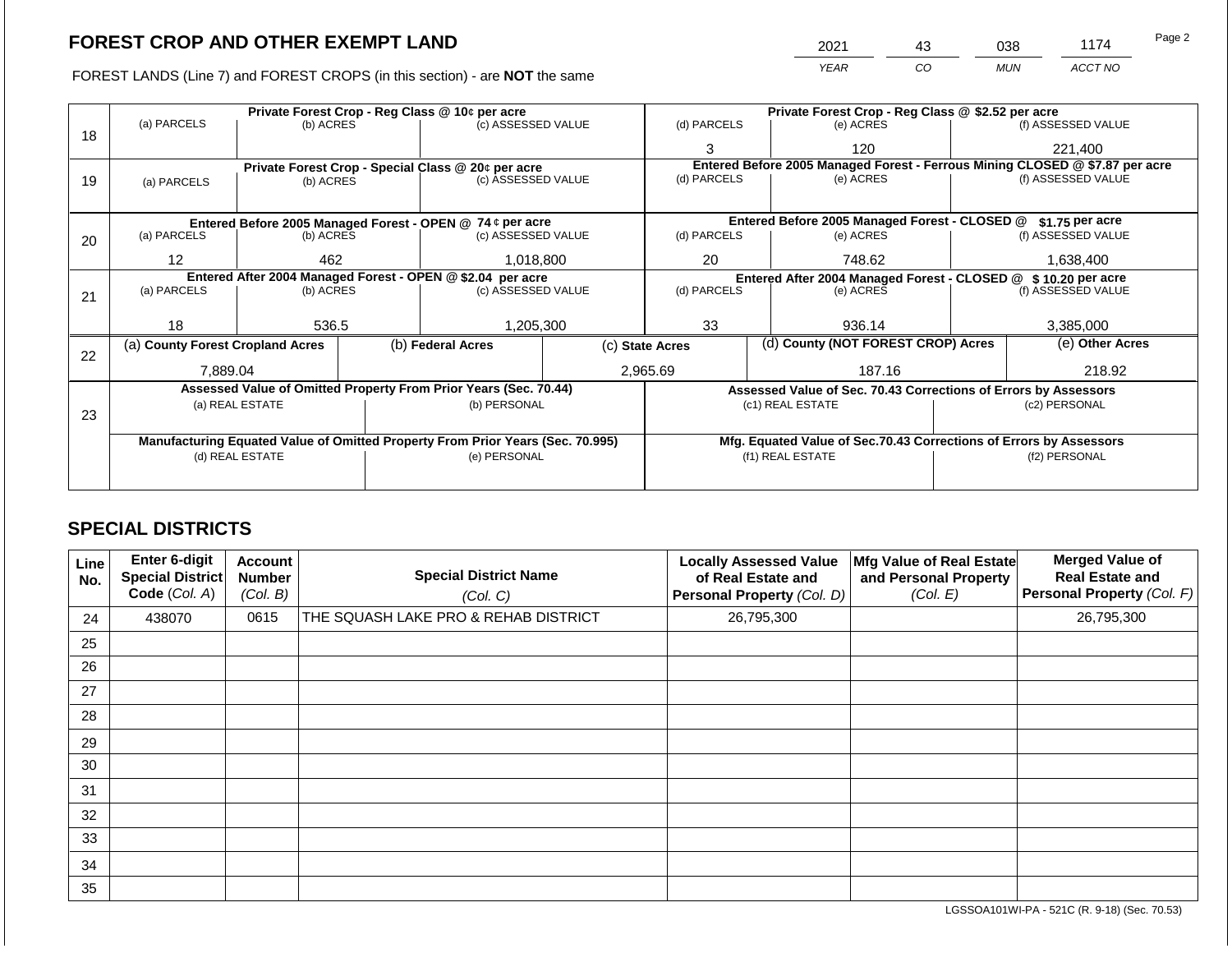|             | <b>SCHOOL DISTRICTS</b>                                  |                                             |                                                         | 2021                                                                              | 43                                                            | 038        | 1174                                                                           |
|-------------|----------------------------------------------------------|---------------------------------------------|---------------------------------------------------------|-----------------------------------------------------------------------------------|---------------------------------------------------------------|------------|--------------------------------------------------------------------------------|
|             |                                                          |                                             |                                                         | <b>YEAR</b>                                                                       | CO                                                            | <b>MUN</b> | ACCT NO                                                                        |
| Line<br>No. | Enter 6-digit<br><b>School District</b><br>Code (Col. A) | <b>Account</b><br><b>Number</b><br>(Col. B) | <b>School District Name</b><br>(Col. C)                 | <b>Locally Assessed Value</b><br>of Real Estate and<br>Personal Property (Col. D) | Mfg Value of Real Estate<br>and Personal Property<br>(Col. E) |            | <b>Merged Value of</b><br><b>Real Estate and</b><br>Personal Property (Col. F) |
|             | A.                                                       |                                             | <b>SCHOOL DISTRICTS (K-8 and K-12)</b>                  |                                                                                   |                                                               |            |                                                                                |
| 36          | 434781                                                   | 0262                                        | SCH D OF RHINELANDER                                    | 175,438,900                                                                       |                                                               |            | 175,438,900                                                                    |
| 37          |                                                          |                                             |                                                         |                                                                                   |                                                               |            |                                                                                |
| 38          |                                                          |                                             |                                                         |                                                                                   |                                                               |            |                                                                                |
| 39          |                                                          |                                             |                                                         |                                                                                   |                                                               |            |                                                                                |
| 40          |                                                          |                                             |                                                         |                                                                                   |                                                               |            |                                                                                |
| 41<br>42    |                                                          |                                             |                                                         |                                                                                   |                                                               |            |                                                                                |
| 43          |                                                          |                                             |                                                         |                                                                                   |                                                               |            |                                                                                |
| 44          |                                                          |                                             |                                                         |                                                                                   |                                                               |            |                                                                                |
| 45          |                                                          |                                             |                                                         |                                                                                   |                                                               |            |                                                                                |
| 46          |                                                          |                                             |                                                         |                                                                                   |                                                               |            |                                                                                |
| 47          |                                                          |                                             |                                                         |                                                                                   |                                                               |            |                                                                                |
| 48          |                                                          |                                             |                                                         |                                                                                   |                                                               |            |                                                                                |
| 49          |                                                          |                                             |                                                         |                                                                                   |                                                               |            |                                                                                |
| 50          |                                                          |                                             | TOTAL ASSESSED VALUE OF SCHOOL DISTRICTS (K-8 and K-12) | 175,438,900                                                                       |                                                               |            | 175,438,900                                                                    |
|             | <b>B. UNION HIGH SCHOOL DISTRICTS</b>                    |                                             |                                                         |                                                                                   |                                                               |            |                                                                                |
| 51          |                                                          |                                             |                                                         |                                                                                   |                                                               |            |                                                                                |
| 52          |                                                          |                                             |                                                         |                                                                                   |                                                               |            |                                                                                |
| 53          |                                                          |                                             |                                                         |                                                                                   |                                                               |            |                                                                                |
| 54          |                                                          |                                             | TOTAL ASSESSED VALUE OF UNION HIGH SCHOOLS              |                                                                                   |                                                               |            |                                                                                |
| 55          |                                                          |                                             |                                                         |                                                                                   |                                                               |            |                                                                                |
|             | C.<br><b>TECHNICAL COLLEGE DISTRICTS</b>                 |                                             |                                                         |                                                                                   |                                                               |            |                                                                                |
| 56<br>57    | 001600                                                   | 0015                                        | NICOLET TECHNICAL COLLEGE<br><b>RHIN</b>                | 175,438,900                                                                       |                                                               |            | 175,438,900                                                                    |
| 58          |                                                          |                                             |                                                         |                                                                                   |                                                               |            |                                                                                |
| 59          |                                                          |                                             | TOTAL ASSESSED VALUE OF TECHNICAL COLLEGES              | 175,438,900                                                                       |                                                               |            | 175,438,900                                                                    |

 *I hereby certify, to the best of my knowledge and belief, this form is complete and correct.*

| Name               |                         | Title | Submission date        |
|--------------------|-------------------------|-------|------------------------|
| <b>SARA JEWELL</b> |                         |       | 2021<br>∩ҕ<br>14<br>◡◡ |
| Phone              | Email address           |       |                        |
| 715<br>369<br>6254 | SJEWELL@CO.ONEIDA.WI.US |       |                        |

Page 3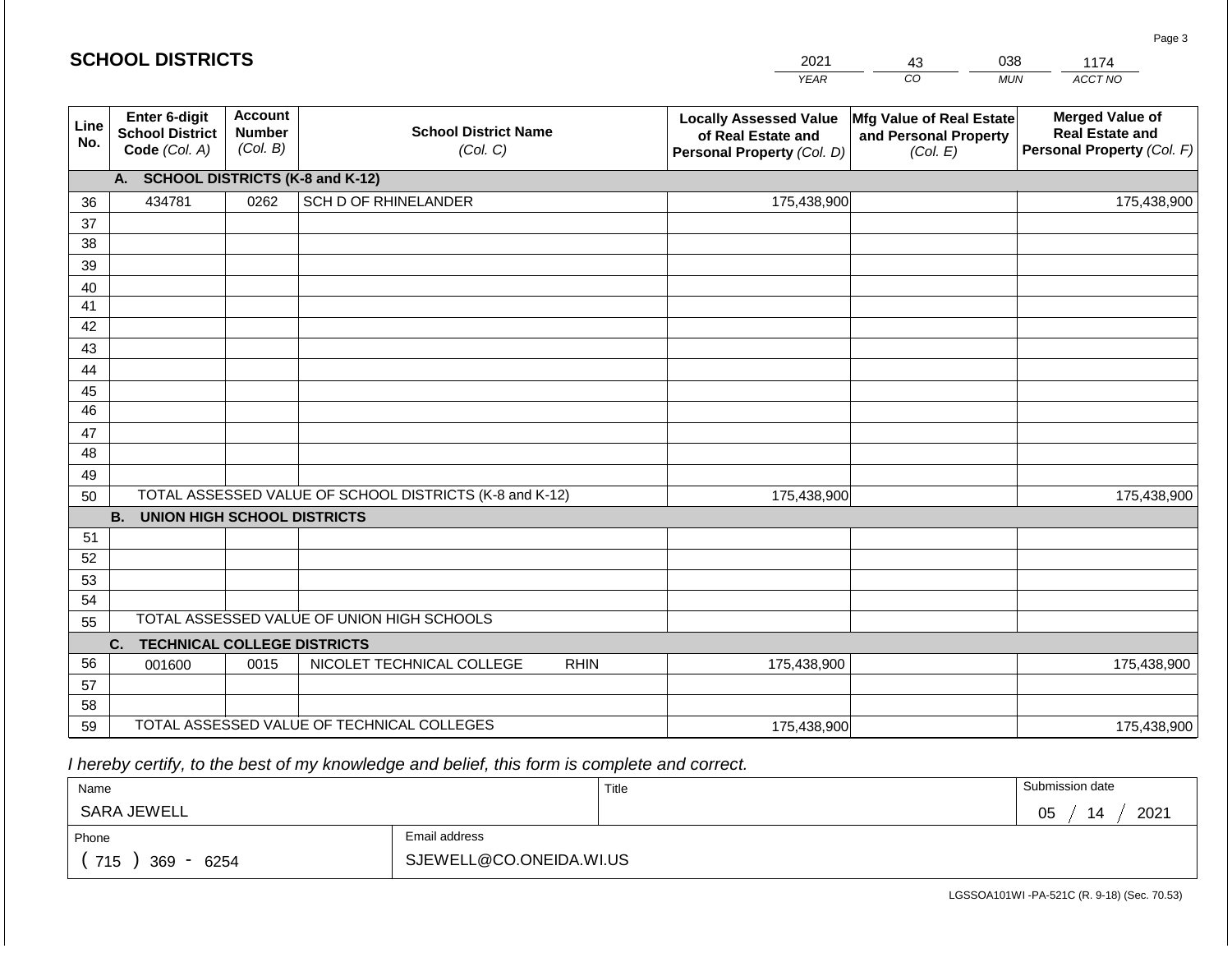#### **FINAL STATEMENT OF ASSESMENT (SOA)**

- Each municipality's SOA is completed after the Board of Review and includes any changes made to the locally assessed values, under state law (sec. 70.53, Wis. Stats.)
- The Wisconsin Department of Revenue (DOR) merges the locally assessed values with the state assessed manufacturing values
- DOR provides the information regarding district names and codes. If a district is not listed, contact DOR.

Note: If you submit an amended SOA to DOR after your municipality's SOA is equated and posted to our website, we will process the SOA. However, DOR will not recalculate the *aggregate ratio or update the final SOA posted on our website. You should use the corrected values to calculate your tax rates.*

## **Page 1: Real Estate and Personal Property**

- Lines 1-9 assessed real estate values, parcel counts and acres by classification
- Lines 10-15 assessed personal property values and number of accounts by class
- Line 16 aggregate assessed value of all property subject to general property; use to calculate tax rates. Note: This line equals the total assessed value of K-8 and K-12 school districts (Line 50) and total assessed value of technical colleges (Line 59).
- Remarks assessment ratio used to calculate estimated fair market value on property tax bills

## **Page 2: Forest Crop, Other Exempt Land and Special Districts**

- Lines 18-21 private forest crop and managed forest lands assessed values
- Line  $22 -$  tax exempt land acres
- Line 23 prior years assessed value of omitted property under sec. 70.44 and correction of errors under sec. 70.43 shown by locally assessed or manufacturing real estate and personal property. Note: If there is an amount on this line, report the corresponding tax in the Statement of Taxes, Sections J or K.
- Lines 24-35 special district assessed values. These values are used to calculate tax rates for the special districts.

## **Page 3: School Districts**

- Lines 36-50 school districts (K-8 and K-12) assessed values. These values are used to calculate tax rates for school districts.
- Lines 51-55 union high school district assessed values. These values are used to calculate tax rates for union high school districts.
- Lines 56-59 technical college assessed values. These values are used to calculate tax rates for technical colleges.

If you have questions: Email: lgs@wisconsin.gov

 Phone: (608) 266-2569 or (608) 264-6892 Fax: (608) 264-6887

JUDITH MAY<br>TOWN OF WOODBORO TOMN OF WORD TO A SAND HARSHAW, WI 54529 HARSHAW, WI 545298672 OLD HWY K 8672 OLD HWY K

LGSSOA101WI -PA-521C (R. 9-18) (Sec. 70.53)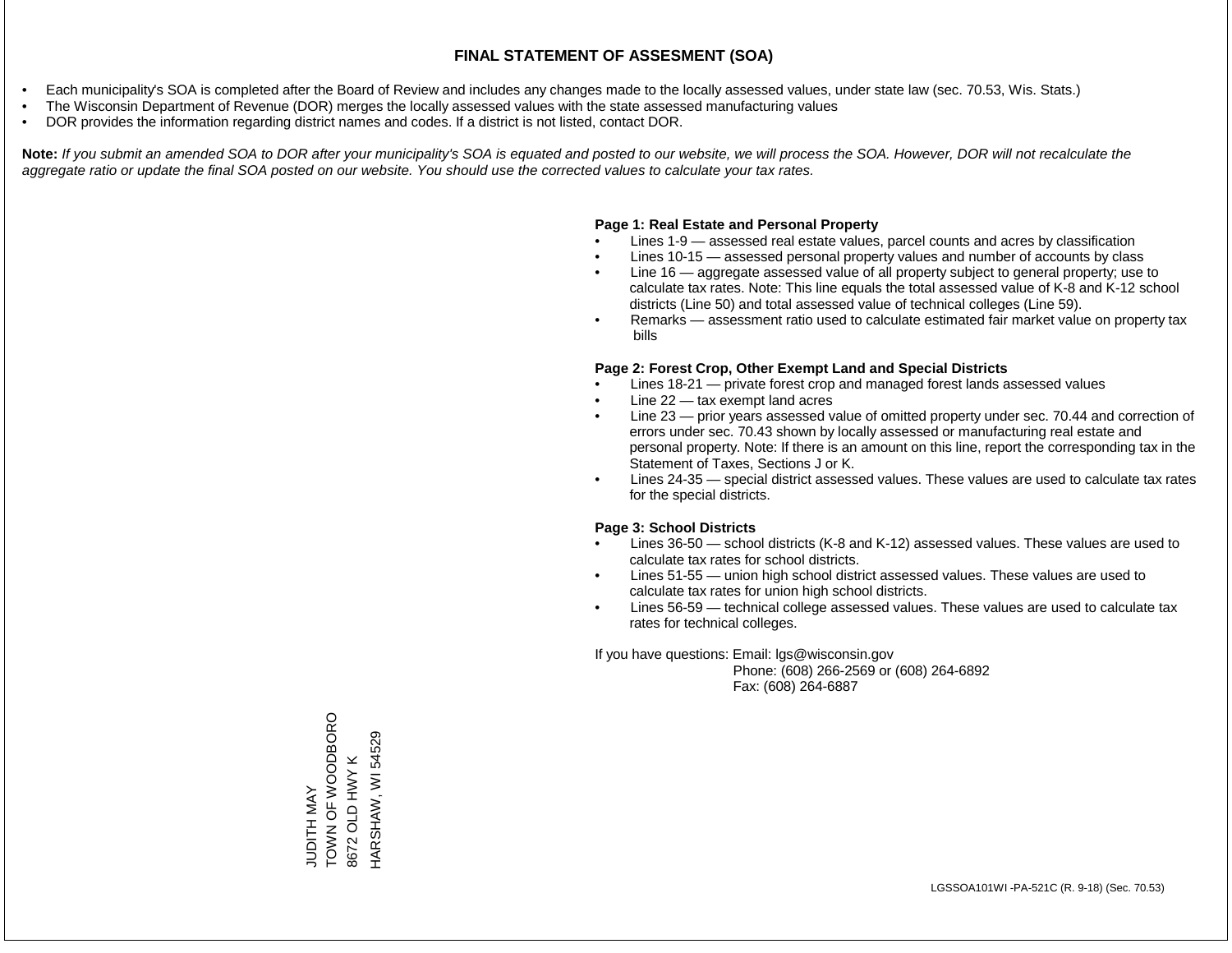|                |            | <b>FINAL - EQUATED</b><br><b>STATEMENT OF ASSESSMENT FOR 2021</b>                                                                                                                            |                                             | 43           | 040                                                 | 1175                           | Page 1<br>This is an Amended Return    |                                         |  |
|----------------|------------|----------------------------------------------------------------------------------------------------------------------------------------------------------------------------------------------|---------------------------------------------|--------------|-----------------------------------------------------|--------------------------------|----------------------------------------|-----------------------------------------|--|
|                |            |                                                                                                                                                                                              |                                             | CO           | <b>MUN</b>                                          | ACCT NO                        |                                        |                                         |  |
|                | <b>FOR</b> |                                                                                                                                                                                              |                                             |              |                                                     |                                |                                        |                                         |  |
|                |            | <b>TOWN OF</b><br>OF.<br>Town - Village - City                                                                                                                                               | <b>WOODRUFF</b><br><b>Municipality Name</b> |              | <b>ONEIDA COUNTY</b><br><b>County Name</b>          |                                |                                        |                                         |  |
|                |            |                                                                                                                                                                                              |                                             | PARCEL COUNT | NO. OF ACRES                                        |                                |                                        |                                         |  |
| Line           |            | <b>REAL ESTATE</b><br>(See Lines 18 - 22 for                                                                                                                                                 |                                             |              | <b>WHOLE</b><br>TOTAL LAND MPROVEMENTS NUMBERS ONLY | <b>VALUE OF</b><br><b>LAND</b> | <b>VALUE OF</b><br><b>IMPROVEMENTS</b> | TOTAL VALUE OF LAND<br>AND IMPROVEMENTS |  |
| No.            |            | other Real Estate)                                                                                                                                                                           | (Col. A)                                    | (Col. B)     | (Col. C)                                            | (Col, D)                       | (Col. E)                               | (Col. F)                                |  |
| 1              |            | <b>RESIDENTIAL - Class 1</b>                                                                                                                                                                 | 2,348                                       | 1,465        | 1,071                                               | 124,973,600                    | 177,512,000                            | 302,485,600                             |  |
| 2              |            | <b>COMMERCIAL - Class 2</b>                                                                                                                                                                  | 162                                         | 125          | 260                                                 | 14,403,800                     | 35,615,900                             | 50,019,700                              |  |
| 3              |            | <b>MANUFACTURING - Class 3</b>                                                                                                                                                               |                                             |              | 0<br>1                                              | 18,700                         | 50,200                                 | 68,900                                  |  |
| 4              |            | <b>AGRICULTURAL - Class 4</b>                                                                                                                                                                | 0                                           |              | 0                                                   | 0                              |                                        | $\Omega$                                |  |
| 5              |            | <b>UNDEVELOPED - Class 5</b>                                                                                                                                                                 | 9                                           |              | 103                                                 | 35,200                         |                                        | 35,200                                  |  |
| 6              |            | AGRICULTURAL FOREST - Class 5m                                                                                                                                                               | 0                                           |              | $\overline{0}$                                      | 0                              |                                        | $\Omega$                                |  |
| $\overline{7}$ |            | FOREST LANDS - Class 6                                                                                                                                                                       | 42                                          |              | 844                                                 | 2,387,900                      |                                        | 2,387,900                               |  |
| 8              |            | OTHER - Class 7                                                                                                                                                                              | $\mathbf 0$                                 |              | $\Omega$<br>0                                       | 0                              | $\mathbf{0}$                           | 0                                       |  |
| 9              |            | <b>TOTAL - ALL COLUMNS</b>                                                                                                                                                                   | 2,562                                       | 1,591        | 2,278                                               | 141,819,200                    | 213,178,100                            | 354,997,300                             |  |
| 10             |            | NUMBER OF PERSONAL PROPERTY ACCOUNTS IN ROLL                                                                                                                                                 |                                             |              | 193                                                 | <b>LOCALLY ASSESSED</b>        | <b>MANUFACTURING</b>                   | <b>MERGED</b>                           |  |
| 11             |            | BOATS AND OTHER WATERCRAFT NOT EXEMPT - Code 1                                                                                                                                               |                                             |              |                                                     | 193,500                        | $\mathbf{0}$                           | 193,500                                 |  |
| 12             |            | MACHINERY, TOOLS AND PATTERNS - Code 2                                                                                                                                                       |                                             |              |                                                     |                                | 300                                    | 300                                     |  |
| 13             |            | FURNITURE, FIXTURES AND EQUIPMENT - Code 3                                                                                                                                                   |                                             |              |                                                     | 2,440,200                      | 900                                    | 2,441,100                               |  |
| 14             |            | ALL OTHER PERSONAL PROPERTY NOT EXEMPT - Codes 4A, 4B, 4C                                                                                                                                    |                                             |              |                                                     | 4,027,100                      | 100                                    | 4,027,200                               |  |
| 15             |            | TOTAL OF PERSONAL PROPERTY NOT EXEMPT (Total of Lines 11-14)                                                                                                                                 |                                             |              |                                                     | 6,660,800                      | 1,300                                  | 6,662,100                               |  |
| 16             |            | AGGREGATE ASSESSED VALUE OF ALL PROPERTY SUBJECT TO THE GENERAL PROPERTY TAX (Total of Lines 9F and 15F)<br>MUST EQUAL TOTAL VALUE OF THE SCHOOL DISTRICTS (K-12 PLUS K-8) - Line 50, Col. F |                                             |              |                                                     |                                |                                        | 361,659,400                             |  |
| 17             |            | <b>BOARD OF REVIEW</b><br>DATE OF FINAL ADJOURNMENT                                                                                                                                          | 07/20/2021                                  |              | Name of Assessor<br><b>BOWMAR APPRAISALS INC</b>    | Telephone #<br>(920) 733-5369  |                                        |                                         |  |

REMARKS

The Assessment Ratio to be used in calculating the estimated Fair Market Value on tax bills for this tax district is .884681632

This ratio should be used to convert assessed values to "Calculate Equalized Values" in Step 1 of the Lottery and Gaming Credit Calculations.

 This ratio should be used in the "Computation of Tax Equivalent" schedule of the Annual Reports filed by the municipal electric, gas and water utilities with the Public Service Commission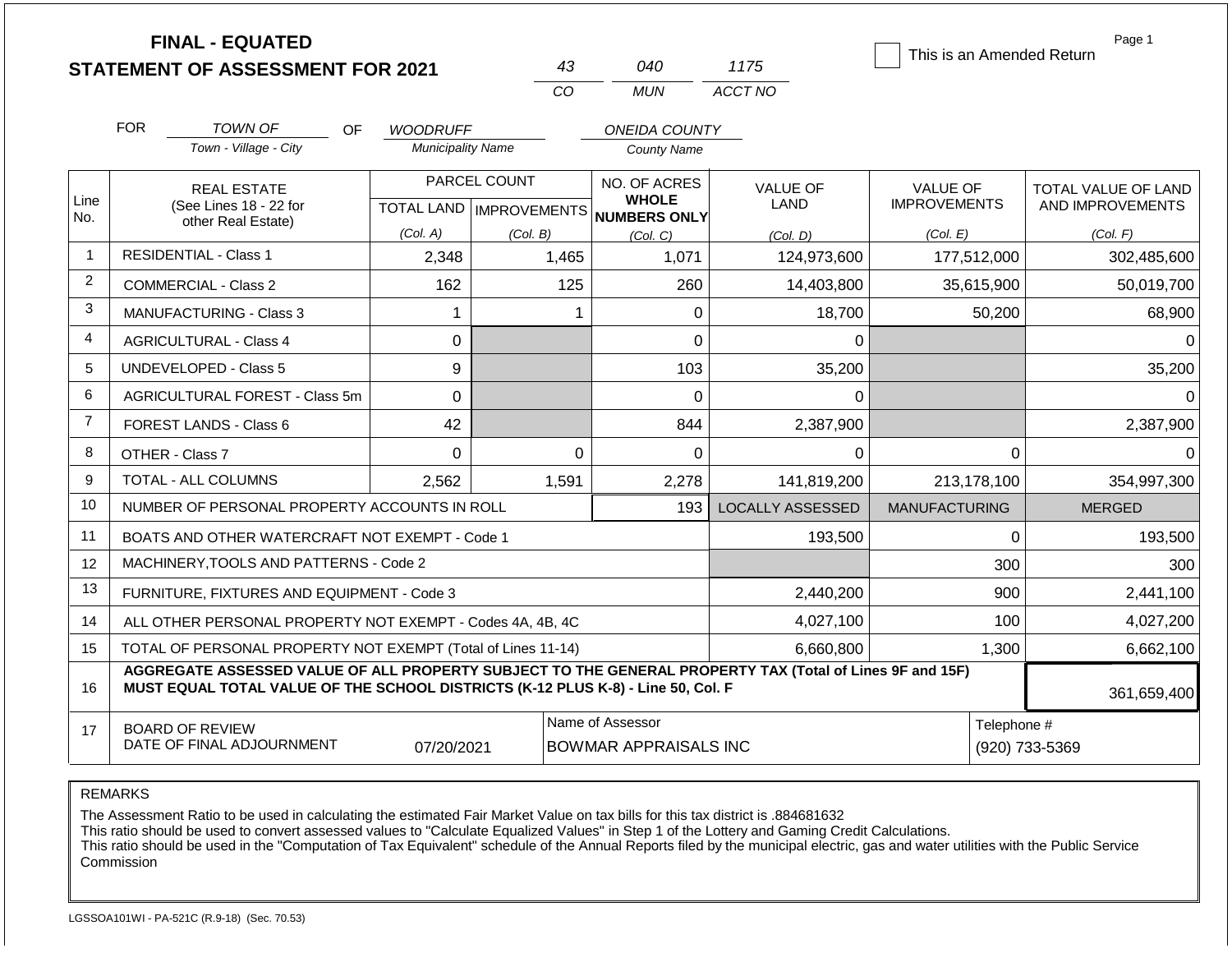# **FOREST CROP AND OTHER EXEMPT LAND**

2021 43 040 1175

FOREST LANDS (Line 7) and FOREST CROPS (in this section) - are **NOT** the same *YEAR CO MUN ACCT NO*

|    |                                                                                                   |           |  | Private Forest Crop - Reg Class @ 10¢ per acre                   |  | Private Forest Crop - Reg Class @ \$2.52 per acre             |                  |                                               |                                                                              |                                                                    |  |
|----|---------------------------------------------------------------------------------------------------|-----------|--|------------------------------------------------------------------|--|---------------------------------------------------------------|------------------|-----------------------------------------------|------------------------------------------------------------------------------|--------------------------------------------------------------------|--|
|    | (a) PARCELS                                                                                       | (b) ACRES |  | (c) ASSESSED VALUE                                               |  | (d) PARCELS                                                   |                  | (e) ACRES                                     |                                                                              | (f) ASSESSED VALUE                                                 |  |
| 18 |                                                                                                   |           |  |                                                                  |  |                                                               |                  |                                               |                                                                              |                                                                    |  |
|    |                                                                                                   |           |  |                                                                  |  |                                                               |                  |                                               |                                                                              |                                                                    |  |
|    |                                                                                                   |           |  | Private Forest Crop - Special Class @ 20¢ per acre               |  |                                                               |                  |                                               | Entered Before 2005 Managed Forest - Ferrous Mining CLOSED @ \$7.87 per acre |                                                                    |  |
| 19 | (a) PARCELS                                                                                       | (b) ACRES |  | (c) ASSESSED VALUE                                               |  | (d) PARCELS                                                   |                  | (e) ACRES                                     |                                                                              | (f) ASSESSED VALUE                                                 |  |
|    |                                                                                                   |           |  |                                                                  |  |                                                               |                  |                                               |                                                                              |                                                                    |  |
|    |                                                                                                   |           |  | Entered Before 2005 Managed Forest - OPEN @ 74 ¢ per acre        |  |                                                               |                  | Entered Before 2005 Managed Forest - CLOSED @ |                                                                              | $$1.75$ per acre                                                   |  |
| 20 | (a) PARCELS                                                                                       | (b) ACRES |  | (c) ASSESSED VALUE                                               |  | (d) PARCELS                                                   |                  | (e) ACRES                                     |                                                                              | (f) ASSESSED VALUE                                                 |  |
|    |                                                                                                   |           |  |                                                                  |  |                                                               |                  |                                               |                                                                              |                                                                    |  |
|    | 2<br>80                                                                                           |           |  | 240,000                                                          |  | 3                                                             |                  | 61.75                                         |                                                                              | 444.800                                                            |  |
|    | Entered After 2004 Managed Forest - OPEN @ \$2.04 per acre                                        |           |  |                                                                  |  | Entered After 2004 Managed Forest - CLOSED @ \$10.20 per acre |                  |                                               |                                                                              |                                                                    |  |
| 21 | (a) PARCELS                                                                                       | (b) ACRES |  | (c) ASSESSED VALUE                                               |  | (d) PARCELS                                                   |                  | (e) ACRES                                     |                                                                              | (f) ASSESSED VALUE                                                 |  |
|    |                                                                                                   |           |  |                                                                  |  |                                                               |                  |                                               |                                                                              |                                                                    |  |
|    |                                                                                                   | 137.47    |  | 323,400                                                          |  | 2                                                             |                  | 58.76                                         |                                                                              | 176,300                                                            |  |
|    | (a) County Forest Cropland Acres                                                                  |           |  | (b) Federal Acres                                                |  | (d) County (NOT FOREST CROP) Acres<br>(c) State Acres         |                  |                                               |                                                                              | (e) Other Acres                                                    |  |
| 22 |                                                                                                   |           |  |                                                                  |  |                                                               |                  |                                               |                                                                              |                                                                    |  |
|    |                                                                                                   |           |  |                                                                  |  | 12,932.24                                                     |                  | .61                                           |                                                                              | 273.94                                                             |  |
|    |                                                                                                   |           |  | Assessed Value of Omitted Property From Prior Years (Sec. 70.44) |  |                                                               |                  |                                               |                                                                              | Assessed Value of Sec. 70.43 Corrections of Errors by Assessors    |  |
|    | (a) REAL ESTATE                                                                                   |           |  | (b) PERSONAL                                                     |  |                                                               | (c1) REAL ESTATE |                                               | (c2) PERSONAL                                                                |                                                                    |  |
| 23 |                                                                                                   |           |  |                                                                  |  |                                                               |                  |                                               |                                                                              |                                                                    |  |
|    |                                                                                                   |           |  |                                                                  |  |                                                               |                  |                                               |                                                                              | Mfg. Equated Value of Sec.70.43 Corrections of Errors by Assessors |  |
|    | Manufacturing Equated Value of Omitted Property From Prior Years (Sec. 70.995)<br>(d) REAL ESTATE |           |  | (e) PERSONAL                                                     |  | (f1) REAL ESTATE                                              |                  |                                               | (f2) PERSONAL                                                                |                                                                    |  |
|    |                                                                                                   |           |  |                                                                  |  |                                                               |                  |                                               |                                                                              |                                                                    |  |
|    |                                                                                                   |           |  |                                                                  |  |                                                               |                  |                                               |                                                                              |                                                                    |  |

## **SPECIAL DISTRICTS**

| Line<br>No. | Enter 6-digit<br>Special District<br>Code (Col. A) | <b>Account</b><br><b>Number</b><br>(Col. B) | <b>Special District Name</b><br>(Col. C)  | <b>Locally Assessed Value</b><br>of Real Estate and<br>Personal Property (Col. D) | Mfg Value of Real Estate<br>and Personal Property<br>(Col. E) | <b>Merged Value of</b><br><b>Real Estate and</b><br>Personal Property (Col. F) |
|-------------|----------------------------------------------------|---------------------------------------------|-------------------------------------------|-----------------------------------------------------------------------------------|---------------------------------------------------------------|--------------------------------------------------------------------------------|
| 24          | 437070                                             | 0264                                        | LAKELAND SANITARY DISTRICT #1 (ONEIDA)    | 51,594,300                                                                        | 70,200                                                        | 51,664,500                                                                     |
| 25          | 438040                                             | 0267                                        | MID LAKE PROTECTION & MANAGEMENT DISTRICT | 31,885,800                                                                        |                                                               | 31,885,800                                                                     |
| 26          |                                                    |                                             |                                           |                                                                                   |                                                               |                                                                                |
| 27          |                                                    |                                             |                                           |                                                                                   |                                                               |                                                                                |
| 28          |                                                    |                                             |                                           |                                                                                   |                                                               |                                                                                |
| 29          |                                                    |                                             |                                           |                                                                                   |                                                               |                                                                                |
| 30          |                                                    |                                             |                                           |                                                                                   |                                                               |                                                                                |
| 31          |                                                    |                                             |                                           |                                                                                   |                                                               |                                                                                |
| 32          |                                                    |                                             |                                           |                                                                                   |                                                               |                                                                                |
| 33          |                                                    |                                             |                                           |                                                                                   |                                                               |                                                                                |
| 34          |                                                    |                                             |                                           |                                                                                   |                                                               |                                                                                |
| 35          |                                                    |                                             |                                           |                                                                                   |                                                               |                                                                                |

LGSSOA101WI-PA - 521C (R. 9-18) (Sec. 70.53)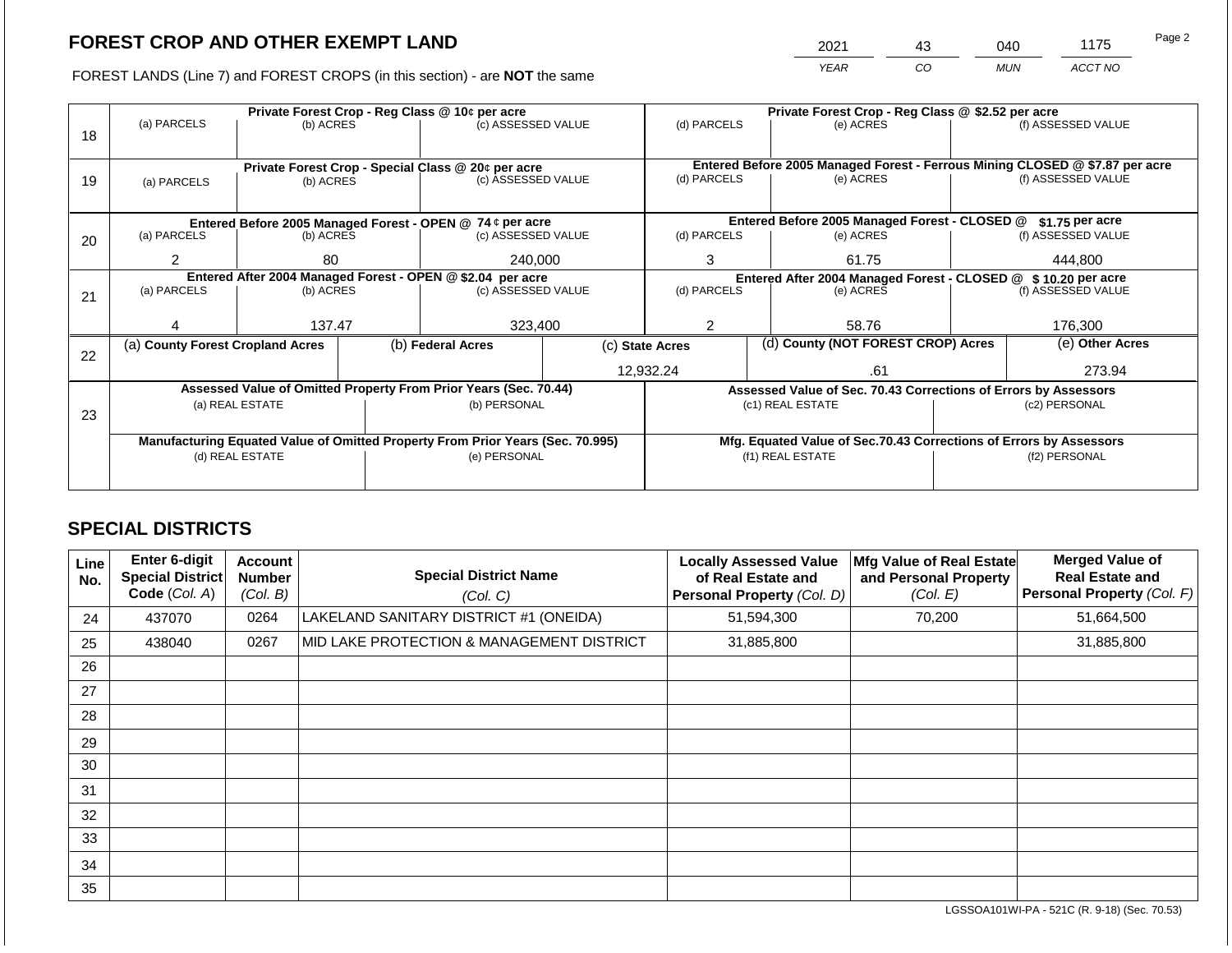#### *YEAR*  2021  $\overline{co}$ 43 *MUN*  040 *ACCT NO*  1175 **SCHOOL DISTRICTS Line No. Enter 6-digit School District Code** *(Col. A)* **Account Number** *(Col. B)* **School District Name** *(Col. C)* **Locally Assessed Value of Real Estate and Personal Property** *(Col. D)* **Mfg Value of Real Estate and Personal Property** *(Col. E)* **Merged Value of Real Estate and Personal Property** *(Col. F)* **A. SCHOOL DISTRICTS (K-8 and K-12)** 36 37 38 39 40 41 42 43 44 45 46 47 48 49 50 TOTAL ASSESSED VALUE OF SCHOOL DISTRICTS (K-8 and K-12) **B. UNION HIGH SCHOOL DISTRICTS** 51 52 53 54 55 **C. TECHNICAL COLLEGE DISTRICTS** 56 57 58 59 TOTAL ASSESSED VALUE OF TECHNICAL COLLEGES TOTAL ASSESSED VALUE OF UNION HIGH SCHOOLS 636720 0264 SCH D OF WOODRUFF J 1 361,589,200 361,589,200 433647 0261 UHS D OF LAKELAND UNION HIGH 361,589,200 001600 | 0015 | NICOLET TECHNICAL COLLEGE RHIN 361,589,200 361,589,200 70,200 361,659,400 70,200 361,659,400 70,200 361,659,400 70,200 361,659,400 70,200 361,659,400 361,589,200 70,200 361,659,400

 *I hereby certify, to the best of my knowledge and belief, this form is complete and correct.*

| Name               |                         | Title | Submission date                    |
|--------------------|-------------------------|-------|------------------------------------|
| SARA JEWELL        |                         |       | 2021<br>07<br>$\Omega$<br><u>_</u> |
| Phone              | Email address           |       |                                    |
| 715<br>369<br>6254 | SJEWELL@CO.ONEIDA.WI.US |       |                                    |

LGSSOA101WI -PA-521C (R. 9-18) (Sec. 70.53)

Page 3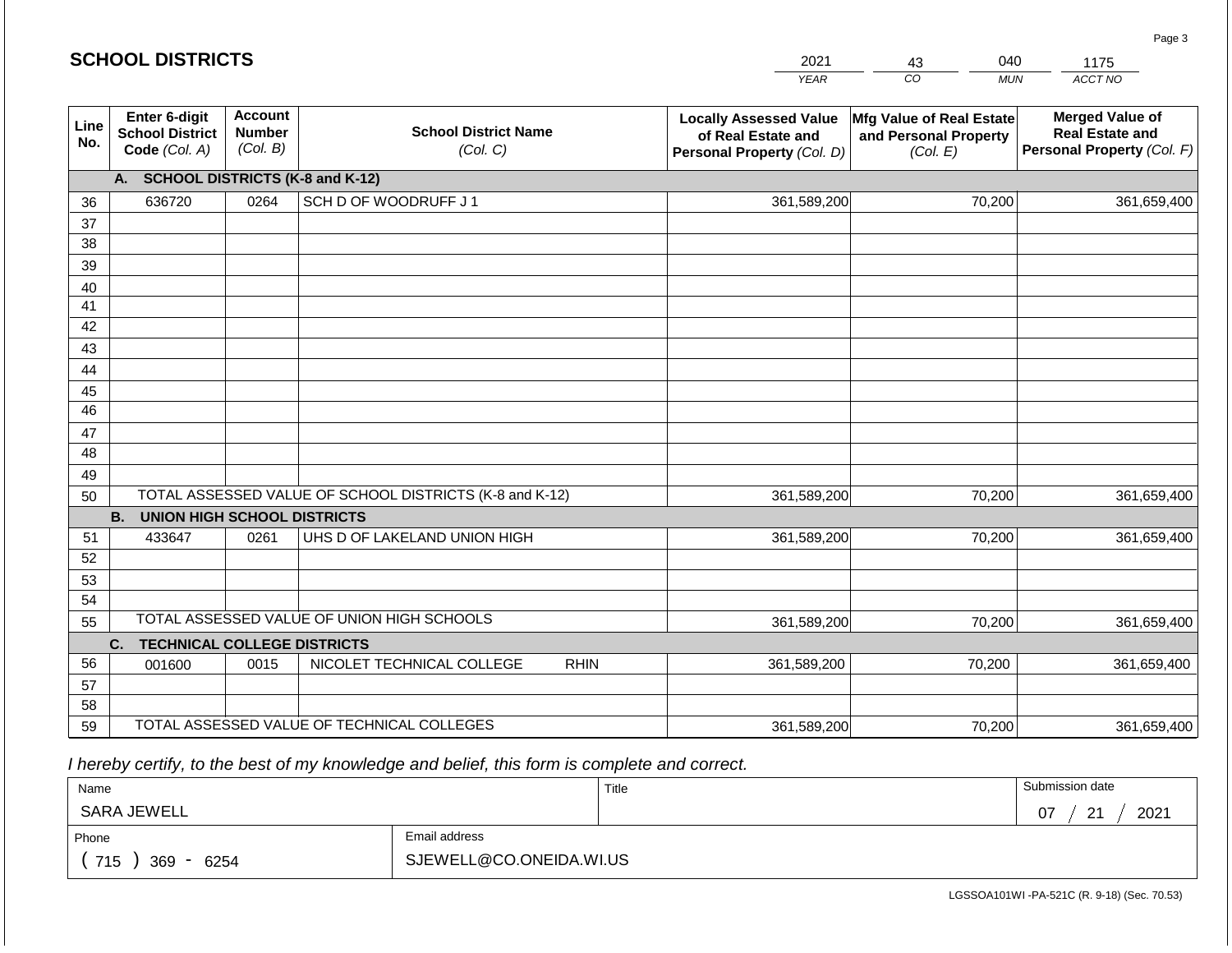#### **FINAL STATEMENT OF ASSESMENT (SOA)**

- Each municipality's SOA is completed after the Board of Review and includes any changes made to the locally assessed values, under state law (sec. 70.53, Wis. Stats.)
- The Wisconsin Department of Revenue (DOR) merges the locally assessed values with the state assessed manufacturing values
- DOR provides the information regarding district names and codes. If a district is not listed, contact DOR.

Note: If you submit an amended SOA to DOR after your municipality's SOA is equated and posted to our website, we will process the SOA. However, DOR will not recalculate the *aggregate ratio or update the final SOA posted on our website. You should use the corrected values to calculate your tax rates.*

## **Page 1: Real Estate and Personal Property**

- Lines 1-9 assessed real estate values, parcel counts and acres by classification
- Lines 10-15 assessed personal property values and number of accounts by class
- Line 16 aggregate assessed value of all property subject to general property; use to calculate tax rates. Note: This line equals the total assessed value of K-8 and K-12 school districts (Line 50) and total assessed value of technical colleges (Line 59).
- Remarks assessment ratio used to calculate estimated fair market value on property tax bills

## **Page 2: Forest Crop, Other Exempt Land and Special Districts**

- Lines 18-21 private forest crop and managed forest lands assessed values
- Line  $22 -$  tax exempt land acres
- Line 23 prior years assessed value of omitted property under sec. 70.44 and correction of errors under sec. 70.43 shown by locally assessed or manufacturing real estate and personal property. Note: If there is an amount on this line, report the corresponding tax in the Statement of Taxes, Sections J or K.
- Lines 24-35 special district assessed values. These values are used to calculate tax rates for the special districts.

## **Page 3: School Districts**

- Lines 36-50 school districts (K-8 and K-12) assessed values. These values are used to calculate tax rates for school districts.
- Lines 51-55 union high school district assessed values. These values are used to calculate tax rates for union high school districts.
- Lines 56-59 technical college assessed values. These values are used to calculate tax rates for technical colleges.

If you have questions: Email: lgs@wisconsin.gov

 Phone: (608) 266-2569 or (608) 264-6892 Fax: (608) 264-6887

**/VOODRUFF, WI 54568 - 0560** WOODRUFF, WI 54568 - 0560TOWN OF WOODRUFF TOWN OF WOODRUFF **JULIE HUOTARI** JULIE HUOTARI PO BOX 560

LGSSOA101WI -PA-521C (R. 9-18) (Sec. 70.53)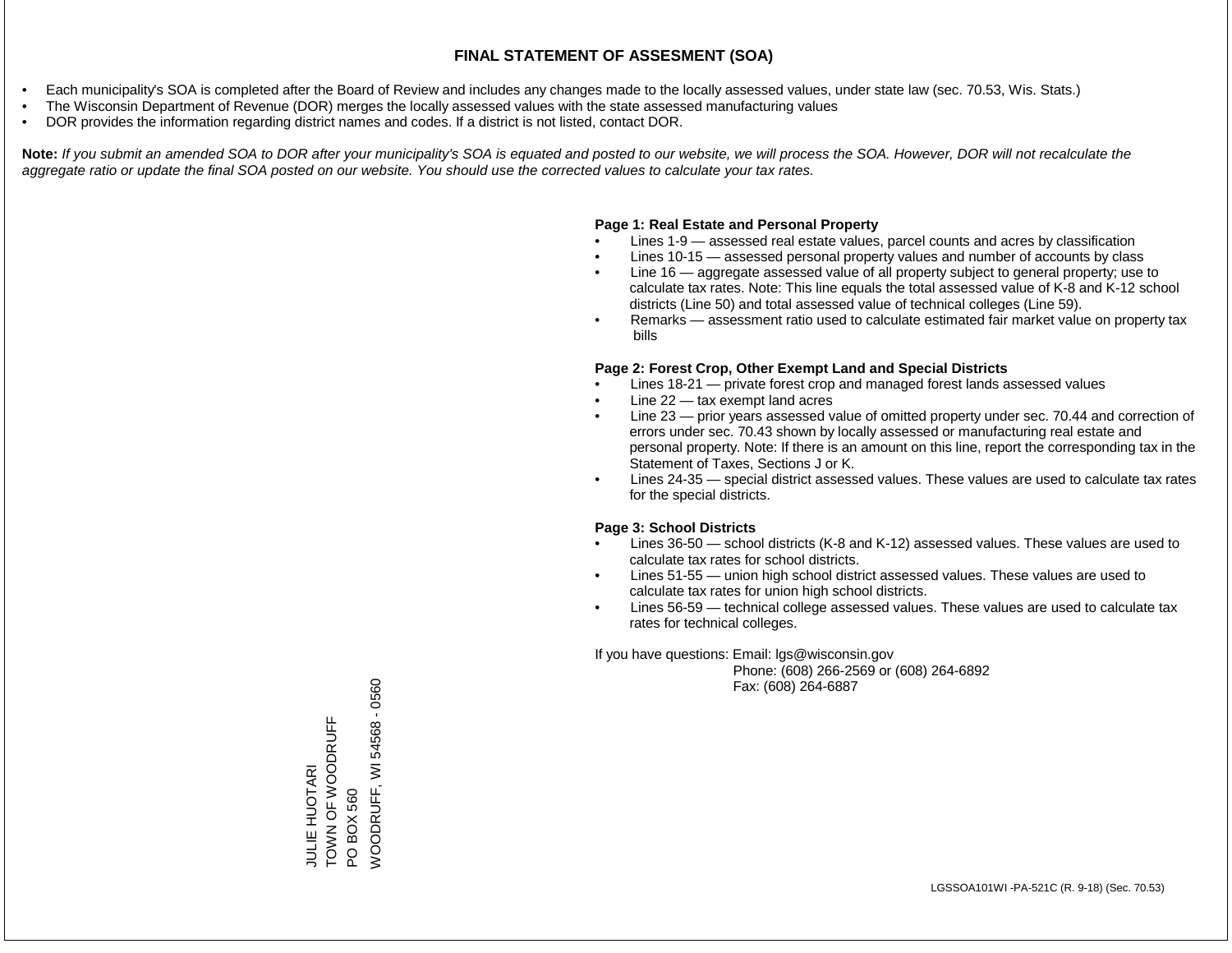|                |                                                                                                                                                                                              | <b>FINAL - EQUATED</b><br><b>STATEMENT OF ASSESSMENT FOR 2021</b> |                           |                                                | 43                           | 276                                             | 1176                    |                      |             | Page 1<br>This is an Amended Return |  |
|----------------|----------------------------------------------------------------------------------------------------------------------------------------------------------------------------------------------|-------------------------------------------------------------------|---------------------------|------------------------------------------------|------------------------------|-------------------------------------------------|-------------------------|----------------------|-------------|-------------------------------------|--|
|                |                                                                                                                                                                                              |                                                                   |                           |                                                | CO                           | <b>MUN</b>                                      | ACCT NO                 |                      |             |                                     |  |
|                |                                                                                                                                                                                              |                                                                   |                           |                                                |                              | <b>ONEIDA COUNTY</b>                            |                         |                      |             |                                     |  |
|                | <b>FOR</b>                                                                                                                                                                                   | CITY OF<br>OF<br>Town - Village - City                            |                           | <b>RHINELANDER</b><br><b>Municipality Name</b> |                              |                                                 |                         |                      |             |                                     |  |
|                |                                                                                                                                                                                              |                                                                   |                           |                                                |                              | <b>County Name</b>                              |                         |                      |             |                                     |  |
| Line           |                                                                                                                                                                                              | <b>REAL ESTATE</b>                                                |                           | PARCEL COUNT                                   | NO. OF ACRES<br><b>WHOLE</b> |                                                 | <b>VALUE OF</b>         | <b>VALUE OF</b>      |             | TOTAL VALUE OF LAND                 |  |
| No.            |                                                                                                                                                                                              | (See Lines 18 - 22 for<br>other Real Estate)                      | TOTAL LAND   IMPROVEMENTS |                                                |                              | <b>NUMBERS ONLY</b>                             | LAND                    | <b>IMPROVEMENTS</b>  |             | AND IMPROVEMENTS                    |  |
|                |                                                                                                                                                                                              |                                                                   | (Col. A)                  | (Col. B)                                       |                              | (Col. C)                                        | (Col. D)                | (Col. E)             |             | (Col. F)                            |  |
| $\mathbf 1$    |                                                                                                                                                                                              | <b>RESIDENTIAL - Class 1</b>                                      | 2,963                     |                                                | 2,578                        | 1,104                                           | 32,026,700              |                      | 201,389,500 | 233,416,200                         |  |
| $\overline{2}$ |                                                                                                                                                                                              | <b>COMMERCIAL - Class 2</b>                                       | 572                       |                                                | 454                          | 1,074                                           | 66,233,600              |                      | 213,985,000 | 280,218,600                         |  |
| 3              |                                                                                                                                                                                              | <b>MANUFACTURING - Class 3</b>                                    | 33                        |                                                | 28                           | 308                                             | 3,321,200               |                      | 46,351,900  | 49,673,100                          |  |
| 4              |                                                                                                                                                                                              | <b>AGRICULTURAL - Class 4</b>                                     | $\mathbf 0$               |                                                |                              | 0                                               | 0                       |                      |             | 0                                   |  |
| 5              |                                                                                                                                                                                              | <b>UNDEVELOPED - Class 5</b>                                      | $\Omega$                  |                                                |                              | $\Omega$                                        | 0                       |                      |             | $\Omega$                            |  |
| 6              |                                                                                                                                                                                              | AGRICULTURAL FOREST - Class 5m                                    | $\mathbf 0$               |                                                |                              | $\mathbf 0$                                     | 0                       |                      |             | $\overline{0}$                      |  |
| $\overline{7}$ |                                                                                                                                                                                              | FOREST LANDS - Class 6                                            | $\mathbf 0$               |                                                |                              | 0                                               | 0                       |                      |             | $\mathbf 0$                         |  |
| 8              |                                                                                                                                                                                              | OTHER - Class 7                                                   | $\mathbf 0$               |                                                | 0                            | $\overline{0}$                                  | $\mathbf 0$             |                      | $\Omega$    | $\Omega$                            |  |
| 9              |                                                                                                                                                                                              | TOTAL - ALL COLUMNS                                               | 3,568                     |                                                | 3,060                        | 2,486                                           | 101,581,500             |                      | 461,726,400 | 563,307,900                         |  |
| 10             |                                                                                                                                                                                              | NUMBER OF PERSONAL PROPERTY ACCOUNTS IN ROLL                      |                           |                                                |                              | 459                                             | <b>LOCALLY ASSESSED</b> | <b>MANUFACTURING</b> |             | <b>MERGED</b>                       |  |
| 11             |                                                                                                                                                                                              | BOATS AND OTHER WATERCRAFT NOT EXEMPT - Code 1                    |                           |                                                |                              |                                                 | 59,800                  |                      | 0           | 59,800                              |  |
| 12             |                                                                                                                                                                                              | MACHINERY, TOOLS AND PATTERNS - Code 2                            |                           |                                                |                              |                                                 |                         |                      | 10,211,200  | 10,211,200                          |  |
| 13             |                                                                                                                                                                                              | FURNITURE, FIXTURES AND EQUIPMENT - Code 3                        |                           |                                                |                              |                                                 | 12,341,700              |                      | 1,476,000   | 13,817,700                          |  |
| 14             |                                                                                                                                                                                              | ALL OTHER PERSONAL PROPERTY NOT EXEMPT - Codes 4A, 4B, 4C         |                           |                                                |                              |                                                 | 3,401,400               |                      | 1,173,600   | 4,575,000                           |  |
| 15             |                                                                                                                                                                                              | TOTAL OF PERSONAL PROPERTY NOT EXEMPT (Total of Lines 11-14)      |                           |                                                |                              |                                                 | 15,802,900              |                      | 12,860,800  | 28,663,700                          |  |
| 16             | AGGREGATE ASSESSED VALUE OF ALL PROPERTY SUBJECT TO THE GENERAL PROPERTY TAX (Total of Lines 9F and 15F)<br>MUST EQUAL TOTAL VALUE OF THE SCHOOL DISTRICTS (K-12 PLUS K-8) - Line 50, Col. F |                                                                   |                           |                                                |                              |                                                 |                         |                      |             | 591,971,600                         |  |
| 17             | <b>BOARD OF REVIEW</b><br>DATE OF FINAL ADJOURNMENT<br>05/03/2021                                                                                                                            |                                                                   |                           |                                                |                              | Name of Assessor<br><b>ASSOCIATED APPRAISAL</b> |                         |                      |             | Telephone #<br>(906) 749-1995       |  |

REMARKS

The Assessment Ratio to be used in calculating the estimated Fair Market Value on tax bills for this tax district is .995722872

This ratio should be used to convert assessed values to "Calculate Equalized Values" in Step 1 of the Lottery and Gaming Credit Calculations.

 This ratio should be used in the "Computation of Tax Equivalent" schedule of the Annual Reports filed by the municipal electric, gas and water utilities with the Public Service Commission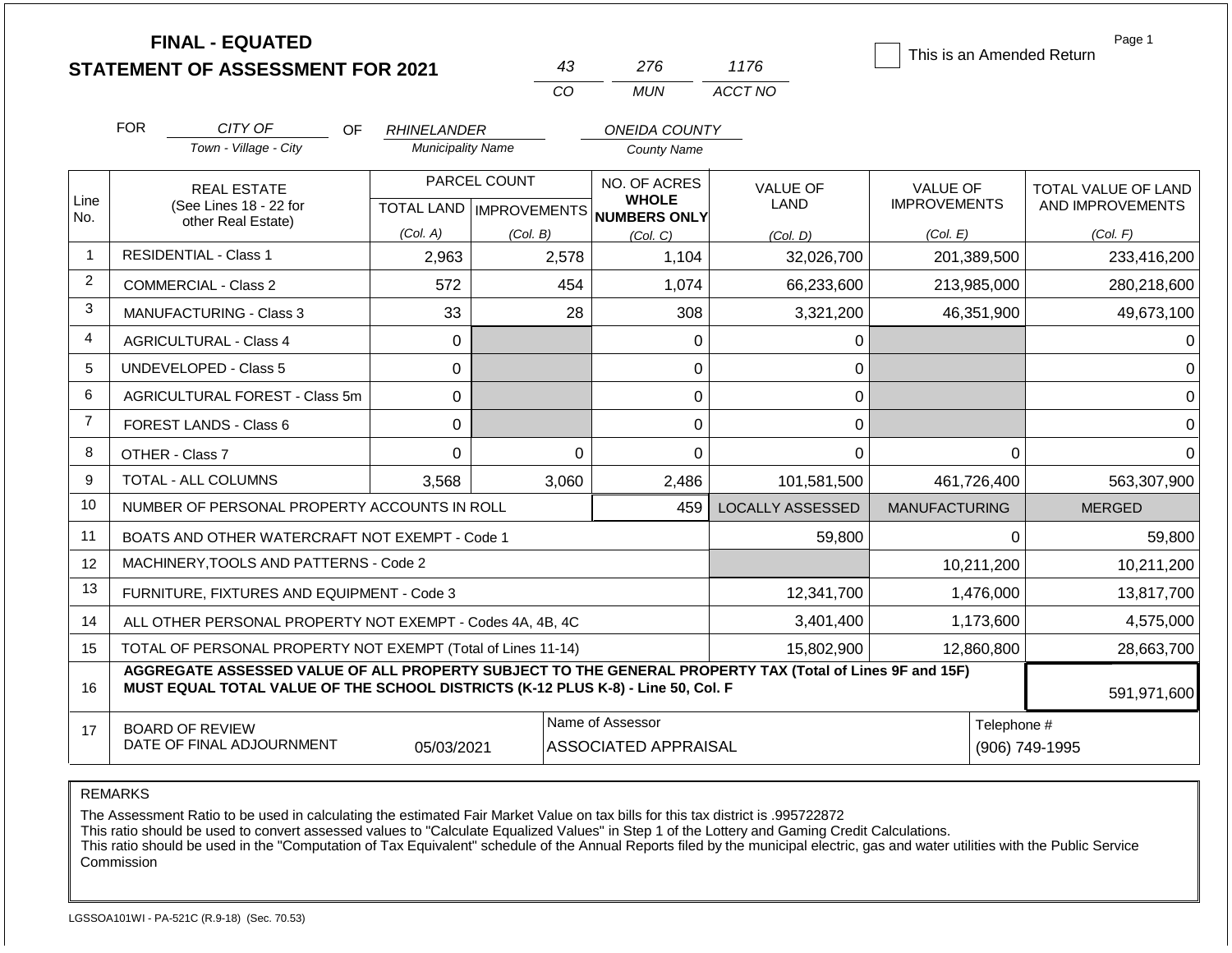# **FOREST CROP AND OTHER EXEMPT LAND**

2021 43 276 1176

FOREST LANDS (Line 7) and FOREST CROPS (in this section) - are **NOT** the same *YEAR CO MUN ACCT NO*

|    |                                                                                |           |              | Private Forest Crop - Reg Class @ 10¢ per acre                   |                                                                    | Private Forest Crop - Reg Class @ \$2.52 per acre |                                                                              |                                               |                                                                 |                    |  |
|----|--------------------------------------------------------------------------------|-----------|--------------|------------------------------------------------------------------|--------------------------------------------------------------------|---------------------------------------------------|------------------------------------------------------------------------------|-----------------------------------------------|-----------------------------------------------------------------|--------------------|--|
| 18 | (a) PARCELS                                                                    | (b) ACRES |              | (c) ASSESSED VALUE                                               |                                                                    | (d) PARCELS                                       |                                                                              | (e) ACRES                                     |                                                                 | (f) ASSESSED VALUE |  |
|    |                                                                                |           |              |                                                                  |                                                                    |                                                   |                                                                              |                                               |                                                                 |                    |  |
|    |                                                                                |           |              | Private Forest Crop - Special Class @ 20¢ per acre               |                                                                    |                                                   | Entered Before 2005 Managed Forest - Ferrous Mining CLOSED @ \$7.87 per acre |                                               |                                                                 |                    |  |
| 19 | (a) PARCELS                                                                    | (b) ACRES |              | (c) ASSESSED VALUE                                               |                                                                    | (d) PARCELS                                       |                                                                              | (e) ACRES                                     |                                                                 | (f) ASSESSED VALUE |  |
|    |                                                                                |           |              |                                                                  |                                                                    |                                                   |                                                                              |                                               |                                                                 |                    |  |
|    |                                                                                |           |              | Entered Before 2005 Managed Forest - OPEN @ 74 ¢ per acre        |                                                                    |                                                   |                                                                              | Entered Before 2005 Managed Forest - CLOSED @ |                                                                 | $$1.75$ per acre   |  |
| 20 | (a) PARCELS                                                                    | (b) ACRES |              | (c) ASSESSED VALUE                                               |                                                                    | (d) PARCELS                                       |                                                                              | (e) ACRES                                     |                                                                 | (f) ASSESSED VALUE |  |
|    |                                                                                |           |              |                                                                  |                                                                    |                                                   |                                                                              |                                               |                                                                 |                    |  |
|    |                                                                                |           |              | Entered After 2004 Managed Forest - OPEN @ \$2.04 per acre       | Entered After 2004 Managed Forest - CLOSED @ \$ 10.20 per acre     |                                                   |                                                                              |                                               |                                                                 |                    |  |
| 21 | (a) PARCELS                                                                    | (b) ACRES |              | (c) ASSESSED VALUE                                               |                                                                    | (d) PARCELS                                       |                                                                              | (e) ACRES                                     |                                                                 | (f) ASSESSED VALUE |  |
|    |                                                                                |           |              |                                                                  |                                                                    |                                                   |                                                                              |                                               |                                                                 |                    |  |
|    | (a) County Forest Cropland Acres                                               |           |              | (b) Federal Acres                                                |                                                                    | (c) State Acres                                   |                                                                              | (d) County (NOT FOREST CROP) Acres            |                                                                 | (e) Other Acres    |  |
| 22 |                                                                                |           |              |                                                                  |                                                                    |                                                   |                                                                              |                                               |                                                                 |                    |  |
|    |                                                                                |           |              |                                                                  |                                                                    | 63.73<br>93.83                                    |                                                                              |                                               | 2,086.46                                                        |                    |  |
|    |                                                                                |           |              | Assessed Value of Omitted Property From Prior Years (Sec. 70.44) |                                                                    |                                                   |                                                                              |                                               | Assessed Value of Sec. 70.43 Corrections of Errors by Assessors |                    |  |
| 23 | (a) REAL ESTATE                                                                |           | (b) PERSONAL | (c1) REAL ESTATE                                                 |                                                                    |                                                   | (c2) PERSONAL                                                                |                                               |                                                                 |                    |  |
|    |                                                                                |           |              |                                                                  |                                                                    |                                                   |                                                                              |                                               | 110.400                                                         |                    |  |
|    | Manufacturing Equated Value of Omitted Property From Prior Years (Sec. 70.995) |           |              |                                                                  | Mfg. Equated Value of Sec.70.43 Corrections of Errors by Assessors |                                                   |                                                                              |                                               |                                                                 |                    |  |
|    | (d) REAL ESTATE                                                                |           |              | (e) PERSONAL                                                     |                                                                    |                                                   |                                                                              | (f1) REAL ESTATE                              |                                                                 | (f2) PERSONAL      |  |
|    |                                                                                |           |              |                                                                  |                                                                    |                                                   |                                                                              |                                               |                                                                 |                    |  |

## **SPECIAL DISTRICTS**

| Line<br>No. | <b>Enter 6-digit</b><br>Special District | <b>Account</b><br><b>Number</b> | <b>Special District Name</b> | <b>Locally Assessed Value</b><br>of Real Estate and | Mfg Value of Real Estate<br>and Personal Property | <b>Merged Value of</b><br><b>Real Estate and</b> |
|-------------|------------------------------------------|---------------------------------|------------------------------|-----------------------------------------------------|---------------------------------------------------|--------------------------------------------------|
|             | Code (Col. A)                            | (Col. B)                        | (Col. C)                     | Personal Property (Col. D)                          | (Col. E)                                          | Personal Property (Col. F)                       |
| 24          |                                          |                                 |                              |                                                     |                                                   |                                                  |
| 25          |                                          |                                 |                              |                                                     |                                                   |                                                  |
| 26          |                                          |                                 |                              |                                                     |                                                   |                                                  |
| 27          |                                          |                                 |                              |                                                     |                                                   |                                                  |
| 28          |                                          |                                 |                              |                                                     |                                                   |                                                  |
| 29          |                                          |                                 |                              |                                                     |                                                   |                                                  |
| 30          |                                          |                                 |                              |                                                     |                                                   |                                                  |
| 31          |                                          |                                 |                              |                                                     |                                                   |                                                  |
| 32          |                                          |                                 |                              |                                                     |                                                   |                                                  |
| 33          |                                          |                                 |                              |                                                     |                                                   |                                                  |
| 34          |                                          |                                 |                              |                                                     |                                                   |                                                  |
| 35          |                                          |                                 |                              |                                                     |                                                   |                                                  |

LGSSOA101WI-PA - 521C (R. 9-18) (Sec. 70.53)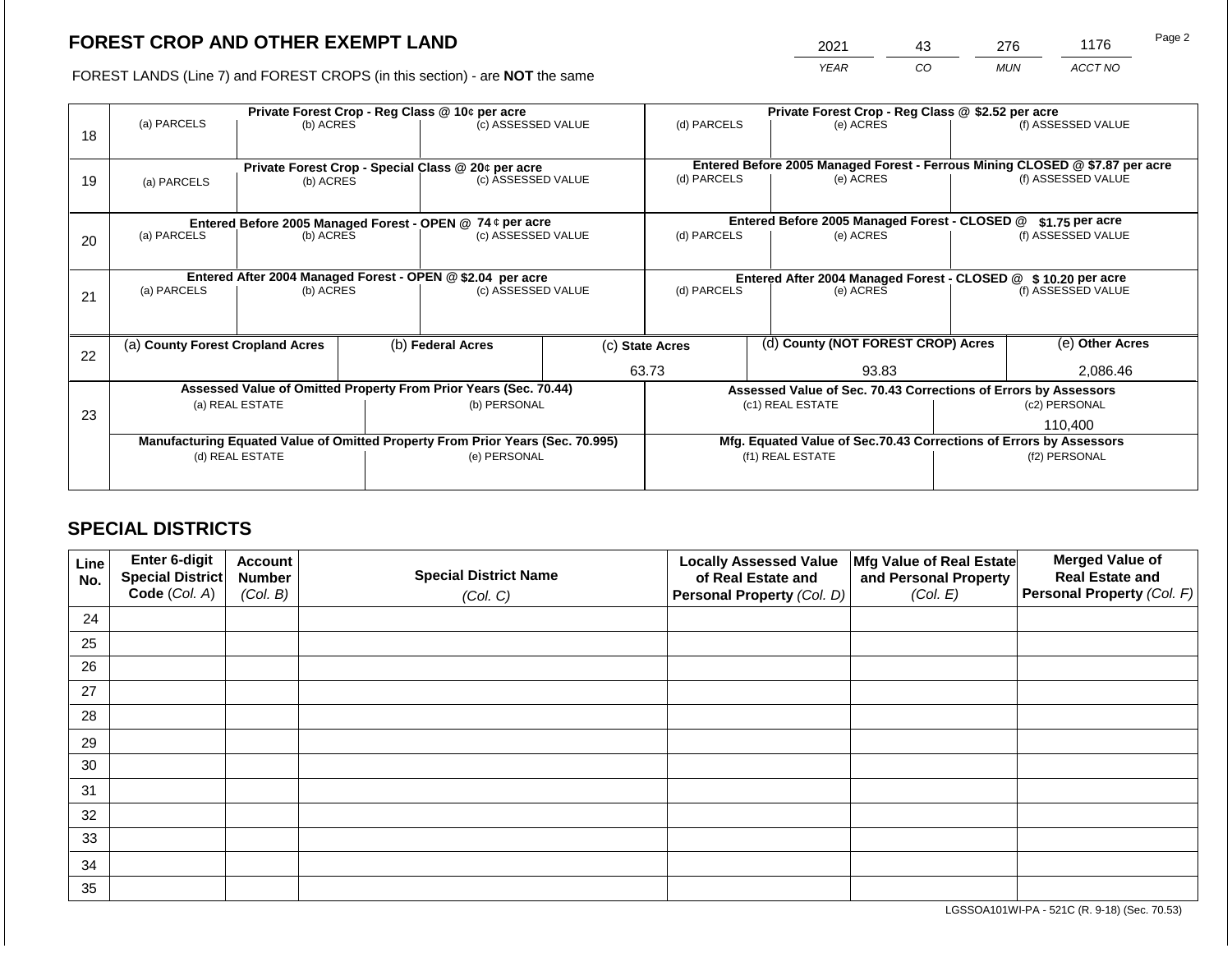|             | <b>SCHOOL DISTRICTS</b>                                  |                                                         |                                            | 2021        | 276<br>43                                                                         | 1176                                                          |                                                                                |
|-------------|----------------------------------------------------------|---------------------------------------------------------|--------------------------------------------|-------------|-----------------------------------------------------------------------------------|---------------------------------------------------------------|--------------------------------------------------------------------------------|
|             |                                                          |                                                         |                                            |             | <b>YEAR</b>                                                                       | CO.<br><b>MUN</b>                                             | ACCT NO                                                                        |
| Line<br>No. | Enter 6-digit<br><b>School District</b><br>Code (Col. A) | <b>Account</b><br><b>Number</b><br>(Col. B)             | <b>School District Name</b><br>(Col. C)    |             | <b>Locally Assessed Value</b><br>of Real Estate and<br>Personal Property (Col. D) | Mfg Value of Real Estate<br>and Personal Property<br>(Col. E) | <b>Merged Value of</b><br><b>Real Estate and</b><br>Personal Property (Col. F) |
|             | <b>A.</b>                                                |                                                         | <b>SCHOOL DISTRICTS (K-8 and K-12)</b>     |             |                                                                                   |                                                               |                                                                                |
| 36          | 434781                                                   | 0262                                                    | SCH D OF RHINELANDER                       |             | 529,437,700                                                                       | 62,533,900                                                    | 591,971,600                                                                    |
| 37          |                                                          |                                                         |                                            |             |                                                                                   |                                                               |                                                                                |
| 38          |                                                          |                                                         |                                            |             |                                                                                   |                                                               |                                                                                |
| 39          |                                                          |                                                         |                                            |             |                                                                                   |                                                               |                                                                                |
| 40          |                                                          |                                                         |                                            |             |                                                                                   |                                                               |                                                                                |
| 41          |                                                          |                                                         |                                            |             |                                                                                   |                                                               |                                                                                |
| 42          |                                                          |                                                         |                                            |             |                                                                                   |                                                               |                                                                                |
| 43          |                                                          |                                                         |                                            |             |                                                                                   |                                                               |                                                                                |
| 44<br>45    |                                                          |                                                         |                                            |             |                                                                                   |                                                               |                                                                                |
| 46          |                                                          |                                                         |                                            |             |                                                                                   |                                                               |                                                                                |
| 47          |                                                          |                                                         |                                            |             |                                                                                   |                                                               |                                                                                |
| 48          |                                                          |                                                         |                                            |             |                                                                                   |                                                               |                                                                                |
| 49          |                                                          |                                                         |                                            |             |                                                                                   |                                                               |                                                                                |
| 50          |                                                          | TOTAL ASSESSED VALUE OF SCHOOL DISTRICTS (K-8 and K-12) |                                            |             | 529,437,700                                                                       | 62,533,900                                                    | 591,971,600                                                                    |
|             | <b>B.</b><br><b>UNION HIGH SCHOOL DISTRICTS</b>          |                                                         |                                            |             |                                                                                   |                                                               |                                                                                |
| 51          |                                                          |                                                         |                                            |             |                                                                                   |                                                               |                                                                                |
| 52          |                                                          |                                                         |                                            |             |                                                                                   |                                                               |                                                                                |
| 53          |                                                          |                                                         |                                            |             |                                                                                   |                                                               |                                                                                |
| 54          |                                                          |                                                         |                                            |             |                                                                                   |                                                               |                                                                                |
| 55          |                                                          |                                                         | TOTAL ASSESSED VALUE OF UNION HIGH SCHOOLS |             |                                                                                   |                                                               |                                                                                |
|             | C.<br><b>TECHNICAL COLLEGE DISTRICTS</b>                 |                                                         |                                            |             |                                                                                   |                                                               |                                                                                |
| 56          | 001600                                                   | 0015                                                    | NICOLET TECHNICAL COLLEGE                  | <b>RHIN</b> | 529,437,700                                                                       | 62,533,900                                                    | 591,971,600                                                                    |
| 57          |                                                          |                                                         |                                            |             |                                                                                   |                                                               |                                                                                |
| 58          |                                                          |                                                         |                                            |             |                                                                                   |                                                               |                                                                                |
| 59          | TOTAL ASSESSED VALUE OF TECHNICAL COLLEGES               |                                                         |                                            |             | 529,437,700                                                                       | 62,533,900                                                    | 591,971,600                                                                    |

 *I hereby certify, to the best of my knowledge and belief, this form is complete and correct.*

| Name                   |  | Title | Submission date       |
|------------------------|--|-------|-----------------------|
| SARA JEWELL            |  |       | 2021<br>06<br>∩ҕ<br>◡ |
| Email address<br>Phone |  |       |                       |
| 715<br>369<br>6254     |  |       |                       |

Page 3